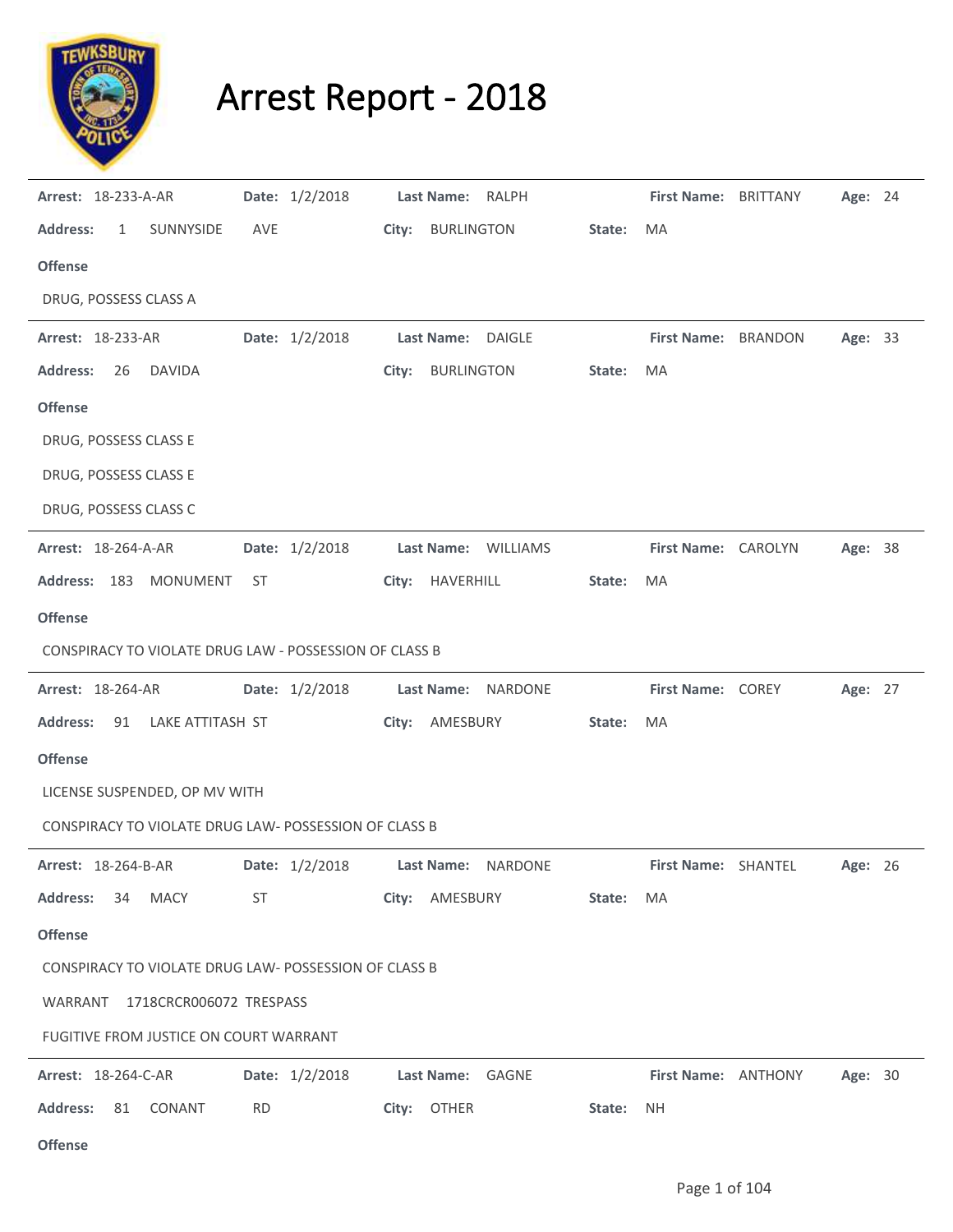| CONSPIRACY TO VIOLATE DRUG LAW - TRAFFICKING FENTANYL    |                                                      |                               |        |                       |  |         |  |  |  |
|----------------------------------------------------------|------------------------------------------------------|-------------------------------|--------|-----------------------|--|---------|--|--|--|
| DRUG, POSSESS CLASS B                                    |                                                      |                               |        |                       |  |         |  |  |  |
| Misleading Police Officer                                |                                                      |                               |        |                       |  |         |  |  |  |
| CONSPIRACY TO VIOLATE DRUG LAW - DISTRIBUTION OF CLASS B |                                                      |                               |        |                       |  |         |  |  |  |
| Trafficking in Fentanyl over 10 grams                    |                                                      |                               |        |                       |  |         |  |  |  |
| WARRANT 1611CR005956 UNLICENSED OPERATION                |                                                      |                               |        |                       |  |         |  |  |  |
| WARRANT 1718CR006072 TRESPASS                            |                                                      |                               |        |                       |  |         |  |  |  |
| Arrest: 18-264-D-AR                                      | Date: 1/2/2018                                       | Last Name:<br>EMOND           |        | First Name: DONALD    |  | Age: 25 |  |  |  |
| <b>WITHAM</b><br><b>Address:</b><br>21                   | <b>AVE</b>                                           | <b>DRACUT</b><br>City:        | State: | MA                    |  |         |  |  |  |
| <b>Offense</b>                                           |                                                      |                               |        |                       |  |         |  |  |  |
| Trafficking in Fentanyl over 10 grams                    |                                                      |                               |        |                       |  |         |  |  |  |
| CONSPIRACY TO VIOLATE DRUG LAW - TRAFFICKING FENTANYL    |                                                      |                               |        |                       |  |         |  |  |  |
| Arrest: 18-466-AR                                        | Date: 1/3/2018                                       | GONZALEZ<br><b>Last Name:</b> |        | First Name: JORGE     |  | Age: 49 |  |  |  |
| <b>Address:</b><br>SUMMER<br>9                           | <b>ST</b>                                            | LAWRENCE<br>City:             | State: | MA                    |  |         |  |  |  |
| <b>Offense</b>                                           |                                                      |                               |        |                       |  |         |  |  |  |
| WARRANT 1718CR05325 AB DW                                |                                                      |                               |        |                       |  |         |  |  |  |
| WARRANT 1718CR003558 TRESPASSING                         |                                                      |                               |        |                       |  |         |  |  |  |
| WARRANT 1718CR003492 TRESPASSING                         |                                                      |                               |        |                       |  |         |  |  |  |
| <b>Arrest: 18-576-AR</b>                                 | Date: 1/4/2018                                       | Last Name: STONE              |        | First Name: DARREN    |  | Age: 51 |  |  |  |
| Address: 178 LAKEVIEW                                    | ST                                                   | City: TEWKSBURY               | State: | MA                    |  |         |  |  |  |
| <b>Offense</b>                                           |                                                      |                               |        |                       |  |         |  |  |  |
| <b>OUI LIQUOR</b>                                        |                                                      |                               |        |                       |  |         |  |  |  |
| NEGLIGENT OPERATION OF MOTOR VEHICLE                     |                                                      |                               |        |                       |  |         |  |  |  |
| Arrest: 18-658-AR                                        | Date: 1/5/2018                                       | NIZ-LOPEZ<br>Last Name:       |        | First Name: FRANCISCO |  | Age: 23 |  |  |  |
| <b>ELM</b><br><b>Address:</b><br>33                      | <b>ST</b>                                            | LYNN<br>City:                 | State: | MA                    |  |         |  |  |  |
| <b>Offense</b>                                           |                                                      |                               |        |                       |  |         |  |  |  |
| UNLICENSED OPERATION OF MV                               |                                                      |                               |        |                       |  |         |  |  |  |
| <b>MARKED LANES VIOLATION</b>                            |                                                      |                               |        |                       |  |         |  |  |  |
| SEAT BELT, FAIL WEAR                                     |                                                      |                               |        |                       |  |         |  |  |  |
| WARRANT (1713CR001212 UNLICENSED OP; LYNN DISTRICT)      |                                                      |                               |        |                       |  |         |  |  |  |
|                                                          | WARRANT (1536CR000629 UNLICENSED OP; SALEM DISTRICT) |                               |        |                       |  |         |  |  |  |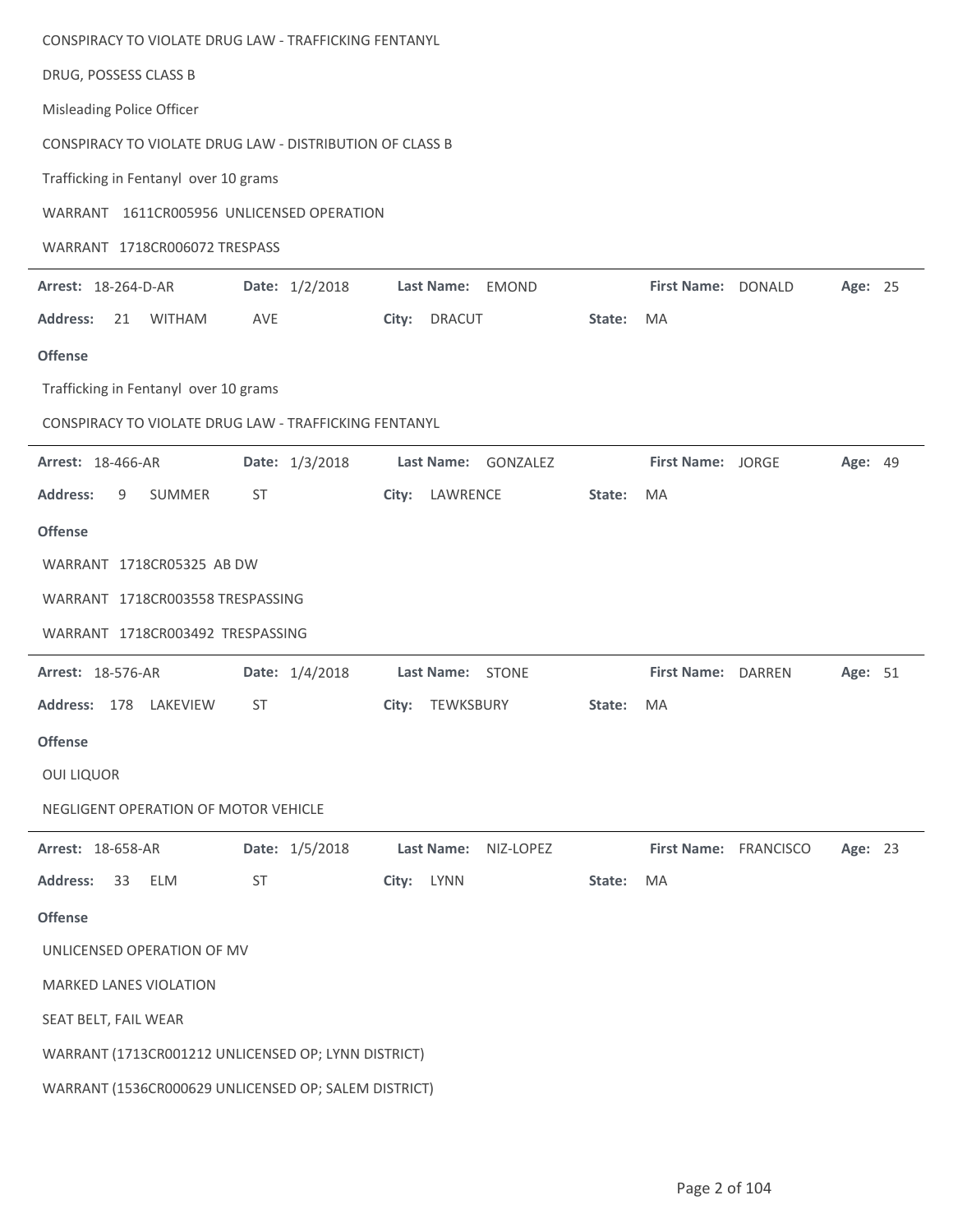| Arrest: 18-776-AR                           |           | Date: 1/6/2018 |       | Last Name:        | TRAYNOR                 |        | First Name: PAUL      | Age: 24        |  |
|---------------------------------------------|-----------|----------------|-------|-------------------|-------------------------|--------|-----------------------|----------------|--|
| <b>Address:</b><br>188<br>LAKEVIEW          | <b>ST</b> |                | City: | N BILLERICA       |                         | State: | MA                    |                |  |
| <b>Offense</b>                              |           |                |       |                   |                         |        |                       |                |  |
| UNINSURED MOTOR VEHICLE                     |           |                |       |                   |                         |        |                       |                |  |
| REGISTRATION REVOKED, OP MV WITH            |           |                |       |                   |                         |        |                       |                |  |
| WARRANT - 1711CR005186 - OP MV W/ SUSP REG  |           |                |       |                   |                         |        |                       |                |  |
| Arrest: 18-856-A-AR                         |           | Date: 1/6/2018 |       |                   | Last Name: ARSENAULT    |        | First Name: TODD      | Age: 47        |  |
| <b>Address:</b><br><b>HARJEAN</b><br>39     | <b>RD</b> |                |       | City: BILLERICA   |                         | State: | MA                    |                |  |
| <b>Offense</b>                              |           |                |       |                   |                         |        |                       |                |  |
| A&B WITH DANGEROUS WEAPON                   |           |                |       |                   |                         |        |                       |                |  |
| <b>Arrest: 18-856-AR</b>                    |           | Date: 1/6/2018 |       |                   | Last Name: SULLIVAN     |        | First Name: MATTHEW   | <b>Age: 45</b> |  |
| Address: 6213 AVALON                        | DR        |                | City: | WILMINGTON        |                         | State: | MA                    |                |  |
| <b>Offense</b>                              |           |                |       |                   |                         |        |                       |                |  |
| A&B WITH DANGEROUS WEAPON                   |           |                |       |                   |                         |        |                       |                |  |
| DESTRUCTION OF PROPERTY +\$250, WANTON      |           |                |       |                   |                         |        |                       |                |  |
| A&B WITH DANGEROUS WEAPON                   |           |                |       |                   |                         |        |                       |                |  |
| <b>Arrest: 18-864-AR</b>                    |           | Date: 1/6/2018 |       |                   | Last Name: HERRERA      |        | First Name: DEYANIRA  | Age: 45        |  |
| Address: 192 SCHOOL                         | ST        |                |       | City: LOWELL      |                         | State: | MA                    |                |  |
| <b>Offense</b>                              |           |                |       |                   |                         |        |                       |                |  |
| SHOPLIFTING BY CONCEALING MDSE              |           |                |       |                   |                         |        |                       |                |  |
| <b>Arrest: 18-883-AR</b>                    |           | Date: 1/6/2018 |       |                   | Last Name: HOLMES       |        | First Name: LUCAS     | <b>Age: 46</b> |  |
| Address: 206 NASHUA                         | <b>RD</b> |                |       | City: N BILLERICA |                         | State: | MA                    |                |  |
| <b>Offense</b>                              |           |                |       |                   |                         |        |                       |                |  |
| A&B WITH DANGEROUS WEAPON                   |           |                |       |                   |                         |        |                       |                |  |
| <b>Arrest: 18-1032-AR</b>                   |           | Date: 1/7/2018 |       |                   | <b>Last Name: BURNS</b> |        | First Name: AMY       | Age: 41        |  |
| Address: 1118 LAWRENCE                      | ST        |                |       | City: LOWELL      |                         | State: | MA                    |                |  |
| Offense                                     |           |                |       |                   |                         |        |                       |                |  |
| WARRANT#1756CR006091 MOTOR VEHICLE, LARCENY |           |                |       |                   |                         |        |                       |                |  |
| <b>Arrest: 18-991-AR</b>                    |           | Date: 1/7/2018 |       | Last Name: MELLO  |                         |        | First Name: STEPHANIE | Age: 25        |  |
| Address: 48 VINE                            | ST        |                |       | City: LYNN        |                         | State: | MA                    |                |  |
| <b>Offense</b>                              |           |                |       |                   |                         |        |                       |                |  |
| WARRANT - 1511CR002153 - ASSAULT W/ DW      |           |                |       |                   |                         |        |                       |                |  |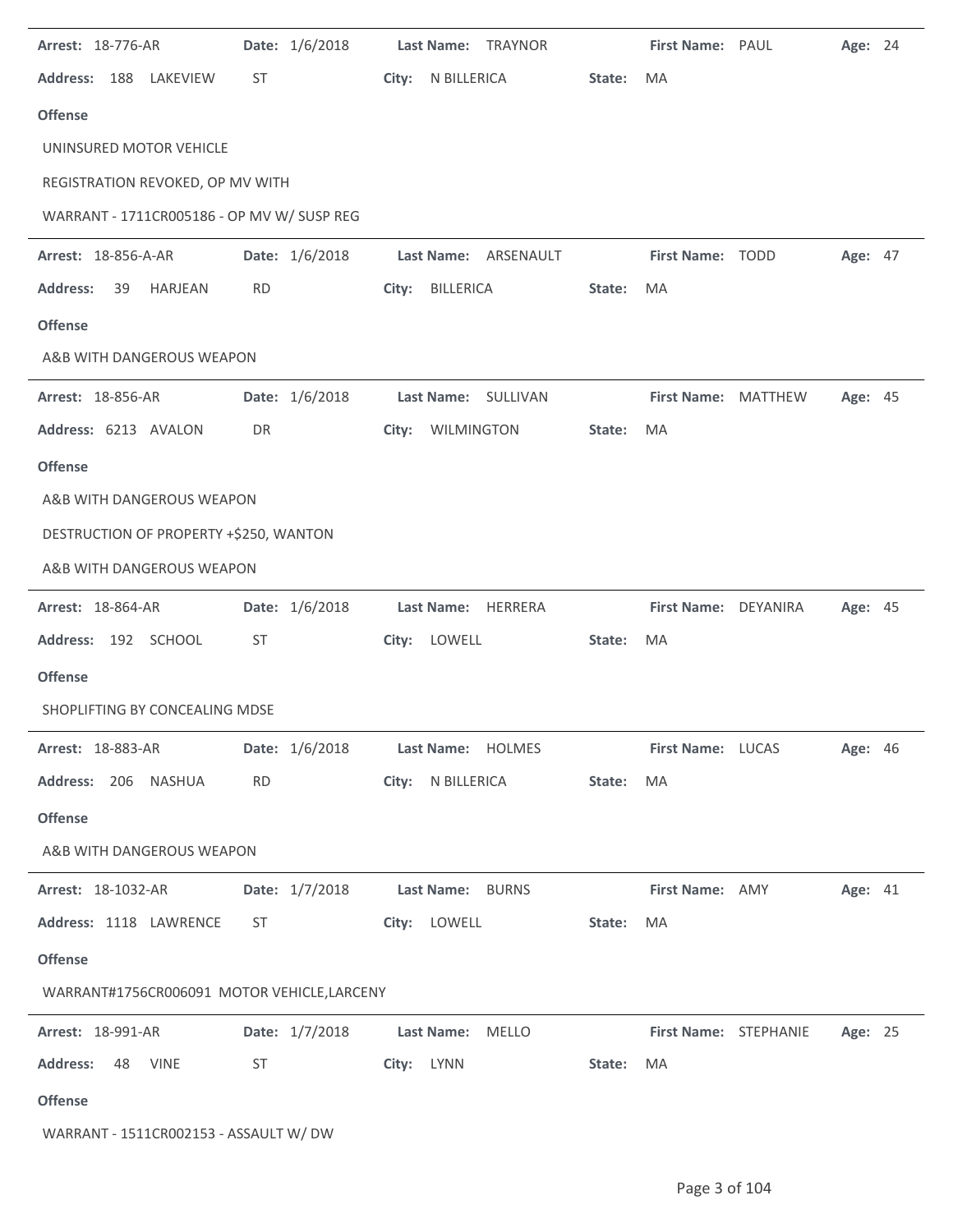| Arrest: 18-1117-A-AR                                        |            | Date: 1/8/2018 |       |                         | Last Name: GONZALEZ        |        | First Name: LASETTE |                     | Age: 32 |  |
|-------------------------------------------------------------|------------|----------------|-------|-------------------------|----------------------------|--------|---------------------|---------------------|---------|--|
| <b>Address:</b><br>51<br>CANDICE                            | ST         |                |       | City: CLINTON           |                            | State: | MA                  |                     |         |  |
| <b>Offense</b>                                              |            |                |       |                         |                            |        |                     |                     |         |  |
| DRUG, POSSESS CLASS B                                       |            |                |       |                         |                            |        |                     |                     |         |  |
| Arrest: 18-1117-AR                                          |            | Date: 1/8/2018 |       |                         | Last Name: DUTTON          |        | First Name: JOHN    |                     | Age: 34 |  |
| CANDICE<br><b>Address:</b><br>51                            | ST         |                |       | City: CLINTON           |                            | State: | MA                  |                     |         |  |
| <b>Offense</b>                                              |            |                |       |                         |                            |        |                     |                     |         |  |
| DRUG, POSSESS CLASS B                                       |            |                |       |                         |                            |        |                     |                     |         |  |
| Arrest: 18-1117-B-AR                                        |            | Date: 1/8/2018 |       |                         | Last Name: JULIAN          |        | First Name: GAIL    |                     | Age: 58 |  |
| <b>Address:</b><br>26<br>GRAND                              | AVE        |                |       | City: HAVERHILL         |                            | State: | MA                  |                     |         |  |
| <b>Offense</b>                                              |            |                |       |                         |                            |        |                     |                     |         |  |
| DRUG, POSSESS CLASS B                                       |            |                |       |                         |                            |        |                     |                     |         |  |
| Arrest: 18-1117-C-AR                                        |            | Date: 1/8/2018 |       |                         | Last Name: MCNEILL         |        | First Name: DURAN   |                     | Age: 34 |  |
| Address: 1009 CHANDLER                                      | ST         |                | City: | TEWKSBURY               |                            | State: | MA                  |                     |         |  |
| <b>Offense</b>                                              |            |                |       |                         |                            |        |                     |                     |         |  |
| FENTANYL, TRAFFICKING IN MORE THAN 10 GRAMS c.94C, º32E(c+) |            |                |       |                         |                            |        |                     |                     |         |  |
| DRUG, POSSESS CLASS B, SUBSQ.OFF.                           |            |                |       |                         |                            |        |                     |                     |         |  |
| DRUG, DISTRIBUTE CLASS B                                    |            |                |       |                         |                            |        |                     |                     |         |  |
| DRUG, DISTRIBUTE CLASS B                                    |            |                |       |                         |                            |        |                     |                     |         |  |
| Arrest: 18-1148-AR                                          |            | Date: 1/8/2018 |       | <b>Last Name: YATES</b> |                            |        |                     | First Name: RAEBURN | Age: 46 |  |
| <b>Address:</b><br>AYNSLEY<br>3                             | <b>CIR</b> |                |       | City: BILLERICA         |                            | State: | MA                  |                     |         |  |
| <b>Offense</b>                                              |            |                |       |                         |                            |        |                     |                     |         |  |
| SHOPLIFTING BY PRICE TAG TAMPERING                          |            |                |       |                         |                            |        |                     |                     |         |  |
| SHOPLIFTING BY CONCEALING MDSE                              |            |                |       |                         |                            |        |                     |                     |         |  |
| SHOPLIFTING BY CONTAINER SWITCHING                          |            |                |       |                         |                            |        |                     |                     |         |  |
| Arrest: 18-1160-AR                                          |            | Date: 1/8/2018 |       |                         | Last Name: BERARDI-COULTER |        | First Name: MICHAEL |                     | Age: 19 |  |
| Address: 6212 AVALON                                        | DR         |                |       | City: WILMINGTON        |                            | State: | MA                  |                     |         |  |
| <b>Offense</b>                                              |            |                |       |                         |                            |        |                     |                     |         |  |
| DRUG, POSSESS TO DISTRIB CLASS D                            |            |                |       |                         |                            |        |                     |                     |         |  |
|                                                             |            |                |       |                         |                            |        |                     |                     |         |  |

SHOPLIFTING BY ASPORTATION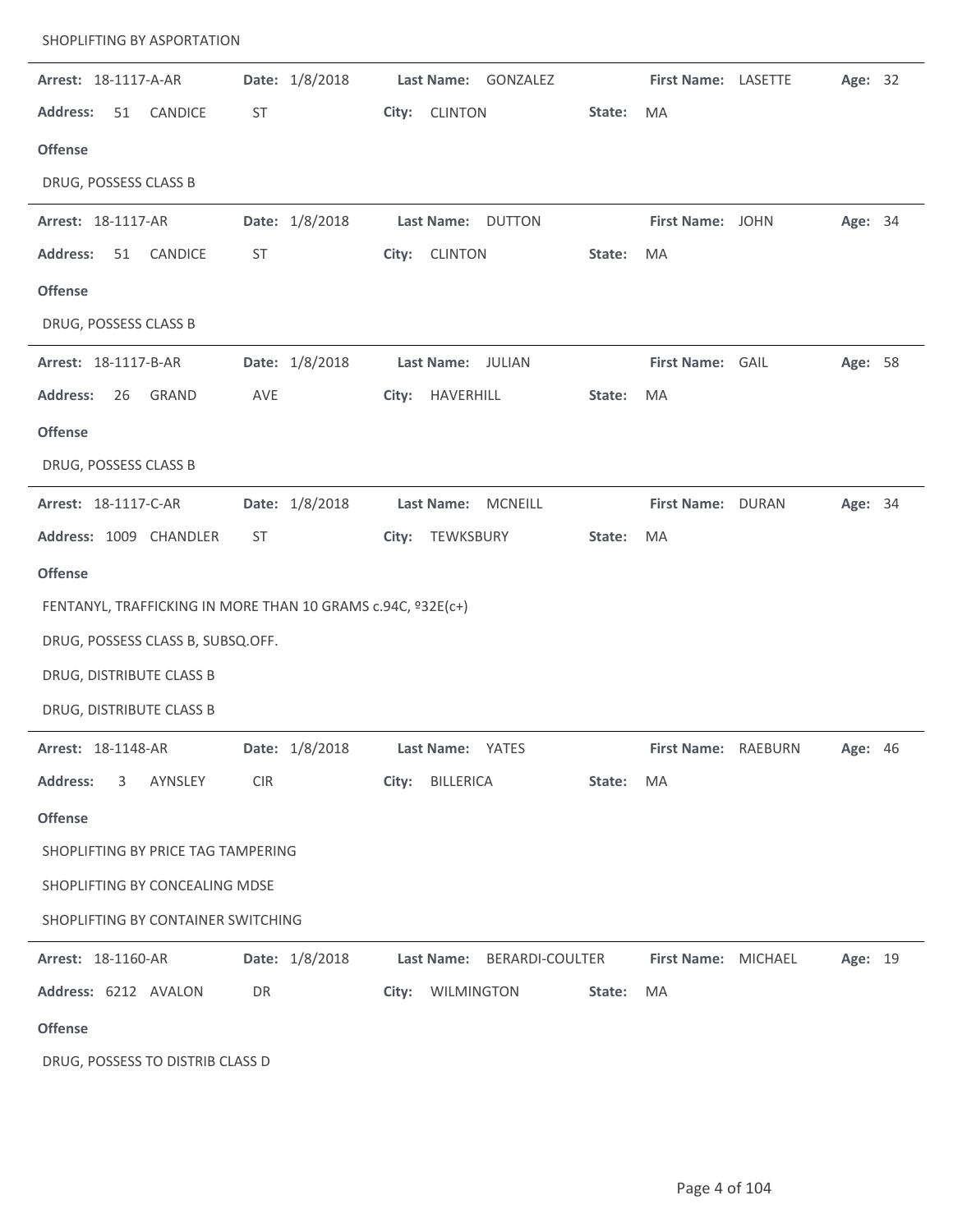| Arrest: 18-1224-A-AR                                      | Date: 1/9/2018  | Last Name: VANNAVILAY                 |        | First Name: YOTIN   |                                 | Age: 26 |  |
|-----------------------------------------------------------|-----------------|---------------------------------------|--------|---------------------|---------------------------------|---------|--|
| <b>Address:</b><br><b>MILES</b><br>41                     | ST              | City: FITCHBURG                       | State: | MA                  |                                 |         |  |
| <b>Offense</b>                                            |                 |                                       |        |                     |                                 |         |  |
| WARRANT 1761CR001540                                      |                 |                                       |        |                     |                                 |         |  |
| WARRANT 1761CR001540                                      |                 |                                       |        |                     |                                 |         |  |
| Arrest: 18-1224-AR                                        | Date: 1/9/2018  | <b>Last Name:</b><br><b>MOSCHETTO</b> |        | First Name: WILLIAM |                                 | Age: 38 |  |
| Address: 110 GREEN                                        | ST              | City: LYNN                            | State: | MA                  |                                 |         |  |
| <b>Offense</b>                                            |                 |                                       |        |                     |                                 |         |  |
| WARRANT 1018CR006076                                      |                 |                                       |        |                     |                                 |         |  |
| WARRANT 1018CR004837                                      |                 |                                       |        |                     |                                 |         |  |
| WARRANT 1018CR004498                                      |                 |                                       |        |                     |                                 |         |  |
| Arrest: 18-1230-AR                                        | Date: 1/9/2018  | Last Name: MONTI                      |        |                     | First Name: CHRISTOPHER Age: 43 |         |  |
| Address: 725 PRINCETON                                    | <b>BLVD</b>     | City: LOWELL                          | State: | MA                  |                                 |         |  |
| <b>Offense</b>                                            |                 |                                       |        |                     |                                 |         |  |
| SHOPLIFTING BY ASPORTATION                                |                 |                                       |        |                     |                                 |         |  |
| <b>TRESPASS</b>                                           |                 |                                       |        |                     |                                 |         |  |
| Arrest: 18-1247-AR                                        | Date: 1/9/2018  | Last Name: SULLIVAN                   |        | First Name: DEVIN   |                                 | Age: 23 |  |
| Address: 226 PINE                                         | ST              | City: ATTLEBORO                       | State: | MA                  |                                 |         |  |
| <b>Offense</b>                                            |                 |                                       |        |                     |                                 |         |  |
| SPEEDING IN VIOL SPECIAL REGULATION                       |                 |                                       |        |                     |                                 |         |  |
| UNLICENSED OPERATION OF MV                                |                 |                                       |        |                     |                                 |         |  |
| Arrest: 18-1305-AR                                        | Date: 1/9/2018  | Last Name: PELLETIER                  |        | First Name: MICHAEL |                                 | Age: 52 |  |
| <b>Address:</b><br><b>DEERING</b><br>69                   | DR              | TEWKSBURY<br>City:                    | State: | MA                  |                                 |         |  |
| <b>Offense</b>                                            |                 |                                       |        |                     |                                 |         |  |
| A&B ON +60/DISABLED                                       |                 |                                       |        |                     |                                 |         |  |
| WITNESS, INTIMIDATE                                       |                 |                                       |        |                     |                                 |         |  |
| <b>Arrest: 18-1470-AR</b>                                 | Date: 1/10/2018 | Last Name:<br><b>MCLAINE</b>          |        | First Name: VINCENT |                                 | Age: 24 |  |
| Address: 1284 WHIPPLE                                     | <b>RD</b>       | City: TEWKSBURY                       | State: | MA                  |                                 |         |  |
| <b>Offense</b>                                            |                 |                                       |        |                     |                                 |         |  |
| WARRANT-B&E NIGHTTIME FELONY 1853CR000020-WOBURN DISTRICT |                 |                                       |        |                     |                                 |         |  |
| WARRANT-RECEIVE STOLEN PROPERTY OVER 1611CR007262-LDC     |                 |                                       |        |                     |                                 |         |  |
| WARRANT-REC STOLEN PROPERTY OVER 1711CR001819 LDC         |                 |                                       |        |                     |                                 |         |  |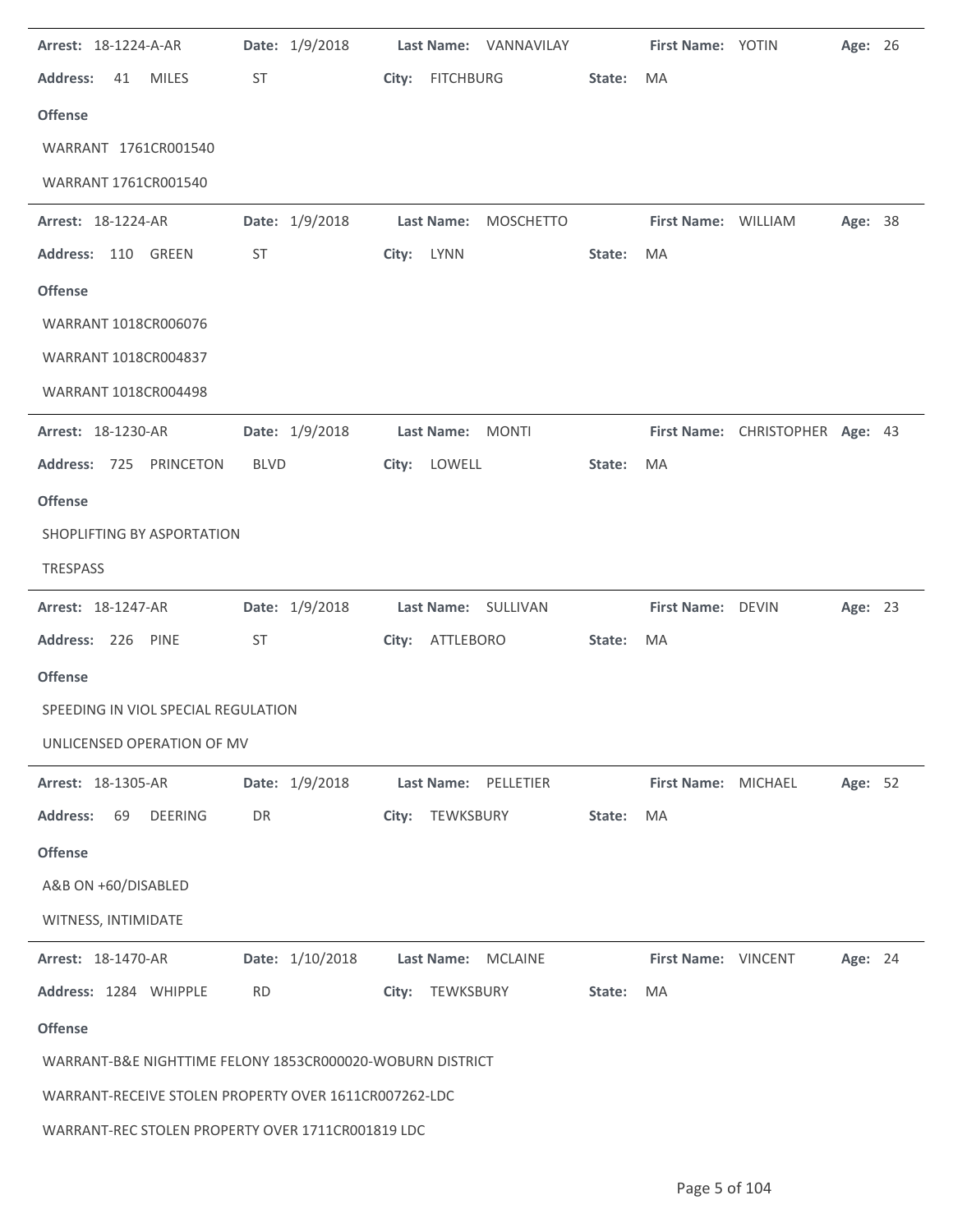| WARRANT-REC STOLEN CREDIT CARD 1618CR001318 LAWRENCE DISTRICT |  |  |
|---------------------------------------------------------------|--|--|
|                                                               |  |  |

## WARRANT-LARCENY OVER 1748CR001617 AYER DISTRICT

| Arrest: 18-1579-AR        |    |                                      |            | Date: 1/11/2018                                                   |            |                   | Last Name: CRESPO                                                        |        | First Name: MARTIN  | Age: 37 |  |
|---------------------------|----|--------------------------------------|------------|-------------------------------------------------------------------|------------|-------------------|--------------------------------------------------------------------------|--------|---------------------|---------|--|
| <b>Address:</b>           | 12 | <b>ALBION</b>                        | ST         |                                                                   |            | City: LOWELL      |                                                                          | State: | MA                  |         |  |
| <b>Offense</b>            |    |                                      |            |                                                                   |            |                   |                                                                          |        |                     |         |  |
|                           |    |                                      |            | WARRANT DOCKET #1648CR000844 90/23/D OP MV W SUSP LIC             |            |                   |                                                                          |        |                     |         |  |
|                           |    |                                      |            | WARRANT DOCKET #1711CR006298 266/37B/K RECEIVE STOLEN CREDIT CARD |            |                   |                                                                          |        |                     |         |  |
|                           |    |                                      |            | WARRANT DOCKET 1711CR005695 90/23D OP MV SUSP LIC                 |            |                   |                                                                          |        |                     |         |  |
|                           |    |                                      |            | WARRANT DOCKET 1711CR005836 266/25/B LARCENY FROM PERSON +65      |            |                   |                                                                          |        |                     |         |  |
|                           |    |                                      |            | WARRANT DOCKET #1711CR006009 266/25/A LARCENY FROM A PERSON       |            |                   |                                                                          |        |                     |         |  |
| <b>Arrest: 18-1668-AR</b> |    |                                      |            | Date: 1/12/2018                                                   |            | Last Name: FARIA  |                                                                          |        | First Name: JOHN    | Age: 33 |  |
| <b>Address:</b>           | 35 | <b>BURDETTE</b>                      | <b>RD</b>  |                                                                   |            | City: DRACUT      |                                                                          | State: | MA                  |         |  |
| <b>Offense</b>            |    |                                      |            |                                                                   |            |                   |                                                                          |        |                     |         |  |
|                           |    |                                      |            | WARRANT-DOCKET#1638CR002390-OP MV W/ SUSP LICENSE                 |            |                   |                                                                          |        |                     |         |  |
| Arrest: 18-1724-AR        |    |                                      |            | Date: 1/12/2018                                                   |            | <b>Last Name:</b> | LOPEZ                                                                    |        | First Name: GEOVANY | Age: 21 |  |
| <b>Address:</b>           | 64 | MURRAY                               | ST         |                                                                   | City: LYNN |                   |                                                                          | State: | MA                  |         |  |
| <b>Offense</b>            |    |                                      |            |                                                                   |            |                   |                                                                          |        |                     |         |  |
|                           |    |                                      |            |                                                                   |            |                   | WARRANT DOCKET #1713CR004305 90/24/C LEAVE SCENE OF ACCIDENT PROP DAMAGE |        |                     |         |  |
| <b>Arrest: 18-1785-AR</b> |    |                                      |            | Date: 1/12/2018                                                   |            | Last Name: MUCH   |                                                                          |        | First Name: SUSAN   | Age: 51 |  |
|                           |    | Address: 101 BALSAM                  | PL         |                                                                   | City:      | TEWKSBURY         |                                                                          | State: | MA                  |         |  |
| <b>Offense</b>            |    |                                      |            |                                                                   |            |                   |                                                                          |        |                     |         |  |
|                           |    | OUI LIQUOR, 3RD OFFENSE              |            |                                                                   |            |                   |                                                                          |        |                     |         |  |
|                           |    | NEGLIGENT OPERATION OF MOTOR VEHICLE |            |                                                                   |            |                   |                                                                          |        |                     |         |  |
|                           |    | <b>MARKED LANES VIOLATION</b>        |            |                                                                   |            |                   |                                                                          |        |                     |         |  |
| Arrest: 18-1867-AR        |    |                                      |            | Date: 1/13/2018                                                   |            | Last Name:        | <b>DAGRACA</b>                                                           |        | First Name: EDWARD  | Age: 27 |  |
| <b>Address:</b>           | 9B | <b>COAKLEY</b>                       | <b>CIR</b> |                                                                   | City:      | WESTFORD          |                                                                          | State: | MA                  |         |  |
| <b>Offense</b>            |    |                                      |            |                                                                   |            |                   |                                                                          |        |                     |         |  |
|                           |    |                                      |            | WARRANT DOCKET #1777PT00296 265/15A/A A&B DANGEROUS WEAPON        |            |                   |                                                                          |        |                     |         |  |
|                           |    | Misleading Police Officer            |            |                                                                   |            |                   |                                                                          |        |                     |         |  |
|                           |    |                                      |            | WARRANT DOCKET #1711CR004625 94C/32A/G DISTRIB CLASS B DRUG       |            |                   |                                                                          |        |                     |         |  |
| <b>RESIST ARREST</b>      |    |                                      |            |                                                                   |            |                   |                                                                          |        |                     |         |  |
|                           |    |                                      |            |                                                                   |            |                   |                                                                          |        |                     |         |  |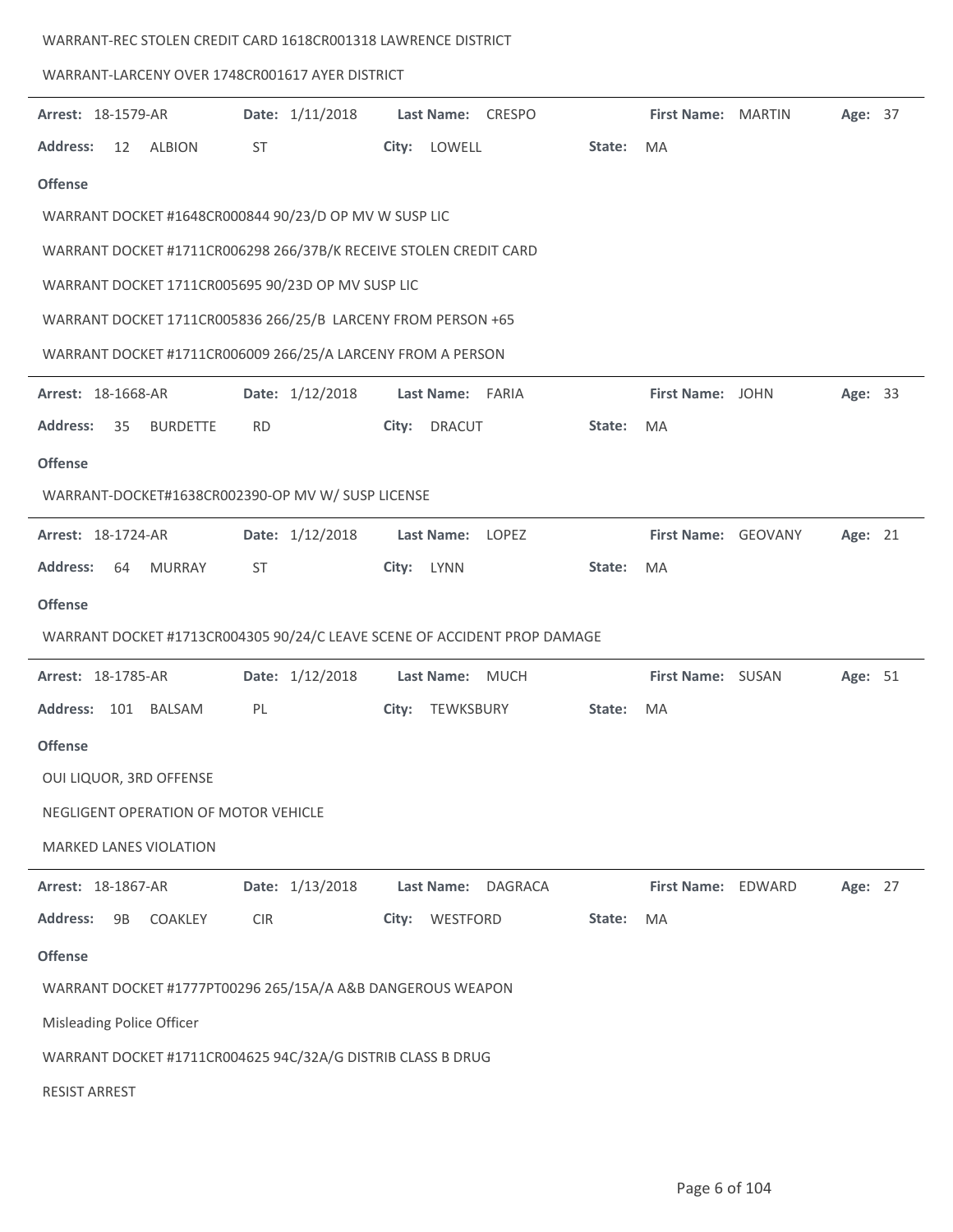| Arrest: 18-1903-AR                           | Date: 1/13/2018 | Last Name: FERNANDEZ  |        | First Name: MERLYN  | Age: 36 |  |
|----------------------------------------------|-----------------|-----------------------|--------|---------------------|---------|--|
| <b>Address:</b><br>27<br><b>SUMMIT</b>       | AVE             | City: LAWRENCE        | State: | MA                  |         |  |
| <b>Offense</b>                               |                 |                       |        |                     |         |  |
| SHOPLIFTING BY ASPORTATION                   |                 |                       |        |                     |         |  |
| Arrest: 18-2128-AR                           | Date: 1/15/2018 | Last Name: CIRIAZO    |        | First Name: LUIS    | Age: 22 |  |
| Address: 180 ANDOVER                         | ST              | City: ANDOVER         | State: | MA                  |         |  |
| <b>Offense</b>                               |                 |                       |        |                     |         |  |
| WARRANT - 1736CR002706 - OP MV W/ SUSP LIC   |                 |                       |        |                     |         |  |
| Arrest: 18-2131-AR                           | Date: 1/15/2018 | Last Name: LANOUE     |        | First Name: AMANDA  | Age: 33 |  |
| <b>Address:</b><br><b>MILLS</b><br>20        | DR              | City: DRACUT          | State: | MA                  |         |  |
| <b>Offense</b>                               |                 |                       |        |                     |         |  |
| WARRANT - 1786CR000357 - SHOPLIFTING         |                 |                       |        |                     |         |  |
| WARRANT - 1753CR001592 - SHOPLIFTING         |                 |                       |        |                     |         |  |
| Arrest: 18-2132-AR                           | Date: 1/15/2018 | Last Name: SIGMAN     |        | First Name: DONNA   | Age: 27 |  |
| <b>Address:</b><br><b>PO BOX 596</b>         |                 | City: DRACUT          | State: | MA                  |         |  |
| <b>Offense</b>                               |                 |                       |        |                     |         |  |
| WARRANT - 1511CR004308 - OP MV W/ SUSP LIC   |                 |                       |        |                     |         |  |
| Arrest: 18-2315-AR                           | Date: 1/16/2018 | Last Name: CLEEF      |        | First Name: KEVIN   | Age: 28 |  |
| <b>Address:</b><br>96<br>LANE                | <b>ST</b>       | City: LOWELL          | State: | MA                  |         |  |
| <b>Offense</b>                               |                 |                       |        |                     |         |  |
| CREDIT CARD, RECEIVE LOST                    |                 |                       |        |                     |         |  |
| DRUG, POSSESS CLASS C                        |                 |                       |        |                     |         |  |
| CREDIT CARD, RECEIVE LOST                    |                 |                       |        |                     |         |  |
| Arrest: 18-2476-AR                           | Date: 1/17/2018 | Last Name: PHIM       |        | First Name: LINDA   | Age: 26 |  |
| Address: 183<br><b>MOORE</b>                 | <b>ST</b>       | City: LOWELL          | State: | MA                  |         |  |
| <b>Offense</b>                               |                 |                       |        |                     |         |  |
| WARRANT - 1711CR005901 - TRAFFICKING COCAINE |                 |                       |        |                     |         |  |
| Arrest: 18-2725-AR                           | Date: 1/18/2018 | Last Name: MANGIAFICO |        | First Name: JESSICA | Age: 25 |  |
| Address: 198 LAFAYETTE                       | <b>RD</b>       | City: SEABROOK        | State: | NH.                 |         |  |
| <b>Offense</b>                               |                 |                       |        |                     |         |  |
| UTTER FALSE CHECK                            |                 |                       |        |                     |         |  |
| UTTER FALSE CHECK                            |                 |                       |        |                     |         |  |
|                                              |                 |                       |        |                     |         |  |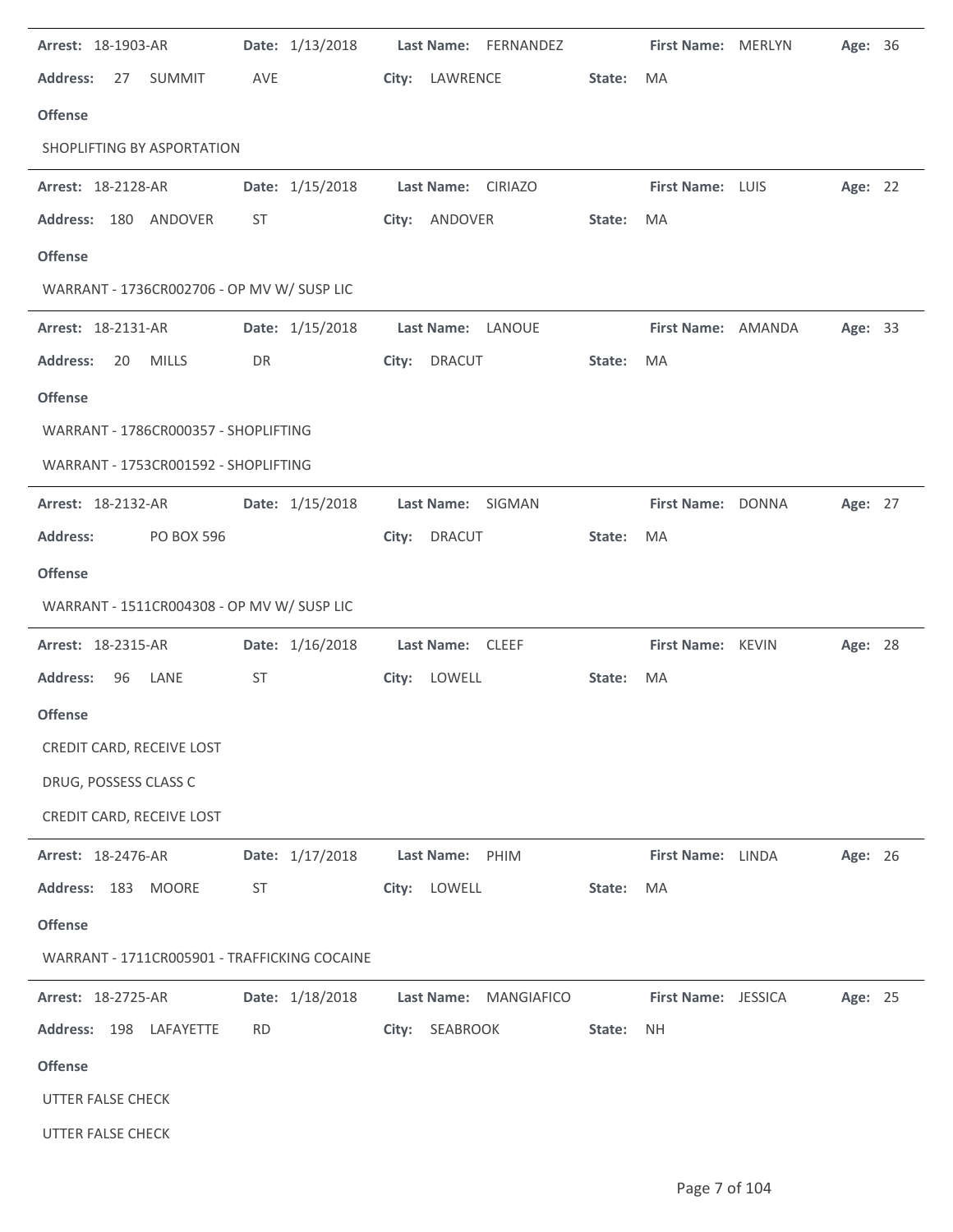| RMV DOCUMENT, POSSESS/USE FALSE/STOLEN                         |                 |                         |        |                      |                      |         |  |
|----------------------------------------------------------------|-----------------|-------------------------|--------|----------------------|----------------------|---------|--|
| <b>IDENTITY FRAUD</b>                                          |                 |                         |        |                      |                      |         |  |
| CREDIT CARD, RECEIVE STOLEN                                    |                 |                         |        |                      |                      |         |  |
| RECEIVE STOLEN PROPERTY -\$250                                 |                 |                         |        |                      |                      |         |  |
| RECEIVE STOLEN PROPERTY -\$250                                 |                 |                         |        |                      |                      |         |  |
| Arrest: 18-3086-AR                                             | Date: 1/20/2018 | Last Name: GEROSSIE     |        | First Name: WILLIAM  |                      | Age: 48 |  |
| <b>Address:</b><br>27<br><b>CONGRESS</b>                       | ST              | City: NASHUA            | State: | <b>NH</b>            |                      |         |  |
| <b>Offense</b>                                                 |                 |                         |        |                      |                      |         |  |
| WARRANT DOCKET #1718CR004675 CLASS B/LARCENY OF MV LAWRENCE DC |                 |                         |        |                      |                      |         |  |
| Arrest: 18-3152-AR                                             | Date: 1/21/2018 | Last Name: CARLINI      |        | First Name: EMANUELE |                      | Age: 27 |  |
| <b>Address:</b><br>CAMDEN<br>40                                | ST              | <b>METHUEN</b><br>City: | State: | <b>MA</b>            |                      |         |  |
| <b>Offense</b>                                                 |                 |                         |        |                      |                      |         |  |
| WARRANT - 1718CR005870 - UNLIN OP OF MV                        |                 |                         |        |                      |                      |         |  |
| Arrest: 18-3314-AR                                             | Date: 1/22/2018 | Last Name: GAUDET       |        | First Name: ROBERT   |                      | Age: 33 |  |
| Address: 234 DELAND                                            | <b>RD</b>       | ROYALSTON<br>City:      | State: | MA                   |                      |         |  |
| <b>Offense</b>                                                 |                 |                         |        |                      |                      |         |  |
| RECEIVE STOLEN PROPERTY +\$250                                 |                 |                         |        |                      |                      |         |  |
| LARCENY OVER \$250                                             |                 |                         |        |                      |                      |         |  |
| Arrest: 18-3423-AR                                             | Date: 1/23/2018 | Last Name: WOMMER       |        | First Name: VIKKI    |                      | Age: 35 |  |
| Address: 137 CHELSEA                                           | ST              | City: EVERETT           | State: | MA                   |                      |         |  |
| <b>Offense</b>                                                 |                 |                         |        |                      |                      |         |  |
| LIGHTS VIOLATION, MV                                           |                 |                         |        |                      |                      |         |  |
| LICENSE SUSPENDED, OP MV WITH                                  |                 |                         |        |                      |                      |         |  |
| Arrest: 18-3478-AR                                             | Date: 1/23/2018 | Last Name: PARKS        |        |                      | First Name: ROSEMARY | Age: 51 |  |
| <b>Address:</b><br>71<br><b>HOSMER</b>                         | <b>ST</b>       | City: ACTON             | State: | MA                   |                      |         |  |
| <b>Offense</b>                                                 |                 |                         |        |                      |                      |         |  |
| SHOPLIFTING BY ASPORTATION                                     |                 |                         |        |                      |                      |         |  |
| Arrest: 18-3498-AR                                             | Date: 1/23/2018 | Last Name: OBRIEN       |        | First Name: DAWN     |                      | Age: 47 |  |
| <b>Address:</b><br>11<br>TREBLE COVE                           | RD.             | City: BILLERICA         | State: | MA                   |                      |         |  |
| <b>Offense</b>                                                 |                 |                         |        |                      |                      |         |  |
| WARRANT 1511CR005371 LICENSE SUSPENSION                        |                 |                         |        |                      |                      |         |  |
| WARRANT 1653CR000560 LICENSE SUSPENDED                         |                 |                         |        |                      |                      |         |  |

J.

 $\ddot{\phantom{a}}$ 

 $\ddot{\phantom{a}}$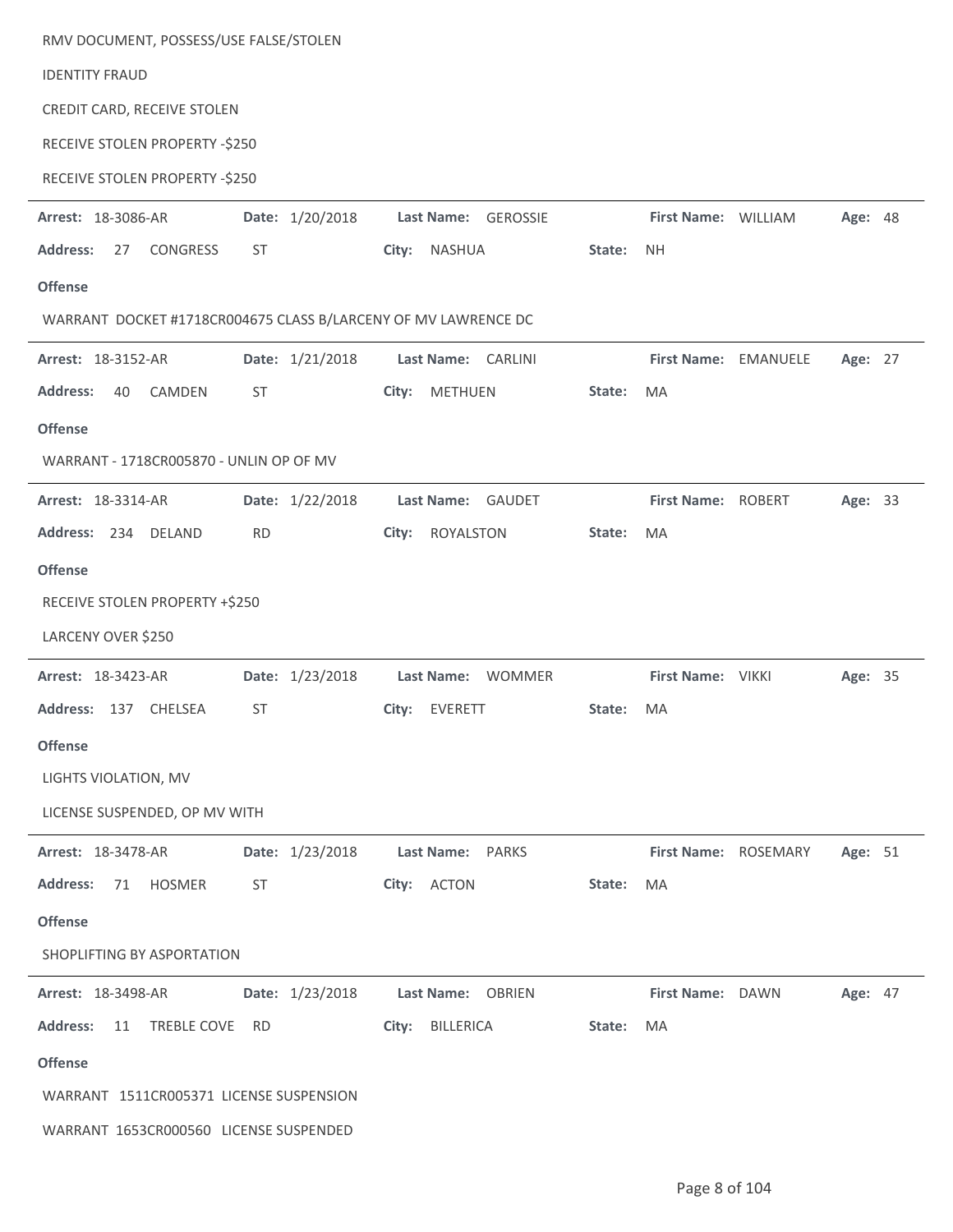| Arrest: 18-3683-AR                                                | Date: 1/24/2018 | Last Name: KELLY                   |        | First Name: RACHAEL  | Age: 21        |  |
|-------------------------------------------------------------------|-----------------|------------------------------------|--------|----------------------|----------------|--|
| Address: 365 ST HART HOU:                                         |                 | TEWKSBURY<br>City:                 | State: | <b>MA</b>            |                |  |
| <b>Offense</b>                                                    |                 |                                    |        |                      |                |  |
| SHOPLIFTING BY CONCEALING MDSE                                    |                 |                                    |        |                      |                |  |
| Arrest: 18-3773-AR                                                | Date: 1/25/2018 | Last Name: ROCHON                  |        | First Name: KEVIN    | Age: 34        |  |
| <b>Address:</b><br>POCAHONTAS RD<br>4                             |                 | TEWKSBURY<br>City:                 | State: | <b>MA</b>            |                |  |
| <b>Offense</b>                                                    |                 |                                    |        |                      |                |  |
| WARRANT DOCKET#1701CR008158 265/13A/A ASSAULT                     |                 |                                    |        |                      |                |  |
| WARRANT DOCKET #1756CR000586 265/15B/A ASSAULT W DANGEROUS WEAPON |                 |                                    |        |                      |                |  |
| Arrest: 18-3903-AR                                                | Date: 1/26/2018 | Last Name: SIDOTI                  |        | First Name: ELISHA   | Age: 35        |  |
| <b>Address:</b><br>26<br><b>COUNTRY</b>                           | LN              | City:<br><b>BILLERICA</b>          | State: | <b>MA</b>            |                |  |
| <b>Offense</b>                                                    |                 |                                    |        |                      |                |  |
| DRUG, POSSESS CLASS C                                             |                 |                                    |        |                      |                |  |
| DRUG, POSSESS CLASS B                                             |                 |                                    |        |                      |                |  |
| DRUG, POSSESS CLASS E                                             |                 |                                    |        |                      |                |  |
| MOTOR VEH, RECEIVE STOLEN                                         |                 |                                    |        |                      |                |  |
| DRUG, POSSESS CLASS C                                             |                 |                                    |        |                      |                |  |
| Arrest: 18-3955-AR                                                | Date: 1/26/2018 | Last Name: WEBER                   |        | First Name: GEOFFREY | <b>Age: 36</b> |  |
| SUMMER<br><b>Address:</b><br>96                                   | <b>ST</b>       | TEWKSBURY<br>City:                 | State: | <b>MA</b>            |                |  |
| <b>Offense</b>                                                    |                 |                                    |        |                      |                |  |
| WARRANT 1417CR003125 OUI-LIQUOR                                   |                 |                                    |        |                      |                |  |
| WARRANT 1560CR000867 LEAVE SCENE OF PROPERTY DAMAGE               |                 |                                    |        |                      |                |  |
| <b>Arrest: 18-4036-AR</b>                                         |                 | Date: 1/26/2018   Last Name: WHITE |        | First Name: SUZANNE  | Age: 33        |  |
| Address: 341 ALEWIFE BROO                                         |                 | City: SOMERVILLE                   | State: | MA                   |                |  |
| <b>Offense</b>                                                    |                 |                                    |        |                      |                |  |
| SHOPLIFTING BY CONCEALING MDSE                                    |                 |                                    |        |                      |                |  |
| <b>Arrest: 18-4121-A-AR</b>                                       | Date: 1/27/2018 | Last Name: DONOHOE                 |        | First Name: MICHAEL  | Age: 28        |  |
| Address: 55 LAWRENCE                                              | <b>RD</b>       | City: HUDSON                       | State: | <b>NH</b>            |                |  |
| <b>Offense</b>                                                    |                 |                                    |        |                      |                |  |
| LICENSE SUSPENDED, OP MV WITH                                     |                 |                                    |        |                      |                |  |
| DRUG, POSSESS CLASS E                                             |                 |                                    |        |                      |                |  |
|                                                                   |                 |                                    |        |                      |                |  |

SHOPLIFTING BY ASPORTATION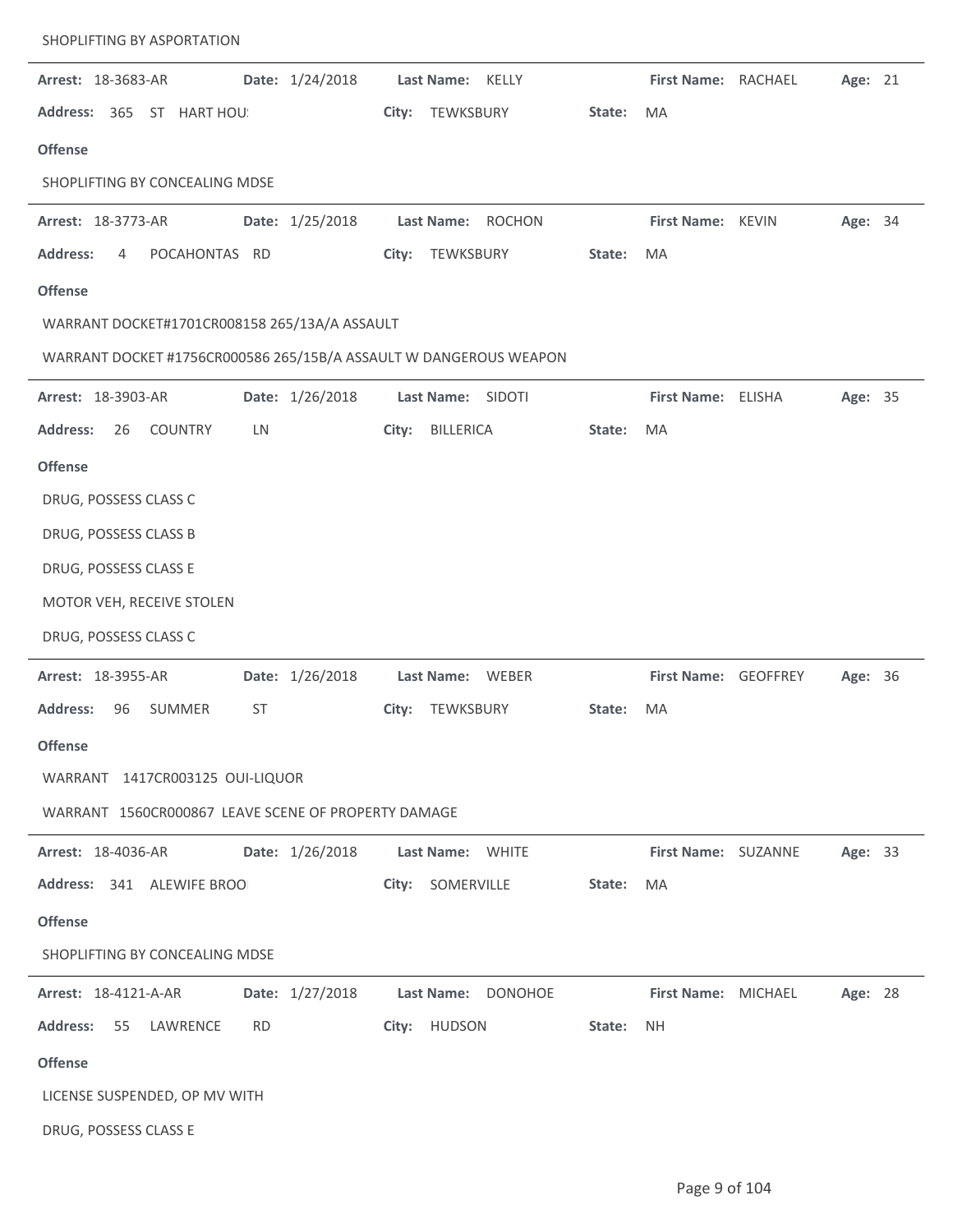| NUMBER PLATE VIOLATION TO CONCEAL ID      |                 |                       |        |                      |         |  |
|-------------------------------------------|-----------------|-----------------------|--------|----------------------|---------|--|
| DRUG, POSSESS CLASS B (FENTYNAL)          |                 |                       |        |                      |         |  |
| Arrest: 18-4121-AR                        | Date: 1/27/2018 | Last Name: LUNA       |        | First Name: SCOTT    | Age: 28 |  |
| <b>Address:</b><br>86<br><b>NEW YORK</b>  | <b>ST</b>       | City: LOWELL          | State: | MA                   |         |  |
| <b>Offense</b>                            |                 |                       |        |                      |         |  |
| DRUG, POSSESS CLASS B                     |                 |                       |        |                      |         |  |
| Arrest: 18-4179-AR                        | Date: 1/28/2018 | Last Name: STEARNS    |        | First Name: JOSHUA   | Age: 22 |  |
| <b>REMINGTON</b><br><b>Address:</b><br>44 | <b>ST</b>       | City: LOWELL          | State: | MA                   |         |  |
| <b>Offense</b>                            |                 |                       |        |                      |         |  |
| DRUG, POSSESS CLASS E                     |                 |                       |        |                      |         |  |
| UNLAWFUL PASSING                          |                 |                       |        |                      |         |  |
| MARKED LANES VIOLATION                    |                 |                       |        |                      |         |  |
| NEGLIGENT OPERATION OF MOTOR VEHICLE      |                 |                       |        |                      |         |  |
| <b>OUI DRUGS</b>                          |                 |                       |        |                      |         |  |
| SPEEDING                                  |                 |                       |        |                      |         |  |
| Arrest: 18-4203-AR                        | Date: 1/28/2018 | Last Name: ANGEL      |        | First Name: RYAN     | Age: 21 |  |
| <b>Address:</b><br>12<br><b>IRONWOOD</b>  | <b>ST</b>       | City: BILLERICA       | State: | MA                   |         |  |
| <b>Offense</b>                            |                 |                       |        |                      |         |  |
| <b>OUI LIQUOR</b>                         |                 |                       |        |                      |         |  |
| NEGLIGENT OPERATION OF MOTOR VEHICLE      |                 |                       |        |                      |         |  |
| MARKED LANES VIOLATION                    |                 |                       |        |                      |         |  |
| ALCOHOL IN MV, POSSESS OPEN CONTAINER OF  |                 |                       |        |                      |         |  |
| Arrest: 18-4250-AR                        | Date: 1/28/2018 | Last Name: TCHINCHIAN |        | First Name: HOUSEP   | Age: 62 |  |
| Address: 361<br>MIDDLESEX                 | AVE             | WILMINGTON<br>City:   | State: | MA                   |         |  |
| <b>Offense</b>                            |                 |                       |        |                      |         |  |
| LICENSE SUSPENDED, OP MV WITH, SUBSQ.OFF  |                 |                       |        |                      |         |  |
| Arrest: 18-4316-AR                        | Date: 1/28/2018 | Last Name: CAMERON    |        | First Name: JONATHAN | Age: 26 |  |
| <b>Address:</b><br>56<br><b>PUPKIS</b>    | <b>RD</b>       | City:<br>TEWKSBURY    | State: | MA                   |         |  |
| <b>Offense</b>                            |                 |                       |        |                      |         |  |
| <b>RESIST ARREST</b>                      |                 |                       |        |                      |         |  |
| DISORDERLY CONDUCT                        |                 |                       |        |                      |         |  |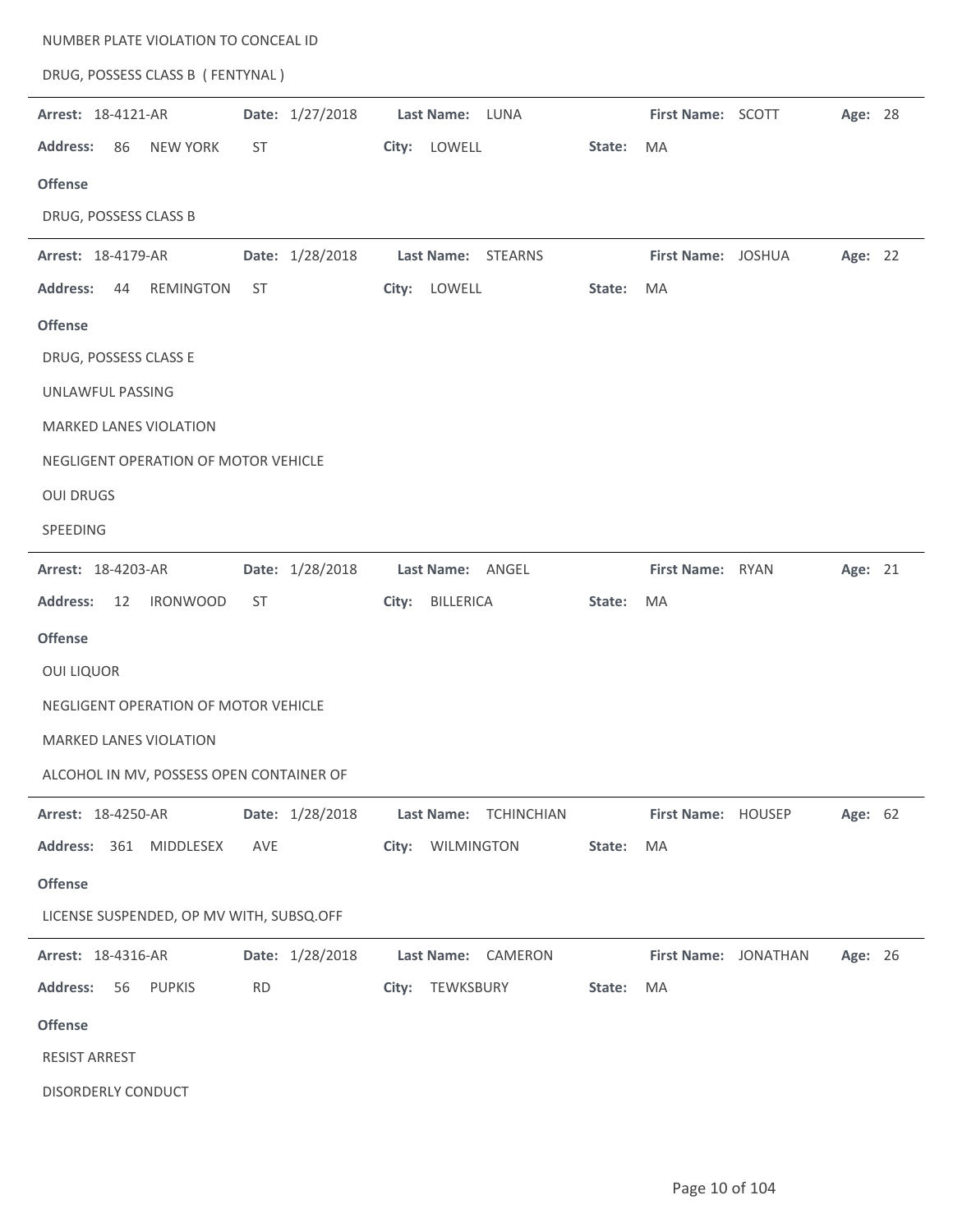| Arrest: 18-4389-AR                                             | Date: 1/29/2018 | Last Name: HERNANDEZ     |        | First Name: LUIS   | <b>Age: 49</b> |  |
|----------------------------------------------------------------|-----------------|--------------------------|--------|--------------------|----------------|--|
| Address: 126 BELLEVUE                                          | ST              | City: LOWELL             | State: | MA                 |                |  |
| <b>Offense</b>                                                 |                 |                          |        |                    |                |  |
| WARRANT (OUI LIQUOR 2ND 1511CR003059)                          |                 |                          |        |                    |                |  |
| Arrest: 18-4443-AR                                             | Date: 1/29/2018 | <b>Last Name: TURNER</b> |        | First Name: ALISON | Age: 30        |  |
| BROOKWOOD DR<br><b>Address:</b><br>31                          |                 | City: SALEM              | State: | <b>NH</b>          |                |  |
| <b>Offense</b>                                                 |                 |                          |        |                    |                |  |
| WARRANT DOCKET #1811CR000644 266/37E IDENTITY FRAUD            |                 |                          |        |                    |                |  |
| WARRANT DOCKET #1618CR001163 BYLAW VIOLATION                   |                 |                          |        |                    |                |  |
| WARRANT DOCKET #1618CR003697 90/25 FAIL TO STOP FOR POLICE     |                 |                          |        |                    |                |  |
| WARRANT DOCKET #1618CR005004 90/24 LEAVE SCENE PROPERTY DAMAGE |                 |                          |        |                    |                |  |
| Arrest: 18-4495-AR                                             | Date: 1/29/2018 | Last Name: CRANE         |        | First Name: ERIC   | Age: 33        |  |
| Address: 226 WINDHAM                                           |                 | PELHAM<br>City:          | State: | <b>NH</b>          |                |  |
| <b>Offense</b>                                                 |                 |                          |        |                    |                |  |
| WARRANT 1318CR007426 SHOPLIFTING                               |                 |                          |        |                    |                |  |
| WARRANT 1218CR006217 A&B D/W                                   |                 |                          |        |                    |                |  |
| WARRANT 1418CR000405 POSS CLASS A                              |                 |                          |        |                    |                |  |
| <b>Arrest: 18-4667-AR</b>                                      | Date: 1/30/2018 | Last Name: BRENNAN       |        | First Name: JOSEPH | Age: 22        |  |
| <b>Address:</b><br>21 WALNUT                                   | <b>RD</b>       | City: BOSTON             | State: | MA                 |                |  |
| <b>Offense</b>                                                 |                 |                          |        |                    |                |  |
| WARRANT (DOCKET1618CR002554 LAWRENCE DIST; TRESPASS)           |                 |                          |        |                    |                |  |
| LICENSE SUSPENDED, OP MV WITH                                  |                 |                          |        |                    |                |  |
| Arrest: 18-4710-AR                                             | Date: 1/30/2018 | Last Name: DOE           |        | First Name: JOHN   | Age: 32        |  |
| <b>DREF</b><br><b>Address:</b><br>93                           |                 | LAWRENCE<br>City:        | State: | MA                 |                |  |
| <b>Offense</b>                                                 |                 |                          |        |                    |                |  |
| FALSE NAME/SSN, ARRESTEE FURNISH                               |                 |                          |        |                    |                |  |
| UNLICENSED OPERATION OF MV                                     |                 |                          |        |                    |                |  |
| RMV DOCUMENT, POSSESS/USE FALSE/STOLEN                         |                 |                          |        |                    |                |  |
| <b>IDENTITY FRAUD</b>                                          |                 |                          |        |                    |                |  |
| WITNESS/JUROR/POLICE/COURT OFFICIAL, INTIMIDATE                |                 |                          |        |                    |                |  |
| LIGHTS VIOLATION, MV                                           |                 |                          |        |                    |                |  |
| DRUG, POSSESS CLASS B                                          |                 |                          |        |                    |                |  |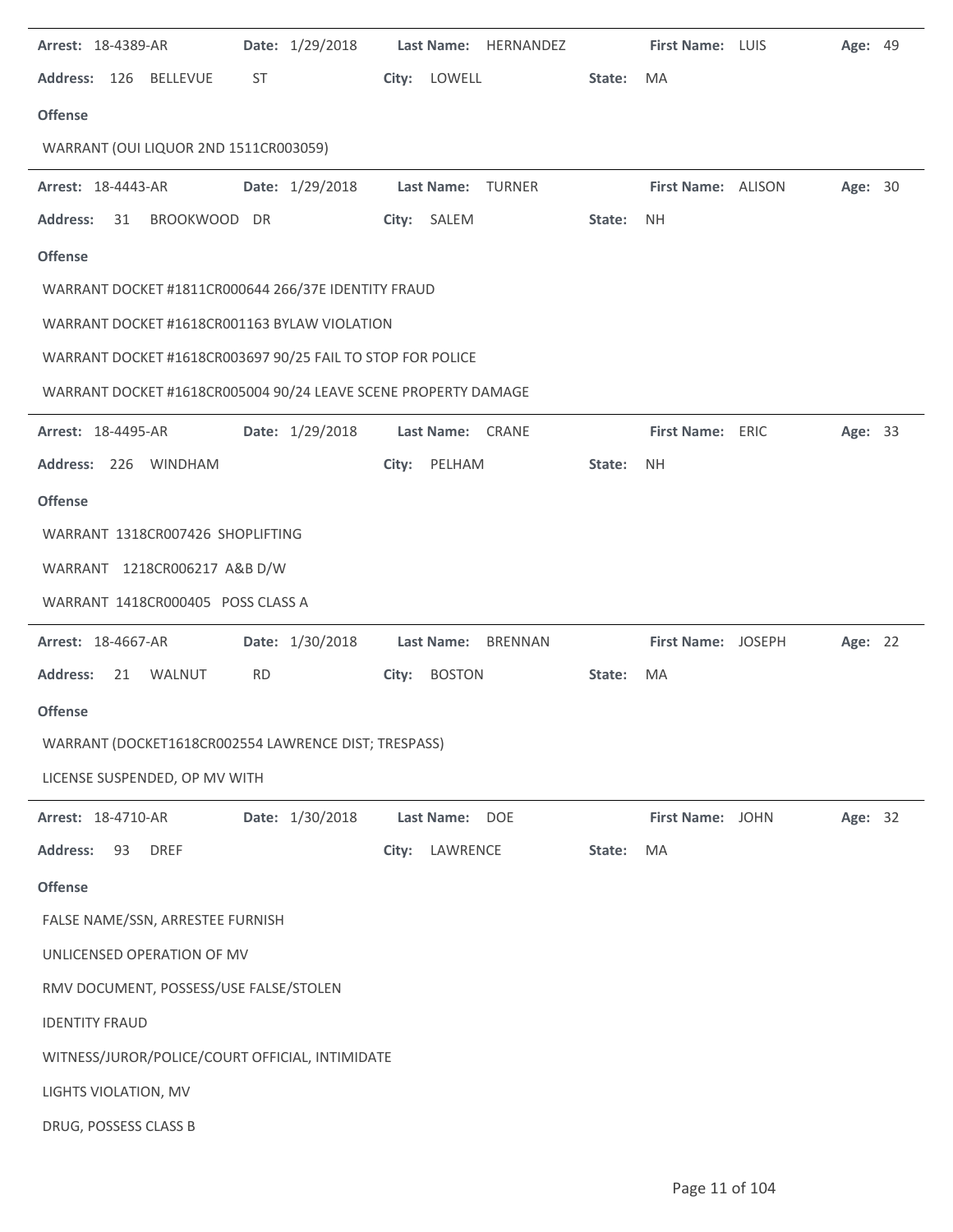| Arrest: 18-4791-AR |    |                                                   |    | Date: 1/31/2018 |       |                   | Last Name: BAQUEDANOROSALES |        | First Name: ALEJANDRO | Age: 23 |  |
|--------------------|----|---------------------------------------------------|----|-----------------|-------|-------------------|-----------------------------|--------|-----------------------|---------|--|
|                    |    | Address: 282 OLD MAIN                             | ST |                 | City: | TEWKSBURY         |                             | State: | MA                    |         |  |
| <b>Offense</b>     |    |                                                   |    |                 |       |                   |                             |        |                       |         |  |
|                    |    | LICENSE NOT IN POSSESSION                         |    |                 |       |                   |                             |        |                       |         |  |
|                    |    | LICENSE SUSPENDED, OP MV WITH                     |    |                 |       |                   |                             |        |                       |         |  |
| SPEEDING           |    |                                                   |    |                 |       |                   |                             |        |                       |         |  |
| Arrest: 18-4800-AR |    |                                                   |    | Date: 1/31/2018 |       |                   | Last Name: JEAN-NOEL        |        | First Name: TATIANA   | Age: 25 |  |
| <b>Address:</b>    | 16 | QUARRY                                            | LN |                 |       | City: MALDEN      |                             | State: | MA                    |         |  |
| <b>Offense</b>     |    |                                                   |    |                 |       |                   |                             |        |                       |         |  |
| WARRANT            |    |                                                   |    |                 |       |                   |                             |        |                       |         |  |
| Arrest: 18-4850-AR |    |                                                   |    | Date: 2/1/2018  |       | <b>Last Name:</b> | <b>BRAASCH</b>              |        | First Name: JASON     | Age: 42 |  |
|                    |    | Address: 1610 ROUTE 133                           |    |                 |       | City: ANDOVER     |                             | State: | MA                    |         |  |
| <b>Offense</b>     |    |                                                   |    |                 |       |                   |                             |        |                       |         |  |
|                    |    | DRUG, POSSESS CLASS A                             |    |                 |       |                   |                             |        |                       |         |  |
|                    |    | FALSE NAME/SSN, ARRESTEE FURNISH                  |    |                 |       |                   |                             |        |                       |         |  |
|                    |    | WARRANT - 1756CR006077 - POSSESS BULGARIOUS TOOLS |    |                 |       |                   |                             |        |                       |         |  |
|                    |    | DRUG, POSSESS CLASS C                             |    |                 |       |                   |                             |        |                       |         |  |
|                    |    | RECEIVE STOLEN PROPERTY -\$250                    |    |                 |       |                   |                             |        |                       |         |  |
|                    |    | WITNESS/JUROR/POLICE/COURT OFFICIAL, INTIMIDATE   |    |                 |       |                   |                             |        |                       |         |  |
|                    |    | DRUG, POSSESS CLASS B                             |    |                 |       |                   |                             |        |                       |         |  |
|                    |    | <b>BURGLARIOUS INSTRUMENT, POSSESS</b>            |    |                 |       |                   |                             |        |                       |         |  |
| Arrest: 18-4986-AR |    |                                                   |    | Date: 2/2/2018  |       | Last Name:        | LIMA                        |        | First Name: MICHAEL   | Age: 25 |  |
|                    |    | Address: 218 BRISTOL                              | ST |                 |       | City: SEABROOK    |                             | State: | <b>NH</b>             |         |  |
| <b>Offense</b>     |    |                                                   |    |                 |       |                   |                             |        |                       |         |  |
|                    |    | DRUG, POSSESS CLASS C                             |    |                 |       |                   |                             |        |                       |         |  |
|                    |    | LICENSE SUSPENDED, OP MV WITH, SUBSQ.OFF          |    |                 |       |                   |                             |        |                       |         |  |
| Arrest: 18-5025-AR |    |                                                   |    | Date: 2/2/2018  |       | <b>Last Name:</b> | SANTIAGO                    |        | First Name: JONATHAN  | Age: 33 |  |
|                    |    | Address: 172 ANDOVER                              |    |                 | City: | LAWRENCE          |                             | State: | MA                    |         |  |
| <b>Offense</b>     |    |                                                   |    |                 |       |                   |                             |        |                       |         |  |
|                    |    | FALSE NAME/SSN, ARRESTEE FURNISH                  |    |                 |       |                   |                             |        |                       |         |  |
| LARCENY OVER \$250 |    |                                                   |    |                 |       |                   |                             |        |                       |         |  |
|                    |    | WITNESS, INTIMIDATE (MISLEADING POLICE OFFICER)   |    |                 |       |                   |                             |        |                       |         |  |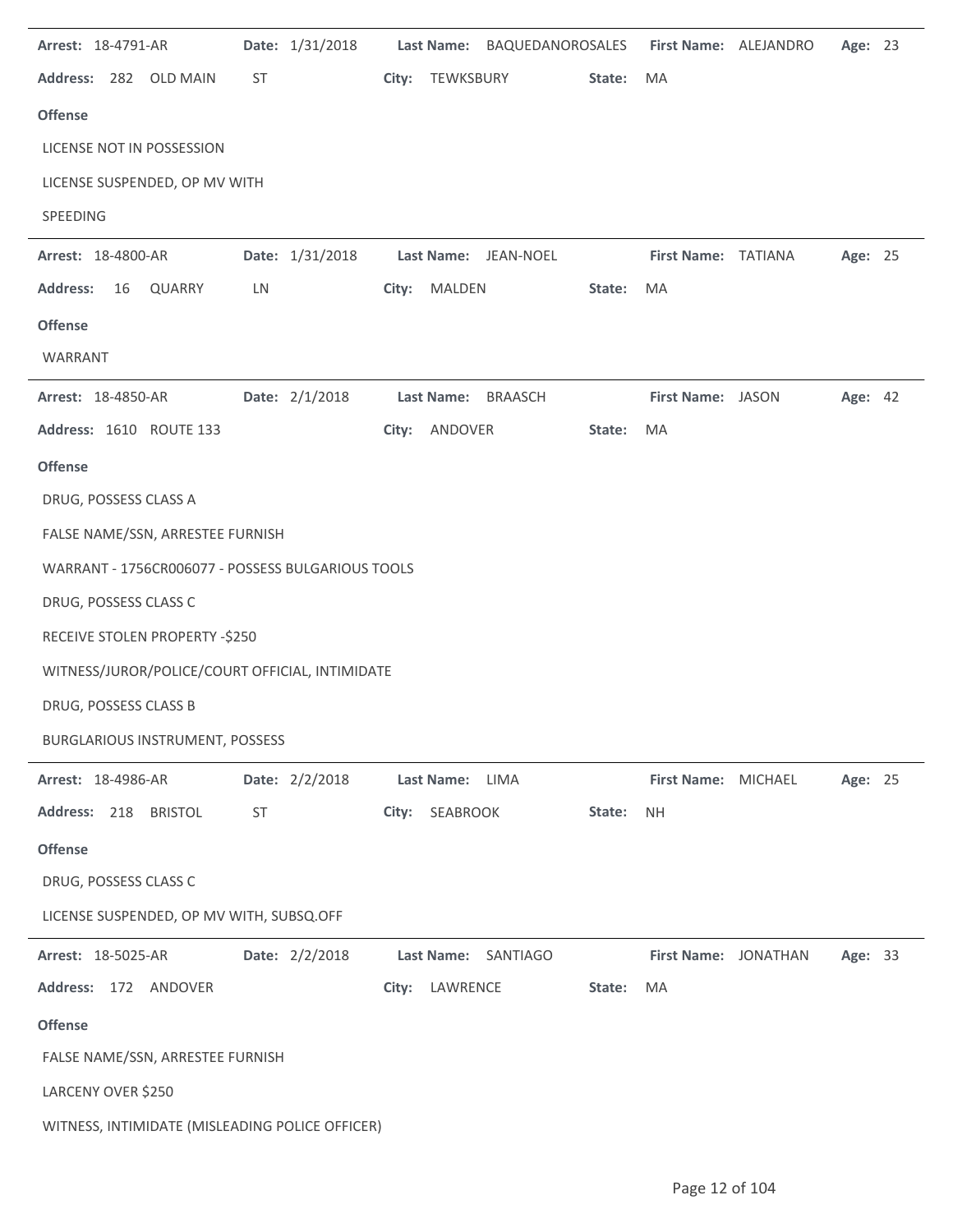|                                                 | Date: 2/2/2018 | Last Name: REARDON     |        | First Name: MICHAEL | Age: 54 |  |
|-------------------------------------------------|----------------|------------------------|--------|---------------------|---------|--|
| Address: 101 NORTHGATE                          | <b>RD</b>      | City: TEWKSBURY        | State: | MA                  |         |  |
| <b>Offense</b>                                  |                |                        |        |                     |         |  |
| WARRANT 1711CR004923 OUI LIQUOR                 |                |                        |        |                     |         |  |
| Arrest: 18-5151-AR                              | Date: 2/3/2018 | Last Name: NGETHA      |        | First Name: SAMMY   | Age: 69 |  |
| <b>Address:</b><br>87<br><b>CENTER</b>          | ST             | City: METHUEN          | State: | MA                  |         |  |
| <b>Offense</b>                                  |                |                        |        |                     |         |  |
| <b>OUI LIQUOR</b>                               |                |                        |        |                     |         |  |
| UNLICENSED OPERATION OF MV                      |                |                        |        |                     |         |  |
| ALCOHOL IN MV, POSSESS OPEN CONTAINER OF        |                |                        |        |                     |         |  |
| <b>Arrest: 18-5164-A-AR</b>                     | Date: 2/3/2018 | Last Name: CASILLAS    |        | First Name: LUIS    | Age: 46 |  |
| <b>Address:</b><br><b>WINTER</b><br>19          | ST             | City: LAWRENCE         | State: | MA                  |         |  |
| <b>Offense</b>                                  |                |                        |        |                     |         |  |
| WARRANT NEG. OP. MV 1718CR003474                |                |                        |        |                     |         |  |
| Arrest: 18-5164-AR                              | Date: 2/3/2018 | Last Name: OVERHULSER  |        | First Name: JOSHUA  | Age: 31 |  |
| <b>Address:</b><br>PINE<br>8                    | <b>RD</b>      | City: WESTFORD         | State: | MA                  |         |  |
| <b>Offense</b>                                  |                |                        |        |                     |         |  |
| WARRANT ASSAULT (1611CR004502)                  |                |                        |        |                     |         |  |
|                                                 |                |                        |        |                     |         |  |
| WARRANT OUI LIQUOR 1611CR007153                 |                |                        |        |                     |         |  |
| Arrest: 18-5305-AR                              | Date: 2/4/2018 | Last Name: YOUNG       |        | First Name: ZACHARY | Age: 24 |  |
| <b>Address:</b><br>400<br><b>NORTH</b>          | <b>ST</b>      | City:<br>TEWKSBURY     | State: | MA                  |         |  |
| <b>Offense</b>                                  |                |                        |        |                     |         |  |
| <b>MARKED LANES VIOLATION</b>                   |                |                        |        |                     |         |  |
| <b>OUI LIQUOR</b>                               |                |                        |        |                     |         |  |
| NEGLIGENT OPERATION OF MOTOR VEHICLE            |                |                        |        |                     |         |  |
| LICENSE REVOKED, OP MV WITH                     |                |                        |        |                     |         |  |
| Arrest: 18-5504-AR                              | Date: 2/5/2018 | Last Name: ANTON       |        | First Name: PAMELA  | Age: 31 |  |
| <b>Address:</b><br>22<br>WASON                  | AVE            | City:<br><b>NASHUA</b> | State: | <b>NH</b>           |         |  |
| <b>Offense</b>                                  |                |                        |        |                     |         |  |
| LARCENY OVER \$250                              |                |                        |        |                     |         |  |
| WITNESS/JUROR/POLICE/COURT OFFICIAL, INTIMIDATE |                |                        |        |                     |         |  |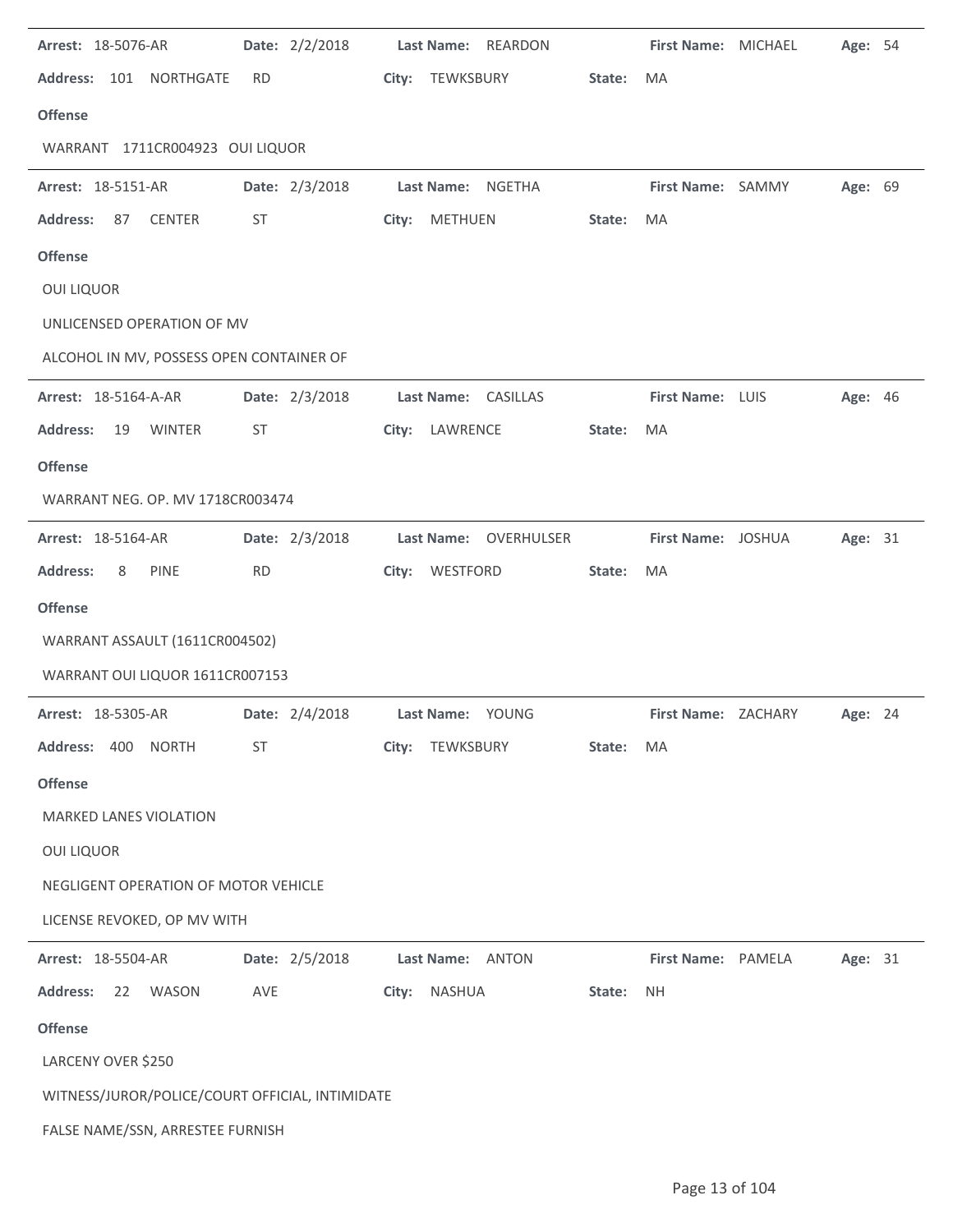| Arrest: 18-5562-AR                     | Date: 2/6/2018  |       | Last Name: SNYDER       |        | First Name: AARON  | Age: 43 |  |
|----------------------------------------|-----------------|-------|-------------------------|--------|--------------------|---------|--|
| Address: 174 CROSBY                    | ST              |       | City: LOWELL            | State: | <b>NH</b>          |         |  |
| <b>Offense</b>                         |                 |       |                         |        |                    |         |  |
| FUGITIVE FROM JUSTICE ON COURT WARRANT |                 |       |                         |        |                    |         |  |
| Arrest: 18-5597-AR                     | Date: 2/6/2018  |       | Last Name: MENDEZ-LOPEZ |        | First Name: JAIME  | Age: 41 |  |
| <b>Address:</b><br>GROVES<br>43        | AVE             |       | City: LOWELL            | State: | MA                 |         |  |
| <b>Offense</b>                         |                 |       |                         |        |                    |         |  |
| UNINSURED MOTOR VEHICLE                |                 |       |                         |        |                    |         |  |
| RMV DOCUMENT, POSSESS/USE FALSE/STOLEN |                 |       |                         |        |                    |         |  |
| <b>IDENTITY FRAUD</b>                  |                 |       |                         |        |                    |         |  |
| <b>IDENTITY FRAUD</b>                  |                 |       |                         |        |                    |         |  |
| UNLICENSED OPERATION OF MV             |                 |       |                         |        |                    |         |  |
| REGISTRATION SUSPENDED, OP MV WITH     |                 |       |                         |        |                    |         |  |
| Arrest: 18-5911-AR                     | Date: 2/9/2018  |       | Last Name: BEVILACQUA   |        | First Name: JOSEPH | Age: 53 |  |
| Address: 344 SALEM                     | <b>RD</b>       | City: | BILLERICA               | State: | MA                 |         |  |
| <b>Offense</b>                         |                 |       |                         |        |                    |         |  |
| REGISTRATION REVOKED, OP MV WITH       |                 |       |                         |        |                    |         |  |
| WARRANT 1711CR000104 SUSPENDED LICENSE |                 |       |                         |        |                    |         |  |
| LICENSE SUSPENDED, OP MV WITH          |                 |       |                         |        |                    |         |  |
| Arrest: 18-5963-AR                     | Date: 2/9/2018  |       | Last Name: GARY         |        | First Name: JERRY  | Age: 58 |  |
| Address: 134 WESTFORD                  | <b>ST</b>       |       | City: LOWELL            | State: | MA                 |         |  |
| <b>Offense</b>                         |                 |       |                         |        |                    |         |  |
| UNLICENSED OPERATION OF MV             |                 |       |                         |        |                    |         |  |
| STOP FOR POLICE, FAIL                  |                 |       |                         |        |                    |         |  |
| LARCENY UNDER \$250                    |                 |       |                         |        |                    |         |  |
| Arrest: 18-6065-AR                     | Date: 2/10/2018 |       | Last Name: GORMAN       |        | First Name: THOMAS | Age: 30 |  |
| Address: 1151 SOUTH                    | <b>ST</b>       |       | City: TEWKSBURY         | State: | MA                 |         |  |
| <b>Offense</b>                         |                 |       |                         |        |                    |         |  |
| <b>OUI LIQUOR</b>                      |                 |       |                         |        |                    |         |  |
| NEGLIGENT OPERATION OF MOTOR VEHICLE   |                 |       |                         |        |                    |         |  |
| MARKED LANES VIOLATION                 |                 |       |                         |        |                    |         |  |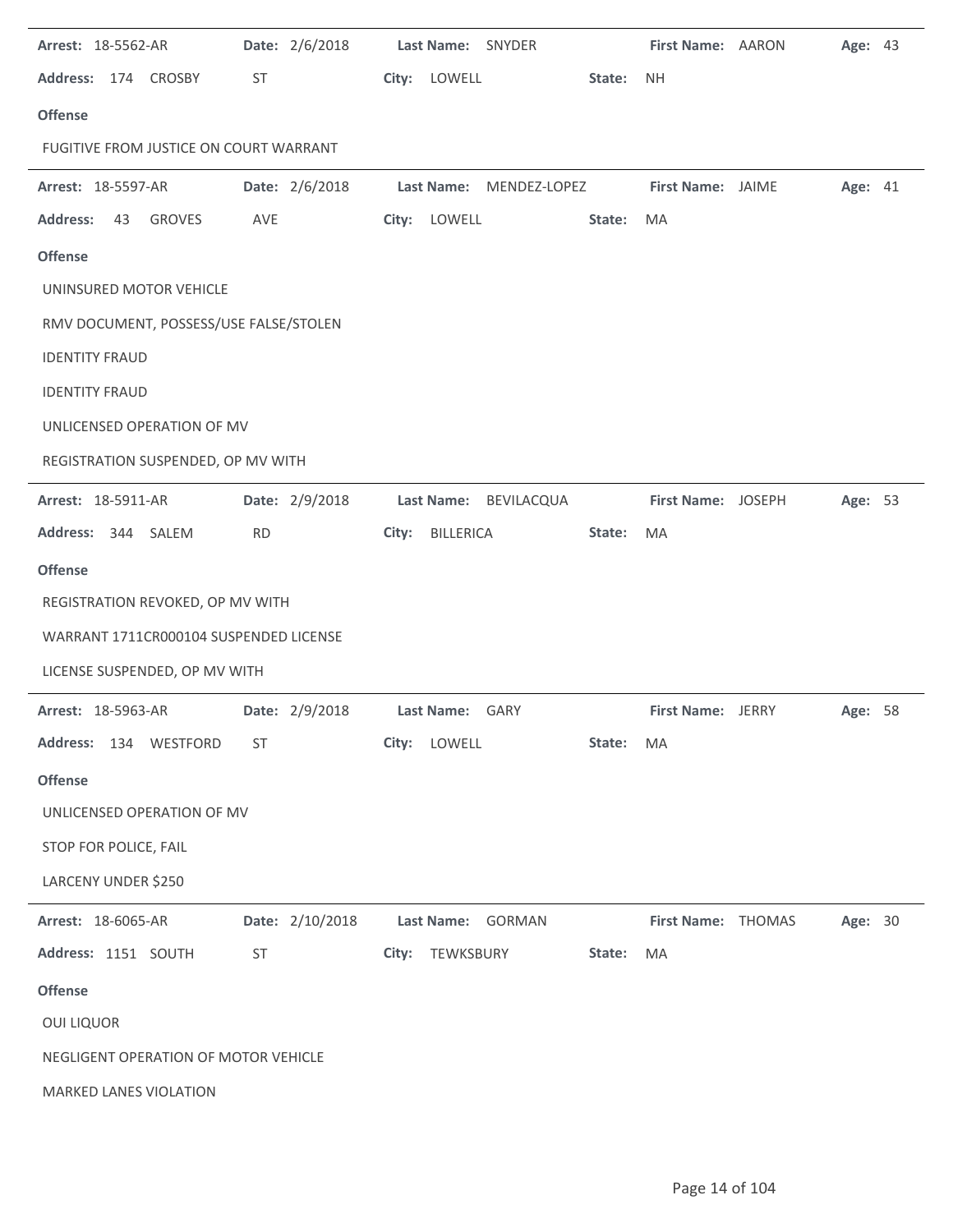| Arrest: 18-6162-AR |                             |                                                               |           | Date: 2/10/2018 |                  | Last Name: CABRERA   |        | First Name: STEVEN        |                                | Age: 23 |  |
|--------------------|-----------------------------|---------------------------------------------------------------|-----------|-----------------|------------------|----------------------|--------|---------------------------|--------------------------------|---------|--|
| <b>Address:</b>    | 8                           | SPRING                                                        | ST        |                 | City: LAWRENCE   |                      | State: | MA                        |                                |         |  |
| <b>Offense</b>     |                             |                                                               |           |                 |                  |                      |        |                           |                                |         |  |
|                    |                             | WARRANT DOCKET #1418CR005333 94C32C POSESS TO DISTR CLASS D   |           |                 |                  |                      |        |                           |                                |         |  |
|                    |                             | DRUG, POSSESS CLASS A                                         |           |                 |                  |                      |        |                           |                                |         |  |
|                    |                             | WARRANT DOCKET 1618CR005445 22E/11 FAIL TO PROVIDE DNA SAMPLE |           |                 |                  |                      |        |                           |                                |         |  |
|                    |                             | WARRANT DOCKET DOCKET #1310CR002433 265/15B                   |           |                 |                  |                      |        |                           |                                |         |  |
|                    |                             | WARRANT DOCKET #1318CR005650 94C32C POSESS TO DISTR CLASS D   |           |                 |                  |                      |        |                           |                                |         |  |
|                    |                             | WARRANT DOCKET #1811CR001040 90/25 FAIL TO STOP               |           |                 |                  |                      |        |                           |                                |         |  |
| Arrest: 18-6170-AR |                             |                                                               |           | Date: 2/10/2018 |                  | Last Name: NICKERSON |        | First Name: ERIK          |                                | Age: 35 |  |
| <b>Address:</b>    | 89                          | BRENTWOOD                                                     | RD        |                 | City: TEWKSBURY  |                      | State: | MA                        |                                |         |  |
| <b>Offense</b>     |                             |                                                               |           |                 |                  |                      |        |                           |                                |         |  |
|                    | DRUG, POSSESS CLASS E       |                                                               |           |                 |                  |                      |        |                           |                                |         |  |
| Arrest: 18-6201-AR |                             |                                                               |           | Date: 2/10/2018 |                  | Last Name: MALDONADO |        | First Name: ANGEL         |                                | Age: 57 |  |
| <b>Address:</b>    | 70                          | WARREN                                                        | AVE       |                 | City: HYDE PARK  |                      | State: | MA                        |                                |         |  |
| <b>Offense</b>     |                             |                                                               |           |                 |                  |                      |        |                           |                                |         |  |
|                    |                             | UNLICENSED OPERATION OF MV                                    |           |                 |                  |                      |        |                           |                                |         |  |
|                    | <b>BRAKES VIOLATION, MV</b> |                                                               |           |                 |                  |                      |        |                           |                                |         |  |
|                    |                             | ALCOHOL IN MV, POSSESS OPEN CONTAINER OF                      |           |                 |                  |                      |        |                           |                                |         |  |
| Arrest: 18-6209-AR |                             |                                                               |           | Date: 2/10/2018 |                  | Last Name: CLARK     |        | First Name: JAMES         |                                | Age: 78 |  |
| <b>Address:</b>    | 95                          | <b>MAIN</b>                                                   | ST        |                 | City: TEWKSBURY  |                      | State: | MA                        |                                |         |  |
| <b>Offense</b>     |                             |                                                               |           |                 |                  |                      |        |                           |                                |         |  |
|                    |                             | WARRANT (9081CR03218) PROB VIOLATION                          |           |                 |                  |                      |        |                           |                                |         |  |
| Arrest: 18-6221-AR |                             |                                                               |           | Date: 2/10/2018 | Last Name: PATEL |                      |        |                           | First Name: DHAVALKUMARAge: 25 |         |  |
| Address: 1360 MAIN |                             |                                                               | ST        |                 | City: TEWKSBURY  |                      | State: | MA                        |                                |         |  |
| <b>Offense</b>     |                             |                                                               |           |                 |                  |                      |        |                           |                                |         |  |
| A&B                |                             |                                                               |           |                 |                  |                      |        |                           |                                |         |  |
| Arrest: 18-6232-AR |                             |                                                               |           | Date: 2/11/2018 | Last Name: FUCCI |                      |        | <b>First Name: STEVEN</b> |                                | Age: 47 |  |
| <b>Address:</b>    | 85                          | <b>BOG</b>                                                    | <b>RD</b> |                 | City: GOFFSTOWN  |                      | State: | <b>NH</b>                 |                                |         |  |
| <b>Offense</b>     |                             |                                                               |           |                 |                  |                      |        |                           |                                |         |  |
|                    |                             | UNREGISTERED MOTOR VEHICLE                                    |           |                 |                  |                      |        |                           |                                |         |  |
| <b>OUI DRUGS</b>   |                             |                                                               |           |                 |                  |                      |        |                           |                                |         |  |
|                    |                             |                                                               |           |                 |                  |                      |        |                           |                                |         |  |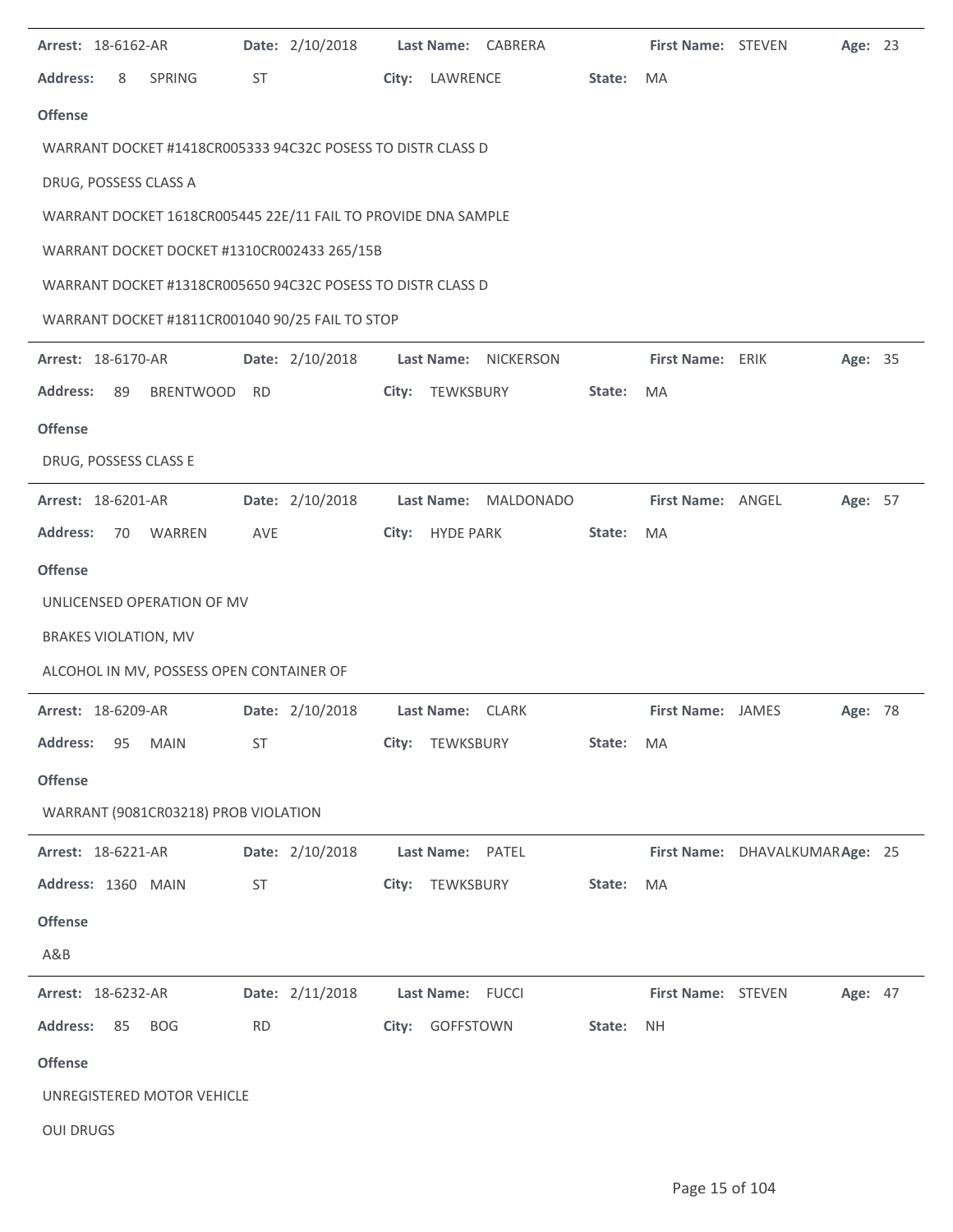|                             |                            | NEGLIGENT OPERATION OF MOTOR VEHICLE     |                                                   |       |                   |                    |        |                      |                                 |         |  |
|-----------------------------|----------------------------|------------------------------------------|---------------------------------------------------|-------|-------------------|--------------------|--------|----------------------|---------------------------------|---------|--|
| Arrest: 18-6273-AR          |                            |                                          | Date: 2/11/2018                                   |       |                   | Last Name: FARETRA |        | First Name: SUNNY    |                                 | Age: 32 |  |
| <b>Address:</b>             | 14                         | <b>D SEVEN SPRIN</b>                     |                                                   |       | City: BURLINGTON  |                    | State: | MA                   |                                 |         |  |
| <b>Offense</b>              |                            |                                          |                                                   |       |                   |                    |        |                      |                                 |         |  |
|                             |                            | WARRANT - 1718CR005614 - SHOPLIFTING     |                                                   |       |                   |                    |        |                      |                                 |         |  |
| Arrest: 18-6326-AR          |                            |                                          | Date: 2/11/2018                                   |       | Last Name:        | NARDONE            |        |                      | First Name: CHRISTOPHER Age: 19 |         |  |
| <b>Address:</b>             | MICHAEL<br>7               | ST                                       |                                                   |       | City: TEWKSBURY   |                    | State: | MA                   |                                 |         |  |
| <b>Offense</b>              |                            |                                          |                                                   |       |                   |                    |        |                      |                                 |         |  |
|                             | DRUG, DISTRIBUTE CLASS D   |                                          |                                                   |       |                   |                    |        |                      |                                 |         |  |
|                             |                            | DRUG, POSSESS TO DISTRIB CLASS D         |                                                   |       |                   |                    |        |                      |                                 |         |  |
| <b>Arrest: 18-6464-A-AR</b> |                            |                                          | Date: 2/12/2018                                   |       |                   | Last Name: MANCUSO |        | First Name: ANTHONY  |                                 | Age: 21 |  |
|                             |                            | Address: 141 CUMBERLAND RD               |                                                   |       | City: LOWELL      |                    | State: | MA                   |                                 |         |  |
| <b>Offense</b>              |                            |                                          |                                                   |       |                   |                    |        |                      |                                 |         |  |
|                             |                            | DRUG, POSSESS TO DISTRIB CLASS E         |                                                   |       |                   |                    |        |                      |                                 |         |  |
| Arrest: 18-6464-AR          |                            |                                          | Date: 2/12/2018                                   |       |                   | Last Name: BYNUM   |        | First Name: JIMMIE   |                                 | Age: 23 |  |
| <b>Address:</b>             | <b>FIFTH</b><br>4          | ST                                       |                                                   | City: | LOWELL            |                    | State: | MA                   |                                 |         |  |
| <b>Offense</b>              |                            |                                          |                                                   |       |                   |                    |        |                      |                                 |         |  |
|                             |                            | DRUG, POSSESS TO DISTRIB CLASS E         |                                                   |       |                   |                    |        |                      |                                 |         |  |
|                             | FIREARM IN FELONY, POSSESS |                                          |                                                   |       |                   |                    |        |                      |                                 |         |  |
|                             |                            |                                          | AMMUNITION WITHOUT FID CARD, POSSESS, SUBSQ. OFF. |       |                   |                    |        |                      |                                 |         |  |
|                             |                            | FIREARM, POSSESS LARGE CAPACITY          |                                                   |       |                   |                    |        |                      |                                 |         |  |
|                             |                            |                                          | FIREARM, CARRY WITHOUT LICENSE LOADED, 2ND OFF.   |       |                   |                    |        |                      |                                 |         |  |
|                             |                            |                                          | WITNESS/JUROR/POLICE/COURT OFFICIAL, INTIMIDATE   |       |                   |                    |        |                      |                                 |         |  |
|                             |                            | FIREARM W/DEFACED NO., POSSESS IN FELONY |                                                   |       |                   |                    |        |                      |                                 |         |  |
| Arrest: 18-6536-AR          |                            |                                          | Date: 2/13/2018                                   |       | <b>Last Name:</b> | LIDANO             |        | First Name: NICHOLAS |                                 | Age: 25 |  |
| <b>Address:</b>             | 10                         | <b>BURNHAM</b><br>ST                     |                                                   | City: | SOMERVILLE        |                    | State: | MA                   |                                 |         |  |
| <b>Offense</b>              |                            |                                          |                                                   |       |                   |                    |        |                      |                                 |         |  |
| <b>OUI LIQUOR</b>           |                            |                                          |                                                   |       |                   |                    |        |                      |                                 |         |  |
|                             |                            | NEGLIGENT OPERATION OF MOTOR VEHICLE     |                                                   |       |                   |                    |        |                      |                                 |         |  |
|                             | MARKED LANES VIOLATION     |                                          |                                                   |       |                   |                    |        |                      |                                 |         |  |
|                             |                            | DRUG, POSSESS TO DISTRIB CLASS D         |                                                   |       |                   |                    |        |                      |                                 |         |  |
|                             | DRUG, POSSESS CLASS C      |                                          |                                                   |       |                   |                    |        |                      |                                 |         |  |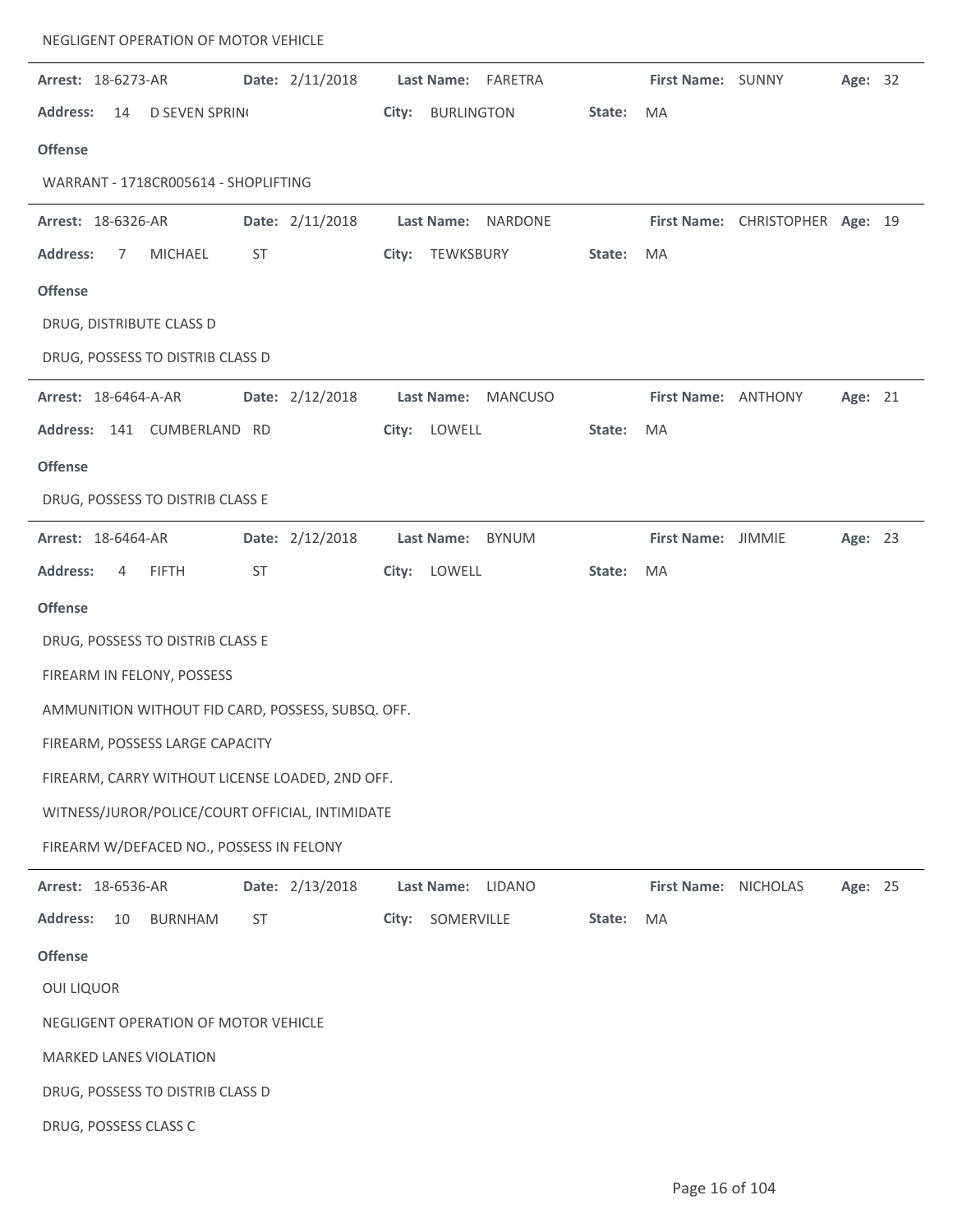| Arrest: 18-6586-AR                                 | Date: 2/13/2018 | Last Name: GALLINARO      |        | First Name: NICHOLAS  | Age: 26        |  |
|----------------------------------------------------|-----------------|---------------------------|--------|-----------------------|----------------|--|
| <b>Address:</b><br>MARSHALL<br>99                  | ST              | City:<br><b>BILLERICA</b> | State: | MA                    |                |  |
| <b>Offense</b>                                     |                 |                           |        |                       |                |  |
| WARRANT 1718CR006448 SUSPENDED LICENSE             |                 |                           |        |                       |                |  |
| DRUG, POSSESS CLASS B                              |                 |                           |        |                       |                |  |
| WARRANT 1711CR005598 SUSPENDED LICENSE             |                 |                           |        |                       |                |  |
| DRUG, POSSESS CLASS B                              |                 |                           |        |                       |                |  |
| Arrest: 18-6668-AR                                 | Date: 2/14/2018 | Last Name: MANSFIELD      |        | First Name: KEVIN     | Age: 31        |  |
| <b>HILLSIDE</b><br><b>Address:</b><br>45           | <b>RD</b>       | City: TEWKSBURY           | State: | MA                    |                |  |
| <b>Offense</b>                                     |                 |                           |        |                       |                |  |
| <b>OUI DRUGS</b>                                   |                 |                           |        |                       |                |  |
| NEGLIGENT OPERATION OF MOTOR VEHICLE               |                 |                           |        |                       |                |  |
| MARKED LANES VIOLATION                             |                 |                           |        |                       |                |  |
| Arrest: 18-6685-AR                                 | Date: 2/14/2018 | Last Name: HERNANDEZ      |        | First Name: CARLOS    | Age: 48        |  |
| <b>HOMELESS</b><br><b>Address:</b>                 |                 | City: LOWELL              | State: | MA                    |                |  |
| <b>Offense</b>                                     |                 |                           |        |                       |                |  |
| DRUG, POSSESS CLASS B, SUBSQ.OFF.                  |                 |                           |        |                       |                |  |
| DRUG, POSSESS CLASS C                              |                 |                           |        |                       |                |  |
| Arrest: 18-6734-AR                                 | Date: 2/14/2018 | Last Name: GALLONI        |        | First Name: NATHANIEL | Age: 24        |  |
| <b>Address:</b><br><b>BELLE</b><br>28              | AVE             | City: LOWELL              | State: | MA                    |                |  |
| <b>Offense</b>                                     |                 |                           |        |                       |                |  |
| <b>COURTESY BOOKING</b>                            |                 |                           |        |                       |                |  |
| Arrest: 18-6779-AR                                 | Date: 2/14/2018 | Last Name: WILKINS        |        | First Name: KEITH     | Age: 26        |  |
| Address: 158 MAPLE                                 | ST              | TEWKSBURY<br>City:        | State: | MA                    |                |  |
| <b>Offense</b>                                     |                 |                           |        |                       |                |  |
| <b>OUI LIQUOR</b>                                  |                 |                           |        |                       |                |  |
| NEGLIGENT OPERATION OF MOTOR VEHICLE               |                 |                           |        |                       |                |  |
| ALCOHOL IN MV, POSSESS OPEN CONTAINER OF           |                 |                           |        |                       |                |  |
| Arrest: 18-6865-AR                                 | Date: 2/15/2018 | Last Name: ZANOLI         |        | First Name: WILLIAM   | <b>Age: 41</b> |  |
| <b>Address:</b><br><b>TRULL</b><br>12              | <b>RD</b>       | City: TEWKSBURY           | State: | MA                    |                |  |
| <b>Offense</b>                                     |                 |                           |        |                       |                |  |
| WARRANT DOCKET 1611CR005597 90/23 OP MV W SUSP LIC |                 |                           |        |                       |                |  |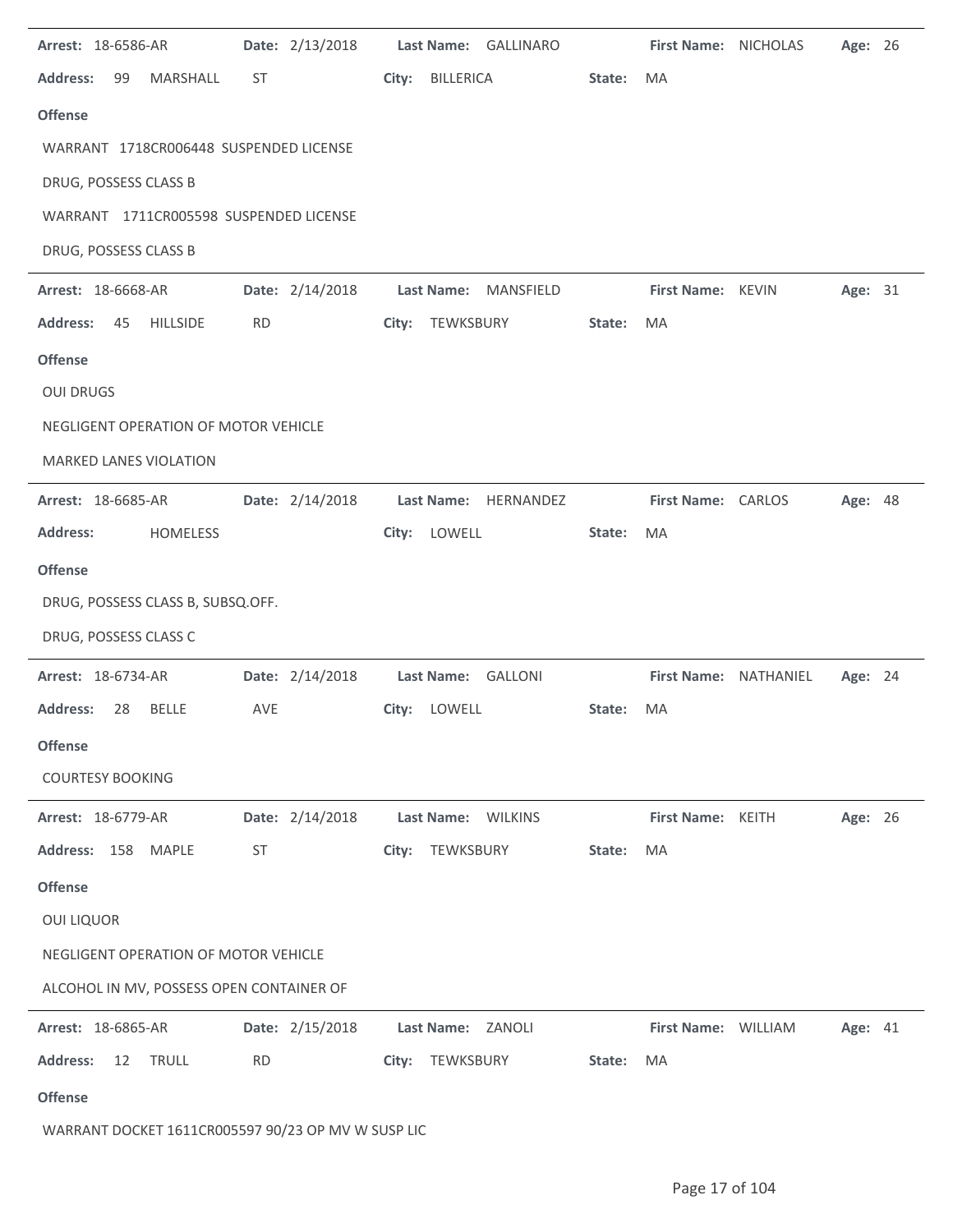| Arrest: 18-7276-A-AR                                     |           | Date: 2/17/2018 |       | <b>Last Name:</b>  | <b>MERCADO</b>        |        | First Name: JOSE     | Age: 44 |  |
|----------------------------------------------------------|-----------|-----------------|-------|--------------------|-----------------------|--------|----------------------|---------|--|
| Address: 246 CRAWFORD                                    | ST        |                 |       | City: LOWELL       |                       | State: | MA                   |         |  |
| <b>Offense</b>                                           |           |                 |       |                    |                       |        |                      |         |  |
| DRUG, DISTRIBUTE CLASS A, SUBSQ.OFF.                     |           |                 |       |                    |                       |        |                      |         |  |
| Arrest: 18-7276-AR                                       |           | Date: 2/17/2018 |       |                    | Last Name: NAVARRO    |        | First Name: RAUL     | Age: 36 |  |
| Address: 210 HILDRETH                                    | ST        |                 |       | City: LOWELL       |                       | State: | MA                   |         |  |
| <b>Offense</b>                                           |           |                 |       |                    |                       |        |                      |         |  |
| DRUG, DISTRIBUTE CLASS A                                 |           |                 |       |                    |                       |        |                      |         |  |
| <b>Arrest: 18-7315-AR</b>                                |           | Date: 2/18/2018 |       |                    | Last Name: RICHARDSON |        | First Name: KAREN    | Age: 52 |  |
| <b>Address:</b><br>24<br>LEIGHTON                        | <b>LN</b> |                 |       | City: TEWKSBURY    |                       | State: | MA                   |         |  |
| <b>Offense</b>                                           |           |                 |       |                    |                       |        |                      |         |  |
| WARRANT DOCKET 17/6055 PROBATION VIOLATION               |           |                 |       |                    |                       |        |                      |         |  |
| Arrest: 18-7407-AR                                       |           | Date: 2/19/2018 |       | Last Name: GRIFFIN |                       |        | First Name: BENJAMIN | Age: 24 |  |
| <b>Address:</b><br>WEELINGTON AVE<br>52                  |           |                 | City: | EVERETT            |                       | State: | MA                   |         |  |
| <b>Offense</b>                                           |           |                 |       |                    |                       |        |                      |         |  |
| LICENSE SUSPENDED, OP MV WITH                            |           |                 |       |                    |                       |        |                      |         |  |
| LIGHTS VIOLATION, MV                                     |           |                 |       |                    |                       |        |                      |         |  |
| <b>OPEN CONTAINER MARIJUANA</b>                          |           |                 |       |                    |                       |        |                      |         |  |
| Arrest: 18-7477-AR                                       |           | Date: 2/19/2018 |       |                    | Last Name: HOGEBOON   |        | First Name: KURISSA  | Age: 24 |  |
| <b>Address:</b><br>20<br><b>DOUGLAS</b>                  | ST        |                 |       | City: MANCHESTER   |                       | State: | <b>NH</b>            |         |  |
| <b>Offense</b>                                           |           |                 |       |                    |                       |        |                      |         |  |
| DRUG, POSSESS CLASS A                                    |           |                 |       |                    |                       |        |                      |         |  |
| DRUG, POSSESS CLASS B                                    |           |                 |       |                    |                       |        |                      |         |  |
| FUGITIVE FROM JUSTICE ON COURT WARRANT                   |           |                 |       |                    |                       |        |                      |         |  |
| Arrest: 18-7709-AR                                       |           | Date: 2/21/2018 |       |                    | Last Name: QUINLAN    |        | First Name: THOMAS   | Age: 27 |  |
| Address: 210 SKYLINE                                     | DR        |                 | City: | DRACUT             |                       | State: | MA                   |         |  |
| <b>Offense</b>                                           |           |                 |       |                    |                       |        |                      |         |  |
| A&B WITH DANGEROUS WEAPON, SERIOUS BODILY INJURY (KNIFE) |           |                 |       |                    |                       |        |                      |         |  |
| Arrest: 18-7778-AR                                       |           | Date: 2/21/2018 |       | <b>Last Name:</b>  | MILLER                |        | First Name: SHANE    | Age: 35 |  |
| Address: 210 PLEASANT                                    | ST        |                 | City: | TEWKSBURY          |                       | State: | MA                   |         |  |
| <b>Offense</b>                                           |           |                 |       |                    |                       |        |                      |         |  |
| WARRANT#1756CR001440 OUI LIQUOR                          |           |                 |       |                    |                       |        |                      |         |  |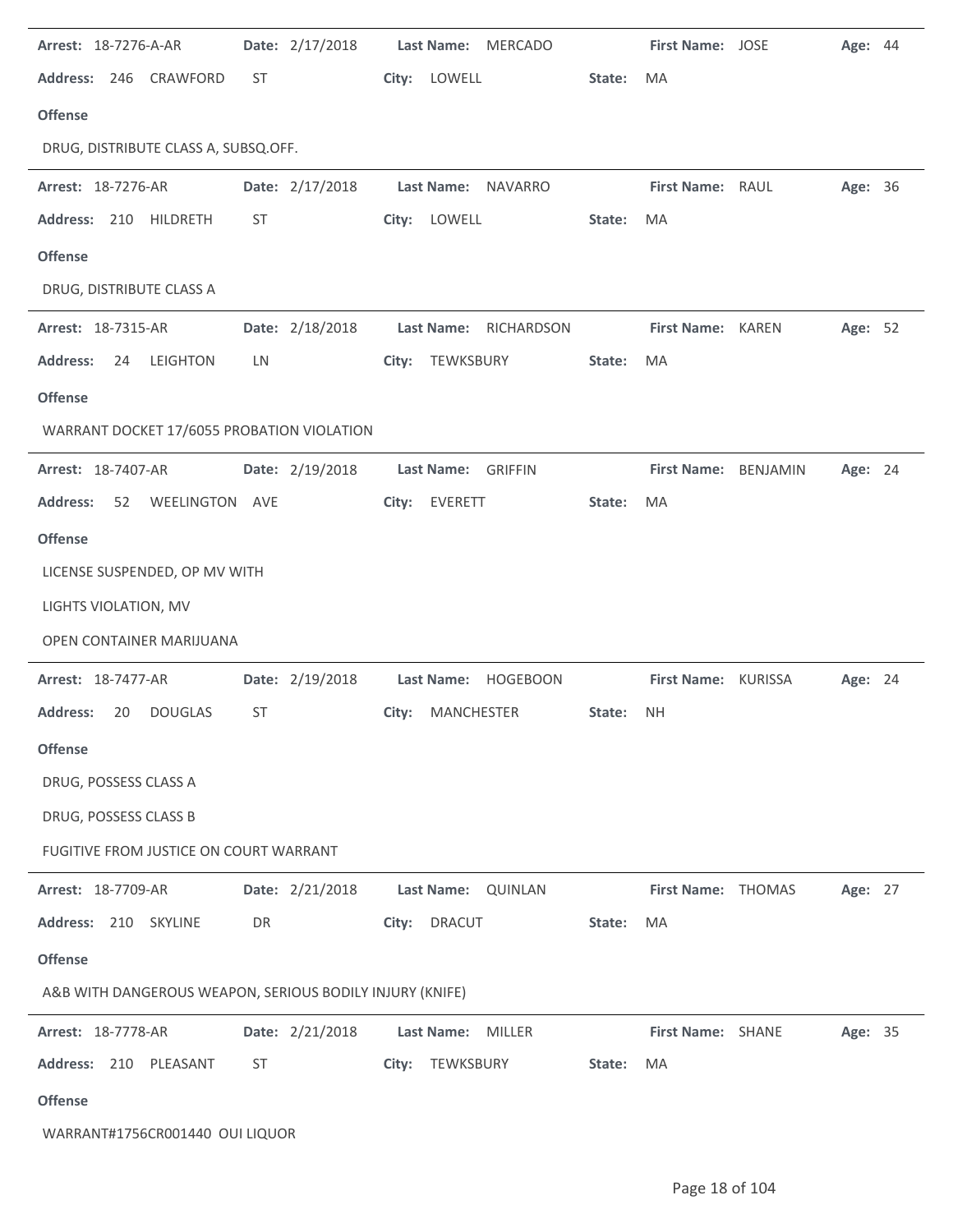| WARRANT#1786CR000542 LICENSE SUSP., SUBSEQ OFFENSE |  |  |  |  |
|----------------------------------------------------|--|--|--|--|
|----------------------------------------------------|--|--|--|--|

| Arrest: 18-7844-AR                                           | Date: 2/21/2018 | Last Name: SALVAGGIO                | First Name: KAREN<br>Age: 38        |
|--------------------------------------------------------------|-----------------|-------------------------------------|-------------------------------------|
| <b>Address:</b><br><b>MAUREEN</b><br>41                      | DR              | City: TEWKSBURY<br>State:           | MA                                  |
| <b>Offense</b>                                               |                 |                                     |                                     |
| A&B                                                          |                 |                                     |                                     |
| Arrest: 18-7875-A-AR                                         | Date: 2/22/2018 | Last Name: REARDON                  | First Name: MICHAEL<br>Age: 54      |
| Address: 101 NORTHGATE                                       | RD.             | City: TEWKSBURY<br>State:           | MA                                  |
| <b>Offense</b>                                               |                 |                                     |                                     |
| WARRANT#1711CR004923 OUI LIQUOR                              |                 |                                     |                                     |
| Arrest: 18-8100-A-AR                                         | Date: 2/23/2018 | Last Name: MONSALVE-MAROIS          | First Name: JENNIFER<br>Age: 18     |
| <b>Address:</b><br>22<br>SMITH                               | AVE             | LOWELL<br>State:<br>City:           | MA                                  |
| <b>Offense</b>                                               |                 |                                     |                                     |
| WARRANT DOCKET 1811CR000207 266/120 TRESPASS                 |                 |                                     |                                     |
| WARRANT DOCKET 1718CR005503 266/60A REC STOLEN PROPERTY      |                 |                                     |                                     |
| WARRANT DOCKET 1718CR005725 266/28/F REC STOLEN VEHICLE      |                 |                                     |                                     |
| Arrest: 18-8100-AR                                           | Date: 2/23/2018 | Last Name: FARMER                   | First Name: DAVID<br>Age: 28        |
| <b>Address:</b><br>HOMELESS                                  |                 | <b>DRACUT</b><br>State:<br>City:    | MA                                  |
| <b>Offense</b>                                               |                 |                                     |                                     |
| LARCENY OVER \$250                                           |                 |                                     |                                     |
| <b>RESIST ARREST</b>                                         |                 |                                     |                                     |
| Arrest: 18-8163-AR                                           | Date: 2/23/2018 | <b>Last Name:</b><br><b>CHAPMAN</b> | <b>First Name: JASON</b><br>Age: 43 |
| <b>Address:</b><br>21<br><b>UPTON</b>                        | ST              | City: BILLERICA<br>State:           | MA                                  |
| <b>Offense</b>                                               |                 |                                     |                                     |
| DRUG, POSSESS CLASS A                                        |                 |                                     |                                     |
| <b>MARKED LANES VIOLATION</b>                                |                 |                                     |                                     |
| Arrest: 18-8213-AR                                           | Date: 2/24/2018 | Last Name: LUONGO                   | First Name: JAKE<br>Age: 21         |
| Address: 520 FOSTER                                          | <b>RD</b>       | City: TEWKSBURY<br>State:           | MA                                  |
| <b>Offense</b>                                               |                 |                                     |                                     |
| VANDALIZE PROPERTY - DEFACEMENT OF REAL OR PERSONAL PROPERTY |                 |                                     |                                     |
|                                                              |                 |                                     |                                     |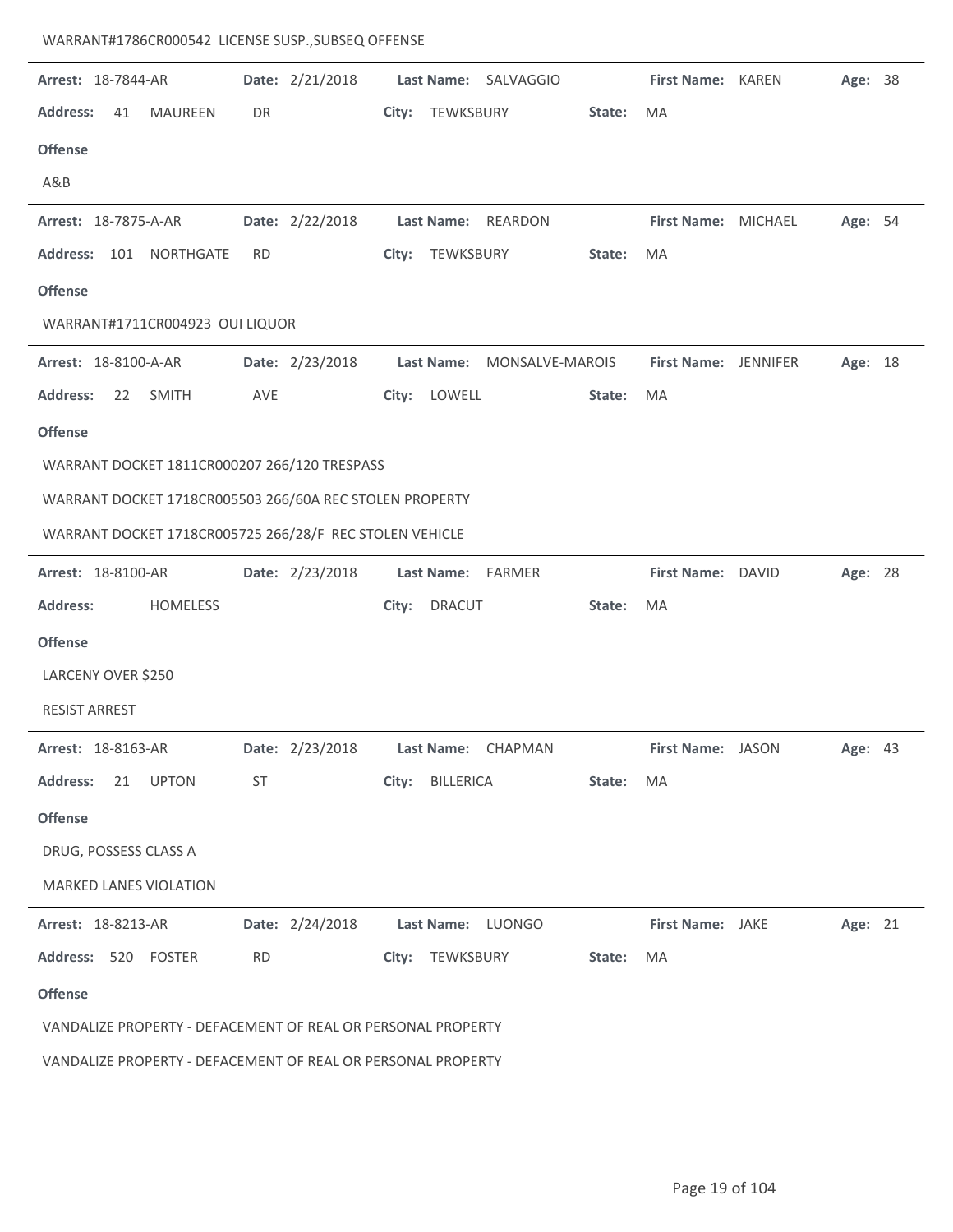| <b>Arrest: 18-8255-A-AR</b>                              |           | Date: 2/24/2018 |       | Last Name: SALAM  |                           |           | First Name: STEPHANIE |                        | Age: 47 |  |
|----------------------------------------------------------|-----------|-----------------|-------|-------------------|---------------------------|-----------|-----------------------|------------------------|---------|--|
| <b>Address: 712 25TH</b>                                 | ST        |                 |       | City: BRADENTON   |                           | State: FL |                       |                        |         |  |
| <b>Offense</b>                                           |           |                 |       |                   |                           |           |                       |                        |         |  |
| WARRANT DOCKET #1625CR000040 90/34J UNINSURED MV         |           |                 |       |                   |                           |           |                       |                        |         |  |
| Arrest: 18-8255-AR                                       |           | Date: 2/24/2018 |       |                   | <b>Last Name: PIGSLEY</b> |           | First Name: JOSEPH    |                        | Age: 49 |  |
| Address: 712 25TH                                        | ST        |                 | City: | BRADENTON         |                           | State: FL |                       |                        |         |  |
| <b>Offense</b>                                           |           |                 |       |                   |                           |           |                       |                        |         |  |
| WARRANT DOCKET #1515CR005979 90/23E OP MV W SUSP LIC     |           |                 |       |                   |                           |           |                       |                        |         |  |
| WARRANT DOCKET #1525CR000650 266/60E REC STOLEN PROPERTY |           |                 |       |                   |                           |           |                       |                        |         |  |
| <b>Arrest: 18-8379-AR</b>                                |           | Date: 2/25/2018 |       | Last Name: BROWN  |                           |           |                       | First Name: CHRISTOPER | Age: 35 |  |
| Address: 482 NORTH MAIN ST                               |           |                 |       | City: LEOMINSTER  |                           | State:    | MA                    |                        |         |  |
| <b>Offense</b>                                           |           |                 |       |                   |                           |           |                       |                        |         |  |
| WARRANT - 1611CR005279 - SHOPLIFTING                     |           |                 |       |                   |                           |           |                       |                        |         |  |
| Arrest: 18-8504-AR                                       |           | Date: 2/26/2018 |       | Last Name: MANN   |                           |           | First Name: GEORGE    |                        | Age: 58 |  |
| Address: 63R LAKE                                        | <b>ST</b> |                 |       |                   | City: TEWKSBURY           | State:    | MA                    |                        |         |  |
| <b>Offense</b>                                           |           |                 |       |                   |                           |           |                       |                        |         |  |
| WARRANT - 1811CR001147 - A&B HFM                         |           |                 |       |                   |                           |           |                       |                        |         |  |
| A&B WITH DANGEROUS WEAPON - DOOR                         |           |                 |       |                   |                           |           |                       |                        |         |  |
| A&B ON POLICE OFFICER                                    |           |                 |       |                   |                           |           |                       |                        |         |  |
| <b>RESIST ARREST</b>                                     |           |                 |       |                   |                           |           |                       |                        |         |  |
| Arrest: 18-8698-AR                                       |           | Date: 2/27/2018 |       | Last Name: TINDER |                           |           | First Name: SEAN      |                        | Age: 31 |  |
| Address: 292 BUTMAN                                      | <b>RD</b> |                 |       | City: LOWELL      |                           | State:    | MA                    |                        |         |  |
| <b>Offense</b>                                           |           |                 |       |                   |                           |           |                       |                        |         |  |
| UNLICENSED OPERATION OF MV                               |           |                 |       |                   |                           |           |                       |                        |         |  |
| INSPECTION/STICKER, NO                                   |           |                 |       |                   |                           |           |                       |                        |         |  |
| Arrest: 18-8864-AR                                       |           | Date: 2/28/2018 |       | Last Name: ONEILL |                           |           | First Name: SHAWN     |                        | Age: 18 |  |
| <b>Address:</b><br>10<br>LUCILLE                         | DR        |                 |       | City: TEWKSBURY   |                           | State:    | MA                    |                        |         |  |
| <b>Offense</b>                                           |           |                 |       |                   |                           |           |                       |                        |         |  |
| <b>RESIST ARREST</b>                                     |           |                 |       |                   |                           |           |                       |                        |         |  |
| A&B ON POLICE OFFICER                                    |           |                 |       |                   |                           |           |                       |                        |         |  |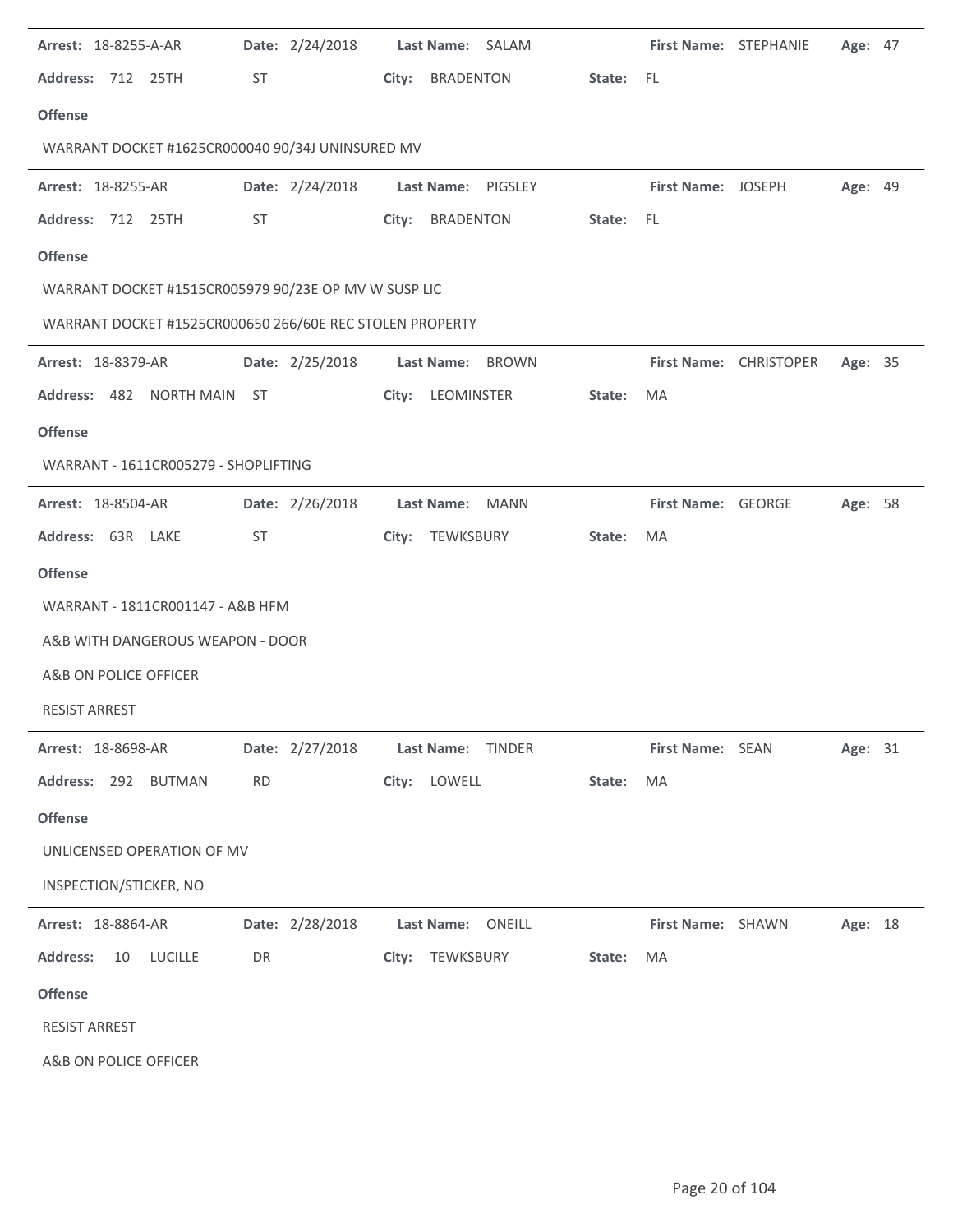| <b>Arrest: 18-8867-AR</b>   |    |                                                               |           | Date: 2/28/2018 |       | Last Name: TERAN  |                    |        | First Name: PEDRO    | Age: 31 |  |
|-----------------------------|----|---------------------------------------------------------------|-----------|-----------------|-------|-------------------|--------------------|--------|----------------------|---------|--|
|                             |    | Address: 111 FLEMING                                          | <b>ST</b> |                 |       | City: LOWELL      |                    | State: | MA                   |         |  |
| <b>Offense</b>              |    |                                                               |           |                 |       |                   |                    |        |                      |         |  |
|                             |    | WARRANT#1611CR006980 266/25/B LARCENY FROM PERSON 65+         |           |                 |       |                   |                    |        |                      |         |  |
|                             |    | WARRANT#1611CR000786 94C/32A DRUG, POSSESS TO DISTR.CLASS B   |           |                 |       |                   |                    |        |                      |         |  |
| Arrest: 18-8884-AR          |    |                                                               |           | Date: 2/28/2018 |       | Last Name: VIRGO  |                    |        | First Name: DONIJAH  | Age: 30 |  |
| <b>Address:</b>             | 3  | CHEVERUS                                                      | <b>RD</b> |                 | City: | <b>BOSTON</b>     |                    | State: | MA                   |         |  |
| <b>Offense</b>              |    |                                                               |           |                 |       |                   |                    |        |                      |         |  |
|                             |    | LICENSE REVOKED AS HTO, OPERATE MV WITH                       |           |                 |       |                   |                    |        |                      |         |  |
|                             |    | UNREGISTERED MOTOR VEHICLE                                    |           |                 |       |                   |                    |        |                      |         |  |
| Arrest: 18-9442-A-AR        |    |                                                               |           | Date: 3/4/2018  |       | Last Name: MELO   |                    |        | First Name: ALLYSON  | Age: 24 |  |
| <b>Address:</b>             | 34 | <b>LINWOOD</b>                                                | AVE       |                 |       | City: SALEM       |                    | State: | <b>NH</b>            |         |  |
| <b>Offense</b>              |    |                                                               |           |                 |       |                   |                    |        |                      |         |  |
|                             |    | WARRANT 1738CR001657 (UNLICENSED OPERATION MV & MARKED LANES) |           |                 |       |                   |                    |        |                      |         |  |
| Arrest: 18-9442-AR          |    |                                                               |           | Date: 3/4/2018  |       | Last Name: HERPIN |                    |        | First Name: CHAYANNE | Age: 25 |  |
| <b>Address:</b>             | 32 | CEDAR                                                         | ST        |                 |       | City: HAVERHILL   |                    | State: | MA                   |         |  |
| <b>Offense</b>              |    |                                                               |           |                 |       |                   |                    |        |                      |         |  |
|                             |    | WARRANT 1736CR000292 SUSPENDED LICENSE                        |           |                 |       |                   |                    |        |                      |         |  |
|                             |    | WARRANT 1618CR002684 SUSPENDED LICENSE                        |           |                 |       |                   |                    |        |                      |         |  |
|                             |    | WARRANT 1738CR000240 SUSPENDED LICENSE                        |           |                 |       |                   |                    |        |                      |         |  |
|                             |    | WARRANT 1538CR002718 SUSPENDED LICENSE                        |           |                 |       |                   |                    |        |                      |         |  |
| <b>Arrest: 18-9442-B-AR</b> |    |                                                               |           | Date: 3/4/2018  |       |                   | Last Name: PRESTON |        | First Name: SHAEEM   | Age: 41 |  |
|                             |    | Address: 274 E HAVERHILL                                      | ST.       |                 |       | City: LAWRENCE    |                    | State: | MA                   |         |  |
| <b>Offense</b>              |    |                                                               |           |                 |       |                   |                    |        |                      |         |  |
|                             |    | WARRANT 1711CR003635 DISTURBING PEACE                         |           |                 |       |                   |                    |        |                      |         |  |
|                             |    | WARRANT 1711CR004482 DISORDERLY/TRESPASS                      |           |                 |       |                   |                    |        |                      |         |  |
| <b>Arrest: 18-9471-AR</b>   |    |                                                               |           | Date: 3/4/2018  |       | <b>Last Name:</b> | <b>HODGKINS</b>    |        | First Name: NICHOLAS | Age: 32 |  |
| <b>Address:</b>             | 17 | <b>HEMLOCK SHOI DR</b>                                        |           |                 |       | City: ATKINSON    |                    | State: | NΗ                   |         |  |
| <b>Offense</b>              |    |                                                               |           |                 |       |                   |                    |        |                      |         |  |

WARRANT DOCKET #1418CR001821 94C/34/A POSSESION CLASS A

 $\ddot{\phantom{a}}$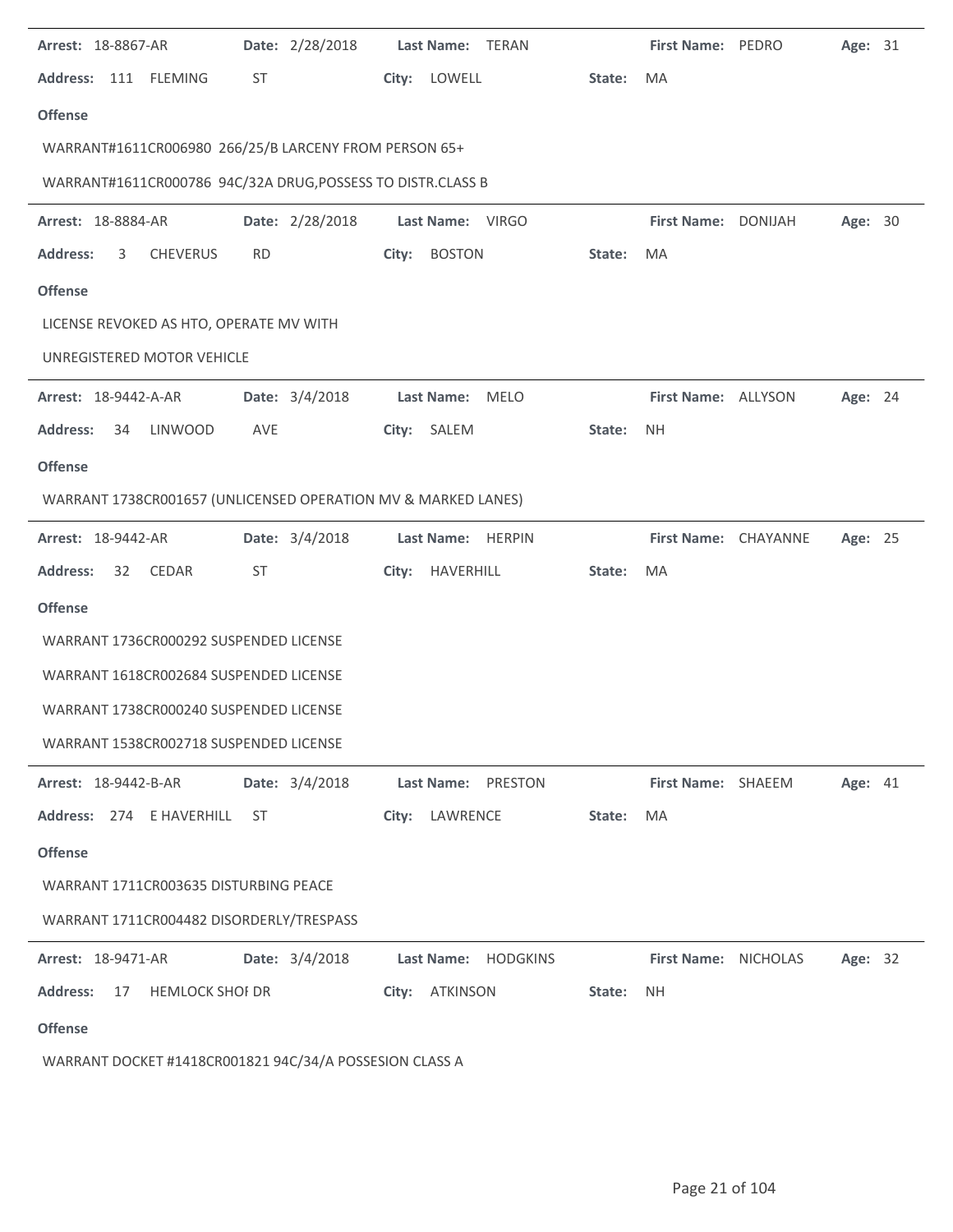| Arrest: 18-9874-AR                                         |                  |            | Date: 3/6/2018 | Last Name: PRICE  |                      |        | First Name: DAVID     |                              | Age: 37 |  |
|------------------------------------------------------------|------------------|------------|----------------|-------------------|----------------------|--------|-----------------------|------------------------------|---------|--|
| <b>Address:</b><br>$\mathbf{1}$                            | <b>NORWOOD</b>   | <b>CIR</b> |                | City: WOBURN      |                      | State: | MA                    |                              |         |  |
| <b>Offense</b>                                             |                  |            |                |                   |                      |        |                       |                              |         |  |
| WARRANT DOCKET 1711CR006037 94C/34/E POSS CLASS C DRUG     |                  |            |                |                   |                      |        |                       |                              |         |  |
| Arrest: 18-9953-AR                                         |                  |            | Date: 3/6/2018 | Last Name: SPERRY |                      |        | First Name: JOSEPH    |                              | Age: 30 |  |
| <b>Address:</b><br>30                                      | SYCAMORE         | ST         |                | City: LOWELL      |                      | State: | MA                    |                              |         |  |
| <b>Offense</b>                                             |                  |            |                |                   |                      |        |                       |                              |         |  |
| OUI LIQUOR, 2ND OFFENSE                                    |                  |            |                |                   |                      |        |                       |                              |         |  |
| NEGLIGENT OPERATION OF MOTOR VEHICLE                       |                  |            |                |                   |                      |        |                       |                              |         |  |
| ALCOHOL IN MV, POSSESS OPEN CONTAINER OF                   |                  |            |                |                   |                      |        |                       |                              |         |  |
| MARKED LANES VIOLATION                                     |                  |            |                |                   |                      |        |                       |                              |         |  |
| Arrest: 18-10047-AR                                        |                  |            | Date: 3/7/2018 |                   | Last Name: CERQUEIRA |        | First Name: ALEXANDER |                              | Age: 26 |  |
| <b>Address:</b><br>3                                       | <b>OAK KNOLL</b> | <b>AVE</b> |                | City: N READING   |                      | State: | MA                    |                              |         |  |
| <b>Offense</b>                                             |                  |            |                |                   |                      |        |                       |                              |         |  |
| WARRANT DOCKET # 1518CR007096 OUI-DRUGS 90/24/F            |                  |            |                |                   |                      |        |                       |                              |         |  |
| Arrest: 18-10067-AR                                        |                  |            | Date: 3/7/2018 |                   | Last Name: ALHADO    |        |                       | First Name: MOHAMMAD Age: 22 |         |  |
| Address: 1142 VARNUM                                       |                  | AVE        |                | City: LOWELL      |                      | State: | MA                    |                              |         |  |
| <b>Offense</b>                                             |                  |            |                |                   |                      |        |                       |                              |         |  |
| WARRANT DOCKET #1711CR00015 265/15A/A A&B DANGEROUS WEAPON |                  |            |                |                   |                      |        |                       |                              |         |  |
| Arrest: 18-9963-AR                                         |                  |            | Date: 3/7/2018 |                   | Last Name: AMBROSE   |        | First Name: RYAN      |                              | Age: 29 |  |
| Address: 537 AMES HILL                                     |                  | DR         |                | City: TEWKSBURY   |                      | State: | MA                    |                              |         |  |
| <b>Offense</b>                                             |                  |            |                |                   |                      |        |                       |                              |         |  |
| UNLICENSED OPERATION OF MV                                 |                  |            |                |                   |                      |        |                       |                              |         |  |
| Arrest: 18-10296-A-AR                                      |                  |            | Date: 3/8/2018 | Last Name: TRY    |                      |        | First Name: PHANN     |                              | Age: 33 |  |
| <b>Address:</b>                                            | HOMELESS         |            |                | City: LOWELL      |                      | State: | MA                    |                              |         |  |
| <b>Offense</b>                                             |                  |            |                |                   |                      |        |                       |                              |         |  |
| SHOPLIFTING BY CONCEALING MDSE                             |                  |            |                |                   |                      |        |                       |                              |         |  |
| Arrest: 18-10296-AR                                        |                  |            | Date: 3/8/2018 |                   | Last Name: CHAMPY    |        | First Name: SOKMON    |                              | Age: 39 |  |
| <b>Address:</b>                                            | <b>HOMELESS</b>  |            |                | City: LOWELL      |                      | State: | MA                    |                              |         |  |
| <b>Offense</b>                                             |                  |            |                |                   |                      |        |                       |                              |         |  |
| SHOPLIFTING BY CONCEALING MDSE                             |                  |            |                |                   |                      |        |                       |                              |         |  |
| WARRANT#1622CR001412 90/10 UNLICENSED OP                   |                  |            |                |                   |                      |        |                       |                              |         |  |
|                                                            |                  |            |                |                   |                      |        |                       |                              |         |  |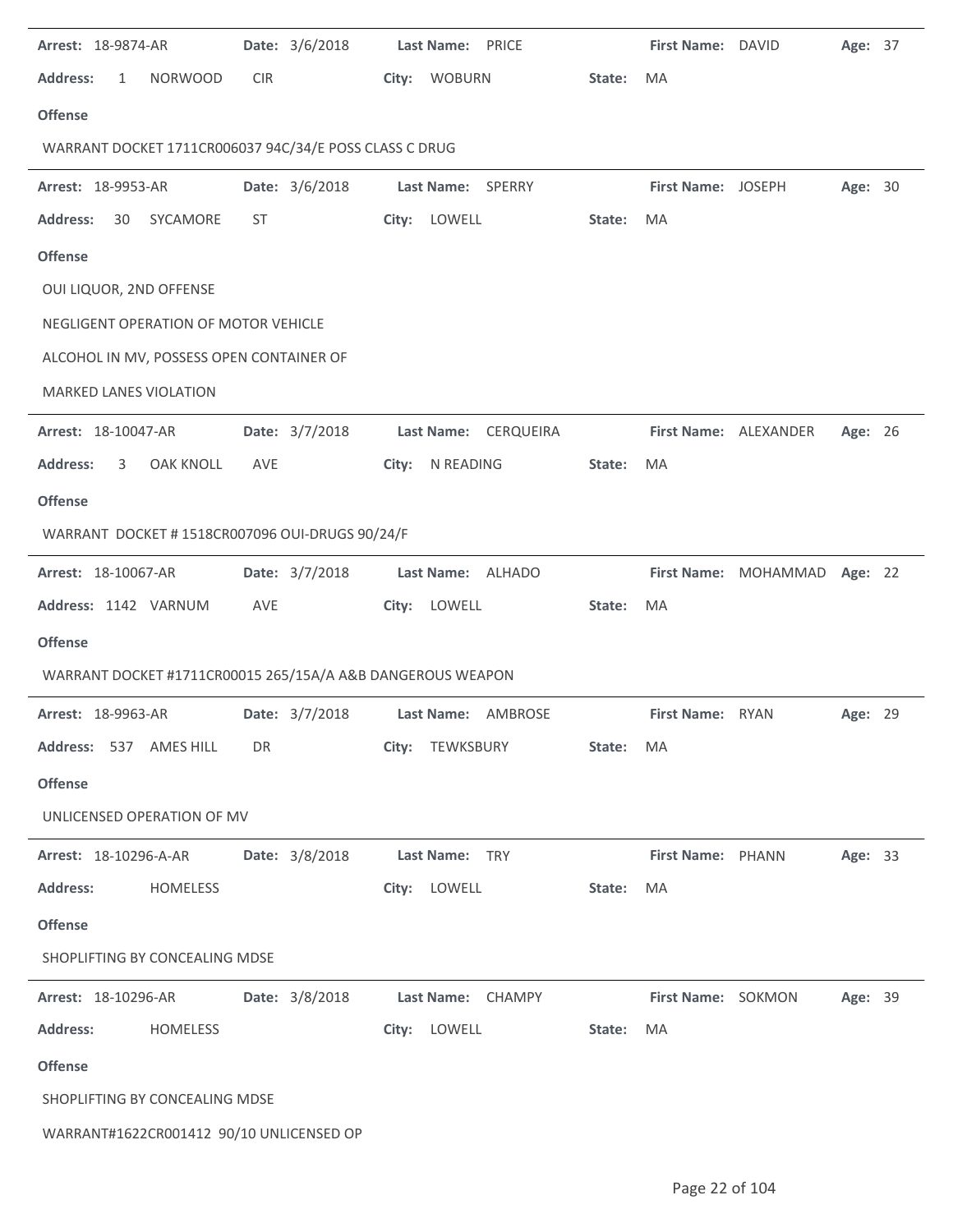| Arrest: 18-10494-AR                                         | Date: 3/10/2018 | Last Name: DUBEY                   |        | First Name: VANESSA | Age: 21 |  |
|-------------------------------------------------------------|-----------------|------------------------------------|--------|---------------------|---------|--|
| <b>Address:</b><br>QUEBEC<br>58                             | ST              | City: LOWELL                       | State: | MA                  |         |  |
| <b>Offense</b>                                              |                 |                                    |        |                     |         |  |
| WARRANT DOCKET #1511CR002468 MAL DAMAGE TO MOTOR VEH 266/28 |                 |                                    |        |                     |         |  |
| Arrest: 18-10737-AR                                         | Date: 3/11/2018 | Last Name: DAROSA                  |        | First Name: ANTONIO | Age: 24 |  |
| 95<br>GREENWOOD ST<br><b>Address:</b>                       |                 | <b>DORCHESTER</b><br>City:         | State: | MA                  |         |  |
| <b>Offense</b>                                              |                 |                                    |        |                     |         |  |
| ROBBERY, UNARMED                                            |                 |                                    |        |                     |         |  |
| Arrest: 18-10747-AR                                         | Date: 3/11/2018 | <b>Last Name:</b><br><b>PARIS</b>  |        | First Name: DAVID   | Age: 32 |  |
| Address: 100 SALEM                                          | <b>RD</b>       | City: TEWKSBURY                    | State: | MA                  |         |  |
| <b>Offense</b>                                              |                 |                                    |        |                     |         |  |
| WARRANT 1753CR000081A                                       |                 |                                    |        |                     |         |  |
| Arrest: 18-10778-AR                                         | Date: 3/11/2018 | <b>MURPHY</b><br><b>Last Name:</b> |        | First Name: DENNIS  | Age: 43 |  |
| <b>Address:</b><br>KNEELAND<br>14                           | <b>RD</b>       | TEWKSBURY<br>City:                 | State: | MA                  |         |  |
| <b>Offense</b>                                              |                 |                                    |        |                     |         |  |
| A&B ON POLICE OFFICER                                       |                 |                                    |        |                     |         |  |
| <b>RESIST ARREST</b>                                        |                 |                                    |        |                     |         |  |
| Arrest: 18-10931-A-AR                                       | Date: 3/12/2018 | Last Name:<br>KRASNECKY            |        | First Name: CHAD    | Age: 37 |  |
| <b>Address:</b><br>27<br>LAKESHORE                          | DR              | City: SHREWSBURY                   | State: | MA                  |         |  |
| <b>Offense</b>                                              |                 |                                    |        |                     |         |  |
| WARRANT 1862CR001376                                        |                 |                                    |        |                     |         |  |
| RECEIVE STOLEN PROPERTY +\$250, SUBSQ.OFF                   |                 |                                    |        |                     |         |  |
| RECEIVE STOLEN PROPERTY +\$250, SUBSQ.OFF                   |                 |                                    |        |                     |         |  |
| RECEIVE STOLEN PROPERTY +\$250, SUBSQ.OFF                   |                 |                                    |        |                     |         |  |
| WARRANT 1769CR0017410                                       |                 |                                    |        |                     |         |  |
| WARRANT-1767CR002130                                        |                 |                                    |        |                     |         |  |
| WARRANT 1767CR002021                                        |                 |                                    |        |                     |         |  |
| DRUG, POSSESS CLASS B, SUBSQ.OFF.                           |                 |                                    |        |                     |         |  |
| SHOPLIFTING \$100+ BY ASPORTATION                           |                 |                                    |        |                     |         |  |
|                                                             |                 |                                    |        |                     |         |  |
| WARRANT 1721CR001120                                        |                 |                                    |        |                     |         |  |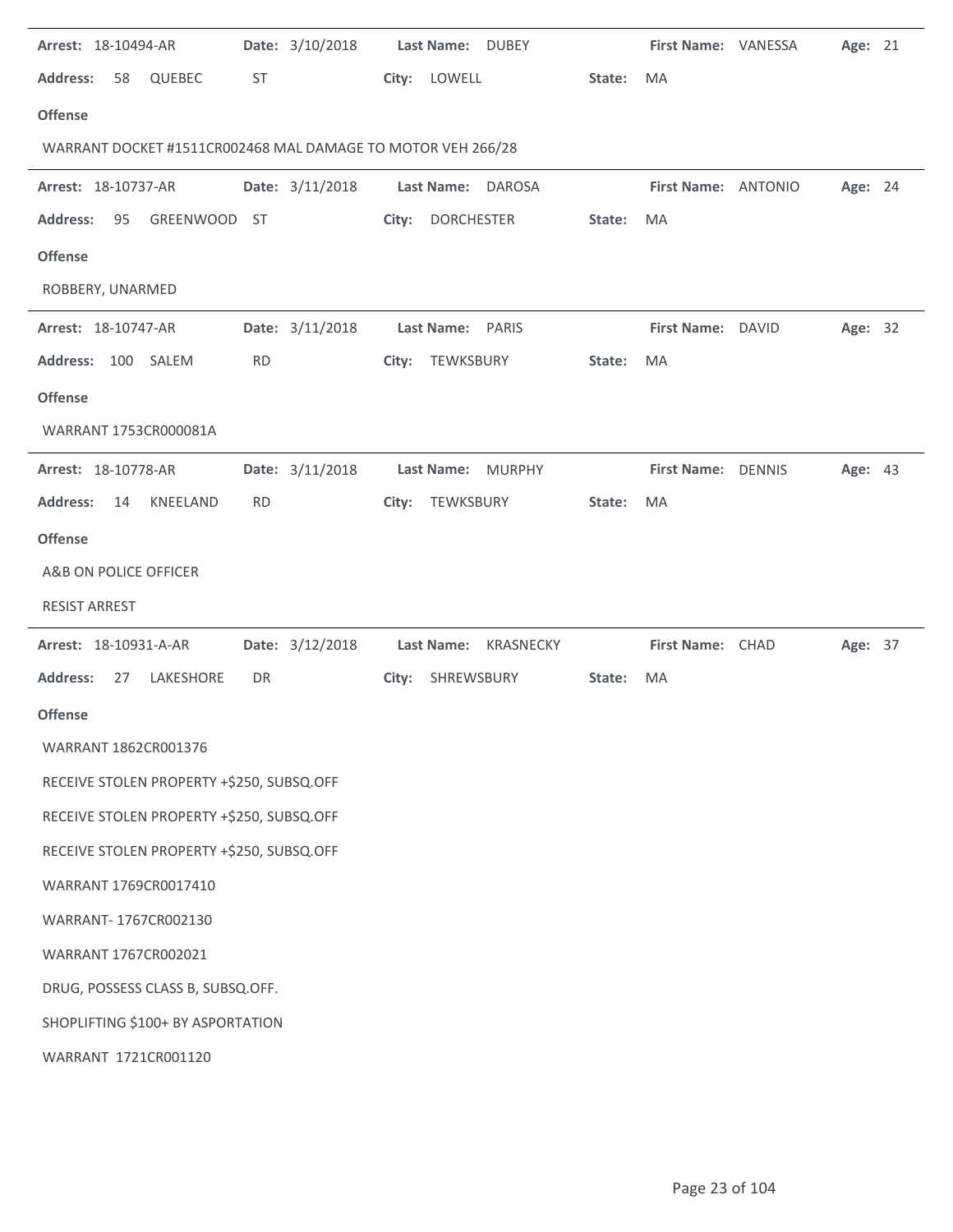| Arrest: 18-10931-AR                        | Date: 3/12/2018 | Last Name: DESANTIS        |        | <b>First Name: MICHAEL</b> | Age: 49 |  |
|--------------------------------------------|-----------------|----------------------------|--------|----------------------------|---------|--|
| <b>Address:</b><br><b>ANCONA</b><br>40     | <b>RD</b>       | City:<br><b>WORCESTER</b>  | State: | <b>MA</b>                  |         |  |
| <b>Offense</b>                             |                 |                            |        |                            |         |  |
| RECEIVE STOLEN PROPERTY +\$250, SUBSQ.OFF  |                 |                            |        |                            |         |  |
| RECEIVE STOLEN PROPERTY +\$250, SUBSQ.OFF  |                 |                            |        |                            |         |  |
| RECEIVE STOLEN PROPERTY +\$250, SUBSQ.OFF  |                 |                            |        |                            |         |  |
| WARRANT 1867CR000309                       |                 |                            |        |                            |         |  |
| SHOPLIFTING \$100+ BY ASPORTATION          |                 |                            |        |                            |         |  |
| Arrest: 18-10937-A-AR                      | Date: 3/12/2018 | Last Name: PEREZ           |        | First Name: CARLOS         | Age: 34 |  |
| <b>WATER</b><br><b>Address:</b><br>38      | ST              | LAWRENCE<br>City:          | State: | MA                         |         |  |
| <b>Offense</b>                             |                 |                            |        |                            |         |  |
| CONTRIBUTE TO DELINQUENCY OF CHILD         |                 |                            |        |                            |         |  |
| DRUG, DISTRIBUTE CLASS A                   |                 |                            |        |                            |         |  |
| SPEEDING IN VIOL SPECIAL REGULATION        |                 |                            |        |                            |         |  |
| Arrest: 18-11008-AR                        | Date: 3/13/2018 | Last Name:<br>BELYEA       |        | First Name: GARY           | Age: 43 |  |
| <b>Address:</b><br>81<br><b>NOLAN</b>      | <b>CT</b>       | City: TEWKSBURY            | State: | MA                         |         |  |
| <b>Offense</b>                             |                 |                            |        |                            |         |  |
| LIGHTS VIOLATION, MV                       |                 |                            |        |                            |         |  |
| <b>OUI LIQUOR</b>                          |                 |                            |        |                            |         |  |
| NEGLIGENT OPERATION OF MOTOR VEHICLE       |                 |                            |        |                            |         |  |
| Arrest: 18-11141-AR                        | Date: 3/14/2018 | Last Name: DESSEAU         |        | First Name: QUINTIA        | Age: 34 |  |
| Address: 152 HOWARD                        | AVE             | <b>DORCHESTER</b><br>City: | State: | MA                         |         |  |
| <b>Offense</b>                             |                 |                            |        |                            |         |  |
| WARRANT - 1556CR004182 - OP MV W/ SUSP LIC |                 |                            |        |                            |         |  |
| Arrest: 18-11270-A-AR                      | Date: 3/15/2018 | Last Name: SHEEHAN         |        | First Name: RICHARD        | Age: 24 |  |
| Address: 860 CHANDLER                      | ST              | City: TEWKSBURY            | State: | MA                         |         |  |
| <b>Offense</b>                             |                 |                            |        |                            |         |  |
| A&B, AGGRAVATED - SERIOUS BODILY INJURY    |                 |                            |        |                            |         |  |
| Arrest: 18-11270-AR                        | Date: 3/15/2018 | Last Name: SHEEHAN         |        | First Name: RYAN           | Age: 19 |  |
| Address: 860 CHANDLER                      | <b>ST</b>       | City: TEWKSBURY            | State: | MA                         |         |  |
| <b>Offense</b>                             |                 |                            |        |                            |         |  |
| A&B, AGGRAVATED - SERIOUS BODILY INJURY    |                 |                            |        |                            |         |  |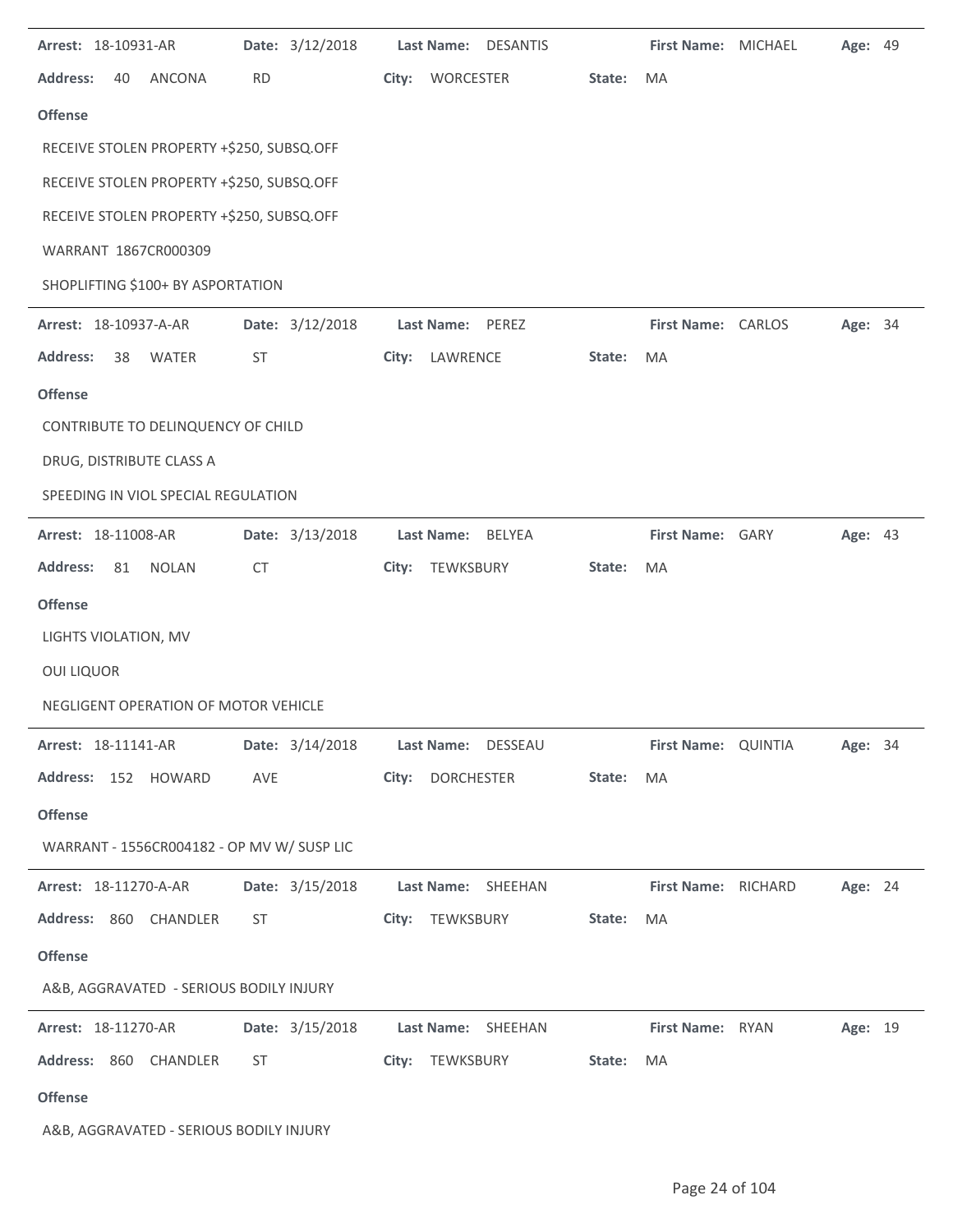| Arrest: 18-11277-A-AR                             | Date: 3/15/2018 | Last Name: WARD                |        | <b>First Name: KERRI</b> | Age: 38 |  |
|---------------------------------------------------|-----------------|--------------------------------|--------|--------------------------|---------|--|
| <b>Address:</b><br>9<br>VERBENA                   | <b>RD</b>       | City: BILLERICA                | State: | <b>MA</b>                |         |  |
| <b>Offense</b>                                    |                 |                                |        |                          |         |  |
| WITNESS, INTIMIDATE (MISLEADING POLICE OFFICER)   |                 |                                |        |                          |         |  |
| WARRANT#1518CR004517 94C/34 DRUG, POSSESS CLASS B |                 |                                |        |                          |         |  |
| DRUG, POSSESS CLASS B                             |                 |                                |        |                          |         |  |
| Arrest: 18-11277-AR                               | Date: 3/15/2018 | Last Name: LEAL                |        | First Name: KENNY        | Age: 41 |  |
| Address: 316 HUNNIGTON                            | AVE             | City: BOSTON                   | State: | MA                       |         |  |
| <b>Offense</b>                                    |                 |                                |        |                          |         |  |
| DRUG, POSSESS CLASS B, SUBSQ.OFF.                 |                 |                                |        |                          |         |  |
| WITNESS, INTIMIDATE (MISLEADING POLICE OFFICER)   |                 |                                |        |                          |         |  |
| Arrest: 18-11353-AR                               | Date: 3/15/2018 | <b>Last Name:</b><br>MADSEN    |        | First Name: HOLLY        | Age: 42 |  |
| <b>Address:</b><br>33<br><b>MORSE</b>             | <b>ST</b>       | City: LOWELL                   | State: | MA                       |         |  |
| <b>Offense</b>                                    |                 |                                |        |                          |         |  |
| SHOPLIFTING \$100+ BY CONCEALING MDSE             |                 |                                |        |                          |         |  |
| Arrest: 18-11185-AR                               | Date: 3/16/2018 | Last Name: TABOR               |        | First Name: NOEL         | Age: 48 |  |
| Address: 375 NORTH                                | ST              | City: TEWKSBURY                | State: | MA                       |         |  |
| <b>Offense</b>                                    |                 |                                |        |                          |         |  |
| WITNESS, INTIMIDATE (MISLEADING POLICE OFFICER)   |                 |                                |        |                          |         |  |
| LEAVE SCENE OF PERSONAL INJURY                    |                 |                                |        |                          |         |  |
| NEGLIGENT OPERATION OF MOTOR VEHICLE              |                 |                                |        |                          |         |  |
| Arrest: 18-11545-AR                               | Date: 3/17/2018 | Last Name:<br>MCLAUGHLIN       |        | First Name: KYLE         | Age: 23 |  |
| <b>Address:</b><br>64<br><b>TRACK</b>             | <b>RD</b>       | READING<br>City:               | State: | MA                       |         |  |
| <b>Offense</b>                                    |                 |                                |        |                          |         |  |
| OUI LIQUOR, 2ND OFFENSE                           |                 |                                |        |                          |         |  |
| NEGLIGENT OPERATION OF MOTOR VEHICLE              |                 |                                |        |                          |         |  |
| <b>TRESPASS WITH MOTOR VEHICLE</b>                |                 |                                |        |                          |         |  |
| ALCOHOL IN MV, POSSESS OPEN CONTAINER OF          |                 |                                |        |                          |         |  |
| OPEN CONTAINER MARIJUANA IN VEHICLE c94G §13(d)   |                 |                                |        |                          |         |  |
| Arrest: 18-11582-AR                               | Date: 3/17/2018 | Last Name:<br><b>DESFOSSES</b> |        | First Name: CARL         | Age: 49 |  |
| <b>Address:</b><br>52<br><b>EIGHTH</b>            | <b>ST</b>       | TEWKSBURY<br>City:             | State: | MA                       |         |  |
|                                                   |                 |                                |        |                          |         |  |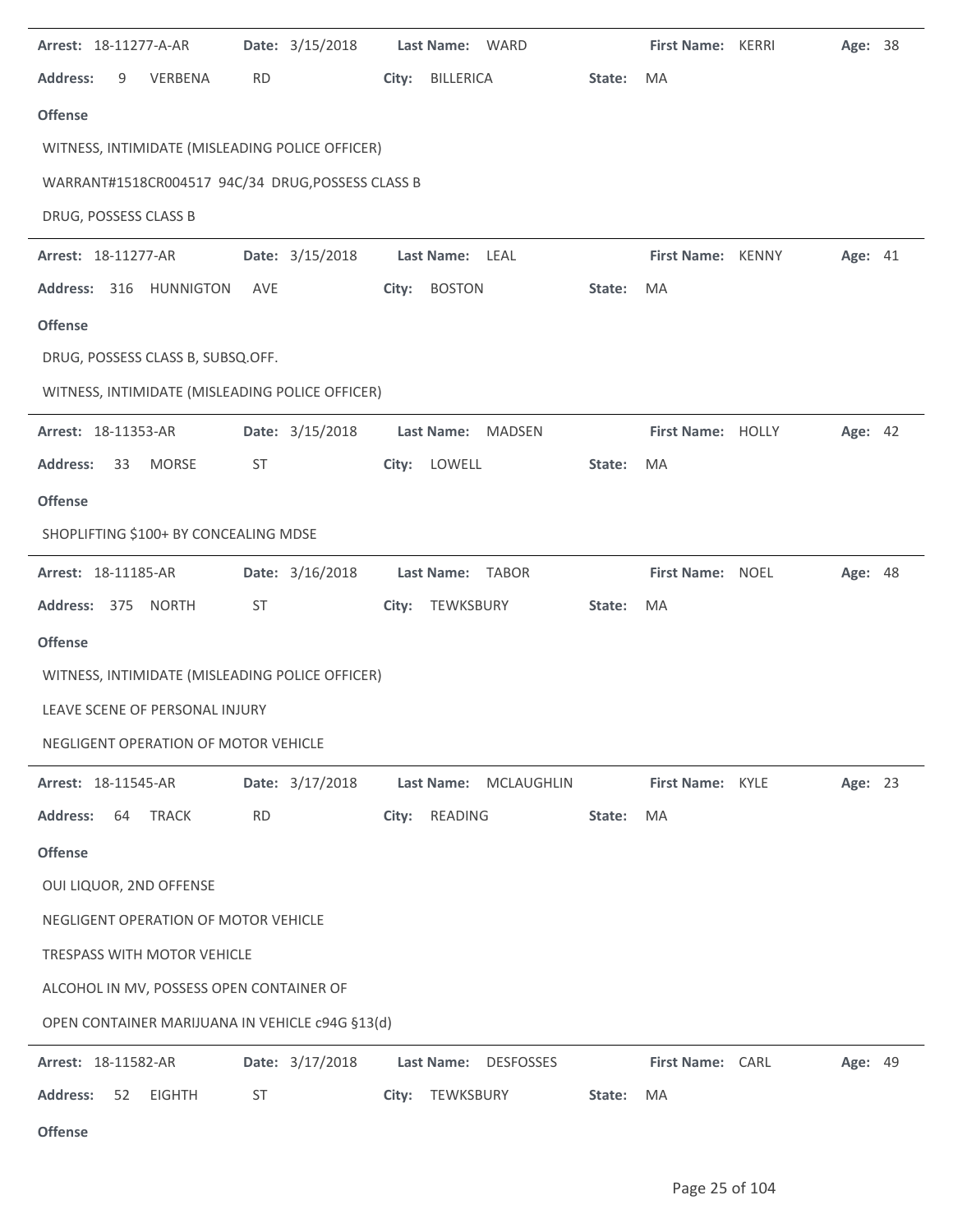| LICENSE SUSPENDED FOR OUI, OPER MV WITH               |                 |                                      |                                 |
|-------------------------------------------------------|-----------------|--------------------------------------|---------------------------------|
| Arrest: 18-11647-AR                                   | Date: 3/17/2018 | Last Name: OLIVARES                  | First Name: GLENNYS<br>Age: 39  |
| <b>Address:</b><br><b>NORRIS</b><br>21                | ST              | City: LAWRENCE<br>State:             | MA                              |
| <b>Offense</b>                                        |                 |                                      |                                 |
| WARRANT 1718CR001360 UNINSURED MOTOR VEHICLE          |                 |                                      |                                 |
| Arrest: 18-11719-AR                                   | Date: 3/18/2018 | Last Name: DELEON                    | First Name: SABRINA<br>Age: 34  |
| Address: 116 CEDAR                                    | ST              | City: HAVERHILL<br>State:            | MA                              |
| <b>Offense</b>                                        |                 |                                      |                                 |
| WARRANT 1738CR002063                                  |                 |                                      |                                 |
| WARRANT 1738CR002059                                  |                 |                                      |                                 |
| WARRANT 0818CR008691                                  |                 |                                      |                                 |
| WARRANT 0818CR008237                                  |                 |                                      |                                 |
| WARRANT 0818CR004199                                  |                 |                                      |                                 |
| FUGITIVE FROM JUSTICE ON COURT WARRANT                |                 |                                      |                                 |
| WARRANT 1738CR001394                                  |                 |                                      |                                 |
| Arrest: 18-11751-AR                                   | Date: 3/18/2018 | Last Name: FERREIRA GERMANO          | Age: 33<br>First Name: INGRID   |
| Address: 110 DELMONT                                  | AVE             | City: LOWELL<br>State:               | MA                              |
| <b>Offense</b>                                        |                 |                                      |                                 |
| WARRANT DOCKET 1111CR005056 90/10 UNLICENSED OP OF MV |                 |                                      |                                 |
| Arrest: 18-11796-AR                                   | Date: 3/18/2018 | Last Name: RICH                      | First Name: DEVIN<br>Age: 21    |
| <b>Address:</b><br><b>TEMPLE</b><br>6                 | ST              | City:<br>TEWKSBURY<br>State:         | MA                              |
| <b>Offense</b>                                        |                 |                                      |                                 |
| DRUG, POSSESS CLASS B                                 |                 |                                      |                                 |
| WARRANT 1611CR002757                                  |                 |                                      |                                 |
| DRUG, POSSESS CLASS A                                 |                 |                                      |                                 |
| WARRANT 1611CR002635                                  |                 |                                      |                                 |
| WARRANT 1611CR001386                                  |                 |                                      |                                 |
| Arrest: 18-11937-AR                                   | Date: 3/19/2018 | <b>ISABELLE</b><br>Last Name:        | First Name: SAMANTHA<br>Age: 28 |
| <b>Address:</b><br>84<br>MICHAEL                      | DR              | <b>BARRINGTON</b><br>City:<br>State: | <b>NH</b>                       |
| <b>Offense</b>                                        |                 |                                      |                                 |
| WARRANT DOCKET# 1211CR002527 90/23D OP MV W SUSP LIC  |                 |                                      |                                 |
| WARRANT DOCKET #1352CR001552 265/13A A&B              |                 |                                      |                                 |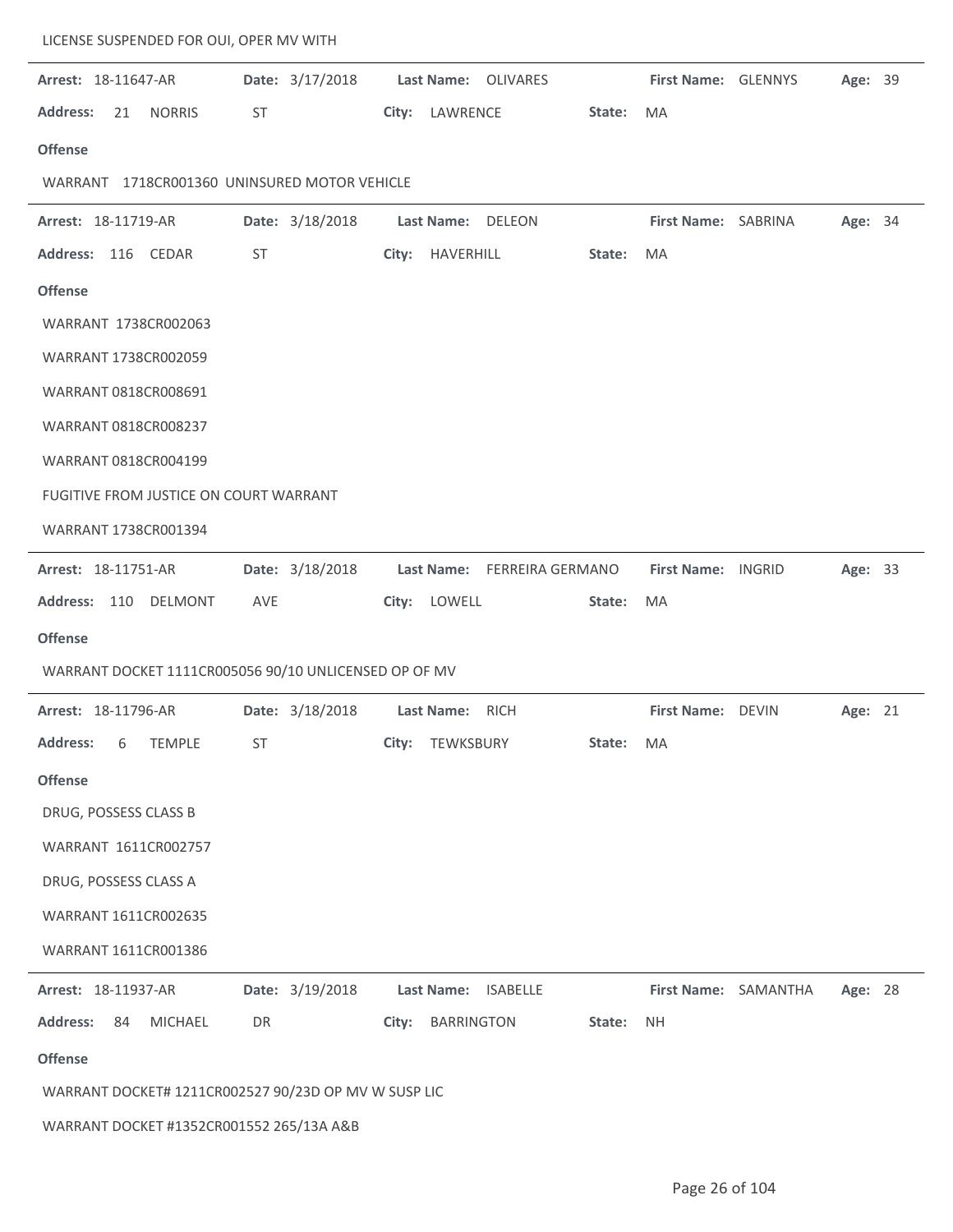| Arrest: 18-12131-AR                                        | Date: 3/20/2018 | Last Name: HOYT      |        | First Name: JAMIE        | Age: 30 |  |
|------------------------------------------------------------|-----------------|----------------------|--------|--------------------------|---------|--|
| <b>Address:</b><br><b>HIGH ROCK</b><br>10                  |                 | City: LYNN           | State: | MA                       |         |  |
| <b>Offense</b>                                             |                 |                      |        |                          |         |  |
| <b>UTTER FALSE CHECK</b>                                   |                 |                      |        |                          |         |  |
| ATTEMPT TO COMMIT CRIME: TO WIT LARCENY BY CHECK OVER +250 |                 |                      |        |                          |         |  |
| RMV DOCUMENT, POSSESS/USE FALSE/STOLEN                     |                 |                      |        |                          |         |  |
| <b>IDENTITY FRAUD</b>                                      |                 |                      |        |                          |         |  |
| Arrest: 18-12369-AR                                        | Date: 3/22/2018 | Last Name: GOODWIN   |        | First Name: CHARLES      | Age: 35 |  |
| Address: 168 NESMITH                                       | ST              | City: BILLERICA      | State: | MA                       |         |  |
| <b>Offense</b>                                             |                 |                      |        |                          |         |  |
| WARRANT#1611CR000772 265/15A A&B DANGEROUS WEAPON          |                 |                      |        |                          |         |  |
| Arrest: 18-12383-AR                                        | Date: 3/22/2018 | Last Name: CHRISTIE  |        | First Name: BRYAN        | Age: 26 |  |
| <b>Address:</b><br>78<br>MIDDLESEX                         | ST              | CHELMSFORD<br>City:  | State: | MA                       |         |  |
| <b>Offense</b>                                             |                 |                      |        |                          |         |  |
| LARCENY OVER \$250                                         |                 |                      |        |                          |         |  |
| Arrest: 18-11773-AR                                        | Date: 3/23/2018 | Last Name: MCFARLAND |        | First Name: MATHEW       | Age: 31 |  |
| <b>Address:</b><br><b>COLCHESTER</b><br>4                  | ST              | City: AMESBURY       | State: | MA                       |         |  |
| <b>Offense</b>                                             |                 |                      |        |                          |         |  |
| LARCENY OVER \$250                                         |                 |                      |        |                          |         |  |
| Arrest: 18-12518-AR                                        | Date: 3/23/2018 | Last Name: LIPPERT   |        | First Name: MICHAEL      | Age: 54 |  |
| <b>Address:</b><br><b>KENDALL POND</b><br>30               |                 | City: DERRY          | State: | <b>NH</b>                |         |  |
| <b>Offense</b>                                             |                 |                      |        |                          |         |  |
| WARRANT (1811CR001947 SUSPENDED LICENSE)                   |                 |                      |        |                          |         |  |
| Arrest: 18-12712-AR                                        | Date: 3/24/2018 | Last Name: LOPEZ     |        | First Name: SHAMIL       | Age: 25 |  |
| Address: 1044 ESSEX                                        | <b>ST</b>       | City: LAWRENCE       | State: | MA                       |         |  |
| <b>Offense</b>                                             |                 |                      |        |                          |         |  |
| WARRANT DOCKET #1718CR004728 90/23 OP MV W SUSP LIC        |                 |                      |        |                          |         |  |
| WARRANT DOCKET #1718CR004780 90/23 OP MV W SUSP LIC        |                 |                      |        |                          |         |  |
| Arrest: 18-12715-AR                                        | Date: 3/24/2018 | Last Name:<br>LIMA   |        | <b>First Name: BEDER</b> | Age: 39 |  |
| <b>Address:</b><br>10 VICKI                                | LN              | City: MILFORD        | State: | MA                       |         |  |
| <b>Offense</b>                                             |                 |                      |        |                          |         |  |
|                                                            |                 |                      |        |                          |         |  |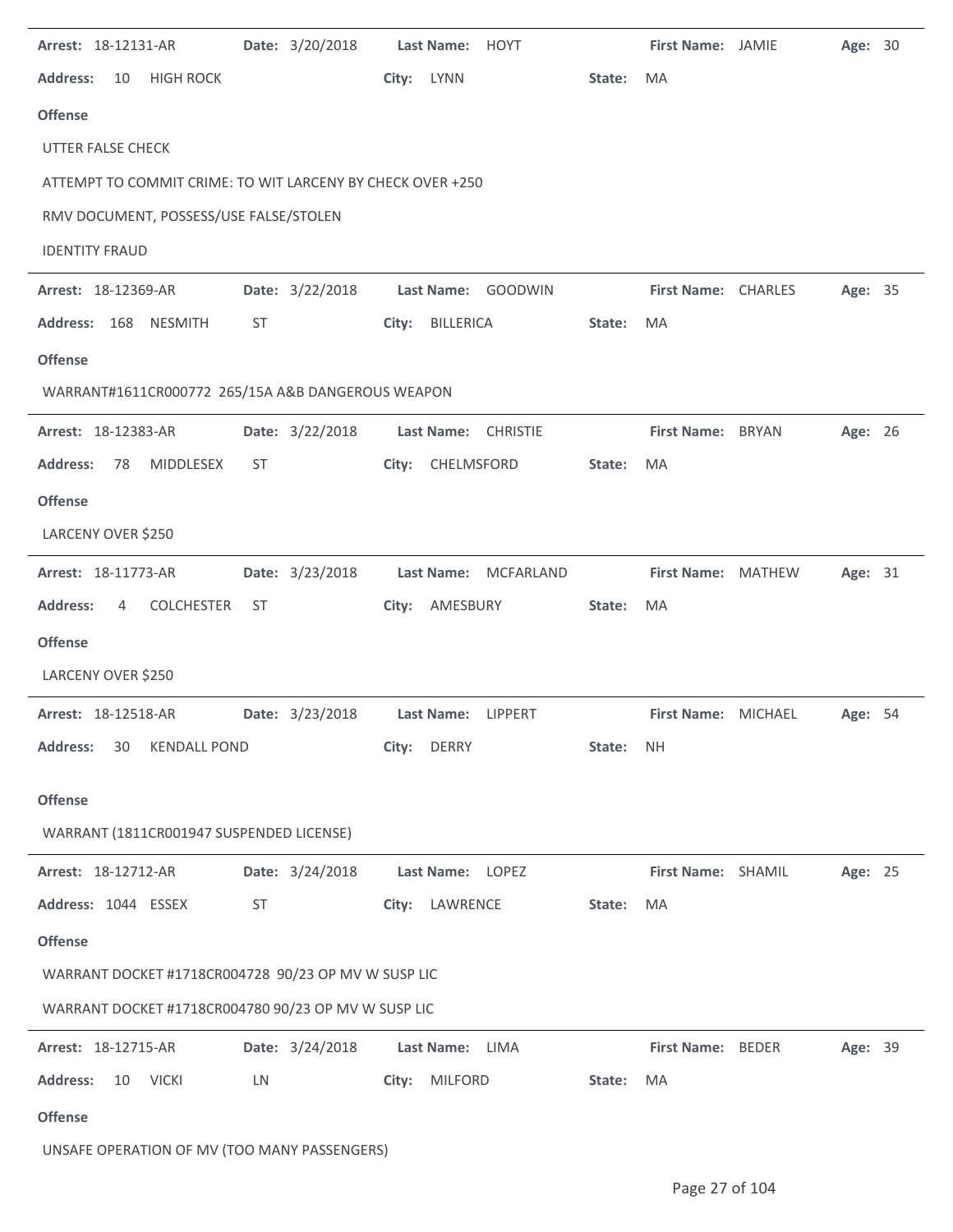LIGHTS VIOLATION, MV

UNLICENSED OPERATION OF MV

| <b>Arrest: 18-12740-A-AR</b>          |           |  |              | Date: 3/24/2018    Last Name: JENNINGS |           | First Name: ADRIANNE | Age: 40 |  |
|---------------------------------------|-----------|--|--------------|----------------------------------------|-----------|----------------------|---------|--|
| Address: 8247 BRIGHTSIDE              | <b>LN</b> |  | City: FRISCO |                                        | State: TX |                      |         |  |
| <b>Offense</b>                        |           |  |              |                                        |           |                      |         |  |
| SILENCER, SELL/USE/POSSESS FIREARM    |           |  |              |                                        |           |                      |         |  |
| POSSESS LARGE CAPACITY FEEDING DEVICE |           |  |              |                                        |           |                      |         |  |
| POSSESS LARGE CAPACITY FEEDING DEVICE |           |  |              |                                        |           |                      |         |  |
| POSSESS LARGE CAPACITY FEEDING DEVICE |           |  |              |                                        |           |                      |         |  |
| FIREARM, POSSESS LARGE CAPACITY       |           |  |              |                                        |           |                      |         |  |
| POSSESS LARGE CAPACITY FEEDING DEVICE |           |  |              |                                        |           |                      |         |  |
| POSSESS LARGE CAPACITY FEEDING DEVICE |           |  |              |                                        |           |                      |         |  |
| POSSESS LARGE CAPACITY FEEDING DEVICE |           |  |              |                                        |           |                      |         |  |
| POSSESS LARGE CAPACITY FEEDING DEVICE |           |  |              |                                        |           |                      |         |  |
| POSSESS LARGE CAPACITY FEEDING DEVICE |           |  |              |                                        |           |                      |         |  |
| POSSESS LARGE CAPACITY FEEDING DEVICE |           |  |              |                                        |           |                      |         |  |
| POSSESS LARGE CAPACITY FEEDING DEVICE |           |  |              |                                        |           |                      |         |  |
| POSSESS LARGE CAPACITY FEEDING DEVICE |           |  |              |                                        |           |                      |         |  |
| POSSESS LARGE CAPACITY FEEDING DEVICE |           |  |              |                                        |           |                      |         |  |
| POSSESS LARGE CAPACITY FEEDING DEVICE |           |  |              |                                        |           |                      |         |  |
| POSSESS LARGE CAPACITY FEEDING DEVICE |           |  |              |                                        |           |                      |         |  |
| POSSESS LARGE CAPACITY FEEDING DEVICE |           |  |              |                                        |           |                      |         |  |
| POSSESS LARGE CAPACITY FEEDING DEVICE |           |  |              |                                        |           |                      |         |  |
| FIREARM, POSSESS LARGE CAPACITY       |           |  |              |                                        |           |                      |         |  |
| FIREARM, STORE IMPROP LARGE CAPACITY  |           |  |              |                                        |           |                      |         |  |
| FIREARM, POSSESS LARGE CAPACITY       |           |  |              |                                        |           |                      |         |  |
| FIREARM, POSSESS LARGE CAPACITY       |           |  |              |                                        |           |                      |         |  |
| FIREARM, POSSESS LARGE CAPACITY       |           |  |              |                                        |           |                      |         |  |
| FIREARM, POSSESS LARGE CAPACITY       |           |  |              |                                        |           |                      |         |  |
| FIREARM, POSSESS LARGE CAPACITY       |           |  |              |                                        |           |                      |         |  |
| FIREARM WITHOUT FID CARD, POSSESS     |           |  |              |                                        |           |                      |         |  |
| FIREARM, POSSESS LARGE CAPACITY       |           |  |              |                                        |           |                      |         |  |
| POSSESSION OF AN INFERNAL MACHINE     |           |  |              |                                        |           |                      |         |  |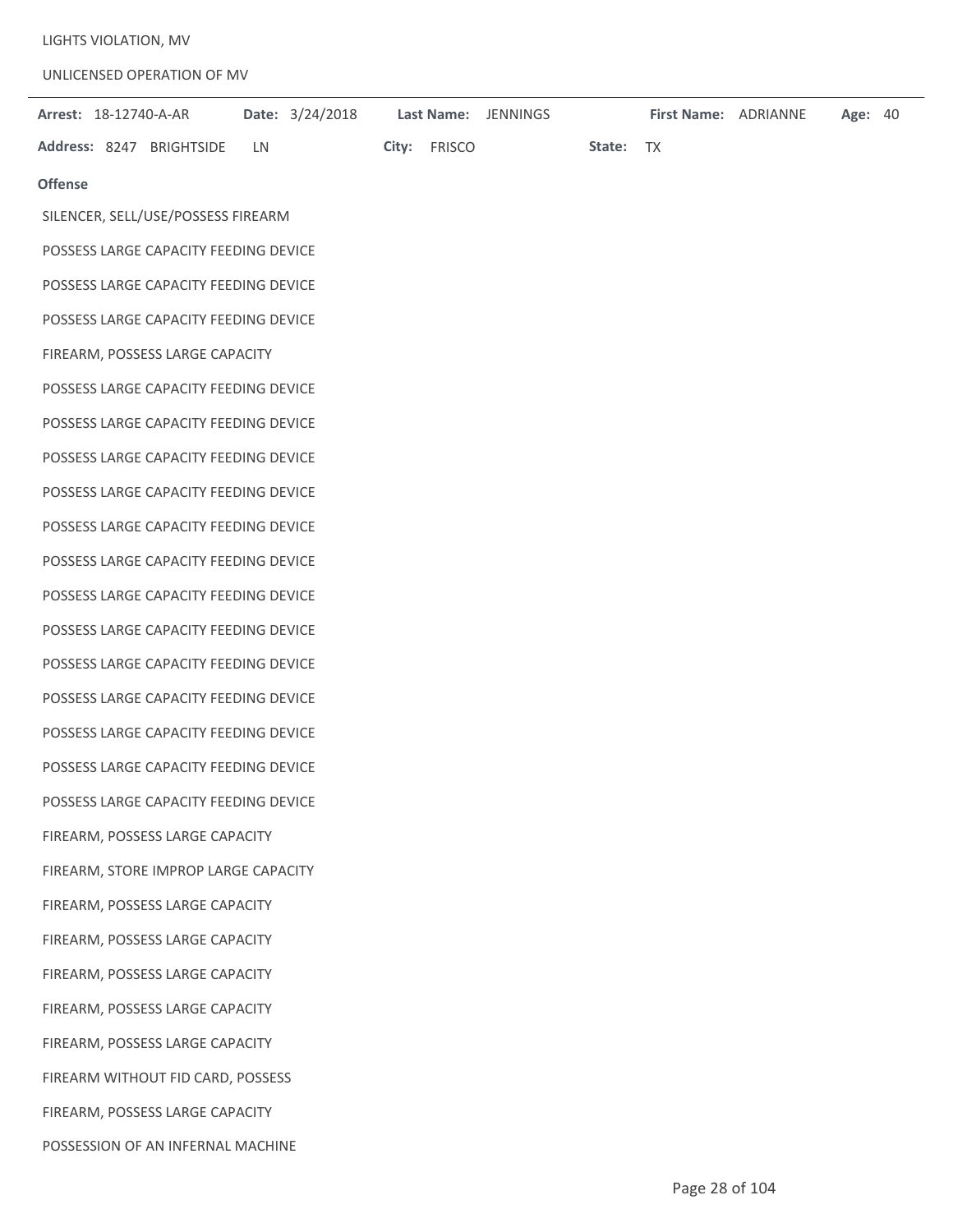| POSSESSION OF AN INFERNAL MACHINE                                      |                                |
|------------------------------------------------------------------------|--------------------------------|
| POSSESSION OF AN INFERNAL MACHINE                                      |                                |
| FIREARM, STORE IMPROP LARGE CAPACITY                                   |                                |
| FIREARM, STORE IMPROP                                                  |                                |
| POSSESS LARGE CAPACITY FEEDING DEVICE                                  |                                |
| FIREARM, STORE IMPROP LARGE CAPACITY                                   |                                |
| FIREARM, STORE IMPROP LARGE CAPACITY                                   |                                |
| SILENCER, SELL/USE/POSSESS FIREARM                                     |                                |
| FIREARM, STORE IMPROP LARGE CAPACITY                                   |                                |
| FIREARM, STORE IMPROP LARGE CAPACITY                                   |                                |
| FIREARM, STORE IMPROP LARGE CAPACITY                                   |                                |
| FIREARM, POSSESS LARGE CAPACITY                                        |                                |
| POSSESS LARGE CAPACITY FEEDING DEVICE                                  |                                |
| SILENCER, SELL/USE/POSSESS FIREARM                                     |                                |
| AMMUNITION WITHOUT FID CARD, POSSESS                                   |                                |
| FIREARM, STORE IMPROP LARGE CAPACITY                                   |                                |
| Date: 3/24/2018<br>Arrest: 18-12740-AR<br>Last Name:<br><b>BRADLEY</b> | First Name: FRANCHO<br>Age: 59 |

| <b>Arrest: 18-12740-AR</b>         | Date: 3/24/2018 Last Name: BRADLEY |              |           | <b>First Name: FRANCHO</b> | <b>Age: 59</b> |  |
|------------------------------------|------------------------------------|--------------|-----------|----------------------------|----------------|--|
| Address: 4378 BALLYMENA            |                                    | City: FRISCO | State: TX |                            |                |  |
| <b>Offense</b>                     |                                    |              |           |                            |                |  |
| POSSESS LARGE FEEDING DEVICE       |                                    |              |           |                            |                |  |
| POSSESS LARGE FEEDING DEVICE       |                                    |              |           |                            |                |  |
| POSSESS LARGE FEEDING DEVICE       |                                    |              |           |                            |                |  |
| POSSESS LARGE FEEDING DEVICE       |                                    |              |           |                            |                |  |
| POSSESS LARGE FEEDING DEVICE       |                                    |              |           |                            |                |  |
| POSSESS LARGE FEEDING DEVICE       |                                    |              |           |                            |                |  |
| POSSESS LARGE FEEDING DEVICE       |                                    |              |           |                            |                |  |
| POSSESS LARGE FEEDING DEVICE       |                                    |              |           |                            |                |  |
| SILENCER, SELL/USE/POSSESS FIREARM |                                    |              |           |                            |                |  |
| , POSSESS LARGE FEEDING DEVICE     |                                    |              |           |                            |                |  |
| POSSESS LARGE FEEDING DEVICE       |                                    |              |           |                            |                |  |
| POSSESS LARGE FEEDING DEVICE       |                                    |              |           |                            |                |  |
| POSSESS LARGE FEEDING DEVICE       |                                    |              |           |                            |                |  |
| POSSESS LARGE FEEDING DEVICE       |                                    |              |           |                            |                |  |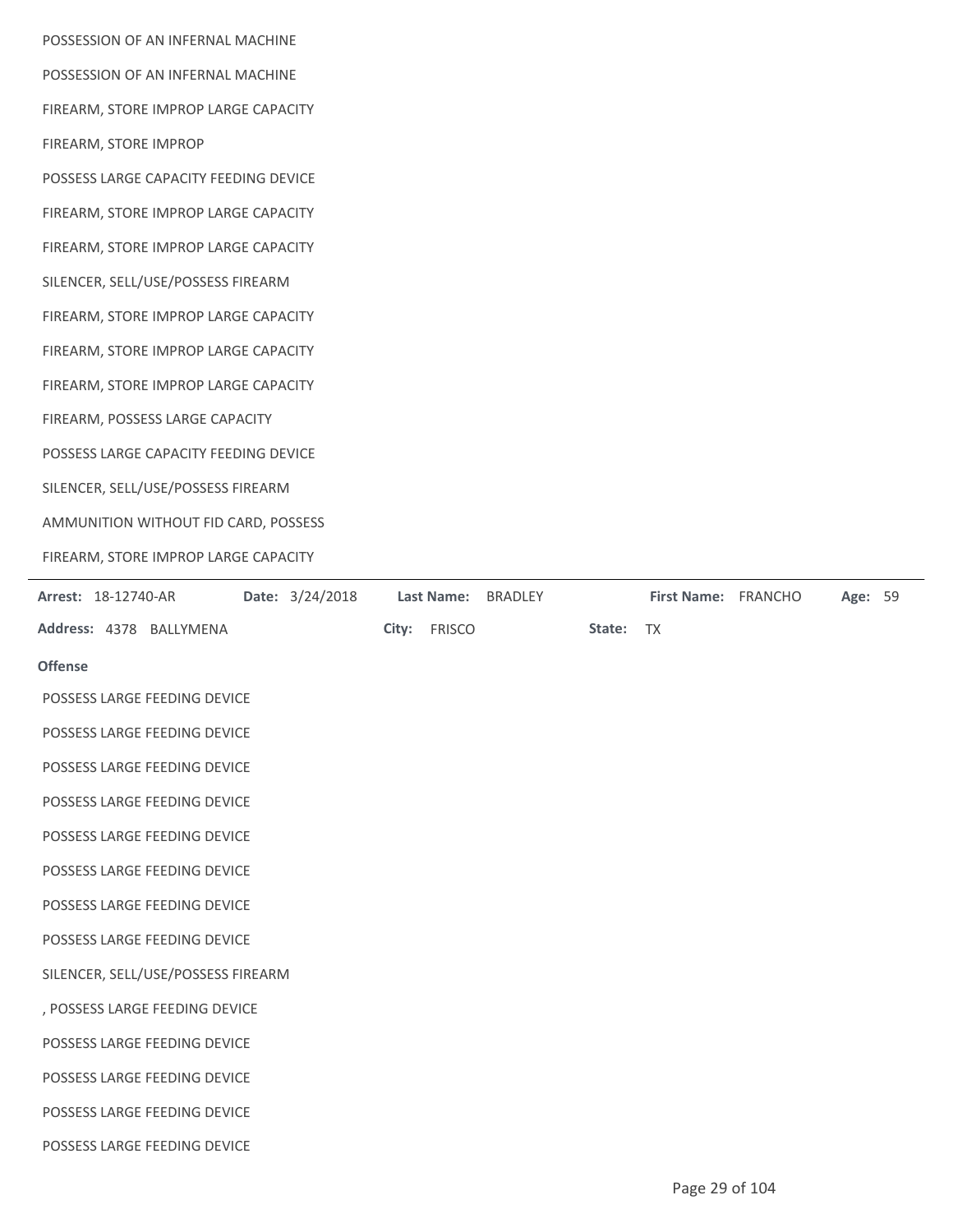POSSESS LARGE FEEDING DEVICE POSSESS LARGE FEEDING DEVICE FIREARM, POSSESS LARGE CAPACITY FIREARM, POSSESS LARGE CAPACITY FIREARM, POSSESS LARGE CAPACITY SILENCER, SELL/USE/POSSESS FIREARM FIREARM, POSSESS LARGE CAPACITY POSSESS LARGE FEEDING DEVICE POSSESSION OF AN INFERNAL MACHINE FIREARM, POSSESS LARGE CAPACITY FIREARM, POSSESS LARGE CAPACITY FIREARM WITHOUT FID CARD, POSSESS FIREARM, POSSESS LARGE CAPACITY POSSESS LARGE FEEDING DEVICE POSSESSION OF AN INFERNAL MACHINE SILENCER, SELL/USE/POSSESS FIREARM BUY/SELL/TRANSFER OR POSSESSION OF A BUMP STOCK AMMUNITION WITHOUT FID CARD, POSSESS FIREARM, STORE IMPROP FIREARM, POSSESS LARGE CAPACITY FIREARM, STORE IMPROP LARGE CAPACITY FIREARM, STORE IMPROP LARGE CAPACITY FIREARM, STORE IMPROP LARGE CAPACITY POSSESS LARGE FEEDING DEVICE FIREARM, STORE IMPROP LARGE CAPACITY POSSESS LARGE FEEDING DEVICE FIREARM, STORE IMPROP LARGE CAPACITY FIREARM, STORE IMPROP LARGE CAPACITY FIREARM, STORE IMPROP LARGE CAPACITY POSSESSION OF AN INFERNAL MACHINE FIREARM, STORE IMPROP LARGE CAPACITY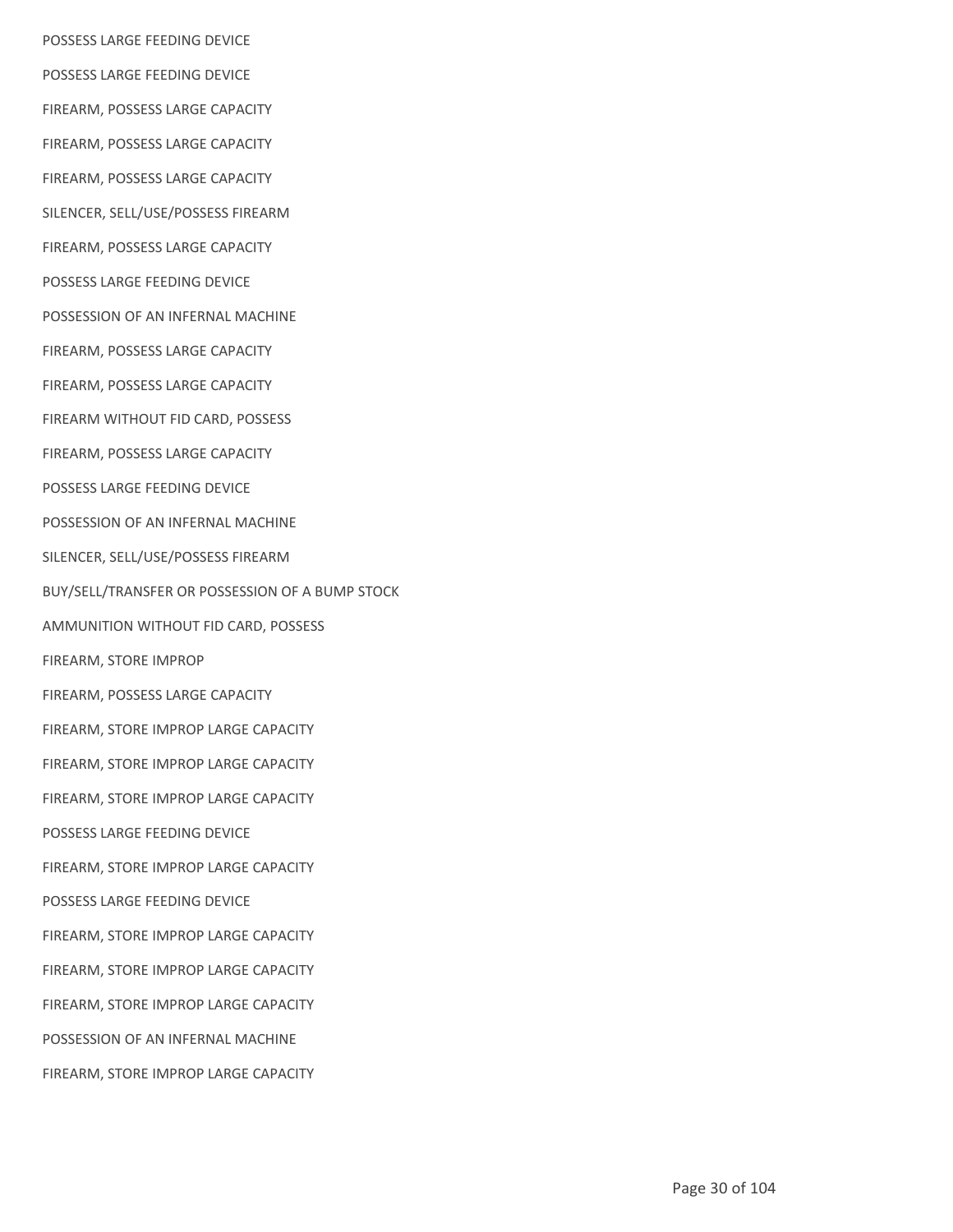| Arrest: 18-12864-A-AR                             |           | Date: 3/25/2018 |       | Last Name: MCMURRAY     |        | First Name: MYRIAH       | Age: 27 |  |
|---------------------------------------------------|-----------|-----------------|-------|-------------------------|--------|--------------------------|---------|--|
| Address: 360 WALKER                               | <b>ST</b> |                 |       | City: LOWELL            | State: | MA                       |         |  |
| <b>Offense</b>                                    |           |                 |       |                         |        |                          |         |  |
| LARCENY OVER \$250                                |           |                 |       |                         |        |                          |         |  |
| Arrest: 18-12864-AR                               |           | Date: 3/25/2018 |       | Last Name: DELGADO      |        | First Name: RAYMOND      | Age: 50 |  |
| Address: 360 WALKER                               | <b>ST</b> |                 |       | City: LOWELL            | State: | MA                       |         |  |
| <b>Offense</b>                                    |           |                 |       |                         |        |                          |         |  |
| LARCENY OVER \$250                                |           |                 |       |                         |        |                          |         |  |
| LICENSE SUSPENDED, OP MV WITH                     |           |                 |       |                         |        |                          |         |  |
| Arrest: 18-12929-AR                               |           | Date: 3/26/2018 |       | Last Name: CORMIER      |        | First Name: YANICK       | Age: 23 |  |
| <b>Address:</b><br>16<br><b>HOPKINS</b>           | <b>ST</b> |                 |       | City: LEOMINSTER        | State: | MA                       |         |  |
| <b>Offense</b>                                    |           |                 |       |                         |        |                          |         |  |
| ALCOHOL IN MV, POSSESS OPEN CONTAINER OF          |           |                 |       |                         |        |                          |         |  |
| UNLICENSED OPERATION OF MV                        |           |                 |       |                         |        |                          |         |  |
| WINDOW OBSTRUCTED/NONTRANSPARENT (MEASURED 5%)    |           |                 |       |                         |        |                          |         |  |
| Arrest: 18-12954-AR                               |           | Date: 3/26/2018 |       | Last Name: FERNANDEZ    |        | <b>First Name: JORGE</b> | Age: 31 |  |
| <b>Address:</b><br>RICHARDSON ST<br>85            |           |                 |       | City: LOWELL            | State: | MA                       |         |  |
| <b>Offense</b>                                    |           |                 |       |                         |        |                          |         |  |
| WARRANT DOCKET #1711CR004562 90/10 UNLIC OP OF MV |           |                 |       |                         |        |                          |         |  |
| Arrest: 18-13160-AR                               |           | Date: 3/27/2018 |       | Last Name: GARCIA-FELIZ |        | First Name: ANIBAL       | Age: 22 |  |
| <b>Address:</b><br><b>INMAN</b><br>2              | <b>ST</b> |                 | City: | LAWRENCE                | State: | MA                       |         |  |
| <b>Offense</b>                                    |           |                 |       |                         |        |                          |         |  |
| LICENSE SUSPENDED, OP MV WITH                     |           |                 |       |                         |        |                          |         |  |
| INSPECTION/STICKER, NO                            |           |                 |       |                         |        |                          |         |  |
| Arrest: 18-13180-AR                               |           | Date: 3/28/2018 |       | Last Name: WARD         |        | First Name: JASON        | Age: 44 |  |
| <b>Address:</b><br>PARTRIDGE<br>97                | <b>RD</b> |                 | City: | <b>BILLERICA</b>        | State: | MA                       |         |  |
| <b>Offense</b>                                    |           |                 |       |                         |        |                          |         |  |
| A&B ON POLICE OFFICER                             |           |                 |       |                         |        |                          |         |  |
| A&B ON AMBULANCE PERSONNEL                        |           |                 |       |                         |        |                          |         |  |
| A&B ON AMBULANCE PERSONNEL                        |           |                 |       |                         |        |                          |         |  |
| ASSAULT W/DANGEROUS WEAPON (SHOD FOOT)            |           |                 |       |                         |        |                          |         |  |
| FIREFIGHTER, INJURE                               |           |                 |       |                         |        |                          |         |  |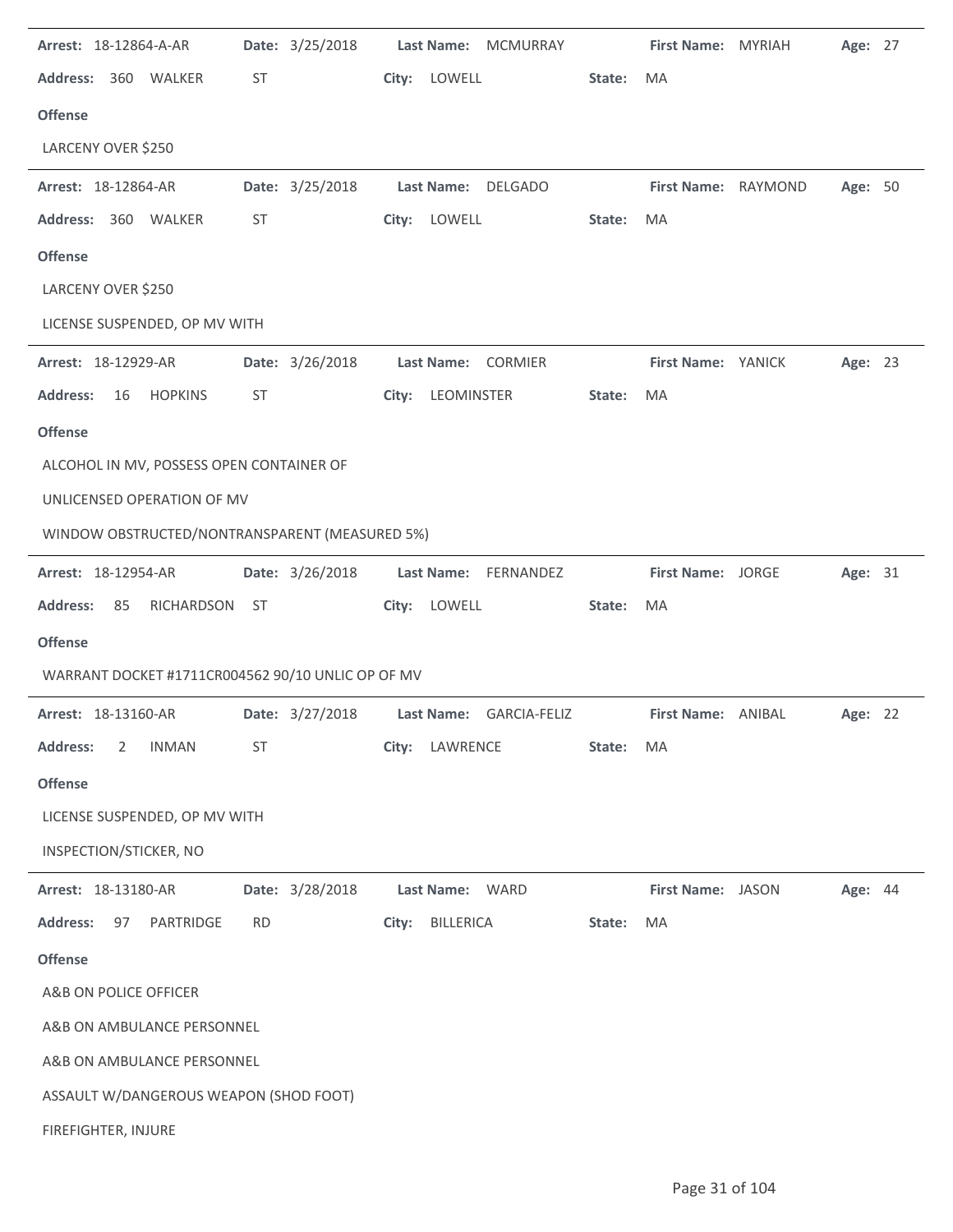| ASSAULT W/DANGEROUS WEAPON (SHOD FOOT)                   |                 |       |                   |                    |        |                    |                                 |                |  |
|----------------------------------------------------------|-----------------|-------|-------------------|--------------------|--------|--------------------|---------------------------------|----------------|--|
| ASSAULT W/DANGEROUS WEAPON (SHOD FOOT)                   |                 |       |                   |                    |        |                    |                                 |                |  |
| FIREFIGHTER, INTERFERE WITH                              |                 |       |                   |                    |        |                    |                                 |                |  |
| <b>RESIST ARREST</b>                                     |                 |       |                   |                    |        |                    |                                 |                |  |
| THREAT TO COMMIT CRIME (MURDER)                          |                 |       |                   |                    |        |                    |                                 |                |  |
| FIREFIGHTER, INTERFERE WITH                              |                 |       |                   |                    |        |                    |                                 |                |  |
| Arrest: 18-13181-AR                                      | Date: 3/28/2018 |       | <b>Last Name:</b> | <b>CHAMPNEY</b>    |        | First Name: ASHLEY |                                 | Age: 23        |  |
| <b>Address:</b><br>34<br><b>NEW ACRES</b>                | <b>RD</b>       |       | City: KEENE       |                    | State: | <b>NH</b>          |                                 |                |  |
| <b>Offense</b>                                           |                 |       |                   |                    |        |                    |                                 |                |  |
| WARRANT - 1718CR006310 - POSSESS CLASS A                 |                 |       |                   |                    |        |                    |                                 |                |  |
| Arrest: 18-13182-AR                                      | Date: 3/28/2018 |       |                   | Last Name: LACROIX |        |                    | First Name: CHRISTOPHER Age: 25 |                |  |
| <b>Address:</b><br><b>NEW ACRES</b><br>34                | <b>RD</b>       | City: | KEENE             |                    | State: | <b>NH</b>          |                                 |                |  |
| <b>Offense</b>                                           |                 |       |                   |                    |        |                    |                                 |                |  |
| <b>DISGUISE TO OBSTRUCT JUSTICE</b>                      |                 |       |                   |                    |        |                    |                                 |                |  |
| WARRANT - 1718CR006309 - POSSESS CLASS A                 |                 |       |                   |                    |        |                    |                                 |                |  |
| Arrest: 18-13275-AR                                      | Date: 3/28/2018 |       | <b>Last Name:</b> | ROCHELEAU          |        | First Name: JASON  |                                 | Age: 44        |  |
| Address: 365 MAIN                                        | <b>ST</b>       | City: | TEWKSBURY         |                    | State: | MA                 |                                 |                |  |
| <b>Offense</b>                                           |                 |       |                   |                    |        |                    |                                 |                |  |
| DRUG, POSSESS CLASS E                                    |                 |       |                   |                    |        |                    |                                 |                |  |
| Arrest: 18-13344-AR                                      | Date: 3/29/2018 |       | Last Name: BERRY  |                    |        | First Name: JAMES  |                                 | <b>Age: 34</b> |  |
| <b>Address:</b><br><b>OAKLAND</b><br>15                  | AVE             | City: | TEWKSBURY         |                    | State: | MA                 |                                 |                |  |
| <b>Offense</b>                                           |                 |       |                   |                    |        |                    |                                 |                |  |
| DRUG, POSSESS CLASS C (KLONOPIN)                         |                 |       |                   |                    |        |                    |                                 |                |  |
| WARRANT DOCKET #1618CR004104 266/30A LARCENY OVER \$250  |                 |       |                   |                    |        |                    |                                 |                |  |
| WARRANT DOCKET #1418CR006420 90/23 OP MV W SUSP LIC      |                 |       |                   |                    |        |                    |                                 |                |  |
| WARRANT DOCKET 1618CR003791 266/16 B&E NIGHT TIME FELONY |                 |       |                   |                    |        |                    |                                 |                |  |
| DRUG, POSSESS CLASS A (HEROIN)                           |                 |       |                   |                    |        |                    |                                 |                |  |
| Arrest: 18-13386-AR                                      | Date: 3/29/2018 |       | Last Name:        | <b>HUTCHINSON</b>  |        |                    | First Name: CHRISTOPHER Age: 28 |                |  |
| <b>Address:</b><br>67<br>WASHINGTON ST                   |                 | City: | METHUEN           |                    | State: | MA                 |                                 |                |  |
| <b>Offense</b>                                           |                 |       |                   |                    |        |                    |                                 |                |  |
| OUI LIQUOR, 2ND OFFENSE                                  |                 |       |                   |                    |        |                    |                                 |                |  |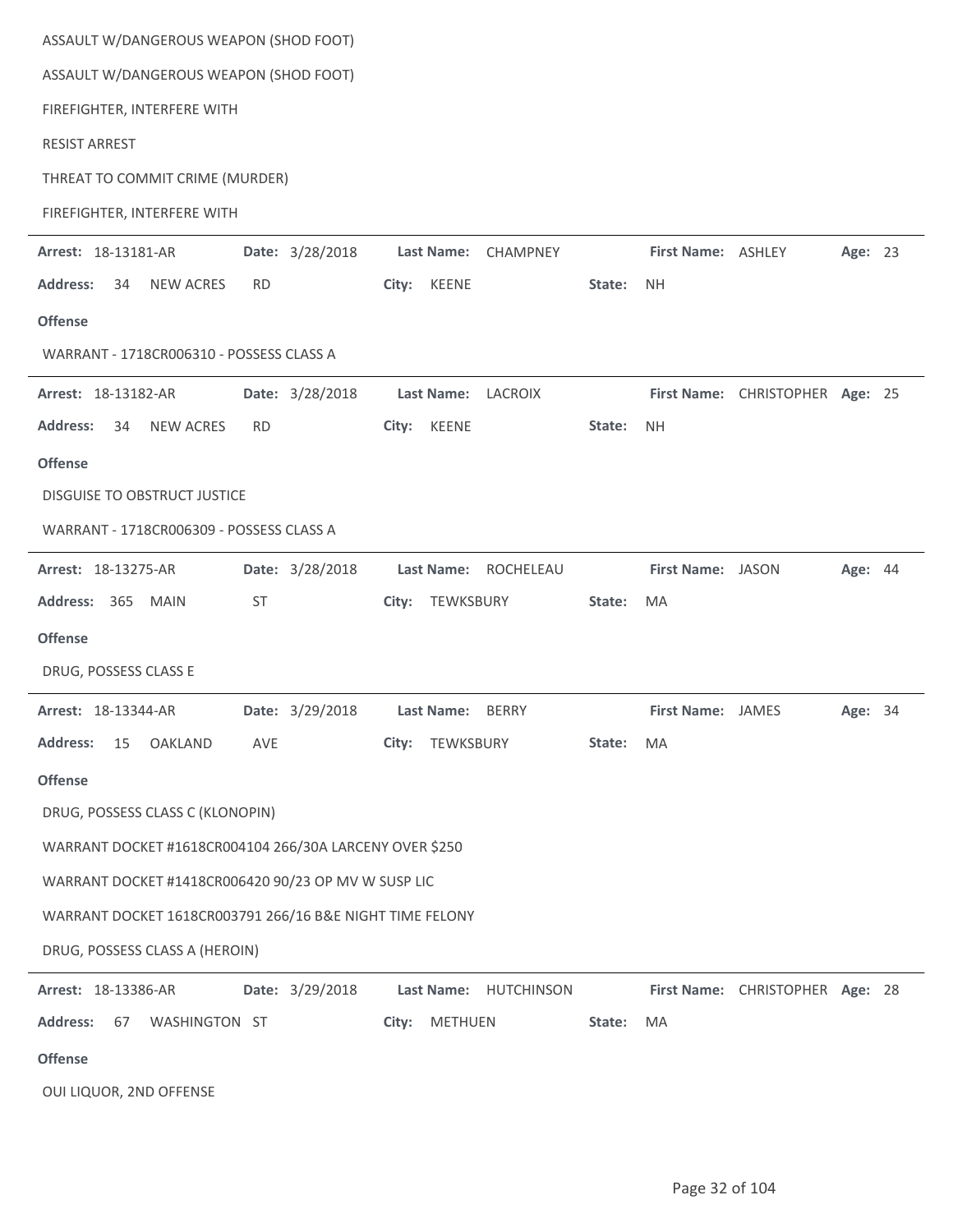| Arrest: 18-13387-AR                                 | Date: 3/29/2018 | Last Name: TETREAULT |              | First Name: STEPHANIE | Age: 34 |
|-----------------------------------------------------|-----------------|----------------------|--------------|-----------------------|---------|
| <b>Address:</b><br>ROYAL<br>45                      | <b>ST</b>       | City: LOWELL         | State:<br>MA |                       |         |
| <b>Offense</b>                                      |                 |                      |              |                       |         |
| LARCENY OVER \$250                                  |                 |                      |              |                       |         |
| Arrest: 18-13409-AR                                 | Date: 3/29/2018 | Last Name: COGAN     |              | First Name: PAUL      | Age: 24 |
| Address: 1233 WHIPPLE                               | <b>RD</b>       | City: TEWKSBURY      | MA<br>State: |                       |         |
| <b>Offense</b>                                      |                 |                      |              |                       |         |
| SHOPLIFTING BY ASPORTATION                          |                 |                      |              |                       |         |
| Arrest: 18-13411-AR                                 | Date: 3/29/2018 | Last Name: MARTEL    |              | First Name: PETER     | Age: 26 |
| <b>Address:</b><br>24<br>WAYSIDE                    | <b>RD</b>       | City: TEWKSBURY      | State:<br>MA |                       |         |
| <b>Offense</b>                                      |                 |                      |              |                       |         |
| WARRANT 1811CR13389 (LARCENY OF M/V)                |                 |                      |              |                       |         |
| Arrest: 18-13428-A-AR                               | Date: 3/30/2018 | Last Name: OBRIEN    |              | First Name: PATRICK   | Age: 49 |
| <b>Address:</b><br>20<br>SHAWSHEEN                  | ST              | City: TEWKSBURY      | State:<br>MA |                       |         |
| <b>Offense</b>                                      |                 |                      |              |                       |         |
| FIREARM WITHOUT FID CARD, POSSESS                   |                 |                      |              |                       |         |
| FIREARM WITHOUT FID CARD, POSSESS                   |                 |                      |              |                       |         |
| FIREARM WITHOUT FID CARD, POSSESS                   |                 |                      |              |                       |         |
| FIREARM, STORE IMPROP                               |                 |                      |              |                       |         |
| Arrest: 18-13428-AR                                 | Date: 3/30/2018 | Last Name: OBRIEN    |              | First Name: STEVEN    | Age: 21 |
| <b>Address:</b><br>SHAWSHEEN<br>20                  | <b>ST</b>       | City:<br>TEWKSBURY   | State:<br>MA |                       |         |
| <b>Offense</b>                                      |                 |                      |              |                       |         |
| A&B ON POLICE OFFICER                               |                 |                      |              |                       |         |
| A&B ON POLICE OFFICER                               |                 |                      |              |                       |         |
| <b>RESIST ARREST</b>                                |                 |                      |              |                       |         |
| Arrest: 18-13469-AR                                 | Date: 3/30/2018 | Last Name: YANDLE    |              | First Name: JAMIE     | Age: 34 |
| <b>Address:</b><br>49<br>MOUNT PLEASA ST            |                 | City: N BILLERICA    | MA<br>State: |                       |         |
| <b>Offense</b>                                      |                 |                      |              |                       |         |
| WARRANT DOCKET #1111CR002278 266/30A SHOPLIFTING    |                 |                      |              |                       |         |
| SHOPLIFTING BY ASPORTATION                          |                 |                      |              |                       |         |
| WARRANT DOCKET #1411CR003364 266/30A SHOPLIFTING    |                 |                      |              |                       |         |
| WARRANT DOCKET #1211CR001607 90/23 OP MV W SUSP LIC |                 |                      |              |                       |         |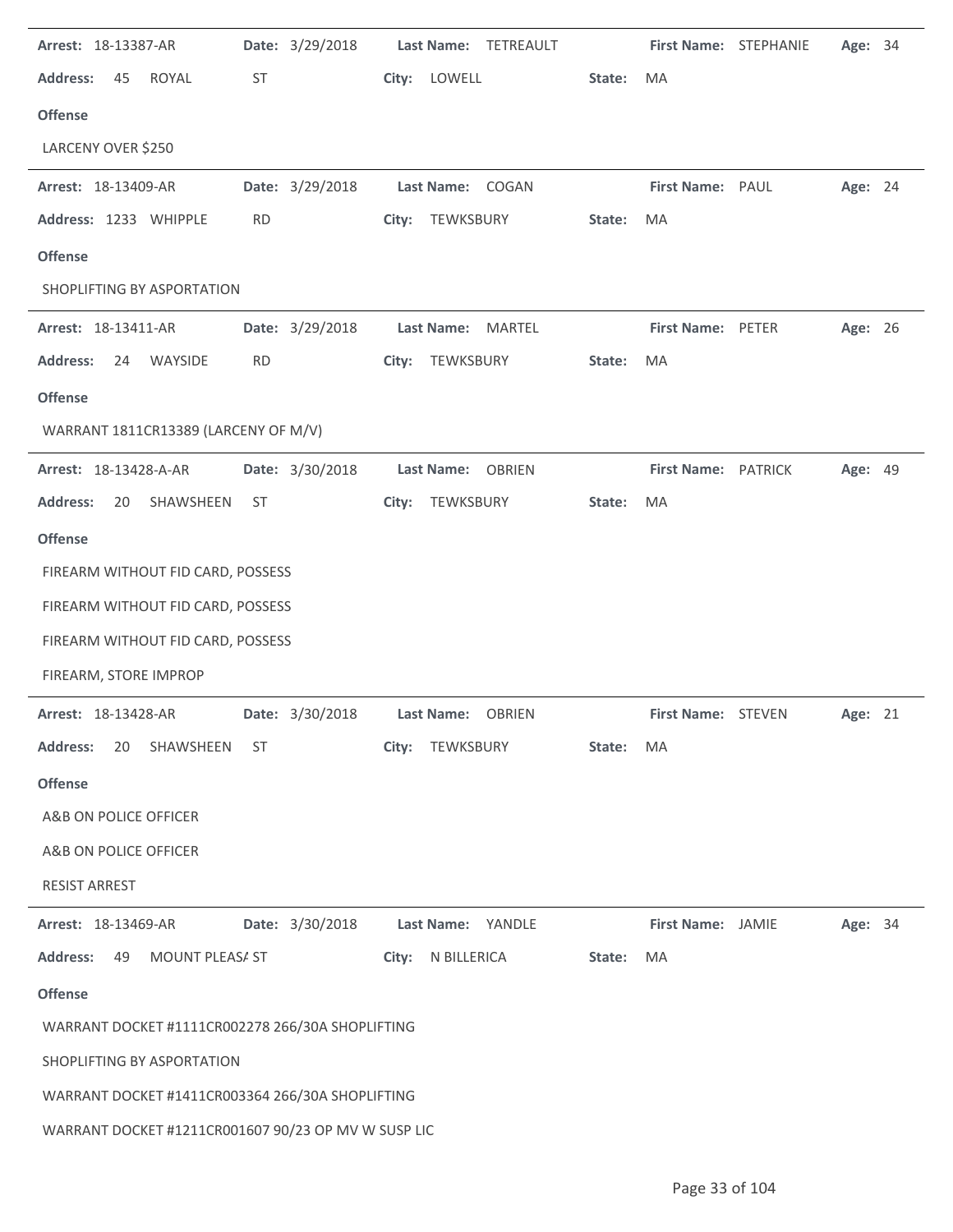| WARRANT DOCKET #1111CR000677 90/23 OP MV W SUSP LIC |                 |                                   |        |                          |         |  |
|-----------------------------------------------------|-----------------|-----------------------------------|--------|--------------------------|---------|--|
| SHOPLIFTING BY ASPORTATION                          |                 |                                   |        |                          |         |  |
| Arrest: 18-13474-AR                                 | Date: 3/30/2018 | <b>Last Name:</b><br>CORCORAN     |        | <b>First Name: PETER</b> | Age: 27 |  |
| <b>Address:</b><br>9<br><b>RADCLIFFE</b>            | <b>RD</b>       | SOMERVILLE<br>City:               | State: | <b>MA</b>                |         |  |
| <b>Offense</b>                                      |                 |                                   |        |                          |         |  |
| <b>MARKED LANES VIOLATION</b>                       |                 |                                   |        |                          |         |  |
| LEAVE SCENE OF PROPERTY DAMAGE                      |                 |                                   |        |                          |         |  |
| NEGLIGENT OPERATION OF MOTOR VEHICLE                |                 |                                   |        |                          |         |  |
| <b>OUI DRUGS</b>                                    |                 |                                   |        |                          |         |  |
| WITNESS, INTIMIDATE (MISLEADING POLICE OFFICER)     |                 |                                   |        |                          |         |  |
| Arrest: 18-13645-AR                                 | Date: 3/31/2018 | Last Name:<br><b>BROWN</b>        |        | First Name: JENNIFER     | Age: 30 |  |
| <b>Address:</b><br>100<br><b>MERRIMACK</b>          | <b>AVE</b>      | <b>DRACUT</b><br>City:            | State: | MA                       |         |  |
| <b>Offense</b>                                      |                 |                                   |        |                          |         |  |
| LARCENY OVER \$250                                  |                 |                                   |        |                          |         |  |
| Arrest: 18-13653-AR                                 | Date: 3/31/2018 | <b>MCNEIL</b><br>Last Name:       |        | First Name: THOMAS       | Age: 35 |  |
| Address: 115<br><b>FRIENDSHIP</b>                   | <b>ST</b>       | BILLERCA<br>City:                 | State: | MA                       |         |  |
| <b>Offense</b>                                      |                 |                                   |        |                          |         |  |
| WARRANT#1754CR000143 274/7 CONSPIRACY               |                 |                                   |        |                          |         |  |
| Arrest: 18-13658-AR                                 | Date: 3/31/2018 | Last Name: OQUINN                 |        | First Name: JAMEY        | Age: 47 |  |
| <b>Address:</b><br><b>SMITH</b><br>40               | <b>ST</b>       | City: LOWELL                      | State: | MA                       |         |  |
| <b>Offense</b>                                      |                 |                                   |        |                          |         |  |
| SHOPLIFTING BY ASPORTATION                          |                 |                                   |        |                          |         |  |
| Arrest: 18-13894-AR                                 | Date: 4/2/2018  | <b>NOKES</b><br><b>Last Name:</b> |        | First Name: KEVIN        | Age: 57 |  |
| <b>Address:</b><br>SHEILA<br>19                     | AVE             | City: CHELMSFORD                  | State: | MA                       |         |  |
| <b>Offense</b>                                      |                 |                                   |        |                          |         |  |
| WARRANT#1821CR000122 DRUG, POSSESS CLASS B          |                 |                                   |        |                          |         |  |
| WARRANT#1821CR000240 265/15A A&B W/DANGEROUS WEAPON |                 |                                   |        |                          |         |  |
| Arrest: 18-13899-AR                                 | Date: 4/2/2018  | Last Name:<br><b>HANNON</b>       |        | First Name: JAMES        | Age: 19 |  |
| <b>Address:</b><br>21<br>SECOR                      | WAY             | City:<br>TEWKSBURY                | State: | MA                       |         |  |
| <b>Offense</b>                                      |                 |                                   |        |                          |         |  |
| DRUG, POSSESS TO DISTRIB CLASS D                    |                 |                                   |        |                          |         |  |
| RECEIVE STOLEN PROPERTY -\$250                      |                 |                                   |        |                          |         |  |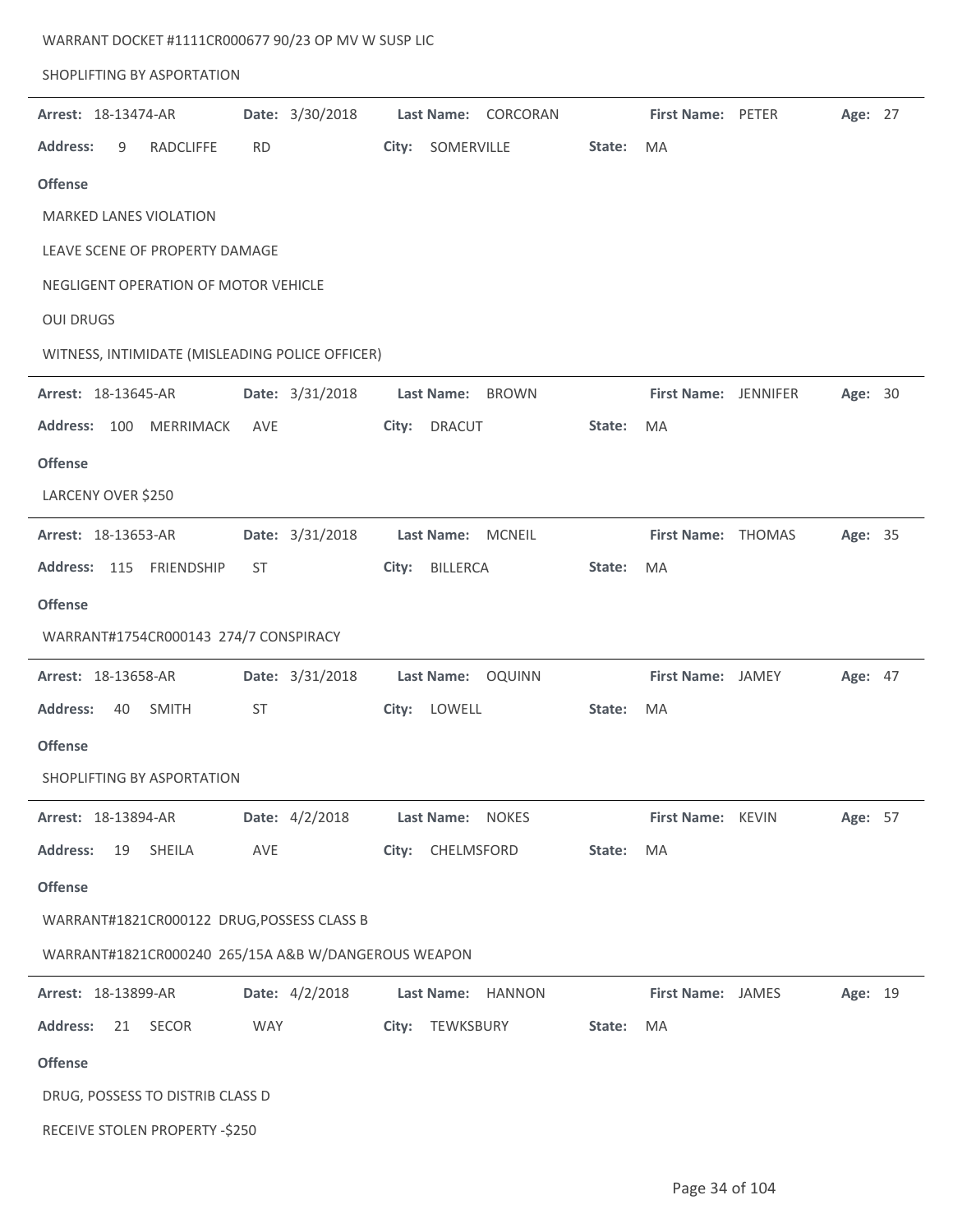| DRUG, DISTRIBUTE CLASS D                              |                |                            |                   |                      |         |  |  |  |  |  |  |  |
|-------------------------------------------------------|----------------|----------------------------|-------------------|----------------------|---------|--|--|--|--|--|--|--|
| RECEIVE STOLEN PROPERTY -\$250                        |                |                            |                   |                      |         |  |  |  |  |  |  |  |
| Arrest: 18-14173-AR                                   | Date: 4/4/2018 | Last Name: SIMMONS         |                   | First Name: BRITTANY | Age: 28 |  |  |  |  |  |  |  |
| <b>Address:</b><br>KINSMAN<br>14                      | ST             | City: LOWELL               | State:<br>MA      |                      |         |  |  |  |  |  |  |  |
| <b>Offense</b>                                        |                |                            |                   |                      |         |  |  |  |  |  |  |  |
| WARRANT 1611CR001582 (LARCENY +250)                   |                |                            |                   |                      |         |  |  |  |  |  |  |  |
| Arrest: 18-14229-AR                                   | Date: 4/4/2018 | Last Name: OLIVER          | First Name: LAURA |                      | Age: 45 |  |  |  |  |  |  |  |
| <b>Address:</b><br><b>DERBY</b><br>60                 | ST             | City: SOMERVILLE           | State:<br>MA      |                      |         |  |  |  |  |  |  |  |
| <b>Offense</b>                                        |                |                            |                   |                      |         |  |  |  |  |  |  |  |
| SHOPLIFTING BY ASPORTATION, 3RD OFF.                  |                |                            |                   |                      |         |  |  |  |  |  |  |  |
| Arrest: 18-14376-AR                                   | Date: 4/5/2018 | Last Name: CIAMPA          |                   | First Name: ROBERT   | Age: 62 |  |  |  |  |  |  |  |
| Address: 156 MIDDLESEX                                | AVE            | City: WILMINGTON           | State:<br>MA      |                      |         |  |  |  |  |  |  |  |
| <b>Offense</b>                                        |                |                            |                   |                      |         |  |  |  |  |  |  |  |
| WARRANT 1653CR002496 LICENSE SUSPENDED/ OP MV         |                |                            |                   |                      |         |  |  |  |  |  |  |  |
| Arrest: 18-14432-AR                                   | Date: 4/6/2018 | Last Name: CONDELL         | First Name: ALEX  |                      | Age: 23 |  |  |  |  |  |  |  |
| <b>Address:</b><br><b>TOWPATH</b><br>5                | DR             | City: WILMINGTON           | State:<br>MA      |                      |         |  |  |  |  |  |  |  |
| <b>Offense</b>                                        |                |                            |                   |                      |         |  |  |  |  |  |  |  |
| DANGEROUS WEAPON, CARRY - BRASS KNUCKLES              |                |                            |                   |                      |         |  |  |  |  |  |  |  |
| <b>DISORDERLY CONDUCT</b>                             |                |                            |                   |                      |         |  |  |  |  |  |  |  |
| IDENTIFY SELF, MV OPERATOR REFUSE                     |                |                            |                   |                      |         |  |  |  |  |  |  |  |
| <b>RESIST ARREST</b>                                  |                |                            |                   |                      |         |  |  |  |  |  |  |  |
| Arrest: 18-14582-AR                                   | Date: 4/7/2018 | Last Name: EDMONDS         |                   | First Name: LUGENE   | Age: 43 |  |  |  |  |  |  |  |
| <b>Address:</b><br>36<br>BENNINGTON ST                |                | City: LAWRENCE             | State:<br>MA      |                      |         |  |  |  |  |  |  |  |
| <b>Offense</b>                                        |                |                            |                   |                      |         |  |  |  |  |  |  |  |
| WARRANT DOCKET #0764CR000931 94C/34 POSS CLASS D DRUG |                |                            |                   |                      |         |  |  |  |  |  |  |  |
| Arrest: 18-14608-A-AR                                 | Date: 4/7/2018 | Last Name: FONDINI         |                   | First Name: MICHAELA | Age: 25 |  |  |  |  |  |  |  |
| <b>Address:</b><br>20<br>PROUTY                       | <b>RD</b>      | <b>BURLINGTON</b><br>City: | State:<br>MA      |                      |         |  |  |  |  |  |  |  |
| <b>Offense</b>                                        |                |                            |                   |                      |         |  |  |  |  |  |  |  |
| DRUG, POSSESS CLASS B                                 |                |                            |                   |                      |         |  |  |  |  |  |  |  |
| DRUG, POSSESS CLASS E                                 |                |                            |                   |                      |         |  |  |  |  |  |  |  |
| DRUG, POSSESS CLASS E                                 |                |                            |                   |                      |         |  |  |  |  |  |  |  |
| DRUG, POSSESS CLASS E                                 |                |                            |                   |                      |         |  |  |  |  |  |  |  |
|                                                       |                |                            |                   |                      |         |  |  |  |  |  |  |  |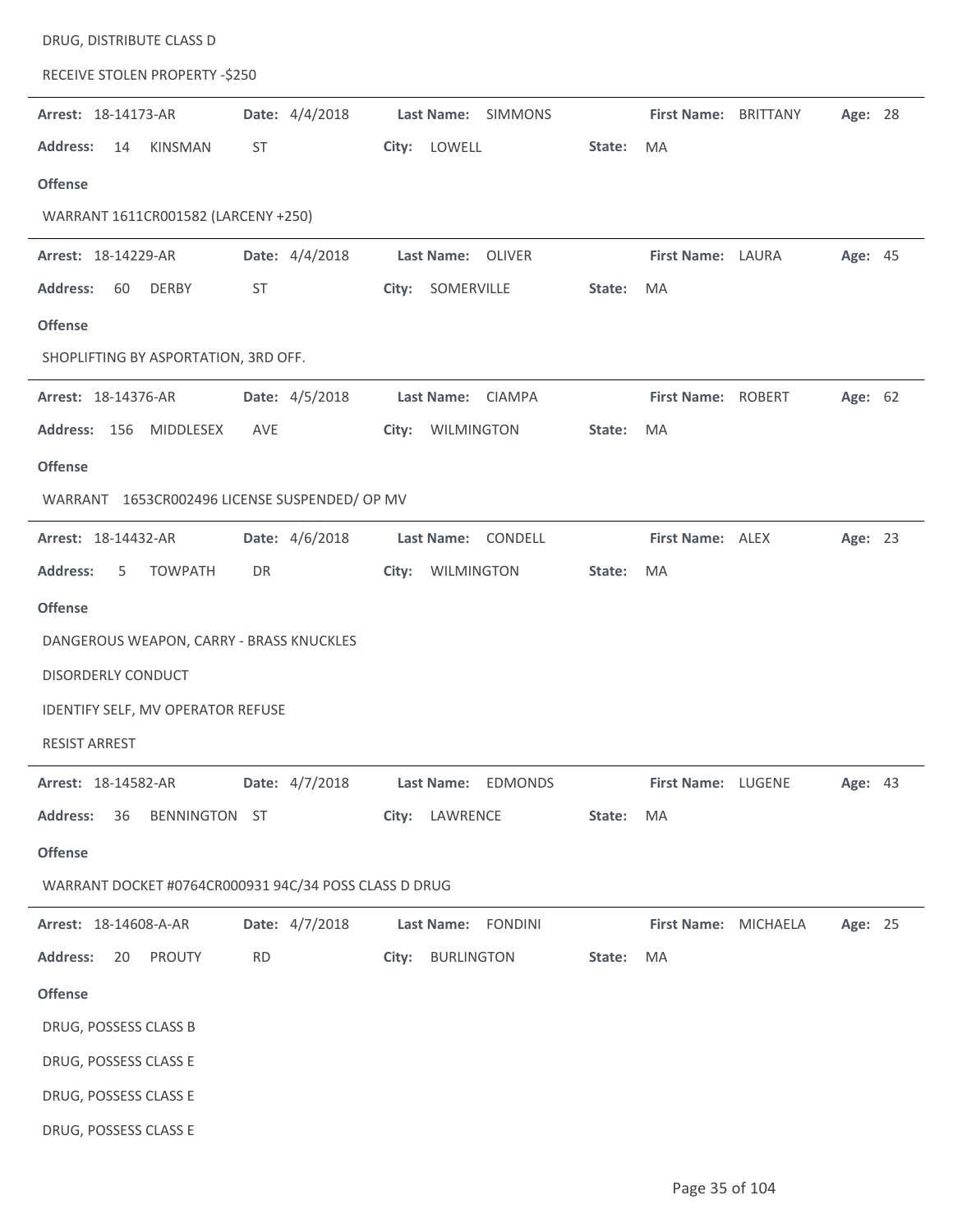| DRUG, POSSESS CLASS C                               |                 |                             |        |                      |  |         |  |  |  |
|-----------------------------------------------------|-----------------|-----------------------------|--------|----------------------|--|---------|--|--|--|
| Arrest: 18-14608-AR                                 | Date: 4/7/2018  | Last Name: CHANG            |        | First Name: GRACE    |  | Age: 31 |  |  |  |
| <b>Address:</b><br><b>GLEN</b><br>14                | AVE             | <b>BURLINGTON</b><br>City:  | State: | MA                   |  |         |  |  |  |
| <b>Offense</b>                                      |                 |                             |        |                      |  |         |  |  |  |
| DRUG, POSSESS CLASS B - FENTANYL                    |                 |                             |        |                      |  |         |  |  |  |
| Arrest: 18-14614-AR                                 | Date: 4/7/2018  | Last Name: DEGREE           |        | First Name: DEVANTE  |  | Age: 25 |  |  |  |
| Address: 305 NESMITH                                | <b>ST</b>       | City: LOWELL                | State: | MA                   |  |         |  |  |  |
| <b>Offense</b>                                      |                 |                             |        |                      |  |         |  |  |  |
| SPEEDING                                            |                 |                             |        |                      |  |         |  |  |  |
| LICENSE SUSPENDED, OP MV WITH                       |                 |                             |        |                      |  |         |  |  |  |
| INSPECTION/STICKER, NO                              |                 |                             |        |                      |  |         |  |  |  |
| Arrest: 18-14722-A-AR                               | Date: 4/8/2018  | Last Name: RAMOS            |        | First Name: BENJAMIN |  | Age: 34 |  |  |  |
| Address: 101 MYRTLE                                 | <b>ST</b>       | LAWRENCE<br>City:           | State: | MA                   |  |         |  |  |  |
| <b>Offense</b>                                      |                 |                             |        |                      |  |         |  |  |  |
| DRUG, POSSESS TO DISTRIB CLASS B                    |                 |                             |        |                      |  |         |  |  |  |
| CONSPIRACY TO VIOLATE DRUG LAW                      |                 |                             |        |                      |  |         |  |  |  |
| Arrest: 18-14722-AR                                 | Date: 4/8/2018  | Last Name: CABRERA          |        | First Name: NATASHA  |  | Age: 29 |  |  |  |
| Address: 339<br><b>BROADWAY</b>                     |                 | LAWRENCE<br>City:           | State: | MA                   |  |         |  |  |  |
| <b>Offense</b>                                      |                 |                             |        |                      |  |         |  |  |  |
| DRUG, POSSESS TO DISTRIB CLASS B, SUBSQ.            |                 |                             |        |                      |  |         |  |  |  |
| CONSPIRACY TO VIOLATE DRUG LAW                      |                 |                             |        |                      |  |         |  |  |  |
| Arrest: 18-14840-AR                                 | Date: 4/10/2018 | Last Name: PALMISANO        |        | First Name: MICHAEL  |  | Age: 23 |  |  |  |
| <b>Address:</b><br>13<br><b>FITZ</b>                | <b>TER</b>      | City: TEWKSBURY             | State: | MA                   |  |         |  |  |  |
| <b>Offense</b>                                      |                 |                             |        |                      |  |         |  |  |  |
| LARCENY OVER \$250                                  |                 |                             |        |                      |  |         |  |  |  |
| LARCENY OVER \$250                                  |                 |                             |        |                      |  |         |  |  |  |
| LARCENY OVER \$250                                  |                 |                             |        |                      |  |         |  |  |  |
| LARCENY OVER \$250                                  |                 |                             |        |                      |  |         |  |  |  |
| CONSPIRACY TO COMMIT LARCENY TOTAL AMOUNT \$2236.00 |                 |                             |        |                      |  |         |  |  |  |
| Arrest: 18-14840-A-AR                               | Date: 4/11/2018 | Last Name:<br><b>BEGGAN</b> |        | First Name: SARAH    |  | Age: 23 |  |  |  |
| <b>Address:</b><br>13<br><b>FITZ</b>                | <b>TER</b>      | City: TEWKSBURY             | State: | MA                   |  |         |  |  |  |
| <b>Offense</b>                                      |                 |                             |        |                      |  |         |  |  |  |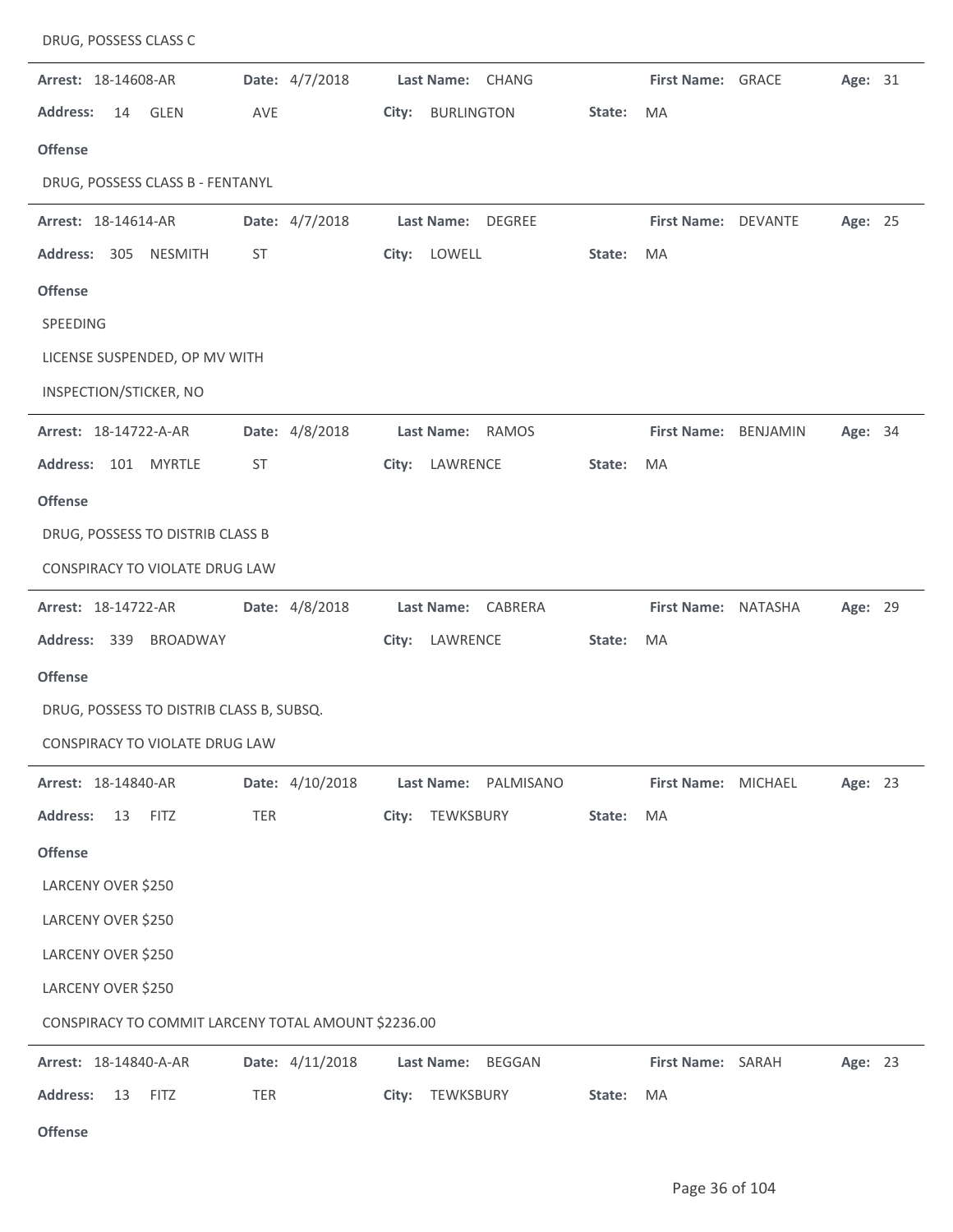| LARCENY OVER \$250                                   |                 |                    |        |                     |         |  |
|------------------------------------------------------|-----------------|--------------------|--------|---------------------|---------|--|
| LARCENY OVER \$250                                   |                 |                    |        |                     |         |  |
| LARCENY OVER \$250                                   |                 |                    |        |                     |         |  |
| CONSPIRACY TO COMMIT LARCENY OVER \$250.00 (2236.00) |                 |                    |        |                     |         |  |
| Arrest: 18-15263-A-AR                                | Date: 4/11/2018 | Last Name: HALL    |        | First Name: ERIC    | Age: 23 |  |
| <b>Address:</b><br><b>HOWARD</b><br>14               | ST              | HAVERHILL<br>City: | State: | MA                  |         |  |
| <b>Offense</b>                                       |                 |                    |        |                     |         |  |
| DRUG, DISTRIBUTE CLASS C                             |                 |                    |        |                     |         |  |
| <b>OUI LIQUOR</b>                                    |                 |                    |        |                     |         |  |
| ALCOHOL IN MV, POSSESS OPEN CONTAINER OF             |                 |                    |        |                     |         |  |
| <b>RESIST ARREST</b>                                 |                 |                    |        |                     |         |  |
| DRUG, POSSESS CLASS A                                |                 |                    |        |                     |         |  |
| Arrest: 18-15263-AR                                  | Date: 4/11/2018 | Last Name: PROCTOR |        | First Name: PAMELLA | Age: 21 |  |
| <b>Address:</b><br>45<br><b>CLAIRE</b>               | <b>ST</b>       | City: LOWELL       | State: | MA                  |         |  |
| <b>Offense</b>                                       |                 |                    |        |                     |         |  |
| DRUG, POSSESS CLASS C                                |                 |                    |        |                     |         |  |
|                                                      |                 |                    |        |                     |         |  |
| ALCOHOL IN MV, POSSESS OPEN CONTAINER OF             |                 |                    |        |                     |         |  |
| Arrest: 18-15425-AR                                  | Date: 4/13/2018 | Last Name: CRUZ    |        | First Name: ELVIN   | Age: 26 |  |
| <b>Address:</b><br>67<br>AVON                        | <b>ST</b>       | City: LAWRENCE     | State: | MA                  |         |  |
| <b>Offense</b>                                       |                 |                    |        |                     |         |  |
| WARRANT                                              |                 |                    |        |                     |         |  |
| WARRANT                                              |                 |                    |        |                     |         |  |
| DESTRUCTION OF PROPERTY +\$250, MALICIOUS            |                 |                    |        |                     |         |  |
| DRUG, POSSESS CLASS B                                |                 |                    |        |                     |         |  |
| WITNESS, INTIMIDATE (MISLEADING POLICE OFFICER)      |                 |                    |        |                     |         |  |
| Arrest: 18-15634-AR                                  | Date: 4/15/2018 | Last Name: WHITE   |        | First Name: DANIEL  | Age: 35 |  |
| <b>Address:</b><br>35<br>SO RHODA                    | ST              | City: TEWKSBURY    | State: | MA                  |         |  |
| <b>Offense</b>                                       |                 |                    |        |                     |         |  |

WARRANT - 1801CR000222 - POSSESS CLASS B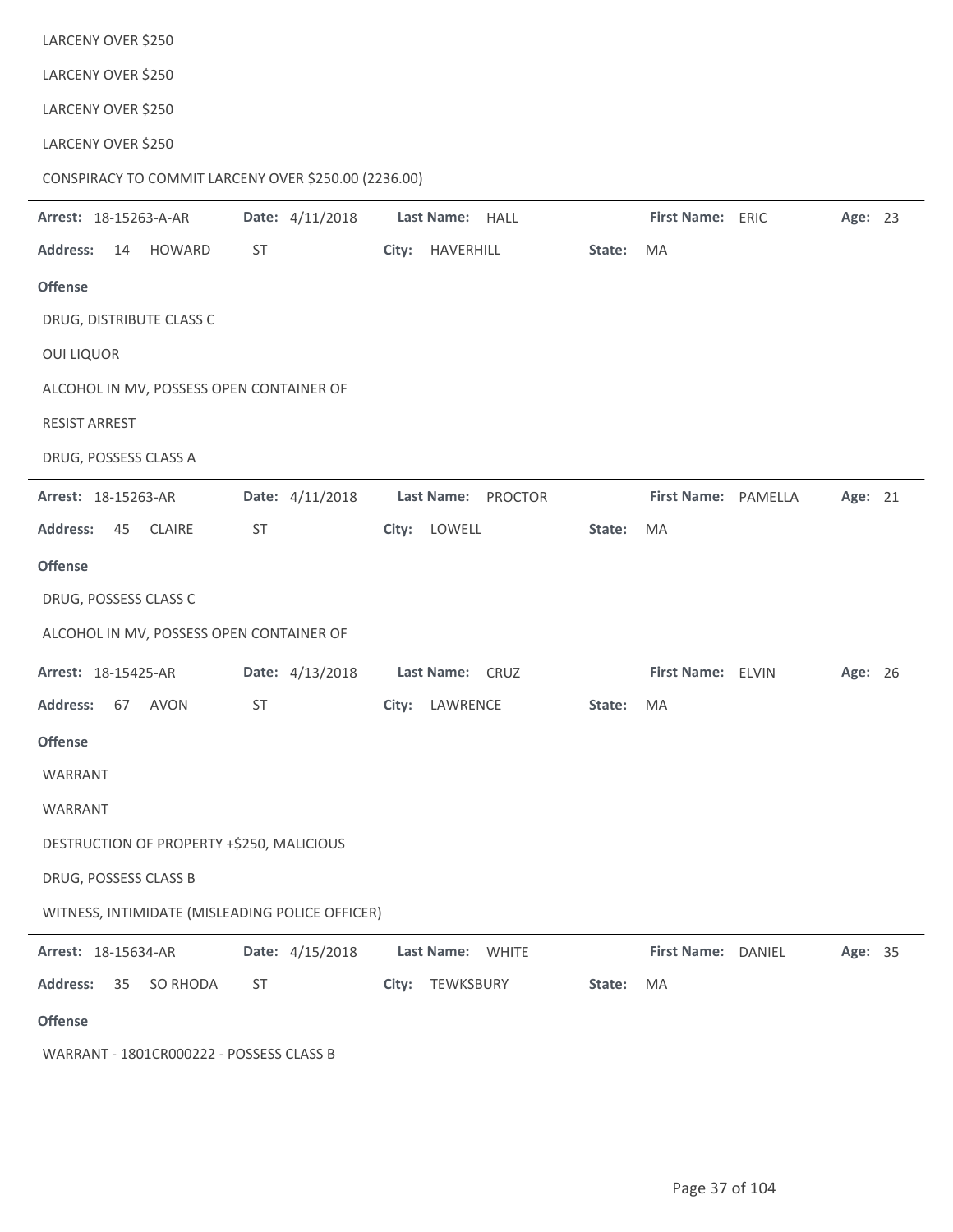| Arrest: 18-15802-AR                                          | Date: 4/16/2018 | Last Name: REDMILES              |        | <b>First Name: JEFFREY</b> | Age: 37 |  |
|--------------------------------------------------------------|-----------------|----------------------------------|--------|----------------------------|---------|--|
| <b>Address:</b><br><b>MALLORY</b><br>10                      | ST.             | City: CHELMSFORD                 | State: | MA                         |         |  |
| <b>Offense</b>                                               |                 |                                  |        |                            |         |  |
| DRUG, POSSESS CLASS B                                        |                 |                                  |        |                            |         |  |
| WARRANT - POSS. CLASS C (1711CR005720)                       |                 |                                  |        |                            |         |  |
| Arrest: 18-15803-AR                                          | Date: 4/16/2018 | Last Name: COTE                  |        | <b>First Name: ASHLEE</b>  | Age: 31 |  |
| Address: 193 MIDDLESEX ST (                                  |                 | City: LOWELL                     | State: | MA                         |         |  |
| <b>Offense</b>                                               |                 |                                  |        |                            |         |  |
| WARRANT - (UNLICENSED OPERATION 1618CR006290)                |                 |                                  |        |                            |         |  |
| Arrest: 18-15940-AR                                          | Date: 4/17/2018 | Last Name: CAMERON               |        | First Name: JONATHAN       | Age: 26 |  |
| <b>Address:</b><br><b>PUPKIS</b><br>56                       | <b>RD</b>       | City: TEWKSBURY                  | State: | MA                         |         |  |
| <b>Offense</b>                                               |                 |                                  |        |                            |         |  |
| TRESPASS WITH MOTOR VEHICLE                                  |                 |                                  |        |                            |         |  |
| TRESPASS ON STATE/COUNTY PROPERTY                            |                 |                                  |        |                            |         |  |
| VANDALIZE PROPERTY - DEFACEMENT OF REAL OR PERSONAL PROPERTY |                 |                                  |        |                            |         |  |
| Arrest: 18-16034-A-AR                                        | Date: 4/17/2018 | Last Name: GRAZEWSKI             |        | First Name: AMANDA         | Age: 21 |  |
| <b>Address:</b><br>9<br>THAYER                               | CT              | City: NASHUA                     | State: | <b>NH</b>                  |         |  |
| <b>Offense</b>                                               |                 |                                  |        |                            |         |  |
| WARRANT-POSS CLASS E-LAWRENCE DISTRICT-1818CR000722          |                 |                                  |        |                            |         |  |
| Arrest: 18-16034-AR                                          |                 | Date: 4/17/2018 Last Name: BROWN |        | First Name: KOREY          | Age: 24 |  |
| ERIC<br><b>Address:</b><br>7                                 | AVE             | City: NASHUA                     | State: | <b>NH</b>                  |         |  |
| <b>Offense</b>                                               |                 |                                  |        |                            |         |  |
| WARRANT-LEAVING SCENE PROPERTY DAMAGE LDC 1711CR002980       |                 |                                  |        |                            |         |  |
| Arrest: 18-16152-AR                                          | Date: 4/18/2018 | Last Name: VILLA                 |        | <b>First Name: NEURYS</b>  | Age: 31 |  |
| <b>ISLAND</b><br><b>Address:</b><br>50                       | ST              | City: LAWRENCE                   | State: | MA                         |         |  |
| <b>Offense</b>                                               |                 |                                  |        |                            |         |  |
| OUI LIQUOR, 2ND OFFENSE                                      |                 |                                  |        |                            |         |  |
| LICENSE SUSPENDED, OP MV WITH                                |                 |                                  |        |                            |         |  |
| Arrest: 18-16250-A-AR                                        | Date: 4/19/2018 | Last Name: RODDY                 |        | First Name: MAUREEN        | Age: 33 |  |
| <b>Address:</b><br>N MAIN<br>4                               | <b>ST</b>       | City: SALEM                      | State: | <b>NH</b>                  |         |  |
| <b>Offense</b>                                               |                 |                                  |        |                            |         |  |
| FIREARM, STORE IMPROP                                        |                 |                                  |        |                            |         |  |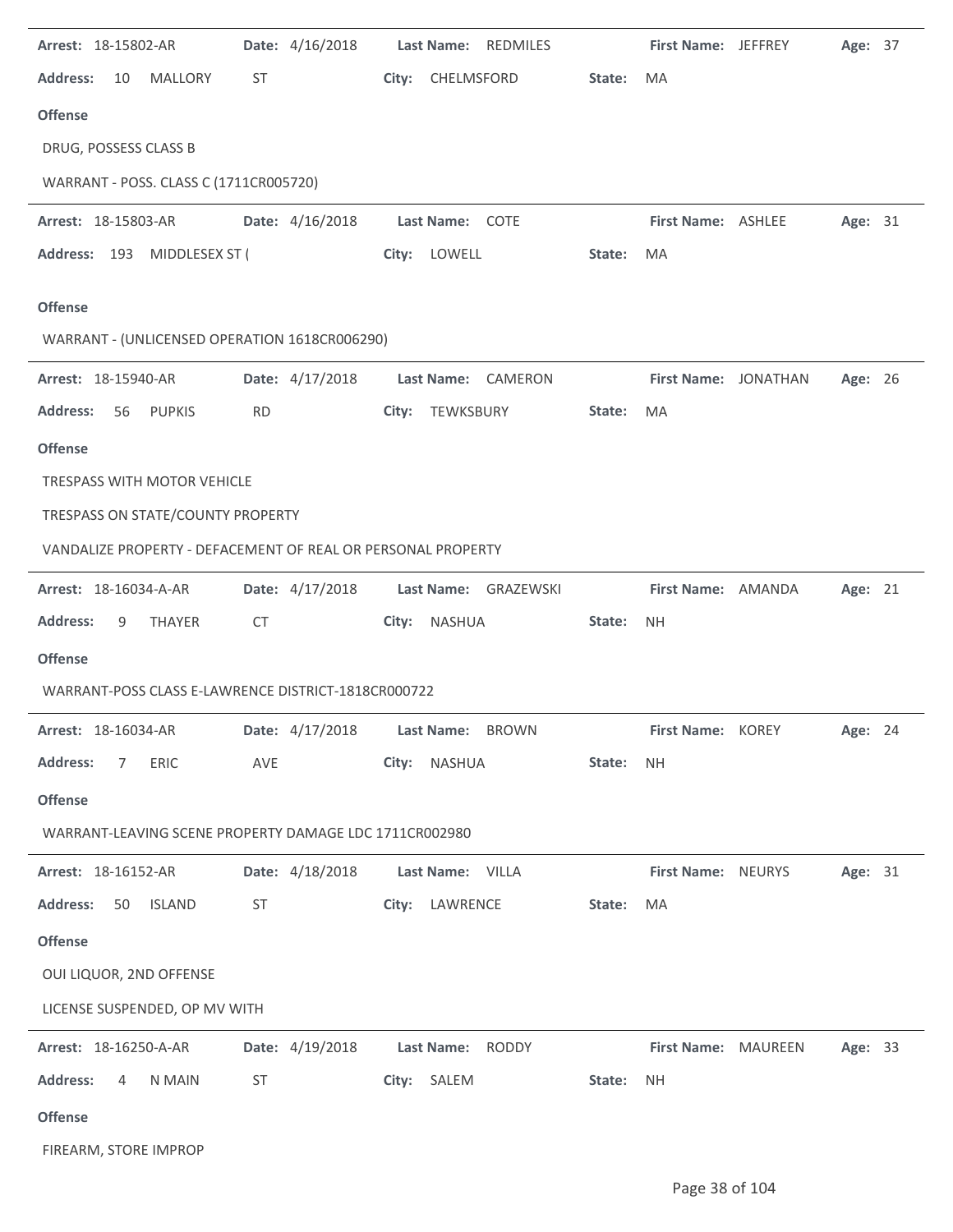|                                              | FIREARM, CARRY WITHOUT LICENSE LOADED c269 s.10(n) |                        |        |                      |                |         |  |
|----------------------------------------------|----------------------------------------------------|------------------------|--------|----------------------|----------------|---------|--|
| DRUG, POSSESS CLASS B                        |                                                    |                        |        |                      |                |         |  |
| AMMUNITION WITHOUT FID CARD, POSSESS         |                                                    |                        |        |                      |                |         |  |
| Arrest: 18-16290-A-AR                        | Date: 4/19/2018                                    | Last Name: SPRAGUE     |        | <b>First Name:</b>   | <b>BRITNEY</b> | Age: 29 |  |
| <b>Address:</b><br>EDWARD<br>23              | ST                                                 | City:<br><b>NASHUA</b> | State: | <b>NH</b>            |                |         |  |
| <b>Offense</b>                               |                                                    |                        |        |                      |                |         |  |
| WARRANT 94C/34/A DRUG, POSSESION CLASS A     |                                                    |                        |        |                      |                |         |  |
| SHOPLIFTING BY CONCEALING MDSE               |                                                    |                        |        |                      |                |         |  |
| Arrest: 18-16290-AR                          | Date: 4/19/2018                                    | Last Name: FULMER      |        | First Name: NICHOLAS |                | Age: 31 |  |
| <b>Address:</b><br><b>BROOKSIDE</b><br>23    | DR                                                 | City:<br><b>DRACUT</b> | State: | MA                   |                |         |  |
| <b>Offense</b>                               |                                                    |                        |        |                      |                |         |  |
| WARRANT- SUSPENDED LICENSE, RESISTING ARREST |                                                    |                        |        |                      |                |         |  |
| SHOPLIFTING BY CONCEALING MDSE               |                                                    |                        |        |                      |                |         |  |
| Arrest: 18-16472-AR                          | Date: 4/21/2018                                    | Last Name: RENNA       |        | First Name: DOUGLAS  |                | Age: 47 |  |
| COURT<br><b>Address:</b><br>10               | ST                                                 | TEWKSBURY<br>City:     | State: | MA                   |                |         |  |
| <b>Offense</b>                               |                                                    |                        |        |                      |                |         |  |
|                                              |                                                    |                        |        |                      |                |         |  |
| <b>OUI LIQUOR</b>                            |                                                    |                        |        |                      |                |         |  |
| NEGLIGENT OPERATION OF MOTOR VEHICLE         |                                                    |                        |        |                      |                |         |  |
| <b>MARKED LANES VIOLATION</b>                |                                                    |                        |        |                      |                |         |  |
| <b>LIGHTS VIOLATION</b>                      |                                                    |                        |        |                      |                |         |  |
| Arrest: 18-16618-AR                          | Date: 4/22/2018                                    | Last Name: LYNN        |        | First Name: EDGAR    |                | Age: 29 |  |
| <b>Address:</b><br>BUTTERFIELD<br>27         | <b>ST</b>                                          | City: LOWELL           | State: | MA                   |                |         |  |
| <b>Offense</b>                               |                                                    |                        |        |                      |                |         |  |
| LICENSE SUSPENDED, OP MV WITH                |                                                    |                        |        |                      |                |         |  |
| STOP/YIELD, FAIL TO                          |                                                    |                        |        |                      |                |         |  |
| Arrest: 18-16623-A-AR                        | Date: 4/22/2018                                    | Last Name: DEMOLE      |        | First Name: ROBERT   |                | Age: 22 |  |
| Address: 920 EAST                            | ST                                                 | City: TEWKSBURY        | State: | MA                   |                |         |  |
| <b>Offense</b>                               |                                                    |                        |        |                      |                |         |  |
| WARRANT (1811CR0001493) A&B                  |                                                    |                        |        |                      |                |         |  |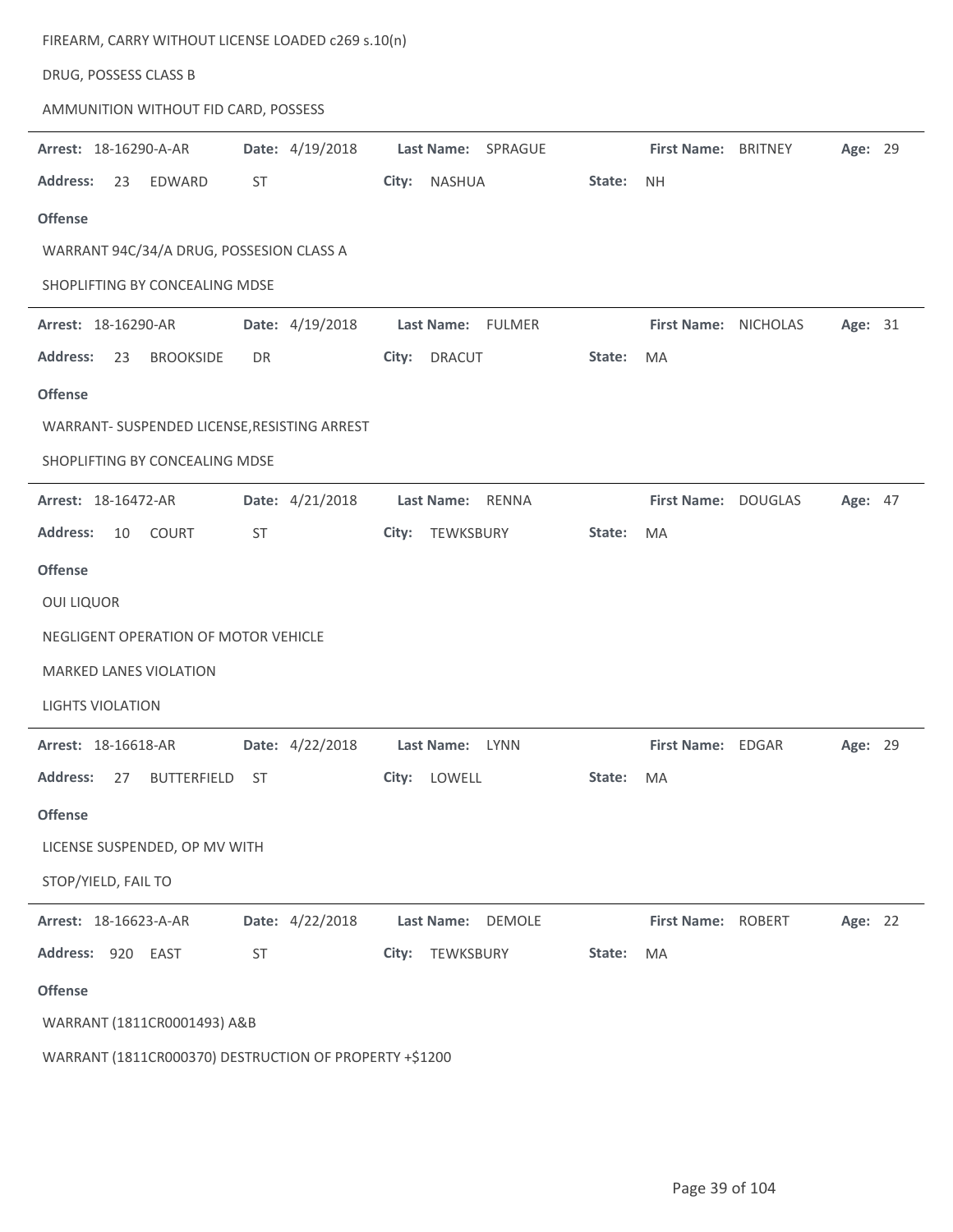| Arrest: 18-16841-AR                                      | Date: 4/23/2018 | Last Name: OUELLET    |        | First Name: JESSE     | Age: 27        |  |
|----------------------------------------------------------|-----------------|-----------------------|--------|-----------------------|----------------|--|
| <b>Address:</b><br><b>NEW</b><br>81                      | ST              | City:<br>AMESBURY     | State: | MA                    |                |  |
| <b>Offense</b>                                           |                 |                       |        |                       |                |  |
| WARRANT 1411CR004582 UNLICENSED OPERATION                |                 |                       |        |                       |                |  |
| WARRANT 1618CR004674 FAIL TO PROVIDE DNA DATABASE SAMPLE |                 |                       |        |                       |                |  |
| Arrest: 18-16936-AR                                      | Date: 4/24/2018 | Last Name: BAHRAKIS   |        | First Name: STEPHANIE | Age: 27        |  |
| <b>Address:</b><br>23<br>ARLINGTON                       | ST              | City: DRACUT          | State: | MA                    |                |  |
| <b>Offense</b>                                           |                 |                       |        |                       |                |  |
| LICENSE SUSPENDED, OP MV WITH                            |                 |                       |        |                       |                |  |
| Arrest: 18-16984-A-AR                                    | Date: 4/24/2018 | Last Name: COOK       |        | First Name: SHAUN     | <b>Age: 46</b> |  |
| <b>Address:</b><br>OLD WATERVILI RD<br>68                |                 | City:<br>OAKLAND      | State: | <b>ME</b>             |                |  |
| <b>Offense</b>                                           |                 |                       |        |                       |                |  |
| <b>OUI LIQUOR</b>                                        |                 |                       |        |                       |                |  |
| UNLICENSED OPERATION OF MV                               |                 |                       |        |                       |                |  |
| <b>MARKED LANES VIOLATION</b>                            |                 |                       |        |                       |                |  |
| ALCOHOL IN MV, POSSESS OPEN CONTAINER OF                 |                 |                       |        |                       |                |  |
| NEGLIGENT OPERATION OF MOTOR VEHICLE                     |                 |                       |        |                       |                |  |
| IDENTIFY SELF, MV OPERATOR REFUSE                        |                 |                       |        |                       |                |  |
| Arrest: 18-16988-A-AR                                    | Date: 4/24/2018 | Last Name: EUSTATE    |        | First Name: KENNY     | Age: 32        |  |
| <b>Address:</b><br>LORING<br>1                           | AVE             | SWAMPSCOTT<br>City:   | State: | MA                    |                |  |
| <b>Offense</b>                                           |                 |                       |        |                       |                |  |
| WARRANT 90/23/D LICENSE SUSPENDED                        |                 |                       |        |                       |                |  |
| DRUG, POSSESS CLASS A, SUBSQ.OFF.                        |                 |                       |        |                       |                |  |
| Arrest: 18-16988-AR                                      | Date: 4/24/2018 | Last Name:<br>MEDUGNO |        | First Name: ABYGAIL   | Age: 26        |  |
| <b>Address:</b><br><b>FARRWOOD</b><br>33                 | DR              | HOOKSETT<br>City:     | State: | NΗ                    |                |  |
| <b>Offense</b>                                           |                 |                       |        |                       |                |  |
| DRUG, POSSESS CLASS A                                    |                 |                       |        |                       |                |  |
| Arrest: 18-16988-B-AR                                    | Date: 4/24/2018 | Last Name: DARLING    |        | First Name: CHANCE    | Age: 20        |  |
| <b>Address:</b><br>65<br>LOG                             | <b>ST</b>       | MANCHESTER<br>City:   | State: | <b>NH</b>             |                |  |
| <b>Offense</b>                                           |                 |                       |        |                       |                |  |
| DRUG, POSSESS CLASS A                                    |                 |                       |        |                       |                |  |
| WARRANT 94C/34/A DRUG, POSSESS CLASS A                   |                 |                       |        |                       |                |  |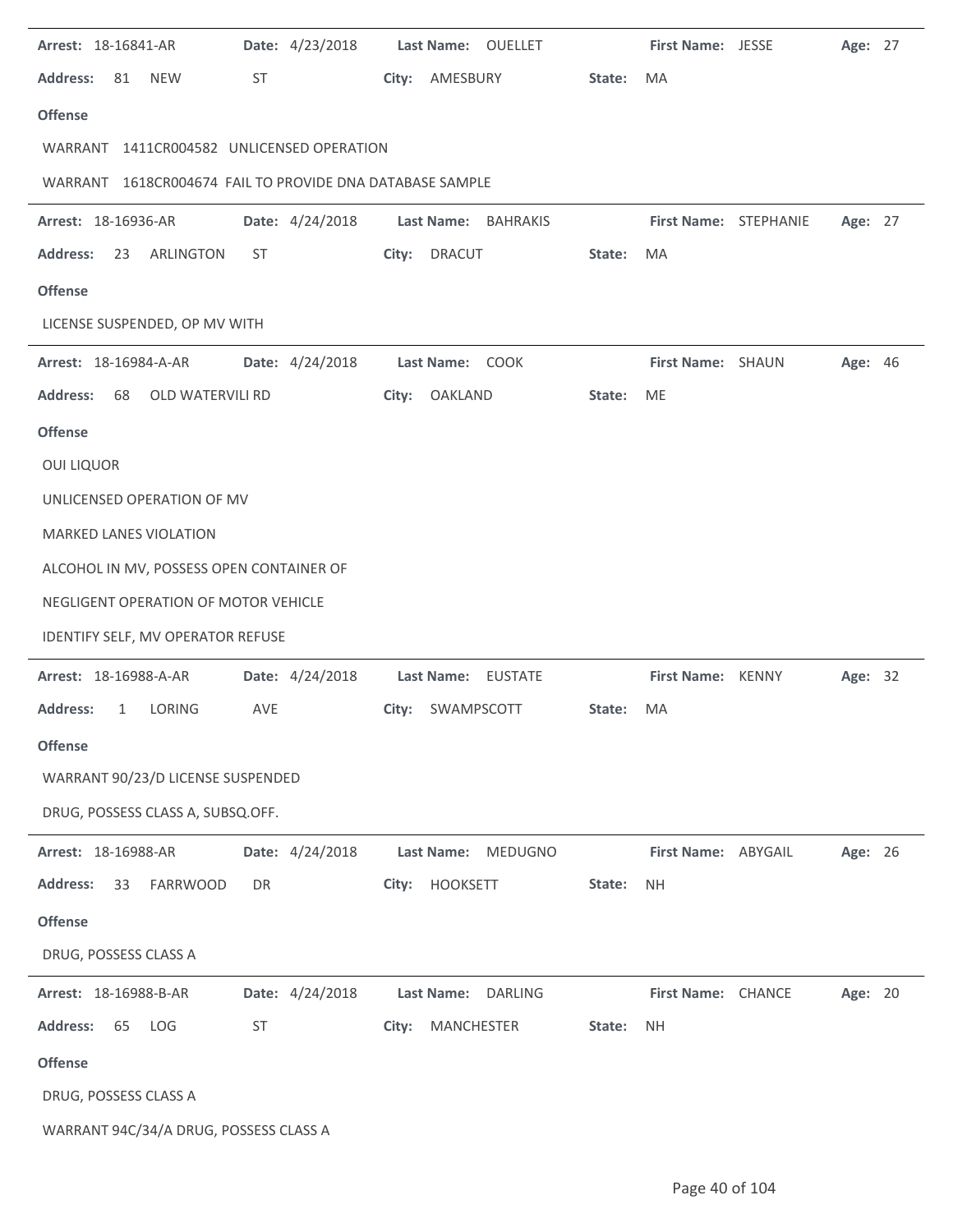| Arrest: 18-17166-AR                               | Date: 4/26/2018 | Last Name: BROWN     |        | First Name: HAYDEN      |                                 | Age: 19 |  |
|---------------------------------------------------|-----------------|----------------------|--------|-------------------------|---------------------------------|---------|--|
| <b>Address:</b><br>12<br>MAPLEWOOD AVE            |                 | City: TEWKSBURY      | State: | MA                      |                                 |         |  |
| <b>Offense</b>                                    |                 |                      |        |                         |                                 |         |  |
| WARRANT - 1711CR004975 - LARCENY OVER \$1200      |                 |                      |        |                         |                                 |         |  |
| Arrest: 18-17244-AR                               | Date: 4/26/2018 | Last Name: REYES     |        |                         | First Name: CHRISTOPHER Age: 20 |         |  |
| Address: 247 LIBERTY                              | ST              | City: LOWELL         | State: | MA                      |                                 |         |  |
| <b>Offense</b>                                    |                 |                      |        |                         |                                 |         |  |
| WARRANT (1711CR006763)                            |                 |                      |        |                         |                                 |         |  |
| Arrest: 18-17255-AR                               | Date: 4/26/2018 | Last Name: NOLAN     |        | First Name: JEFFREY     |                                 | Age: 43 |  |
| <b>Address:</b><br><b>REA</b><br>23               | <b>CT</b>       | City: LOWELL         | State: | MA                      |                                 |         |  |
| <b>Offense</b>                                    |                 |                      |        |                         |                                 |         |  |
| LARCENY OVER \$250                                |                 |                      |        |                         |                                 |         |  |
| SHOPLIFTING BY ASPORTATION                        |                 |                      |        |                         |                                 |         |  |
| SHOPLIFTING BY ASPORTATION                        |                 |                      |        |                         |                                 |         |  |
| SHOPLIFTING BY ASPORTATION                        |                 |                      |        |                         |                                 |         |  |
| SHOPLIFTING BY ASPORTATION                        |                 |                      |        |                         |                                 |         |  |
| Arrest: 18-17619-AR                               | Date: 4/29/2018 | Last Name: BUTRUCCIO |        | First Name: ROBIN       |                                 | Age: 59 |  |
| <b>Address:</b><br>32<br>FERNALD                  | AVE             | City: HAVERHILL      | State: | MA                      |                                 |         |  |
| <b>Offense</b>                                    |                 |                      |        |                         |                                 |         |  |
| DRUG, POSSESS CLASS A                             |                 |                      |        |                         |                                 |         |  |
| WARRANT-DOCKET#1618CR001815-PRESENT WHERE HEROIN  |                 |                      |        |                         |                                 |         |  |
| WARRANT-DOCKET#1522CR002157-UNLICENSED OP OF A MV |                 |                      |        |                         |                                 |         |  |
| FUGITIVE FROM JUSTICE ON COURT WARRANT            |                 |                      |        |                         |                                 |         |  |
| Arrest: 18-17705-A-AR                             | Date: 4/29/2018 | Last Name: SUERO     |        | <b>First Name: JOSE</b> |                                 | Age: 32 |  |
| <b>MILL</b><br><b>Address:</b><br>21              | <b>RD</b>       | CHELMSFORD<br>City:  | State: | MA                      |                                 |         |  |
| <b>Offense</b>                                    |                 |                      |        |                         |                                 |         |  |
| DRUG, DISTRIBUTE CLASS D, SUBSQ.OFF.              |                 |                      |        |                         |                                 |         |  |
| <b>MARKED LANES VIOLATION</b>                     |                 |                      |        |                         |                                 |         |  |
| DRUG, POSSESS CLASS B                             |                 |                      |        |                         |                                 |         |  |
| CONSPIRACY TO VIOLATE DRUG LAW                    |                 |                      |        |                         |                                 |         |  |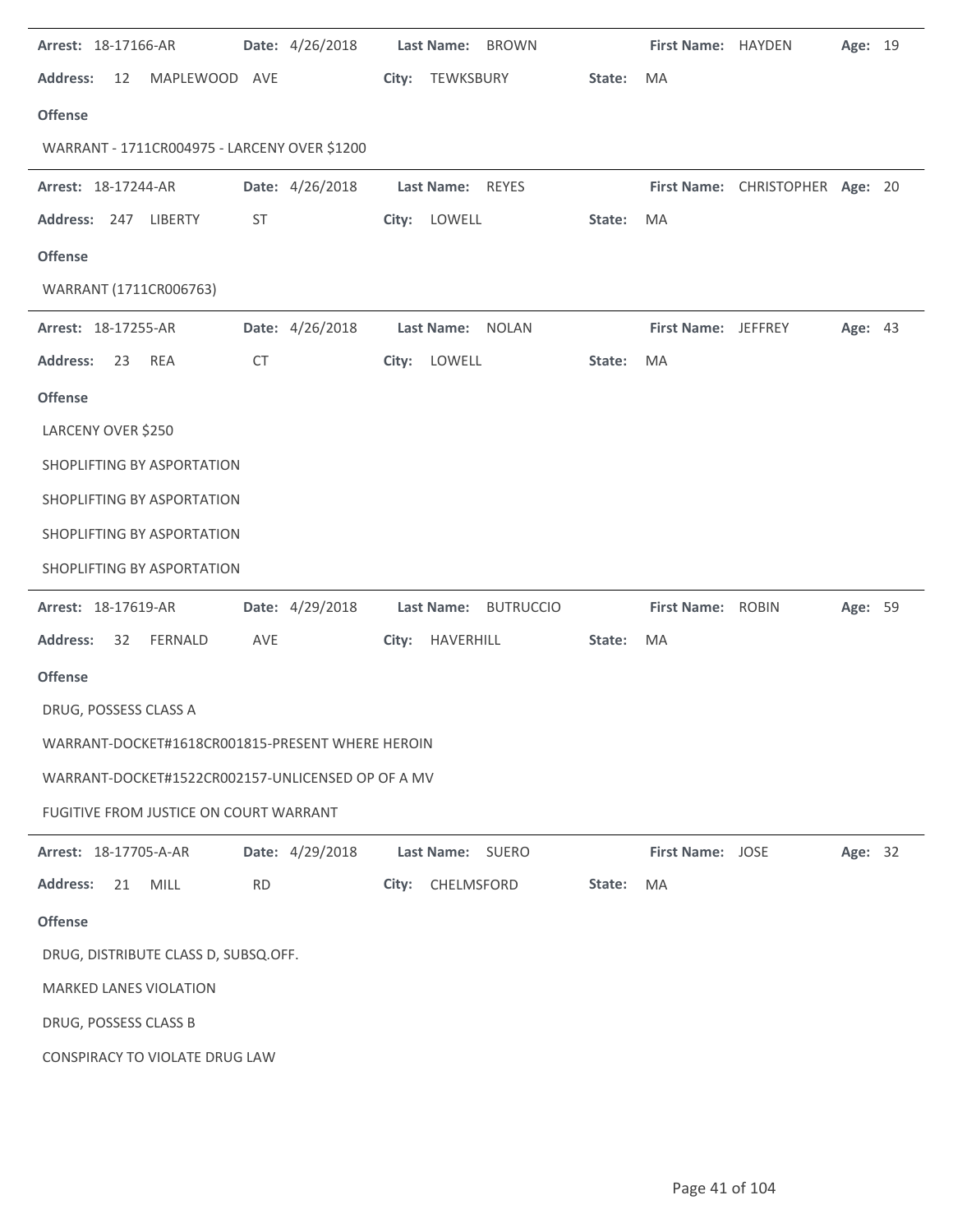| Arrest: 18-17705-AR                                          | Date: 4/29/2018 | Last Name: ACOSTA                                     |        | First Name: EDGAR       |                                 | Age: 30 |  |
|--------------------------------------------------------------|-----------------|-------------------------------------------------------|--------|-------------------------|---------------------------------|---------|--|
| Address: 230 ANDOVER                                         | ST              | City:<br>LAWRENCE                                     | State: | <b>MA</b>               |                                 |         |  |
| <b>Offense</b>                                               |                 |                                                       |        |                         |                                 |         |  |
| DRUG, POSSESS CLASS B, SUBSQ.OFF.                            |                 |                                                       |        |                         |                                 |         |  |
| CONSPIRACY TO VIOLATE DRUG LAW                               |                 |                                                       |        |                         |                                 |         |  |
| DRUG, POSSESS TO DISTRIB CLASS D, SUBSQ.                     |                 |                                                       |        |                         |                                 |         |  |
| Arrest: 18-17852-A-AR                                        | Date: 4/30/2018 | Last Name: ACEVEDO                                    |        | First Name: INGRID      |                                 | Age: 24 |  |
| Address: 4201 ARCHSTONE                                      | AVE             | City: TEWKSBURY                                       | State: | MA                      |                                 |         |  |
| <b>Offense</b>                                               |                 |                                                       |        |                         |                                 |         |  |
| DRUG, POSSESS TO DISTRIB CLASS D                             |                 |                                                       |        |                         |                                 |         |  |
| Arrest: 18-17852-AR                                          | Date: 4/30/2018 | Last Name: ACOSTA                                     |        | First Name: EDGAR       |                                 | Age: 30 |  |
| Address: 4201 ARCHSTONE                                      | <b>AVE</b>      | TEWKSBURY<br>City:                                    | State: | MA                      |                                 |         |  |
| <b>Offense</b>                                               |                 |                                                       |        |                         |                                 |         |  |
| DRUG, POSSESS TO DISTRIB CLASS D, SUBSQ.                     |                 |                                                       |        |                         |                                 |         |  |
| Arrest: 18-17921-AR                                          | Date: 5/1/2018  | <b>Last Name:</b><br>MANSFIELD                        |        | First Name: KEVIN       |                                 | Age: 32 |  |
| <b>Address:</b><br><b>HILLSIDE</b><br>45                     | <b>RD</b>       | TEWKSBURY<br>City:                                    | State: | MA                      |                                 |         |  |
| <b>Offense</b>                                               |                 |                                                       |        |                         |                                 |         |  |
| <b>OUI DRUGS</b>                                             |                 |                                                       |        |                         |                                 |         |  |
| NEGLIGENT OPERATION OF MOTOR VEHICLE                         |                 |                                                       |        |                         |                                 |         |  |
| LICENSE SUSPENDED, OP MV WITH                                |                 |                                                       |        |                         |                                 |         |  |
|                                                              |                 | Arrest: 18-18136-AR Date: 5/3/2018 Last Name: RAYMOND |        |                         | First Name: CHRISTOPHER Age: 35 |         |  |
| <b>Address:</b><br>HOMELESS                                  |                 | City: LOWELL                                          | State: | MA                      |                                 |         |  |
| <b>Offense</b>                                               |                 |                                                       |        |                         |                                 |         |  |
| WARRANT = 1353CR000907 - LARCENY UNDER \$1200                |                 |                                                       |        |                         |                                 |         |  |
| Arrest: 18-18138-AR                                          |                 | Date: 5/3/2018 Last Name: NOETZEL                     |        | <b>First Name: ERIC</b> |                                 | Age: 22 |  |
| Address: 920 EAST                                            | ST              | City: TEWKSBURY                                       | State: | MA                      |                                 |         |  |
| <b>Offense</b>                                               |                 |                                                       |        |                         |                                 |         |  |
| A&B WITH DANGEROUS WEAPON TO WIT: MOTOR VEHICLE              |                 |                                                       |        |                         |                                 |         |  |
| VANDALIZE PROPERTY - DEFACEMENT OF REAL OR PERSONAL PROPERTY |                 |                                                       |        |                         |                                 |         |  |
| A&B                                                          |                 |                                                       |        |                         |                                 |         |  |
|                                                              |                 |                                                       |        |                         |                                 |         |  |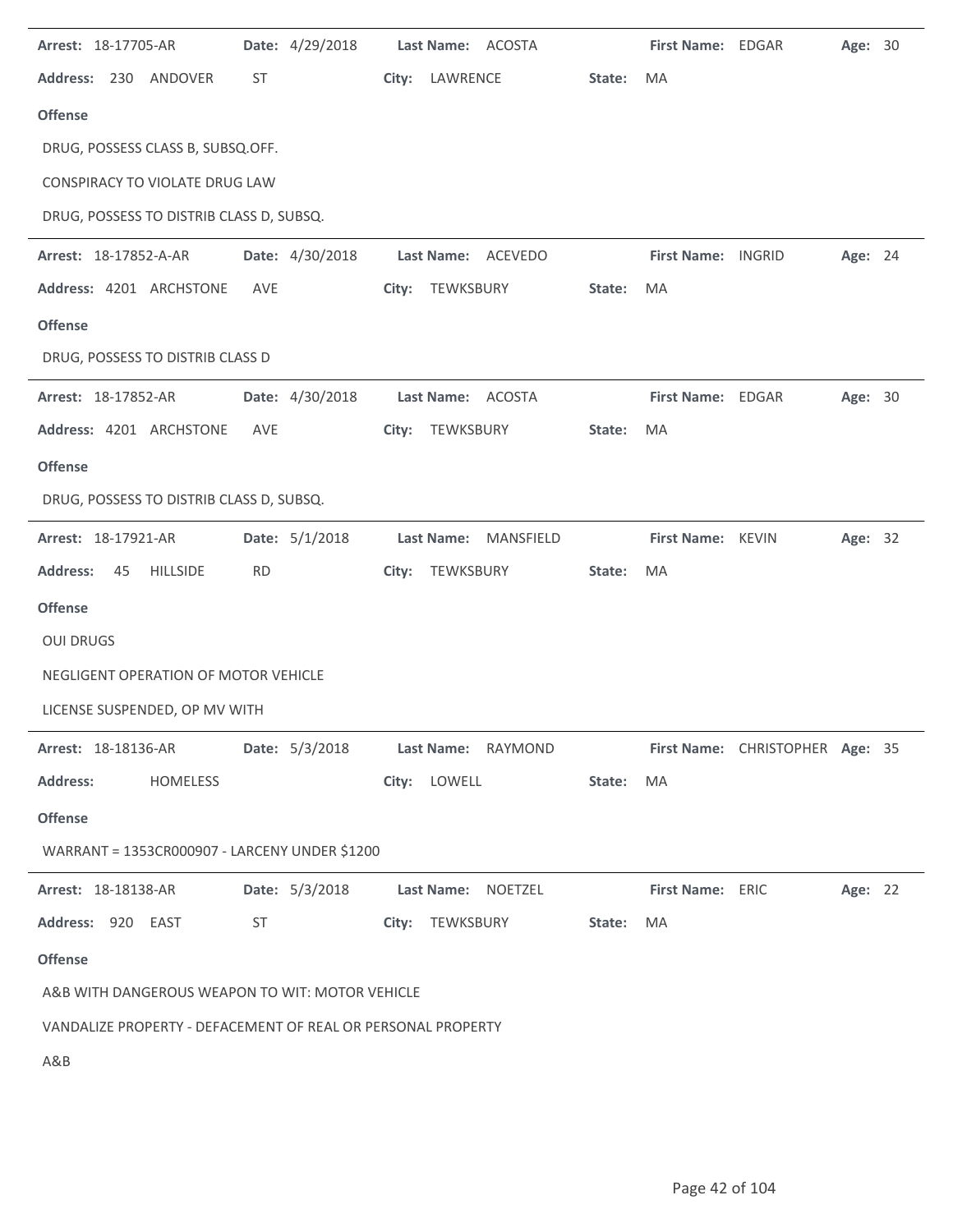| Arrest: 18-18172-AR                                          | Date: 5/3/2018 | Last Name: BISSONNETTE |        | First Name: THERESA         |                       | Age: 37 |  |
|--------------------------------------------------------------|----------------|------------------------|--------|-----------------------------|-----------------------|---------|--|
| Address: 173<br><b>BRANCH</b>                                | ST             | City: LOWELL           | State: | MA                          |                       |         |  |
| <b>Offense</b>                                               |                |                        |        |                             |                       |         |  |
| SHOPLIFTING BY ASPORTATION                                   |                |                        |        |                             |                       |         |  |
| WARRANT#1618CR004440 DRUG, POSSESS CLASS A                   |                |                        |        |                             |                       |         |  |
| Arrest: 18-18223-A-AR                                        | Date: 5/3/2018 | Last Name: SOUSA       |        |                             | First Name: ALEXANDER | Age: 32 |  |
| <b>Address:</b><br><b>GATECLIFF</b><br>3                     | <b>ST</b>      | City: BILLERICA        | State: | MA                          |                       |         |  |
| <b>Offense</b>                                               |                |                        |        |                             |                       |         |  |
| WARRANT 1811CR002521 A&B DW                                  |                |                        |        |                             |                       |         |  |
| Arrest: 18-18223-AR                                          | Date: 5/3/2018 | Last Name: STEFFEN     |        | First Name: DAVID           |                       | Age: 50 |  |
| <b>Address:</b><br>PLEASANT ST<br>33                         | - FL           | City: ATTLEBORO        | State: | MA                          |                       |         |  |
| <b>Offense</b>                                               |                |                        |        |                             |                       |         |  |
| WARRANT 1718CR002020 THREAT TO COMMIT CRIME                  |                |                        |        |                             |                       |         |  |
| Arrest: 18-18281-AR                                          | Date: 5/4/2018 | Last Name: ABREU       |        | First Name: SHARLIM         |                       | Age: 33 |  |
| Address: 223 BOXFORD                                         | <b>ST</b>      | City: LAWRENCE         | State: | MA                          |                       |         |  |
| <b>Offense</b>                                               |                |                        |        |                             |                       |         |  |
| INSPECTION/STICKER, NO                                       |                |                        |        |                             |                       |         |  |
| LICENSE SUSPENDED FOR OUI, OPER MV WITH                      |                |                        |        |                             |                       |         |  |
| Arrest: 18-18386-AR                                          | Date: 5/5/2018 | Last Name: DENORSCIA   |        | First Name: JUSTIN          |                       | Age: 21 |  |
| <b>Address:</b><br><b>ISABELLA</b><br>5.                     | <b>WAY</b>     | City: WILMINGTON       | State: | MA                          |                       |         |  |
| <b>Offense</b>                                               |                |                        |        |                             |                       |         |  |
| A&B WITH DANGEROUS WEAPON, SERIOUS BODILY INJURY             |                |                        |        |                             |                       |         |  |
| VANDALIZE PROPERTY - DEFACEMENT OF REAL OR PERSONAL PROPERTY |                |                        |        |                             |                       |         |  |
| <b>DISORDERLY CONDUCT</b>                                    |                |                        |        |                             |                       |         |  |
| Arrest: 18-18424-AR                                          | Date: 5/5/2018 | Last Name: BROWN       |        | <b>First Name: JENNIFER</b> |                       | Age: 30 |  |
| <b>Address:</b><br>100<br><b>MERRIMACK</b>                   | <b>AVE</b>     | City:<br><b>DRACUT</b> | State: | MA                          |                       |         |  |
| <b>Offense</b>                                               |                |                        |        |                             |                       |         |  |
| <b>BOMB/HIJACK THREAT</b>                                    |                |                        |        |                             |                       |         |  |
| RMV DOCUMENT, POSSESS/USE FALSE/STOLEN                       |                |                        |        |                             |                       |         |  |
| <b>IDENTITY FRAUD</b>                                        |                |                        |        |                             |                       |         |  |
| CREDIT CARD, RECEIVE STOLEN                                  |                |                        |        |                             |                       |         |  |
| ATTEMPT TO COMMIT CRIME TO WIT: LARCENY UNDER \$1200         |                |                        |        |                             |                       |         |  |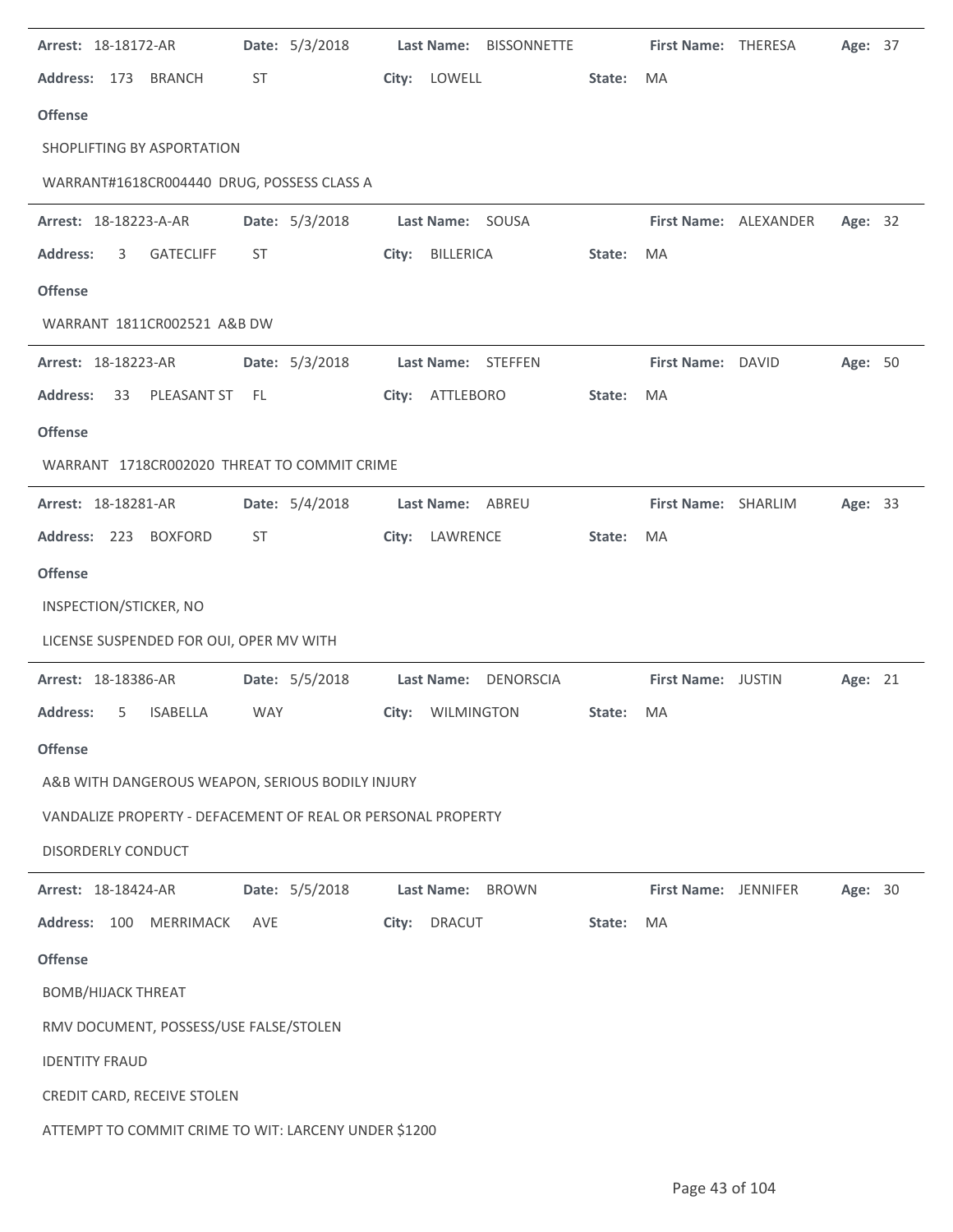| Arrest: 18-18599-AR                       | Date: 5/6/2018  | Last Name: STEARNS             |        | First Name: JOSHUA |                       | Age: 22 |  |
|-------------------------------------------|-----------------|--------------------------------|--------|--------------------|-----------------------|---------|--|
| <b>Address:</b><br>44<br><b>REMINGTON</b> | ST              | City: LOWELL                   | State: | MA                 |                       |         |  |
| <b>Offense</b>                            |                 |                                |        |                    |                       |         |  |
| CREDIT CARD, LARCENY OF                   |                 |                                |        |                    |                       |         |  |
| <b>LARCENY FROM PERSON</b>                |                 |                                |        |                    |                       |         |  |
| RMV DOCUMENT, POSSESS/USE FALSE/STOLEN    |                 |                                |        |                    |                       |         |  |
| Arrest: 18-18762-A-AR                     | Date: 5/7/2018  | Last Name: BURGESS             |        | First Name: NANCY  |                       | Age: 51 |  |
| Address: 165 WINTER                       | ST              | City: HAVERHILL                | State: | MA                 |                       |         |  |
| <b>Offense</b>                            |                 |                                |        |                    |                       |         |  |
| SHOPLIFTING BY ASPORTATION                |                 |                                |        |                    |                       |         |  |
| Arrest: 18-18762-AR                       | Date: 5/7/2018  | Last Name: NOHELTY             |        | First Name: NICOLE |                       | Age: 29 |  |
| <b>Address:</b><br>NEALLEY<br>6           | ST              | BILLERICA<br>City:             | State: | MA                 |                       |         |  |
| <b>Offense</b>                            |                 |                                |        |                    |                       |         |  |
| SHOPLIFTING BY ASPORTATION                |                 |                                |        |                    |                       |         |  |
| Arrest: 18-18896-AR                       | Date: 5/8/2018  | <b>Last Name:</b><br>TWARDOSKY |        |                    | First Name: ALEXANDER | Age: 25 |  |
| <b>Address:</b><br>16<br>KINSLEY          | ST              | City:<br>NASHUA                | State: | <b>NH</b>          |                       |         |  |
| <b>Offense</b>                            |                 |                                |        |                    |                       |         |  |
| SPEEDING IN VIOL SPECIAL REGULATION       |                 |                                |        |                    |                       |         |  |
| FOLLOWING TOO CLOSELY                     |                 |                                |        |                    |                       |         |  |
| DRUG, POSSESS CLASS A                     |                 |                                |        |                    |                       |         |  |
| <b>Arrest: 18-18947-AR</b>                | Date: 5/9/2018  | Last Name: MOLONEY             |        | First Name: TAYLOR |                       | Age: 25 |  |
| <b>Address:</b><br>10 LARCHWOOD ST        |                 | City: N BILLERICA              | State: | MA                 |                       |         |  |
| <b>Offense</b>                            |                 |                                |        |                    |                       |         |  |
| NEGLIGENT OPERATION OF MOTOR VEHICLE      |                 |                                |        |                    |                       |         |  |
| <b>MARKED LANES VIOLATION</b>             |                 |                                |        |                    |                       |         |  |
| ALCOHOL IN MV, POSSESS OPEN CONTAINER OF  |                 |                                |        |                    |                       |         |  |
| OUI DRUGS, 2ND OFFENSE                    |                 |                                |        |                    |                       |         |  |
| Arrest: 18-19090-AR                       | Date: 5/10/2018 | Last Name: GRISWOLD            |        | First Name: SILAS  |                       | Age: 19 |  |
| Address: 50 VARNUM                        | ST              | City: LOWELL                   | State: | MA                 |                       |         |  |
| <b>Offense</b>                            |                 |                                |        |                    |                       |         |  |
| SHOPLIFTING BY ASPORTATION                |                 |                                |        |                    |                       |         |  |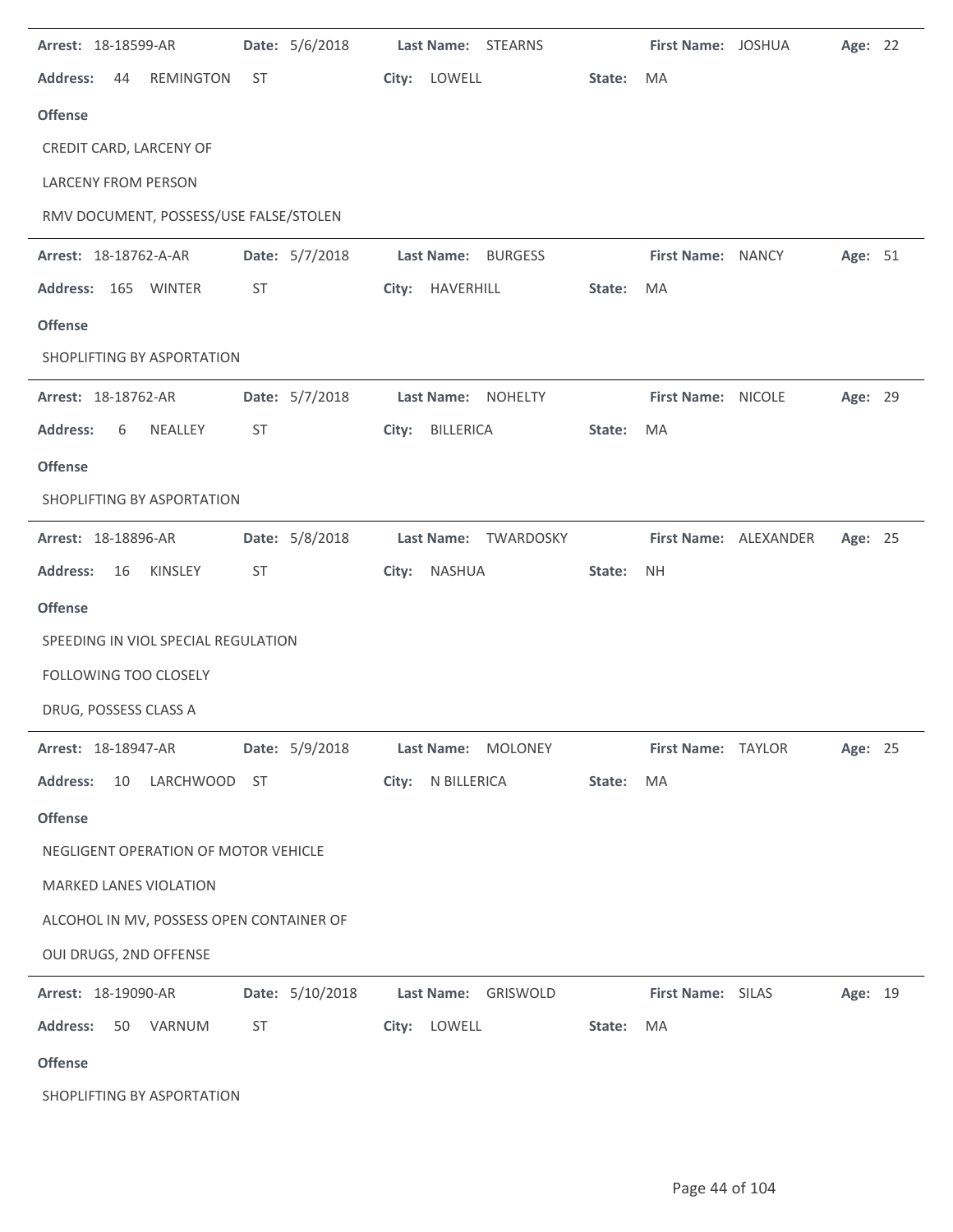| Arrest: 18-19093-AR                                          |           | Date: 5/10/2018 |       | Last Name: SMITH |                     |        | First Name: ROGER   | <b>Age: 41</b> |  |
|--------------------------------------------------------------|-----------|-----------------|-------|------------------|---------------------|--------|---------------------|----------------|--|
| <b>Address:</b><br>SHAWSHEEN<br>14                           | <b>RD</b> |                 | City: | BILLERICA        |                     | State: | MA                  |                |  |
| <b>Offense</b>                                               |           |                 |       |                  |                     |        |                     |                |  |
| WARRANT DOCKET 1611CR006919 267/5 UTTERING                   |           |                 |       |                  |                     |        |                     |                |  |
| WARRANT DOCKET 1438CR003331 94C/34 POSESS CLASS E            |           |                 |       |                  |                     |        |                     |                |  |
| Arrest: 18-19255-AR                                          |           | Date: 5/11/2018 |       | Last Name: COOK  |                     |        | First Name: MATTHEW | Age: 18        |  |
| Address: 8102 POULIOT                                        | PL        |                 |       | City: WILMINGTON |                     | State: | MA                  |                |  |
| <b>Offense</b>                                               |           |                 |       |                  |                     |        |                     |                |  |
| VANDALIZE PROPERTY - DEFACEMENT OF REAL OR PERSONAL PROPERTY |           |                 |       |                  |                     |        |                     |                |  |
| Arrest: 18-19297-AR                                          |           | Date: 5/11/2018 |       |                  | Last Name: ROCHON   |        | First Name: KEVIN   | Age: 35        |  |
| <b>Address:</b><br>POCAHONTAS RD<br>4                        |           |                 |       | City: TEWKSBURY  |                     | State: | MA                  |                |  |
| <b>Offense</b>                                               |           |                 |       |                  |                     |        |                     |                |  |
| A&B                                                          |           |                 |       |                  |                     |        |                     |                |  |
| Arrest: 18-19303-A-AR                                        |           | Date: 5/11/2018 |       | Last Name: POPE  |                     |        | First Name: MATTHEW | Age: 28        |  |
| <b>Address:</b><br><b>PINES</b><br>$\mathbf{1}$              | <b>RD</b> |                 | City: | BILLERICA        |                     | State: | MA                  |                |  |
| <b>Offense</b>                                               |           |                 |       |                  |                     |        |                     |                |  |
| CONSPIRACY TO VIOLATE DRUG LAW: DISTRIBUTION OF CLASS B      |           |                 |       |                  |                     |        |                     |                |  |
| DRUG, POSSESS CLASS B                                        |           |                 |       |                  |                     |        |                     |                |  |
| Arrest: 18-19303-AR                                          |           | Date: 5/11/2018 |       |                  | Last Name: GIROUARD |        | First Name: ARMAND  | <b>Age: 46</b> |  |
| <b>Address:</b><br>EDGEBASTPN<br>2                           | ST        |                 |       | City: BILLERICA  |                     | State: | MA                  |                |  |
| <b>Offense</b>                                               |           |                 |       |                  |                     |        |                     |                |  |
| LICENSE SUSPENDED, OP MV WITH, SUBSQ.OFF                     |           |                 |       |                  |                     |        |                     |                |  |
| CONSPIRACY TO VIOLATE DRUG LAW: DISTRIBUTION OF CLASS B      |           |                 |       |                  |                     |        |                     |                |  |
| Arrest: 18-19337-AR                                          |           | Date: 5/12/2018 |       |                  | Last Name: LAKEMAN  |        | First Name: PATRICK | Age: 23        |  |
| Address: 1018 CHANDLER                                       | ST        |                 | City: | TEWKSBURY        |                     | State: | <b>MA</b>           |                |  |
| <b>Offense</b>                                               |           |                 |       |                  |                     |        |                     |                |  |
| <b>OUI LIQUOR</b>                                            |           |                 |       |                  |                     |        |                     |                |  |
| NEGLIGENT OPERATION OF MOTOR VEHICLE                         |           |                 |       |                  |                     |        |                     |                |  |
| <b>MARKED LANES VIOLATION</b>                                |           |                 |       |                  |                     |        |                     |                |  |
| Arrest: 18-19410-AR                                          |           | Date: 5/12/2018 |       |                  | Last Name: GONZALEZ |        | First Name: LUIS    | Age: 38        |  |
| <b>Address:</b><br><b>BOWERS</b><br>6                        | ST        |                 | City: | LOWELL           |                     | State: | MA                  |                |  |
| <b>Offense</b>                                               |           |                 |       |                  |                     |        |                     |                |  |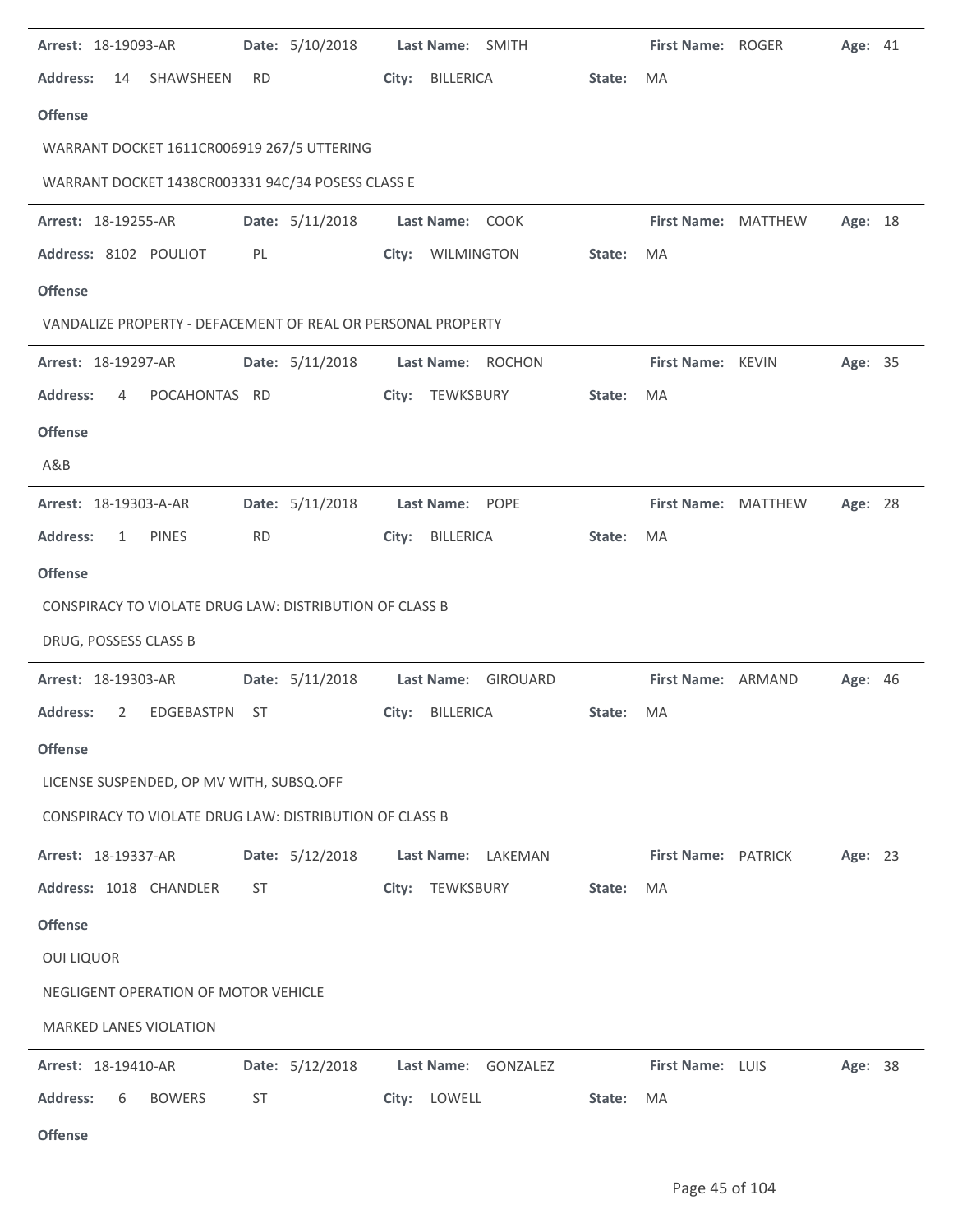| NEGLIGENT OPERATION OF MOTOR VEHICLE                    |                 |                               |        |                     |         |  |
|---------------------------------------------------------|-----------------|-------------------------------|--------|---------------------|---------|--|
| <b>MARKED LANES VIOLATION</b>                           |                 |                               |        |                     |         |  |
| ALCOHOL IN MV, POSSESS OPEN CONTAINER OF                |                 |                               |        |                     |         |  |
| OUI LIQUOR, 2ND OFFENSE                                 |                 |                               |        |                     |         |  |
| Arrest: 18-19420-AR                                     | Date: 5/12/2018 | Last Name:<br><b>BATALIS</b>  |        | First Name: PAUL    | Age: 61 |  |
| Address: 176 LAKEVIEW                                   | <b>ST</b>       | City: N BILLERICA             | State: | MA                  |         |  |
| <b>Offense</b>                                          |                 |                               |        |                     |         |  |
| NEGLIGENT OPERATION OF MOTOR VEHICLE                    |                 |                               |        |                     |         |  |
| MARKED LANES VIOLATION                                  |                 |                               |        |                     |         |  |
| OUI LIQUOR, 2ND OFFENSE                                 |                 |                               |        |                     |         |  |
| Arrest: 18-19664-AR                                     | Date: 5/14/2018 | Last Name:<br><b>MOLINARI</b> |        | First Name: JOHN    | Age: 44 |  |
| Address: 110<br>MAUREEN                                 | DR              | TEWKSBURY<br>City:            | State: | MA                  |         |  |
| <b>Offense</b>                                          |                 |                               |        |                     |         |  |
| <b>B&amp;E FOR MISDEMEANOR</b>                          |                 |                               |        |                     |         |  |
| <b>B&amp;E FOR MISDEMEANOR</b>                          |                 |                               |        |                     |         |  |
| DISORDERLY CONDUCT                                      |                 |                               |        |                     |         |  |
| <b>RESIST ARREST</b>                                    |                 |                               |        |                     |         |  |
| Arrest: 18-19665-AR                                     | Date: 5/14/2018 | Last Name:<br><b>NAULT</b>    |        | First Name: MICHAEL | Age: 28 |  |
| <b>Address:</b><br>18<br><b>MANNING</b>                 | <b>RD</b>       | CHELMSFORD<br>City:           | State: | MA                  |         |  |
| <b>Offense</b>                                          |                 |                               |        |                     |         |  |
| WARRANT#1211CR001838 266/30 LARCENY OVER \$1200         |                 |                               |        |                     |         |  |
| WARRANT#1811CR001396 266/30A SHOPLIFTING BY ASPORTATION |                 |                               |        |                     |         |  |
| Arrest: 18-19697-AR                                     | Date: 5/14/2018 | Last Name: CACERES            |        | First Name: ALGENIX | Age: 29 |  |
| <b>Address:</b><br><b>BEACON</b><br>92                  | ST              | City: LAWRENCE                | State: | MA                  |         |  |
| <b>Offense</b>                                          |                 |                               |        |                     |         |  |
| WARRANT 1818CR001147 LICENSE SUSPENDED                  |                 |                               |        |                     |         |  |
| Arrest: 18-19799-AR                                     | Date: 5/15/2018 | Last Name:<br><b>ROMANO</b>   |        | First Name: THOMAS  | Age: 70 |  |
| <b>Address:</b><br>81<br><b>JUDIQUE</b>                 | <b>RD</b>       | City: TEWKSBURY               | State: | MA                  |         |  |
| <b>Offense</b>                                          |                 |                               |        |                     |         |  |
|                                                         |                 |                               |        |                     |         |  |

A&B WITH DANGEROUS WEAPON: TO WIT/ CELLPHONE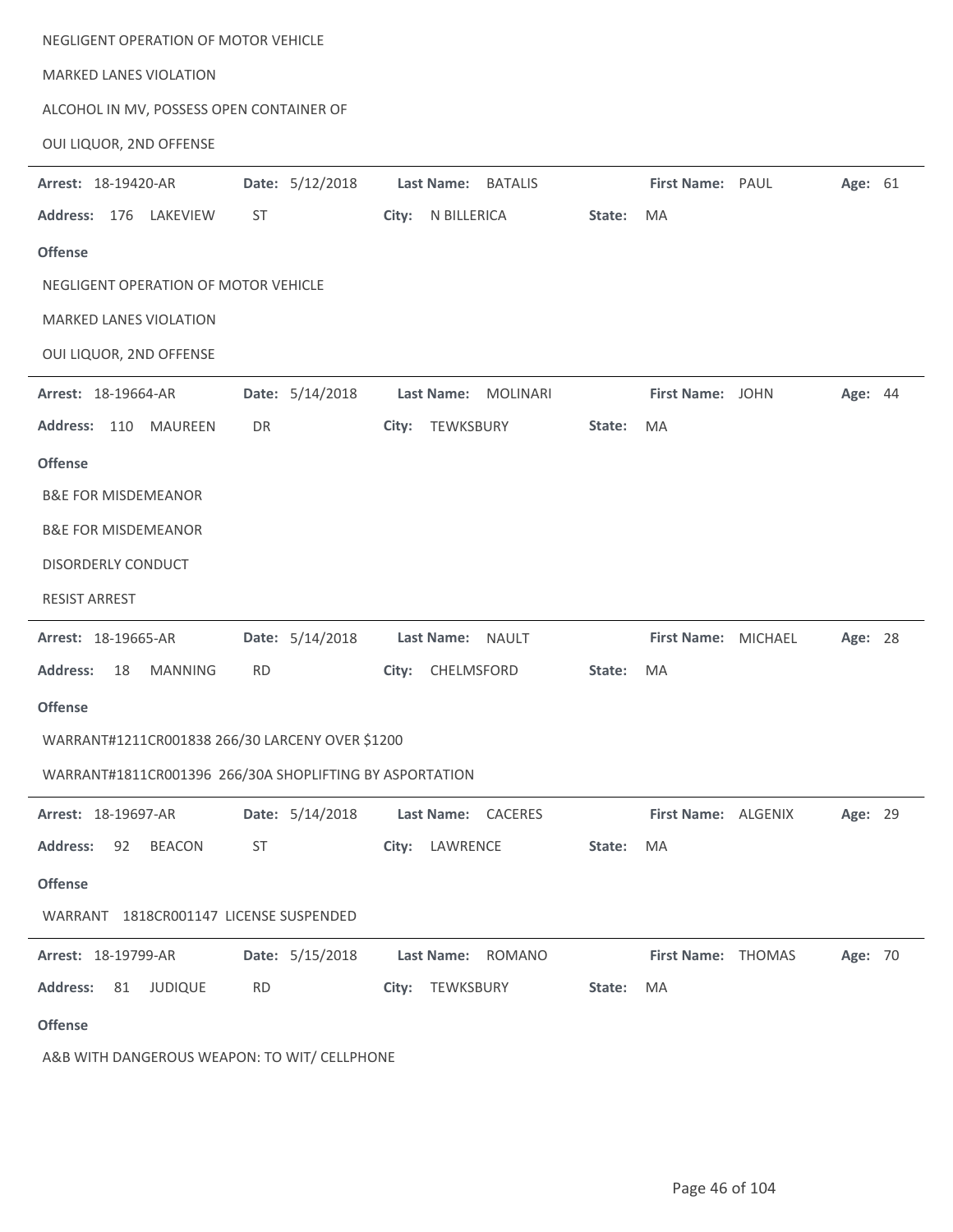| Arrest: 18-19810-AR                                           | Date: 5/15/2018 | Last Name: DEJESUS  |        | First Name: SERGIO   | Age: 27 |  |
|---------------------------------------------------------------|-----------------|---------------------|--------|----------------------|---------|--|
| <b>Address:</b><br>56<br><b>HENRY</b>                         | AVE             | City: DRACUT        | State: | MA                   |         |  |
| <b>Offense</b>                                                |                 |                     |        |                      |         |  |
| WARRANT 1867CR000119 90/23 UNLICENSED OP                      |                 |                     |        |                      |         |  |
| Arrest: 18-19870-AR                                           | Date: 5/16/2018 | Last Name: WATTS    |        | First Name: LEIA     | Age: 40 |  |
| <b>Address:</b><br>10<br><b>ASTOR</b>                         | ST              | City: LOWELL        | State: | MA                   |         |  |
| <b>Offense</b>                                                |                 |                     |        |                      |         |  |
| WARRANT DOCKET #1711CR000486 90/23 OP MV W SUSP LIC           |                 |                     |        |                      |         |  |
| WARRANT DOCKET #16ADF0045LO 76/2 FAIL TO SEND CHILD TO SCHOOL |                 |                     |        |                      |         |  |
| Arrest: 18-19972-AR                                           | Date: 5/17/2018 | Last Name: BELLAVIA |        | First Name: ERIC     | Age: 41 |  |
| Address: 272 EAST                                             | <b>ST</b>       | City: TEWKSBURY     | State: | MA                   |         |  |
| <b>Offense</b>                                                |                 |                     |        |                      |         |  |
| INSPECTION/STICKER, NO                                        |                 |                     |        |                      |         |  |
| LICENSE SUSPENDED, OP MV WITH                                 |                 |                     |        |                      |         |  |
| NAME/ADDRESS CHANGE, FL NOTIFY RMV OF                         |                 |                     |        |                      |         |  |
| Arrest: 18-20239-AR                                           | Date: 5/19/2018 | Last Name: CAILLE   |        | First Name: ALAIN    | Age: 33 |  |
| <b>Address:</b><br>15<br>POLARIS                              | LN              | City: TEWKSBURY     | State: | MA                   |         |  |
| <b>Offense</b>                                                |                 |                     |        |                      |         |  |
| LICENSE SUSPENDED, OP MV WITH                                 |                 |                     |        |                      |         |  |
| SPEEDING                                                      |                 |                     |        |                      |         |  |
| Arrest: 18-20245-AR                                           | Date: 5/19/2018 | Last Name: FARINATO |        | First Name: JUSTIN   | Age: 37 |  |
| <b>Address:</b><br>FAIRWAY<br>3                               | DR              | City: GROVELAND     | State: | MA                   |         |  |
| <b>Offense</b>                                                |                 |                     |        |                      |         |  |
| LARCENY OVER \$1200 BY SINGLE SCHEME                          |                 |                     |        |                      |         |  |
| <b>TRESPASS</b>                                               |                 |                     |        |                      |         |  |
| BURGLARIOUS INSTRUMENT, POSSESS                               |                 |                     |        |                      |         |  |
| LICENSE SUSPENDED, OP MV WITH, SUBSQ.OFF                      |                 |                     |        |                      |         |  |
| Arrest: 18-20257-AR                                           | Date: 5/19/2018 | Last Name: LAROCHE  |        | First Name: MICHELLE | Age: 43 |  |
| <b>Address:</b><br><b>B WORCESTER ST</b><br>12                |                 | City: NASHUA        | State: | <b>NH</b>            |         |  |
| <b>Offense</b>                                                |                 |                     |        |                      |         |  |
| WARRANT - 1718CR001233 POSS CLASS A & B - OUT OF LAWRENCE     |                 |                     |        |                      |         |  |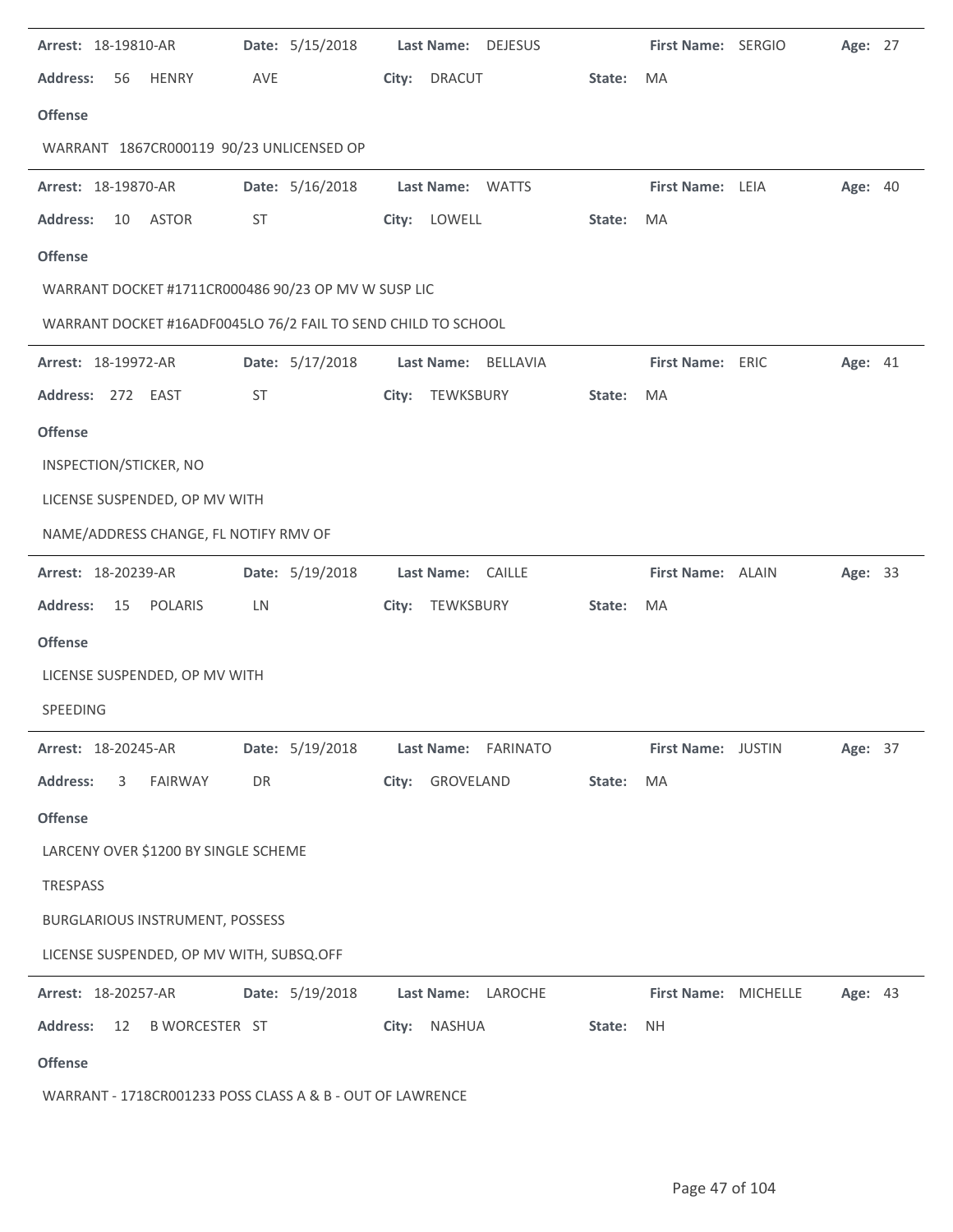| Arrest: 18-20387-AR                                  | Date: 5/20/2018 | Last Name: FOTINO           |        | First Name: AIMEE   | Age: 50 |  |
|------------------------------------------------------|-----------------|-----------------------------|--------|---------------------|---------|--|
| <b>Address:</b><br>ANDERSON<br>70                    | DR              | <b>METHUEN</b><br>City:     | State: | MA                  |         |  |
| <b>Offense</b>                                       |                 |                             |        |                     |         |  |
| OUI LIQUOR, 2ND OFFENSE                              |                 |                             |        |                     |         |  |
| Arrest: 18-20477-AR                                  | Date: 5/21/2018 | <b>Last Name:</b><br>DEROSA |        | First Name: JAMES   | Age: 25 |  |
| <b>Address:</b><br>45<br>HATHAWAY                    | <b>RD</b>       | City: WILMINGTON            | State: | MA                  |         |  |
| <b>Offense</b>                                       |                 |                             |        |                     |         |  |
| LICENSE SUSPENDED, OP MV WITH                        |                 |                             |        |                     |         |  |
| UNREGISTERED MOTOR VEHICLE                           |                 |                             |        |                     |         |  |
| WARRANT#1636CR002758 90/23 LICENSE SUSP., OP MV WITH |                 |                             |        |                     |         |  |
| Arrest: 18-20563-AR                                  | Date: 5/22/2018 | Last Name: ALYAMI           |        | First Name: SALEM   | Age: 25 |  |
| Address: 315 5TH                                     | <b>ST</b>       | City:<br>ERIE               | State: | PA                  |         |  |
| <b>Offense</b>                                       |                 |                             |        |                     |         |  |
| UNLICENSED OPERATION OF MV                           |                 |                             |        |                     |         |  |
| LIGHTS VIOLATION, MV                                 |                 |                             |        |                     |         |  |
| Arrest: 18-20679-AR                                  | Date: 5/23/2018 | Last Name: HARRIS           |        | First Name: MATTHEW | Age: 41 |  |
| Address: 347 BEACON                                  | <b>ST</b>       | City: SOMERVILLE            | State: | MA                  |         |  |
| <b>Offense</b>                                       |                 |                             |        |                     |         |  |
| WARRANT-DOCKET# 1810CR000593-A&B DANGEROUS WEAPON    |                 |                             |        |                     |         |  |
| Arrest: 18-20894-AR                                  | Date: 5/24/2018 | Last Name: NORTON           |        | First Name: STEPHEN | Age: 51 |  |
| <b>Address:</b><br><b>MYSTIC</b><br>4                | <b>AVE</b>      | City: TEWKSBURY             | State: | MA                  |         |  |
| <b>Offense</b>                                       |                 |                             |        |                     |         |  |
| WARRANT#1811CR000401 90/34 UNINSURED MV              |                 |                             |        |                     |         |  |
| Arrest: 18-20989-AR                                  | Date: 5/25/2018 | Last Name: PACHECO          |        | First Name: JOSEPH  | Age: 34 |  |
| <b>Address:</b><br>7<br><b>HERRICK</b>               | ST              | GLOUCESTER<br>City:         | State: | MA                  |         |  |
| <b>Offense</b>                                       |                 |                             |        |                     |         |  |
| WARRANT DOCKET #1839CR000249 POSESS CLASS A          |                 |                             |        |                     |         |  |
| Arrest: 18-21330-AR                                  | Date: 5/28/2018 | Last Name: JOJOKIAN         |        | First Name: CASSIE  | Age: 33 |  |
| <b>Address:</b><br>29<br>WILLOW                      | <b>RD</b>       | <b>NEWTON</b><br>City:      | State: | NH.                 |         |  |
| <b>Offense</b>                                       |                 |                             |        |                     |         |  |
| DEFAULT WARRANT 1618CR005061 - 90/7, 90/23           |                 |                             |        |                     |         |  |
| DEFAULT WARRANT 1638CR001680 - 90/23, 90/20          |                 |                             |        |                     |         |  |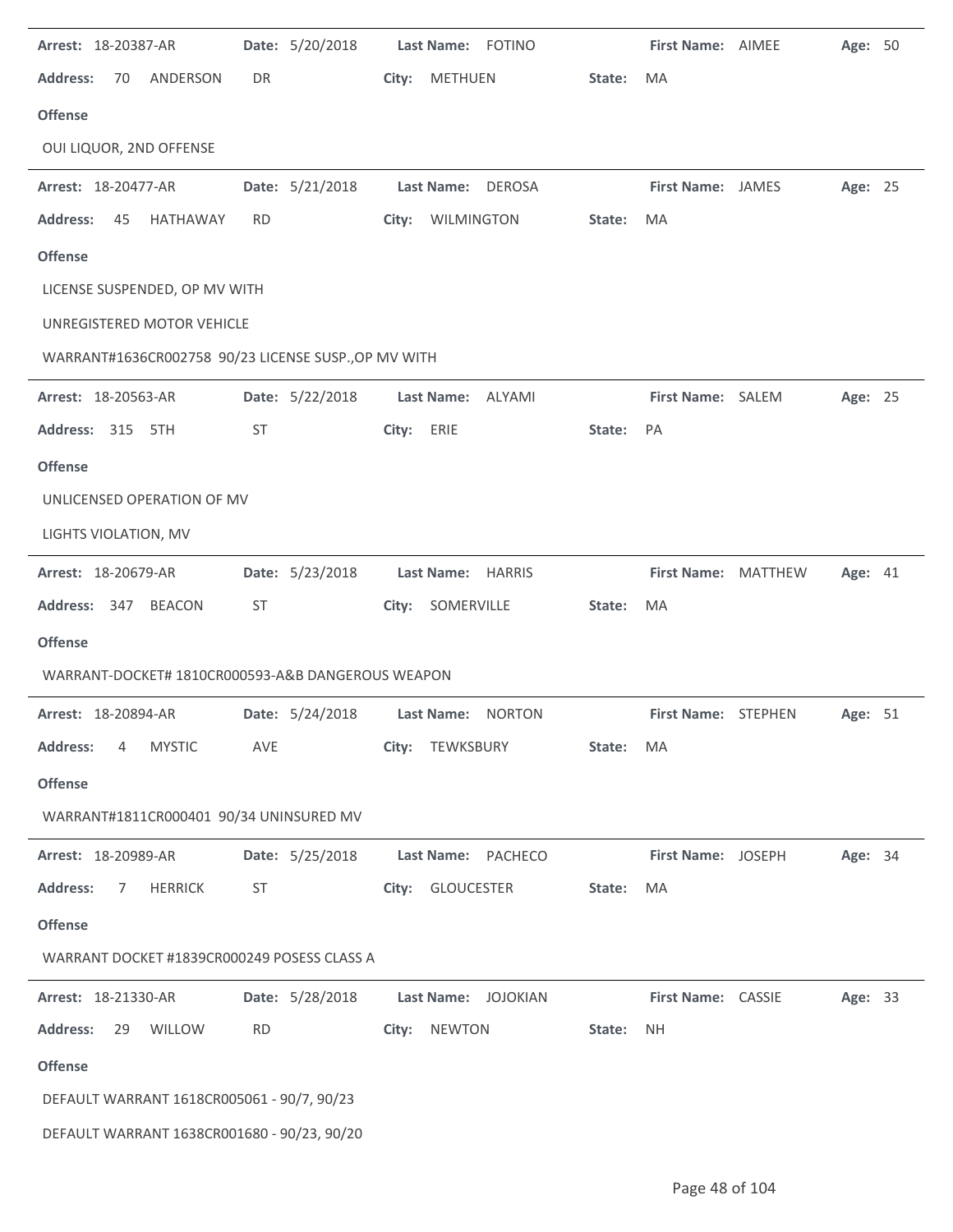| Arrest: 18-21370-AR                       | Date: 5/28/2018 | Last Name: CHAMBERS   |        | First Name: MARGARET | Age: 61 |  |
|-------------------------------------------|-----------------|-----------------------|--------|----------------------|---------|--|
| Address: 127 ELM                          | ST              | City: TEWKSBURY       | State: | MA                   |         |  |
| <b>Offense</b>                            |                 |                       |        |                      |         |  |
| DRUG, POSSESS CLASS A                     |                 |                       |        |                      |         |  |
| <b>OUI DRUGS</b>                          |                 |                       |        |                      |         |  |
| NEGLIGENT OPERATION OF MOTOR VEHICLE      |                 |                       |        |                      |         |  |
| WARRANT 1753CR000550 UNLICENSED OPERATION |                 |                       |        |                      |         |  |
| LICENSE SUSPENDED, OP MV WITH             |                 |                       |        |                      |         |  |
| UNREGISTERED MOTOR VEHICLE                |                 |                       |        |                      |         |  |
| Arrest: 18-21597-AR                       | Date: 5/30/2018 | Last Name: RICHARDSON |        | First Name: KAREN    | Age: 52 |  |
| <b>Address:</b><br><b>LEIGHTON</b><br>24  | LN              | City: TEWKSBURY       | State: | MA                   |         |  |
| <b>Offense</b>                            |                 |                       |        |                      |         |  |
| WARRANT#1711CR006055 265/13A A&B          |                 |                       |        |                      |         |  |
| Arrest: 18-21778-AR                       | Date: 5/31/2018 | Last Name: BERRY      |        | First Name: REBEKAH  | Age: 22 |  |
| <b>Address:</b><br><b>PINEO</b><br>77     | <b>RD</b>       | City: BARNSTEAD       | State: | <b>NH</b>            |         |  |
| <b>Offense</b>                            |                 |                       |        |                      |         |  |
| SHOPLIFTING BY ASPORTATION                |                 |                       |        |                      |         |  |
| Arrest: 18-21821-AR                       | Date: 6/1/2018  | Last Name: BESS       |        | First Name: SAMUEL   | Age: 41 |  |
| Address: 1235 AMES HILL                   | DR              | City: TEWKSBURY       | State: | MA                   |         |  |
| <b>Offense</b>                            |                 |                       |        |                      |         |  |
| A&B                                       |                 |                       |        |                      |         |  |
| THREAT TO COMMIT CRIME (MURDER)           |                 |                       |        |                      |         |  |
| FALSE NAME/SSN, ARRESTEE FURNISH          |                 |                       |        |                      |         |  |
| RMV DOCUMENT, POSSESS/USE FALSE/STOLEN    |                 |                       |        |                      |         |  |
| WITNESS, INTIMIDATE                       |                 |                       |        |                      |         |  |
| STRANGULATION OR SUFFOCATION              |                 |                       |        |                      |         |  |
| <b>KIDNAPPING</b>                         |                 |                       |        |                      |         |  |
| THREAT TO COMMIT CRIME (RAPE)             |                 |                       |        |                      |         |  |
| Arrest: 18-21869-AR                       | Date: 6/1/2018  | Last Name: MCCABE     |        | First Name: ALANNA   | Age: 22 |  |
| <b>Address:</b><br>11<br><b>FAIR</b>      | <b>ST</b>       | NEWBURYPORT<br>City:  | State: | <b>MA</b>            |         |  |
| <b>Offense</b>                            |                 |                       |        |                      |         |  |
| WARRANT#1811CR000719 90/23 LICENSE SUSP.  |                 |                       |        |                      |         |  |

 $\overline{\phantom{0}}$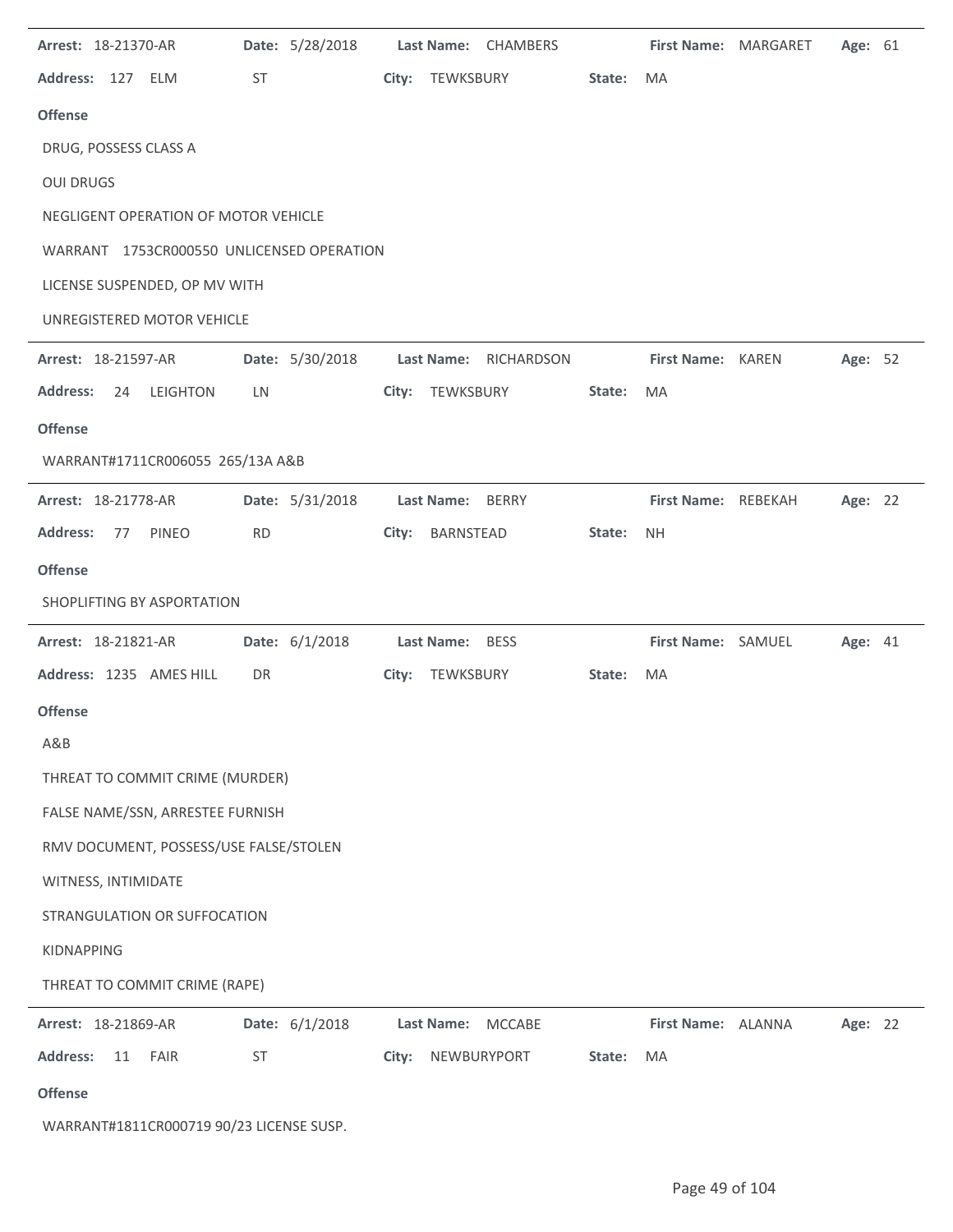| WARRANT#1811CR000558 90/23 LICENSE SUSP.                     |           |                |       |                         |        |                            |                       |         |  |
|--------------------------------------------------------------|-----------|----------------|-------|-------------------------|--------|----------------------------|-----------------------|---------|--|
| Arrest: 18-21972-AR                                          |           | Date: 6/2/2018 |       | Last Name: BAEZ         |        | First Name: DENISE         |                       | Age: 44 |  |
| <b>Address:</b><br>82<br>AGAWAM                              | ST        |                |       | City: LOWELL            | State: | MA                         |                       |         |  |
| <b>Offense</b>                                               |           |                |       |                         |        |                            |                       |         |  |
| WARRANT#1815CR001007 90/23 REGISTRATION SUSP.                |           |                |       |                         |        |                            |                       |         |  |
| Arrest: 18-22024-AR                                          |           | Date: 6/3/2018 |       | Last Name: FEATHERSTONE |        | First Name: AMY            |                       | Age: 29 |  |
| Address: 49.5 BOWERS                                         | ST        |                |       | City: NASHUA            | State: | <b>NH</b>                  |                       |         |  |
| <b>Offense</b>                                               |           |                |       |                         |        |                            |                       |         |  |
| WARRANT-DOCKET# 1718CR006618-DRUG, POSSESSION CLASS A        |           |                |       |                         |        |                            |                       |         |  |
| Arrest: 18-22320-AR                                          |           | Date: 6/5/2018 |       | Last Name: KENNEY       |        |                            | First Name: DAWNMARIE | Age: 38 |  |
| <b>Address:</b><br>30<br>LEE                                 | ST        |                |       | City: TEWKSBURY         | State: | MA                         |                       |         |  |
| <b>Offense</b>                                               |           |                |       |                         |        |                            |                       |         |  |
| SHOPLIFTING BY CONCEALING MDSE                               |           |                |       |                         |        |                            |                       |         |  |
| Arrest: 18-22383-AR                                          |           | Date: 6/5/2018 |       | Last Name: FITZSIMMONS  |        | First Name: LEO            |                       | Age: 39 |  |
| <b>Address:</b><br><b>STONE HILL</b><br>62                   | <b>RD</b> |                |       | City: HYDE PARK         | State: | MA                         |                       |         |  |
| <b>Offense</b>                                               |           |                |       |                         |        |                            |                       |         |  |
|                                                              |           |                |       |                         |        |                            |                       |         |  |
| WARRANT#1684PT00830 265/19 UNARMED ROBBERY                   |           |                |       |                         |        |                            |                       |         |  |
| WARRANT#1853CR001310 94C/34 DRUG, POSSESS CLASS A            |           |                |       |                         |        |                            |                       |         |  |
| Arrest: 18-22385-AR                                          |           | Date: 6/6/2018 |       | Last Name: FREDERICKS   |        | First Name: KEVIN          |                       | Age: 27 |  |
| Address: 1133 AMES HILL                                      | DR        |                |       | City: TEWKSBURY         | State: | MA                         |                       |         |  |
| <b>Offense</b>                                               |           |                |       |                         |        |                            |                       |         |  |
| <b>DISORDERLY CONDUCT</b>                                    |           |                |       |                         |        |                            |                       |         |  |
| VANDALIZE PROPERTY - DEFACEMENT OF REAL OR PERSONAL PROPERTY |           |                |       |                         |        |                            |                       |         |  |
| Arrest: 18-22455-AR                                          |           | Date: 6/6/2018 |       | Last Name: WASHINGTON   |        | First Name: GARLAND        |                       | Age: 40 |  |
| Address: 1986 HWY 540                                        |           |                | City: | MENDENHALL              | State: | MS.                        |                       |         |  |
| <b>Offense</b>                                               |           |                |       |                         |        |                            |                       |         |  |
| SHOPLIFTING BY CONCEALING MDSE                               |           |                |       |                         |        |                            |                       |         |  |
| Arrest: 18-22475-AR                                          |           | Date: 6/6/2018 |       | Last Name: COUILLARD    |        | <b>First Name: BRANDON</b> |                       | Age: 25 |  |
| Address: 24 GOV. SALTONS1 RD                                 |           |                | City: | BILLERICA               | State: | MA                         |                       |         |  |
| <b>Offense</b>                                               |           |                |       |                         |        |                            |                       |         |  |
| WARRANT#1711CR000815 94C/34 DRUG, POSSESS CLASS B, SUBSQ.    |           |                |       |                         |        |                            |                       |         |  |
| WARRANT#1818CR000427 90/23 UNLICENSED OP                     |           |                |       |                         |        |                            |                       |         |  |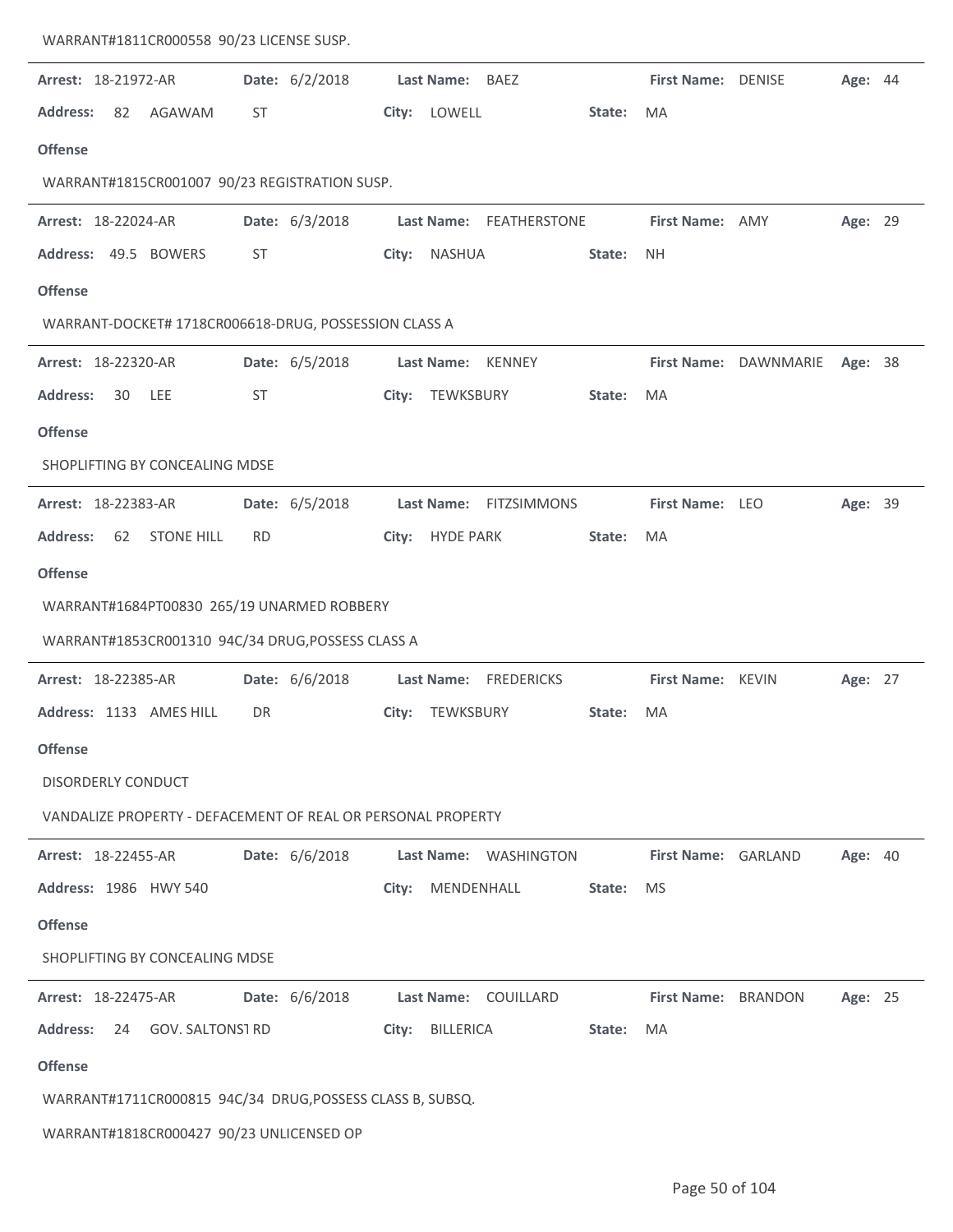| <b>B&amp;E FOR MISDEMEANOR</b>                     |                         |                                |
|----------------------------------------------------|-------------------------|--------------------------------|
| CREDIT CARD, RECEIVE STOLEN                        |                         |                                |
| Date: 6/6/2018<br>Arrest: 18-22479-AR              | Last Name: FERNANDEZ    | First Name: RUSSELL<br>Age: 30 |
| <b>Address:</b><br>80<br><b>ACTON</b><br><b>ST</b> | City: LOWELL            | State:<br><b>MA</b>            |
| <b>Offense</b>                                     |                         |                                |
| WARRANT#1611CR006377 266/25 LARCENY FROM A PERSON  |                         |                                |
| WARRANT#1622CR000158 266/30 LARCENY OVER \$1200    |                         |                                |
| DRUG, POSSESS CLASS E                              |                         |                                |
| Date: 6/6/2018<br>Arrest: 18-22504-A-AR            | Last Name: RODRIGUEZ    | First Name: NADIA<br>Age: 35   |
| Address: 1225 PAWTUCKET<br><b>BLVD</b>             | City: LOWELL            | State:<br>MA                   |
| <b>Offense</b>                                     |                         |                                |
| SHOPLIFTING BY CONCEALING MDSE                     |                         |                                |
| Arrest: 18-22504-AR<br>Date: 6/6/2018              | Last Name: PAYNE        | First Name: RICHARD<br>Age: 31 |
| <b>Address:</b><br>33<br>KENDALL<br>CT             | <b>BEDFORD</b><br>City: | State:<br>MA                   |
| <b>Offense</b>                                     |                         |                                |
| SHOPLIFTING BY CONCEALING MDSE                     |                         |                                |
| Date: 6/7/2018<br>Arrest: 18-22595-AR              | Last Name: FONTANEZ     | First Name: TIFFANY<br>Age: 28 |
| 20 BAKER<br><b>Address:</b><br>20<br>ST            | City:<br>BELMONT        | State:<br>MA                   |
| <b>Offense</b>                                     |                         |                                |
| WARRANT#1715CR003582 90/23 LICENSE SUSP.           |                         |                                |
| WARRANT#1753CR002407 265/13K A&B ON +60 DISABLED   |                         |                                |
| Date: 6/8/2018<br>Arrest: 18-22652-AR              | Last Name: RODRIGUEZ    | First Name: EDUARDO<br>Age: 49 |
| Address: 910 ANDOVER<br><b>ST</b>                  | City: TEWKSBURY         | State:<br>MA                   |
| <b>Offense</b>                                     |                         |                                |
| UNLICENSED OPERATION OF MV                         |                         |                                |
| WARRANT - 1811CR001001 - OP MV W/ SUSP LIC         |                         |                                |
| Date: 6/8/2018<br>Arrest: 18-22693-AR              | Last Name: POTTER       | First Name: SCOTT<br>Age: 54   |
| <b>Address:</b><br>42<br>PERRY<br>AVE              | City: LAWRENCE          | State:<br>MA                   |
| <b>Offense</b>                                     |                         |                                |
| WARRANT-LICENSE SUSPENDED                          |                         |                                |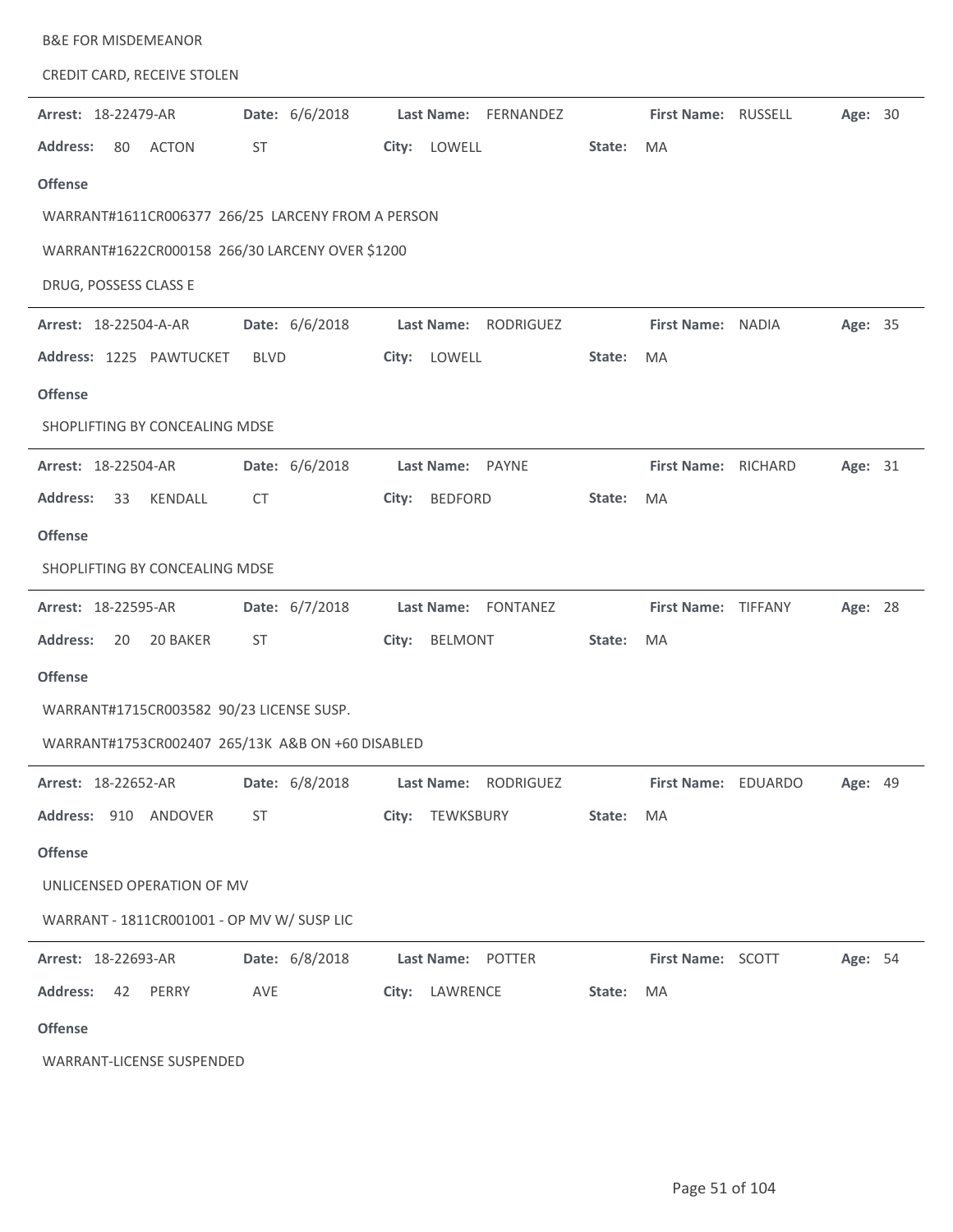| Arrest: 18-22716-AR                                    | Date: 6/8/2018  | Last Name: GOULETTE         |        | First Name: KATELYN  | Age: 36 |  |
|--------------------------------------------------------|-----------------|-----------------------------|--------|----------------------|---------|--|
| <b>Address:</b><br>34<br><b>MARIE</b>                  | ST              | City: TEWKSBURY             | State: | MA                   |         |  |
| <b>Offense</b>                                         |                 |                             |        |                      |         |  |
| WARRANT-LOWELL DISTRICT / SHOPLIFTING                  |                 |                             |        |                      |         |  |
| Arrest: 18-22741-AR                                    | Date: 6/8/2018  | Last Name: STEINER          |        | First Name: AMY      | Age: 47 |  |
| <b>Address:</b><br>38<br><b>BEACON</b>                 | ST              | City: WOBURN                | State: | MA                   |         |  |
| <b>Offense</b>                                         |                 |                             |        |                      |         |  |
| WARRANT-DOCKET#1618CR005404-OP MV W/ SUSPENDED LICENSE |                 |                             |        |                      |         |  |
| WARRANT-DOCKET#1618CR005870-OUI- LIQUOR                |                 |                             |        |                      |         |  |
| WARRANT-DOCKET#1718CR000852-CHECK, FORGERY             |                 |                             |        |                      |         |  |
| Arrest: 18-22794-AR                                    | Date: 6/9/2018  | Last Name: GOMES            |        | First Name: JENNIFER | Age: 34 |  |
| Address: 141<br><b>BECKHAM ST 3F</b>                   |                 | <b>NEW BEDFORD</b><br>City: | State: | MA                   |         |  |
| <b>FLOOR</b>                                           |                 |                             |        |                      |         |  |
| <b>Offense</b>                                         |                 |                             |        |                      |         |  |
| WARRANT-DOCKET# 1833CR001621-OP MV W/ SUSP LICENSE     |                 |                             |        |                      |         |  |
| WARRANT-DOCKET# 1133CR000059-USE OF MV W/O AUTHORITY   |                 |                             |        |                      |         |  |
| Arrest: 18-22915-AR                                    | Date: 6/10/2018 | Last Name:<br><b>MCLEAN</b> |        | First Name: AMANDA   | Age: 26 |  |
| Address: 190 HIGH                                      | <b>ST</b>       | City: LOWELL                | State: | MA                   |         |  |
| <b>Offense</b>                                         |                 |                             |        |                      |         |  |
| WARRANT-DOCKET# 1711CR003432-SHOPLIFTING               |                 |                             |        |                      |         |  |
| WARRANT-DOCKET# 1611CR007355-LARCENY OVER 1200         |                 |                             |        |                      |         |  |
| Arrest: 18-22971-A-AR                                  | Date: 6/10/2018 | Last Name: DALESSANDRO      |        | First Name: KRISINDA | Age: 44 |  |
| MICHAEL<br><b>Address:</b><br>7                        | <b>RD</b>       | BILLERICA<br>City:          | State: | MA                   |         |  |
| <b>Offense</b>                                         |                 |                             |        |                      |         |  |
| DRUG, POSSESS CLASS B                                  |                 |                             |        |                      |         |  |
| DRUG, POSSESS TO DISTRIB CLASS E                       |                 |                             |        |                      |         |  |
| CONSPIRACY TO VIOLATE DRUG LAW                         |                 |                             |        |                      |         |  |
| DRUG, DISTRIBUTE CLASS E                               |                 |                             |        |                      |         |  |
| LICENSE SUSPENDED, OP MV WITH                          |                 |                             |        |                      |         |  |
| Arrest: 18-22971-AR                                    | Date: 6/10/2018 | Last Name: GANLEY           |        | First Name: AMANDA   | Age: 19 |  |
| <b>Address:</b><br>11<br>SOUTH                         | <b>ST</b>       | City: WOBURN                | State: | MA                   |         |  |
| <b>Offense</b>                                         |                 |                             |        |                      |         |  |
| DRUG, POSSESS TO DISTRIB CLASS E                       |                 |                             |        |                      |         |  |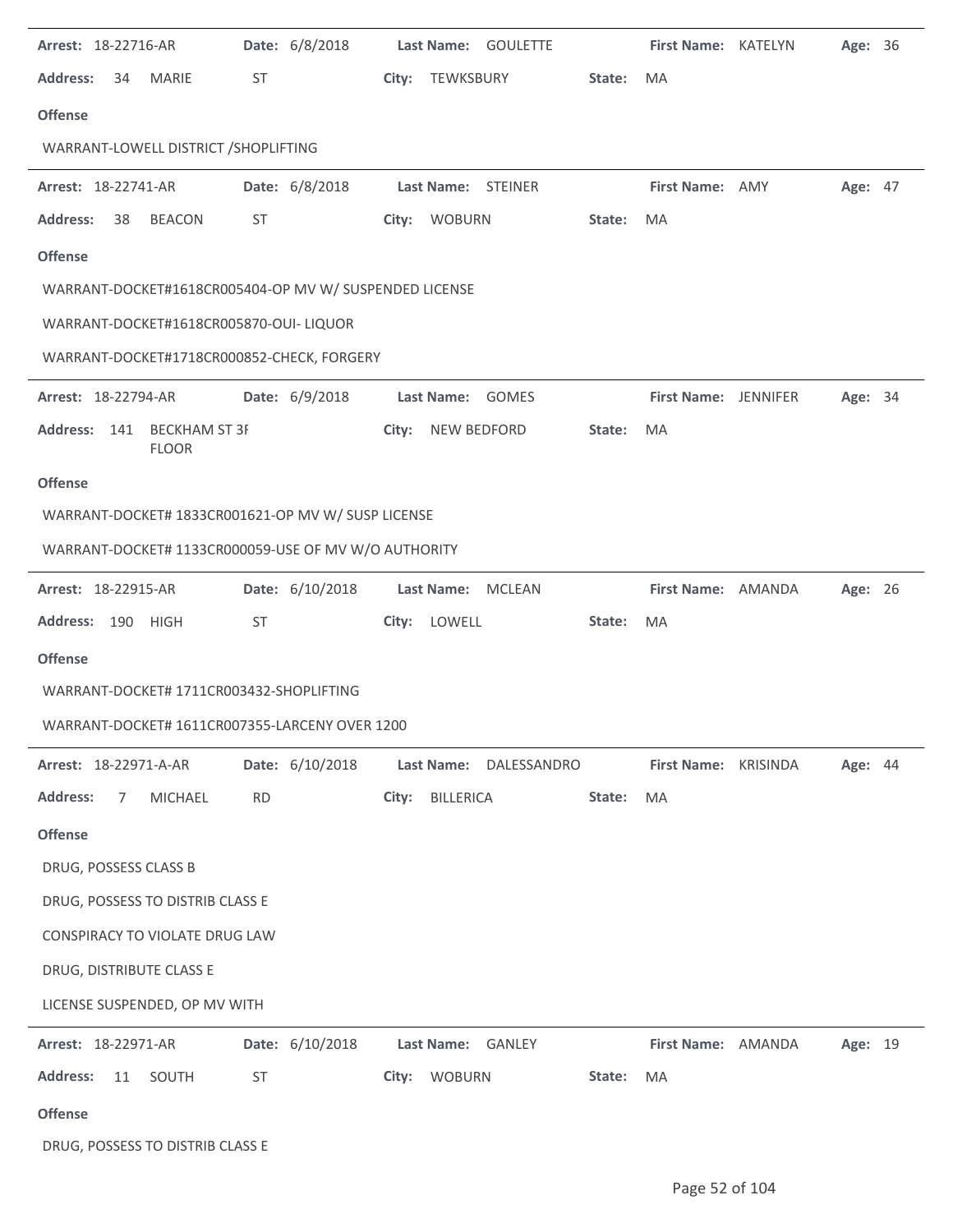| CONSPIRACY TO VIOLATE DRUG LAW                                                |           |                 |       |                   |                        |        |                      |                                 |                |  |
|-------------------------------------------------------------------------------|-----------|-----------------|-------|-------------------|------------------------|--------|----------------------|---------------------------------|----------------|--|
| WARRANT 1738CR001220 LIQUOR POSSES UNDER 21                                   |           |                 |       |                   |                        |        |                      |                                 |                |  |
| Arrest: 18-22971-B-AR                                                         |           | Date: 6/10/2018 |       |                   | Last Name: CARTER      |        | First Name: BRITTANY |                                 | Age: 19        |  |
| Address: 137<br><b>GILFORD</b>                                                | AVE       |                 | City: | LACONIA           |                        | State: | <b>NH</b>            |                                 |                |  |
| <b>Offense</b>                                                                |           |                 |       |                   |                        |        |                      |                                 |                |  |
| CONSPIRACY TO VIOLATE DRUG LAW                                                |           |                 |       |                   |                        |        |                      |                                 |                |  |
| Arrest: 18-22971-C-AR                                                         |           | Date: 6/10/2018 |       |                   | Last Name: CARTER      |        | First Name: RENEE    |                                 | Age: 51        |  |
| Address: 137 GILFORD                                                          | AVE       |                 | City: | LACONIA           |                        | State: | <b>NH</b>            |                                 |                |  |
| <b>Offense</b>                                                                |           |                 |       |                   |                        |        |                      |                                 |                |  |
| CONSPIRACY TO VIOLATE DRUG LAW                                                |           |                 |       |                   |                        |        |                      |                                 |                |  |
| Arrest: 18-22973-AR                                                           |           | Date: 6/10/2018 |       | <b>Last Name:</b> | <b>POWER</b>           |        |                      | First Name: CHRISTOPHER Age: 34 |                |  |
| <b>Address:</b><br>49<br><b>DUDLEY</b>                                        | <b>RD</b> |                 | City: | <b>TEWKSBURY</b>  |                        | State: | MA                   |                                 |                |  |
| <b>Offense</b>                                                                |           |                 |       |                   |                        |        |                      |                                 |                |  |
| <b>OUI LIQUOR</b>                                                             |           |                 |       |                   |                        |        |                      |                                 |                |  |
| Arrest: 18-22982-A-AR                                                         |           | Date: 6/11/2018 |       | <b>Last Name:</b> | <b>NGUYEN</b>          |        | First Name: THAO     |                                 | Age: 35        |  |
| <b>Address:</b><br>2<br><b>FISHER</b>                                         | TER       |                 | City: | <b>WOBURN</b>     |                        | State: | MA                   |                                 |                |  |
| <b>Offense</b>                                                                |           |                 |       |                   |                        |        |                      |                                 |                |  |
| Unlawful manufacture, distribution, cultivation, intent to manufacture classD |           |                 |       |                   |                        |        |                      |                                 |                |  |
| Arrest: 18-22982-AR                                                           |           | Date: 6/11/2018 |       | Last Name:        | PHAN                   |        | First Name: MINH     |                                 | Age: 36        |  |
| <b>Address:</b><br><b>HERBERT</b><br>11                                       | <b>ST</b> |                 | City: | <b>TEWKSBURY</b>  |                        | State: | MA                   |                                 |                |  |
| <b>Offense</b>                                                                |           |                 |       |                   |                        |        |                      |                                 |                |  |
| Unlawful manufacture, distribution, cultivation, intent to manufacture classD |           |                 |       |                   |                        |        |                      |                                 |                |  |
| Arrest: 18-23090-AR                                                           |           | Date: 6/11/2018 |       |                   | Last Name: CICCARIELLO |        | First Name: MARC     |                                 | <b>Age: 41</b> |  |
| Address: 191 BEECH                                                            | <b>ST</b> |                 | City: | TEWKSBURY         |                        | State: | MA                   |                                 |                |  |
| <b>Offense</b>                                                                |           |                 |       |                   |                        |        |                      |                                 |                |  |
| <b>COURTESY BOOKING</b>                                                       |           |                 |       |                   |                        |        |                      |                                 |                |  |
| Arrest: 18-23195-AR                                                           |           | Date: 6/12/2018 |       | Last Name:        | PIMENTEL               |        | First Name: PATRICIA |                                 | Age: 24        |  |
| Address: 101 SHAWSHEEN                                                        | <b>RD</b> |                 | City: | LAWRENCE          |                        | State: | MA                   |                                 |                |  |
| <b>Offense</b>                                                                |           |                 |       |                   |                        |        |                      |                                 |                |  |

Trafficking Class A Sub. over 18 grams but less than 36 grams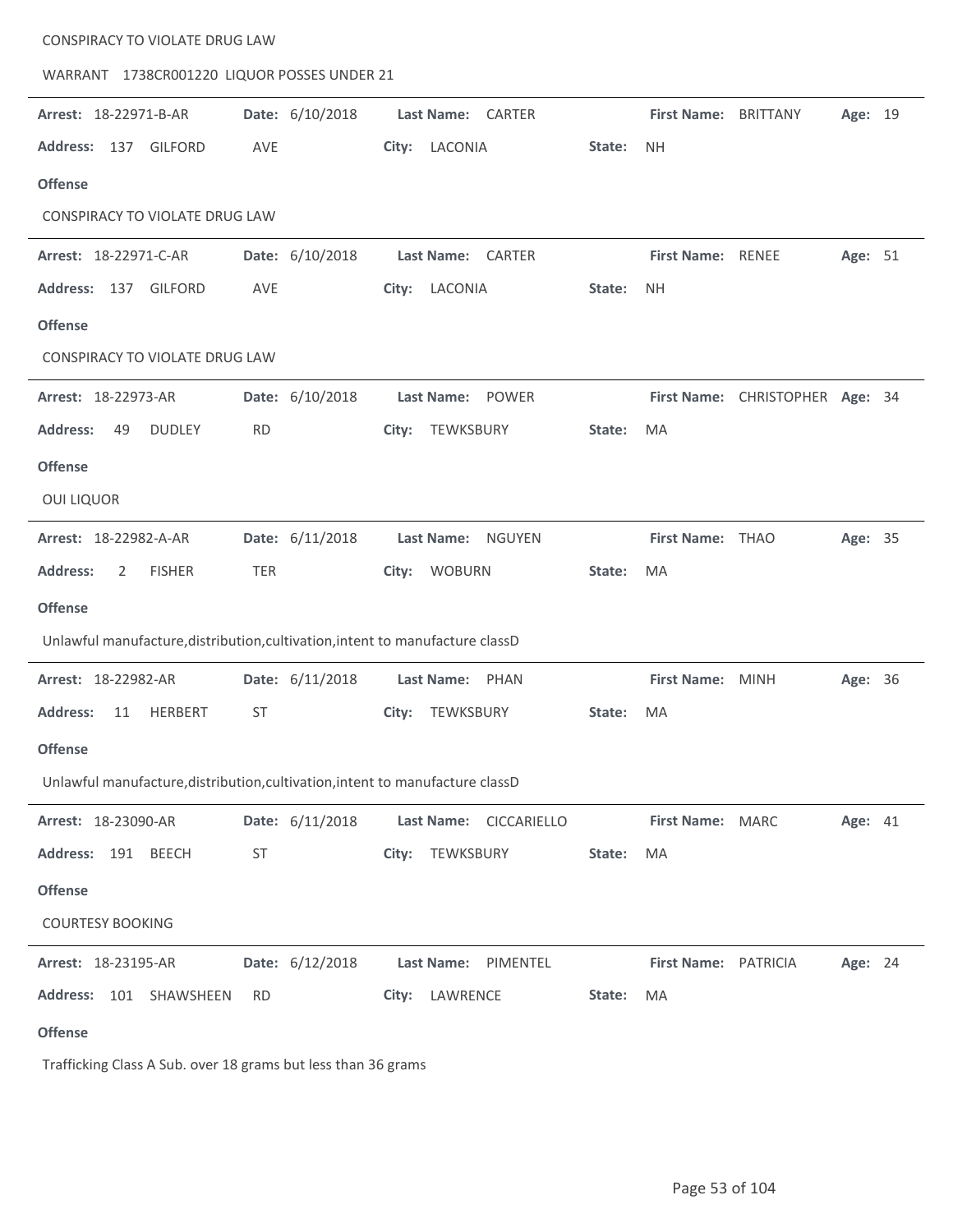| Arrest: 18-23355-AR                              | Date: 6/14/2018 | Last Name:<br><b>DEPIERRO</b>           |        | First Name: VINCENT       |                              | Age: 28 |  |
|--------------------------------------------------|-----------------|-----------------------------------------|--------|---------------------------|------------------------------|---------|--|
| <b>Address:</b><br>GEIGER<br>31                  | DR              | City:<br>TEWKSBURY                      | State: | MA                        |                              |         |  |
| <b>Offense</b>                                   |                 |                                         |        |                           |                              |         |  |
| WARRANT - 1711CR004825 - B&E                     |                 |                                         |        |                           |                              |         |  |
| WARRANT - 1711CR000717 - A&B                     |                 |                                         |        |                           |                              |         |  |
| Arrest: 18-23361-AR                              | Date: 6/14/2018 | Last Name: PAUL                         |        | First Name: CIARA         |                              | Age: 22 |  |
| Address: 10B SHELLEY                             | DR              | City: HUDSON                            | State: | <b>NH</b>                 |                              |         |  |
| <b>Offense</b>                                   |                 |                                         |        |                           |                              |         |  |
| NUMBER PLATE VIOLATION                           |                 |                                         |        |                           |                              |         |  |
| LICENSE SUSPENDED, OP MV WITH                    |                 |                                         |        |                           |                              |         |  |
| Arrest: 18-23411-AR                              | Date: 6/14/2018 | Last Name: SNOW                         |        | <b>First Name: JAMES</b>  |                              | Age: 27 |  |
| Address: 106 TENTH                               | <b>ST</b>       | TEWKSBURY<br>City:                      | State: | MA                        |                              |         |  |
| <b>Offense</b>                                   |                 |                                         |        |                           |                              |         |  |
| FIREARM, STORE IMPROP LARGE CAPACITY             |                 |                                         |        |                           |                              |         |  |
| POSSESS LARGE CAPACITY OR FEEDING DEVICE         |                 |                                         |        |                           |                              |         |  |
| POSSESS LARGE CAPACITY FIREARM OR FEEDING DEVICE |                 |                                         |        |                           |                              |         |  |
| Arrest: 18-23537-AR                              | Date: 6/15/2018 | Last Name: RODRIGUEZ                    |        | First Name: NAIDA         |                              | Age: 35 |  |
| Address: 1225 PAWTUCKET                          | <b>BLVD</b>     | LOWELL<br>City:                         | State: | MA                        |                              |         |  |
| <b>Offense</b>                                   |                 |                                         |        |                           |                              |         |  |
| SHOPLIFTING BY ASPORTATION                       |                 |                                         |        |                           |                              |         |  |
| Arrest: 18-23544-AR                              |                 | Date: 6/16/2018    Last Name: CAHILL    |        |                           | <b>First Name: STEPHANIE</b> | Age: 28 |  |
| Address: 197 ELM                                 | ST              | City: SALISBURY                         | State: | <b>MA</b>                 |                              |         |  |
| <b>Offense</b>                                   |                 |                                         |        |                           |                              |         |  |
| WARRANT - LARCENY UNDER \$1200                   |                 |                                         |        |                           |                              |         |  |
| Arrest: 18-23617-A-AR                            |                 | Date: 6/16/2018    Last Name: HERNANDEZ |        | <b>First Name: CARLOS</b> |                              | Age: 48 |  |
| Address: 165 SMITH                               | ST              | City: LOWELL                            | State: | <b>MA</b>                 |                              |         |  |
| <b>Offense</b>                                   |                 |                                         |        |                           |                              |         |  |
| TRESPASS                                         |                 |                                         |        |                           |                              |         |  |
| Arrest: 18-23617-AR                              |                 | Date: 6/16/2018    Last Name: MALKO     |        | First Name: JASON         |                              | Age: 46 |  |
| Address: 61 NINA                                 | DR              | City: TEWKSBURY                         | State: | MA                        |                              |         |  |
| <b>Offense</b>                                   |                 |                                         |        |                           |                              |         |  |
| WARRANT - OUI 2ND                                |                 |                                         |        |                           |                              |         |  |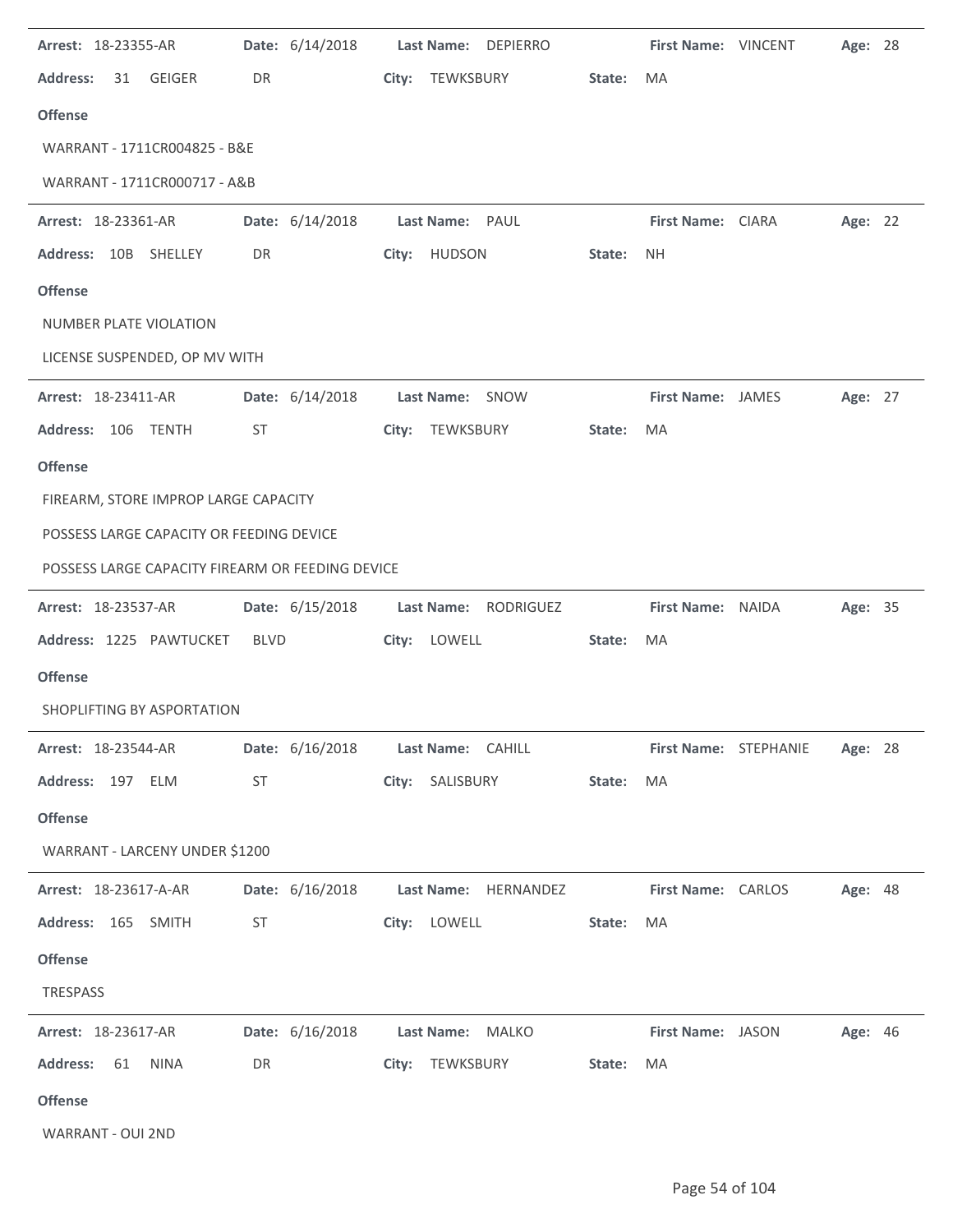| Arrest: 18-23723-AR                                   | Date: 6/17/2018 | Last Name: ARSENAULT        |        | First Name: FRANK   | Age: 24 |  |
|-------------------------------------------------------|-----------------|-----------------------------|--------|---------------------|---------|--|
| Address: 100 6 TH                                     | ST              | City:<br><b>DRACUT</b>      | State: | MA                  |         |  |
| <b>Offense</b>                                        |                 |                             |        |                     |         |  |
| WARRANT - 1753CR001218 - B&E                          |                 |                             |        |                     |         |  |
| Arrest: 18-23745-AR                                   | Date: 6/17/2018 | <b>Last Name:</b><br>BLAIR  |        | First Name: ALLAN   | Age: 48 |  |
| <b>Address:</b><br>81<br>PARK                         | ST              | WILMINGTON<br>City:         | State: | MA                  |         |  |
| <b>Offense</b>                                        |                 |                             |        |                     |         |  |
| DANGEROUS WEAPON, CARRY                               |                 |                             |        |                     |         |  |
| <b>OUI LIQUOR</b>                                     |                 |                             |        |                     |         |  |
| ALCOHOL IN MV, POSSESS OPEN CONTAINER OF              |                 |                             |        |                     |         |  |
| Arrest: 18-23829-AR                                   | Date: 6/17/2018 | Last Name: SULLIVAN         |        | First Name: WALTER  | Age: 36 |  |
| <b>Address:</b><br><b>HINCKLEY</b><br>10              | <b>RD</b>       | City:<br>TEWKSBURY          | State: | MA                  |         |  |
| <b>Offense</b>                                        |                 |                             |        |                     |         |  |
| OUI LIQUOR, 2ND OFFENSE                               |                 |                             |        |                     |         |  |
| THREAT TO COMMIT CRIME: TO WIT/ MURDER                |                 |                             |        |                     |         |  |
| Arrest: 18-23990-AR                                   | Date: 6/19/2018 | <b>Last Name:</b><br>HAUGHT |        | First Name: KAREN   | Age: 48 |  |
| <b>GEORGE BROW ST</b><br><b>Address:</b><br>28        |                 | City:<br>BILLERICA          | State: | MA                  |         |  |
| <b>Offense</b>                                        |                 |                             |        |                     |         |  |
| LICENSE REVOKED, OP MV WITH                           |                 |                             |        |                     |         |  |
| REGISTRATION SUSPENDED, OP MV WITH                    |                 |                             |        |                     |         |  |
| SPEEDING IN VIOL SPECIAL REGULATION                   |                 |                             |        |                     |         |  |
| Arrest: 18-24119-AR                                   | Date: 6/20/2018 | Last Name: GORSKI           |        | First Name: ROBERT  | Age: 26 |  |
| <b>Address:</b><br>85<br><b>BAYSTATE</b>              | <b>RD</b>       | City: TEWKSBURY             | State: | MA                  |         |  |
| <b>Offense</b>                                        |                 |                             |        |                     |         |  |
| WARRANT 1811CR003459 RECEIVING STOLEN PROPERTY \$1200 |                 |                             |        |                     |         |  |
| RECEIVE STOLEN PROPERTY -\$1200, SUBSQ.OFF            |                 |                             |        |                     |         |  |
| Arrest: 18-24151-AR                                   | Date: 6/21/2018 | Last Name: SABER            |        | First Name: MICHAEL | Age: 37 |  |
| Address: 356 E MERRIMACK ST                           |                 | City: LOWELL                | State: | <b>MA</b>           |         |  |
| <b>Offense</b>                                        |                 |                             |        |                     |         |  |
| LIGHTS VIOLATION, MV                                  |                 |                             |        |                     |         |  |
| LICENSE SUSPENDED, OP MV WITH (CRIMINAL SUBSQ.OFF.)   |                 |                             |        |                     |         |  |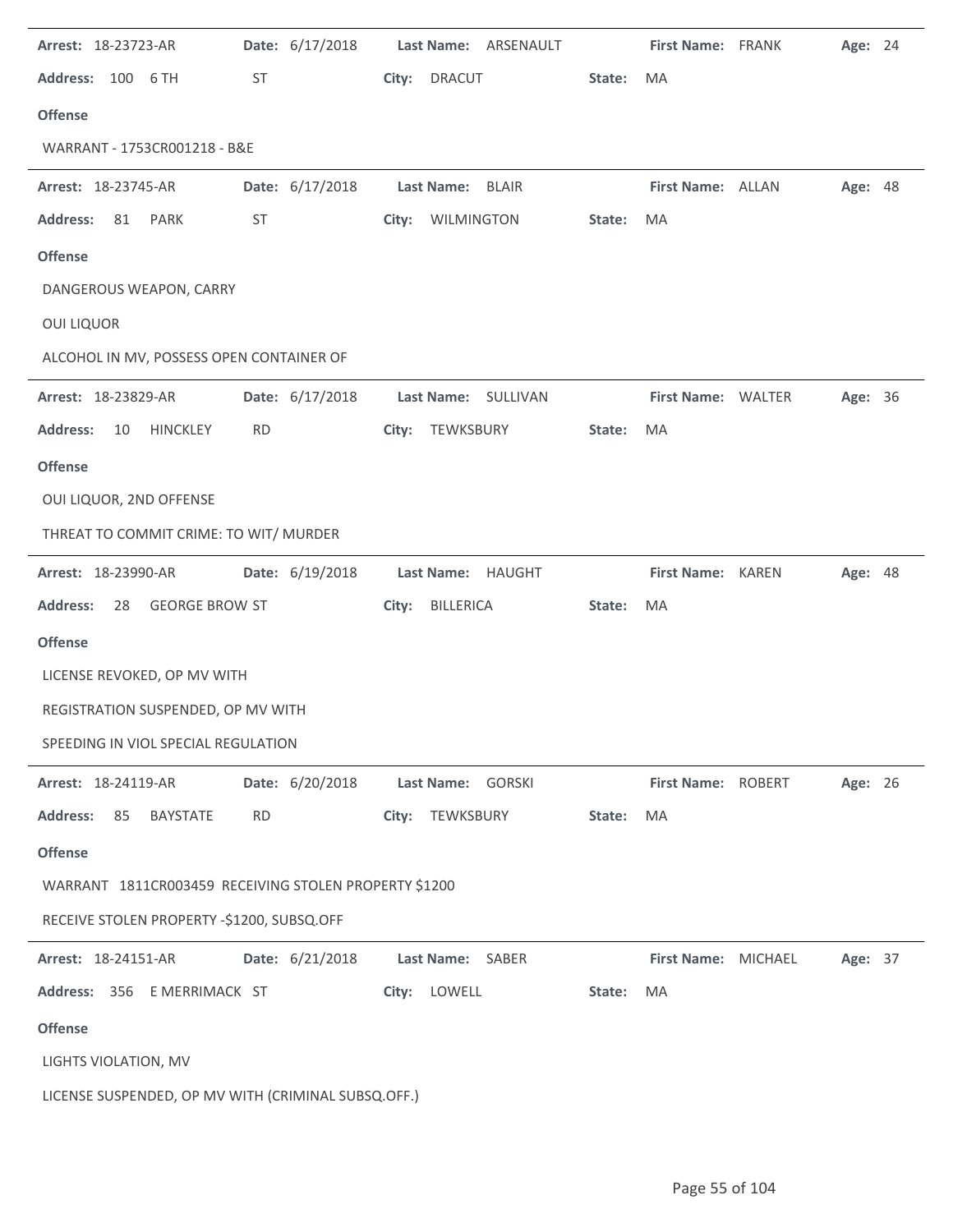| Arrest: 18-24442-AR                                                   | Date: 6/23/2018 | Last Name: AHERNE               |        | <b>First Name: KERRI</b> | Age: 35 |  |
|-----------------------------------------------------------------------|-----------------|---------------------------------|--------|--------------------------|---------|--|
| <b>Address:</b><br><b>BRUCE</b><br>20                                 | ST              | City: TEWKSBURY                 | State: | MA                       |         |  |
| <b>Offense</b>                                                        |                 |                                 |        |                          |         |  |
| THREAT TO COMMIT CRIME, TO WIT MURDER                                 |                 |                                 |        |                          |         |  |
| THREAT CONCERNING THE LOCATION OF A DANGEROUS ITEM                    |                 |                                 |        |                          |         |  |
| THREAT TO COMMIT CRIME, TO WIT MURDER                                 |                 |                                 |        |                          |         |  |
| THREAT CONCERNING THE LOCATION OF A DANGEROUS ITEM                    |                 |                                 |        |                          |         |  |
| Arrest: 18-24450-AR                                                   | Date: 6/23/2018 | Last Name: MARTINS              |        | First Name: ANA          | Age: 29 |  |
| <b>Address:</b><br>KIRK<br>5                                          | ST              | City: METHUEN                   | State: | MA                       |         |  |
| <b>Offense</b>                                                        |                 |                                 |        |                          |         |  |
| <b>WARRANT - UNLICENSED OPERATION</b>                                 |                 |                                 |        |                          |         |  |
| UNLICENSED OPERATION OF MV                                            |                 |                                 |        |                          |         |  |
| Arrest: 18-24589-AR                                                   | Date: 6/24/2018 | Last Name: FREDERICKS           |        | First Name: KEVIN        | Age: 27 |  |
| Address: 1133 AMES HILL                                               | DR              | City: TEWKSBURY                 | State: | MA                       |         |  |
| <b>Offense</b>                                                        |                 |                                 |        |                          |         |  |
| LEAVE SCENE OF PROPERTY DAMAGE                                        |                 |                                 |        |                          |         |  |
| SPEEDING RATE OF SPEED GREATER THAN WAS REASONABLE AND PROPER c90 §17 |                 |                                 |        |                          |         |  |
| ALCOHOL IN MV, POSSESS OPEN CONTAINER OF                              |                 |                                 |        |                          |         |  |
| NEGLIGENT OPERATION OF MOTOR VEHICLE                                  |                 |                                 |        |                          |         |  |
| <b>OUI LIQUOR</b>                                                     |                 |                                 |        |                          |         |  |
| WITNESS, INTIMIDATE (MISLEADING POLICE OFFICER)                       |                 |                                 |        |                          |         |  |
| MARKED LANES VIOLATION                                                |                 |                                 |        |                          |         |  |
| Arrest: 18-24610-AR                                                   | Date: 6/24/2018 | <b>Last Name:</b><br>PHILLIPS   |        | First Name: TWANITA      | Age: 39 |  |
| Address: 1533 HANOVER                                                 | ST              | <b>CHICAGO HEIGHTS</b><br>City: | State: | -IL                      |         |  |
| <b>Offense</b>                                                        |                 |                                 |        |                          |         |  |
| SHOPLIFTING \$100+ BY PRICE TAG TAMPERING                             |                 |                                 |        |                          |         |  |
| Arrest: 18-24666-AR                                                   | Date: 6/25/2018 | Last Name: HOLLOWAY             |        | First Name: ANTHONY      | Age: 36 |  |
| <b>Address:</b><br>94<br>OAKLAND                                      | AVE             | METHUEN<br>City:                | State: | MA                       |         |  |
| <b>Offense</b>                                                        |                 |                                 |        |                          |         |  |
| DRUG, POSSESS CLASS B                                                 |                 |                                 |        |                          |         |  |
| SHOPLIFTING BY ASPORTATION                                            |                 |                                 |        |                          |         |  |
| WARRANT 1718CR006493 OPERTING AFTER SUSPENSION                        |                 |                                 |        |                          |         |  |

 $\overline{\phantom{a}}$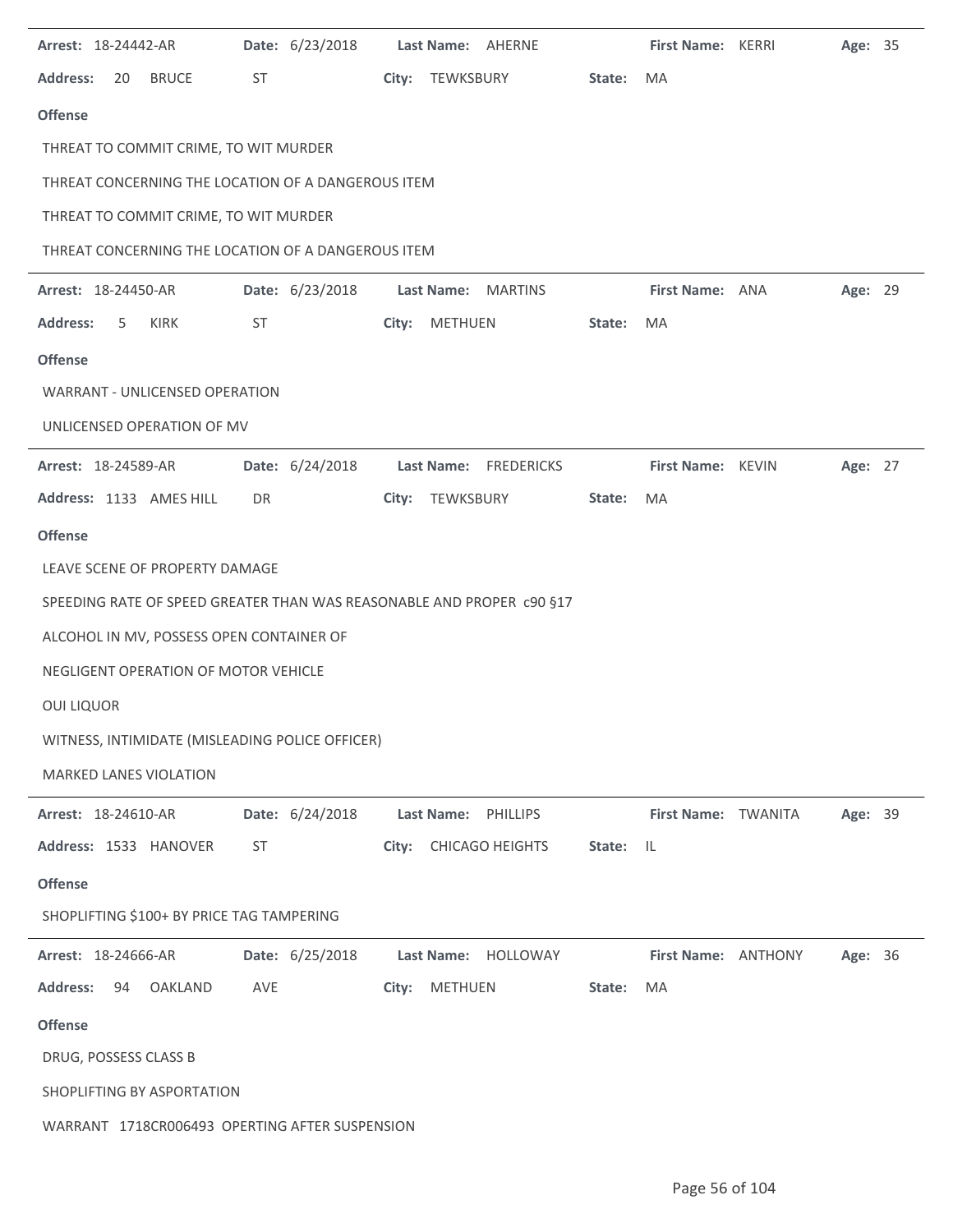| Arrest: 18-24859-AR                                 |           | Date: 6/27/2018 |       |                   | Last Name: SALVAGGIO   |        | First Name: JOSEPH   | Age: 37 |  |
|-----------------------------------------------------|-----------|-----------------|-------|-------------------|------------------------|--------|----------------------|---------|--|
| <b>Address:</b><br><b>MAUREEN</b><br>41             | DR        |                 |       | City: TEWKSBURY   |                        | State: | MA                   |         |  |
| <b>Offense</b>                                      |           |                 |       |                   |                        |        |                      |         |  |
| A&B WITH DANGEROUS WEAPON (DOOR)                    |           |                 |       |                   |                        |        |                      |         |  |
| Arrest: 18-25014-AR                                 |           | Date: 6/28/2018 |       |                   | Last Name: CARBONE     |        | First Name: PATRICK  | Age: 60 |  |
| <b>Address:</b><br><b>BRIARWOOD</b><br>28           | <b>RD</b> |                 |       | City: LOWELL      |                        | State: | MA                   |         |  |
| <b>Offense</b>                                      |           |                 |       |                   |                        |        |                      |         |  |
| NEGLIGENT OPERATION OF MOTOR VEHICLE                |           |                 |       |                   |                        |        |                      |         |  |
| <b>OUI LIQUOR</b>                                   |           |                 |       |                   |                        |        |                      |         |  |
| Arrest: 18-25051-AR                                 |           | Date: 6/29/2018 |       |                   | Last Name: DALESSANDRO |        | First Name: KRISINDA | Age: 44 |  |
| <b>Address:</b><br><b>MICHAEL</b><br>7              | <b>RD</b> |                 |       | City: N BILLERICA |                        | State: | MA                   |         |  |
| <b>Offense</b>                                      |           |                 |       |                   |                        |        |                      |         |  |
| <b>MARKED LANES VIOLATION</b>                       |           |                 |       |                   |                        |        |                      |         |  |
| NEGLIGENT OPERATION OF MOTOR VEHICLE                |           |                 |       |                   |                        |        |                      |         |  |
| DRUG, POSSESS CLASS E                               |           |                 |       |                   |                        |        |                      |         |  |
| <b>OUI DRUGS</b>                                    |           |                 |       |                   |                        |        |                      |         |  |
| Arrest: 18-25141-AR                                 |           | Date: 6/29/2018 |       |                   | Last Name: RADCLIFFE   |        | First Name: MICHAEL  | Age: 46 |  |
| <b>WHITE</b><br><b>Address:</b><br>89               | ST        |                 |       | City: LOWELL      |                        | State: | MA                   |         |  |
| <b>Offense</b>                                      |           |                 |       |                   |                        |        |                      |         |  |
| WARRANT#1311CR001662 265/15A A&B W/DANGEROUS WEAPON |           |                 |       |                   |                        |        |                      |         |  |
| WARRANT1211CR001106 266/30A LARCENY OVER \$1200     |           |                 |       |                   |                        |        |                      |         |  |
| WARRANT#1411CR006254 266/30/A LARCENT OVER \$1200   |           |                 |       |                   |                        |        |                      |         |  |
| Arrest: 18-25166-AR                                 |           | Date: 6/29/2018 |       | Last Name: HAYES  |                        |        | First Name: MICHAEL  | Age: 50 |  |
| Address: 185 PLEASANT                               | ST        |                 | City: | TEWKSBURY         |                        | State: | MA                   |         |  |
| <b>Offense</b>                                      |           |                 |       |                   |                        |        |                      |         |  |
| <b>OUI LIQUOR</b>                                   |           |                 |       |                   |                        |        |                      |         |  |
| NEGLIGENT OPERATION OF MOTOR VEHICLE                |           |                 |       |                   |                        |        |                      |         |  |
| MARKED LANES VIOLATION                              |           |                 |       |                   |                        |        |                      |         |  |
| Arrest: 18-25194-AR                                 |           | Date: 6/30/2018 |       | <b>Last Name:</b> | <b>TURCOTTE</b>        |        | First Name: MARK     | Age: 32 |  |
| <b>Address:</b><br><b>SAINT JAMES</b><br>13         | <b>ST</b> |                 |       | City: LOWELL      |                        | State: | MA                   |         |  |
| <b>Offense</b>                                      |           |                 |       |                   |                        |        |                      |         |  |
| <b>COURTESY BOOKING</b>                             |           |                 |       |                   |                        |        |                      |         |  |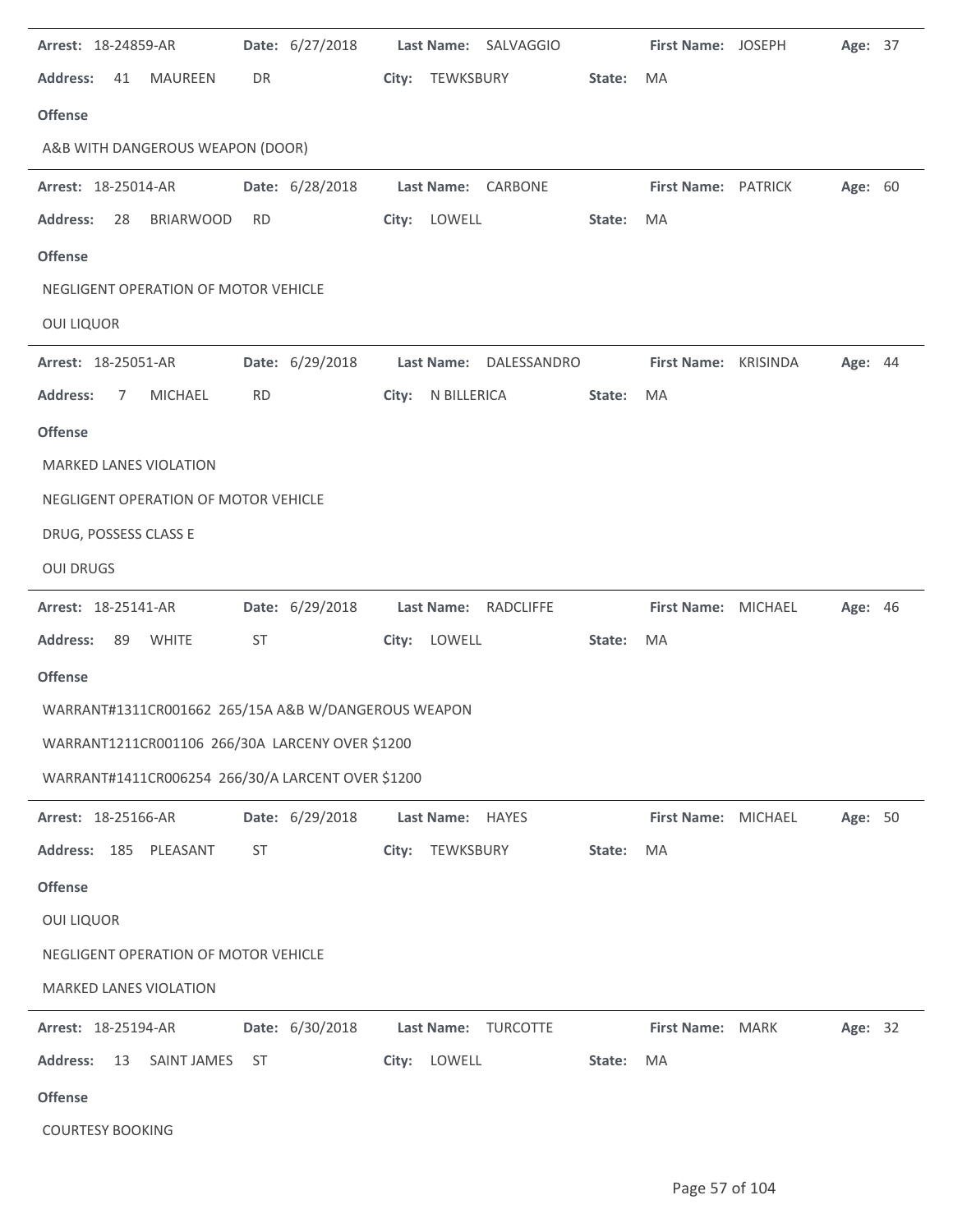| Arrest: 18-25218-AR                                          |           | Date: 6/30/2018 |       | Last Name: LUCAS |                      |        |                         | First Name: CHRISTOPHER Age: 34 |                |  |
|--------------------------------------------------------------|-----------|-----------------|-------|------------------|----------------------|--------|-------------------------|---------------------------------|----------------|--|
| <b>Address:</b><br><b>KEVIN</b><br>12                        | ST        |                 | City: | TEWKSBURY        |                      | State: | <b>MA</b>               |                                 |                |  |
| <b>Offense</b>                                               |           |                 |       |                  |                      |        |                         |                                 |                |  |
| DRUG, POSSESS TO DISTRIB CLASS B                             |           |                 |       |                  |                      |        |                         |                                 |                |  |
| DRUG, POSSESS TO DISTRIB CLASS A                             |           |                 |       |                  |                      |        |                         |                                 |                |  |
| Arrest: 18-25221-AR                                          |           | Date: 6/30/2018 |       |                  | Last Name: CASTILLO  |        | First Name: GEORGE      |                                 | Age: 19        |  |
| Address: 112 MARSTON                                         | <b>ST</b> |                 |       | City: LAWRENCE   |                      | State: | MA                      |                                 |                |  |
| <b>Offense</b>                                               |           |                 |       |                  |                      |        |                         |                                 |                |  |
| RECEIVE STOLEN PROPERTY +\$1200                              |           |                 |       |                  |                      |        |                         |                                 |                |  |
| Arrest: 18-25223-AR                                          |           | Date: 6/30/2018 |       |                  | Last Name: SODERHOLM |        | First Name: GEORGE      |                                 | <b>Age: 84</b> |  |
| <b>Address:</b><br>COLONIAL<br>29                            | DR        |                 | City: | TEWKSBURY        |                      | State: | MA                      |                                 |                |  |
| <b>Offense</b>                                               |           |                 |       |                  |                      |        |                         |                                 |                |  |
| A&B                                                          |           |                 |       |                  |                      |        |                         |                                 |                |  |
| Arrest: 18-25248-AR                                          |           | Date: 6/30/2018 |       | Last Name: CASEY |                      |        | First Name: KRIS        |                                 | Age: 33        |  |
| <b>Address:</b><br><b>BEECH</b><br>95                        | ST        |                 |       | City: TEWKSBURY  |                      | State: | MA                      |                                 |                |  |
| <b>Offense</b>                                               |           |                 |       |                  |                      |        |                         |                                 |                |  |
| VANDALIZE PROPERTY - DEFACEMENT OF REAL OR PERSONAL PROPERTY |           |                 |       |                  |                      |        |                         |                                 |                |  |
| Arrest: 18-25336-AR                                          |           | Date: 7/1/2018  |       |                  | Last Name: COLON     |        |                         | First Name: EMMANUEL            | Age: 39        |  |
| Address: 234 BAILEY                                          | ST        |                 |       | City: LAWRENCE   |                      | State: | <b>MA</b>               |                                 |                |  |
| <b>Offense</b>                                               |           |                 |       |                  |                      |        |                         |                                 |                |  |
| <b>WARRANT NO INSPECT. STICKER</b>                           |           |                 |       |                  |                      |        |                         |                                 |                |  |
| WARRANT LIC NOT IN POSSESSION                                |           |                 |       |                  |                      |        |                         |                                 |                |  |
| WARRANT OP M/V SUSPENDED LIC                                 |           |                 |       |                  |                      |        |                         |                                 |                |  |
| Arrest: 18-25375-AR                                          |           | Date: 7/2/2018  |       |                  | Last Name: RIVERA    |        | <b>First Name: JOSE</b> |                                 | Age: 21        |  |
| Address: 23 1/2 PELHAM                                       | AVE       |                 | City: | METHUEN          |                      | State: | MA                      |                                 |                |  |
| <b>Offense</b>                                               |           |                 |       |                  |                      |        |                         |                                 |                |  |
| WARRANT-DOCKET# 1618CR004018 - LARCENY UNDER 1200            |           |                 |       |                  |                      |        |                         |                                 |                |  |
| <b>Arrest: 18-25447-AR</b>                                   |           | Date: 7/3/2018  |       |                  | Last Name: DELGADO   |        | First Name: AUGUSTINE   |                                 | Age: 21        |  |
| Address: 1939 MIDDLESEX                                      | ST        |                 |       | City: LOWELL     |                      | State: | MA                      |                                 |                |  |
| <b>Offense</b>                                               |           |                 |       |                  |                      |        |                         |                                 |                |  |
| UNLICENSED OPERATION OF MV                                   |           |                 |       |                  |                      |        |                         |                                 |                |  |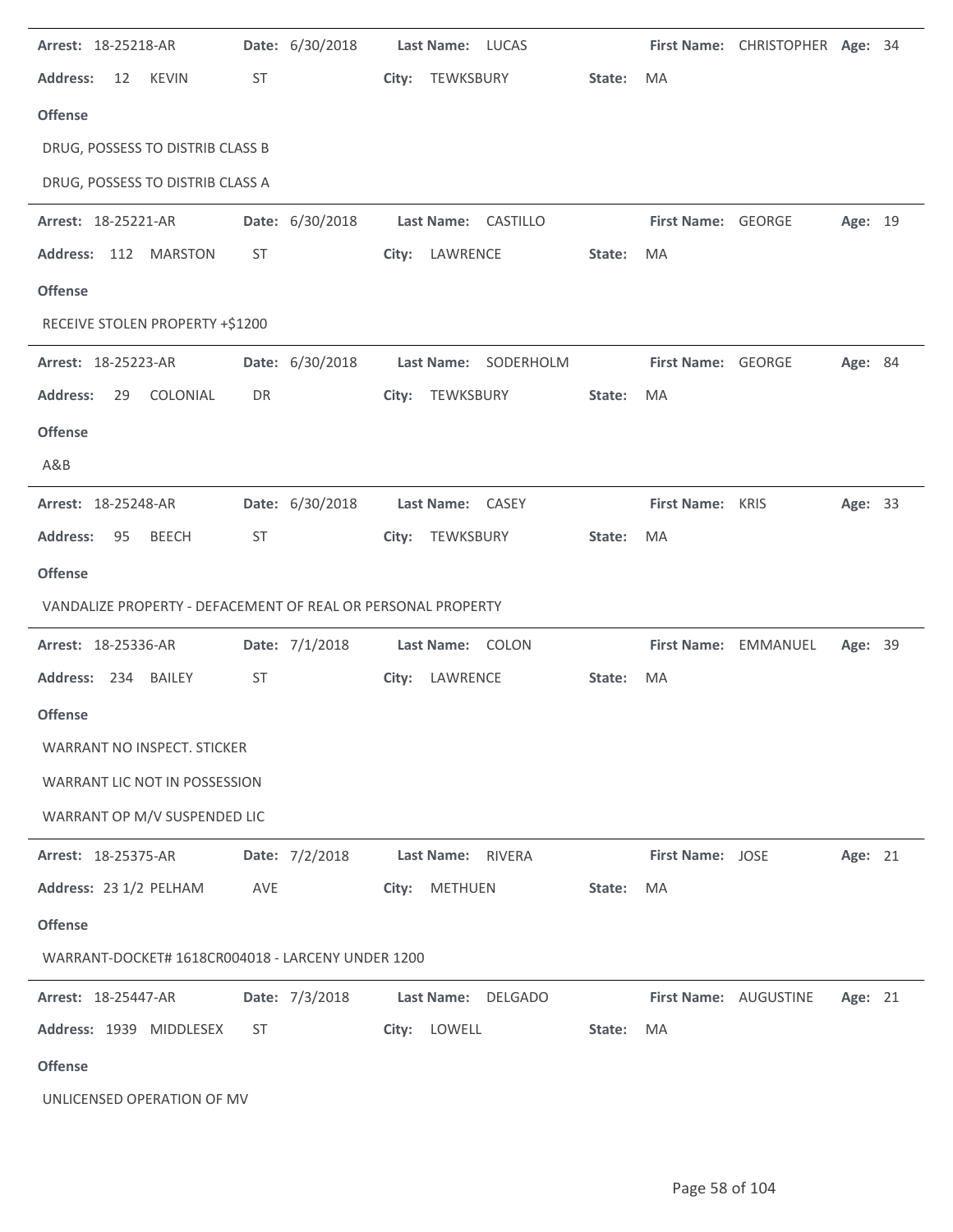| Arrest: 18-25534-AR                               | Date: 7/3/2018 | <b>Last Name:</b><br><b>MCINTYRE</b> |        | First Name: MEAGHAN | Age: 30 |  |
|---------------------------------------------------|----------------|--------------------------------------|--------|---------------------|---------|--|
| <b>Address:</b><br>35<br>ELM                      | ST             | LOWELL<br>City:                      | State: | MA                  |         |  |
| <b>Offense</b>                                    |                |                                      |        |                     |         |  |
| SHOPLIFTING BY ASPORTATION                        |                |                                      |        |                     |         |  |
| WARRANT 1657CR000354 LICENSE SUSPENDED            |                |                                      |        |                     |         |  |
| WARRANT 1213CR005130 UNLICENSED OPERATION         |                |                                      |        |                     |         |  |
| Arrest: 18-25709-A-AR                             | Date: 7/4/2018 | Last Name: CHHIM                     |        | First Name: SAMROSS | Age: 34 |  |
| 9TH<br><b>Address:</b><br>10                      | <b>ST</b>      | City: LOWELL                         | State: | MA                  |         |  |
| <b>Offense</b>                                    |                |                                      |        |                     |         |  |
| DRUG, POSSESS CLASS B                             |                |                                      |        |                     |         |  |
| Arrest: 18-25709-AR                               | Date: 7/4/2018 | Last Name: FERNANDES                 |        | First Name: FELIPE  | Age: 34 |  |
| <b>Address:</b><br>18<br>YORKSHIRE                | DR             | City: TEWKSBURY                      | State: | MA                  |         |  |
| <b>Offense</b>                                    |                |                                      |        |                     |         |  |
| DRUG, DISTRIBUTE CLASS B, SUBSQ.OFF.              |                |                                      |        |                     |         |  |
| Arrest: 18-25774-AR                               | Date: 7/5/2018 | Last Name: HOLIDAY                   |        | First Name: CLARICE | Age: 39 |  |
| <b>Address:</b><br>22<br><b>THORTON</b>           | <b>RD</b>      | MERRIMACK<br>City:                   | State: | <b>NH</b>           |         |  |
| <b>Offense</b>                                    |                |                                      |        |                     |         |  |
| ROBBERY +60, UNARMED                              |                |                                      |        |                     |         |  |
| USE MV WITHOUT AUTHORITY                          |                |                                      |        |                     |         |  |
| Arrest: 18-25786-AR                               | Date: 7/5/2018 | Last Name: SOTO                      |        | First Name: ANGEL   | Age: 28 |  |
| <b>Address:</b><br><b>BASSET</b><br>9             | ST             | City:<br>LOWELL                      | State: | MA                  |         |  |
| <b>Offense</b>                                    |                |                                      |        |                     |         |  |
| REGISTRATION SUSPENDED, OP MV WITH                |                |                                      |        |                     |         |  |
| INSPECTION/STICKER, NO                            |                |                                      |        |                     |         |  |
| UNINSURED MOTOR VEHICLE                           |                |                                      |        |                     |         |  |
| LICENSE SUSPENDED, OP MV WITH                     |                |                                      |        |                     |         |  |
| Arrest: 18-25828-AR                               | Date: 7/5/2018 | Last Name: WILSON                    |        | First Name: KAREN   | Age: 33 |  |
| COCHRANE<br><b>Address:</b><br>43                 | <b>CIR</b>     | METHUEN<br>City:                     | State: | MA                  |         |  |
| <b>Offense</b>                                    |                |                                      |        |                     |         |  |
| WARRANT#1518CR002873 94C/34 DRUG, POSSEE CLASS A  |                |                                      |        |                     |         |  |
| WARRANT#1518CR004961 265/15A A&B DANGEROUS WEAPON |                |                                      |        |                     |         |  |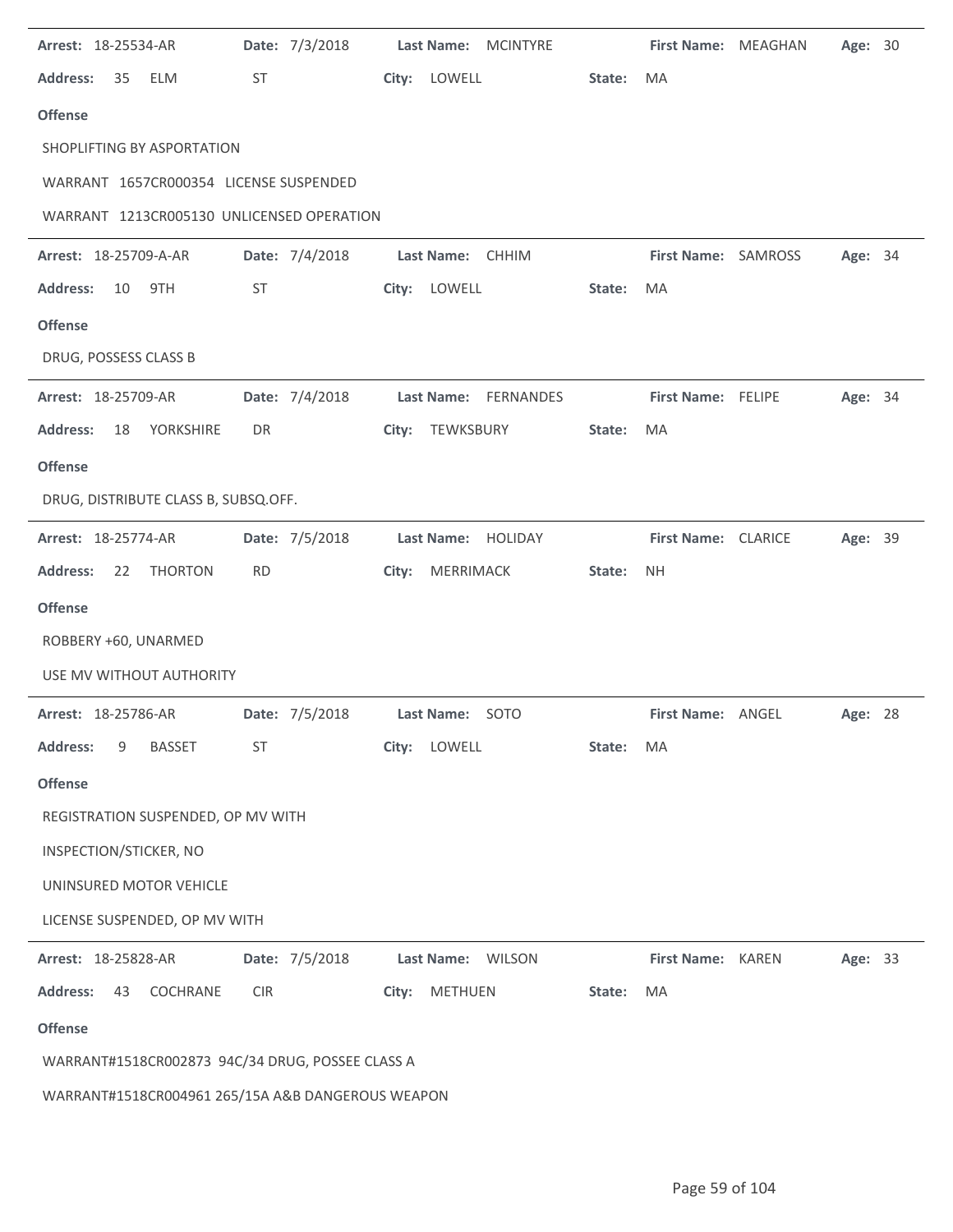| Arrest: 18-25923-AR                                      |           | Date: 7/6/2018 |       |                 | Last Name: OR-SHAHAR  |        | First Name: AKIVA   | Age: 20 |  |
|----------------------------------------------------------|-----------|----------------|-------|-----------------|-----------------------|--------|---------------------|---------|--|
| <b>Address:</b><br><b>YORK</b><br>3                      | <b>ST</b> |                | City: | ANDOVER         |                       | State: | MA                  |         |  |
| <b>Offense</b>                                           |           |                |       |                 |                       |        |                     |         |  |
| DRUG, POSSESS TO DISTRIB CLASS B                         |           |                |       |                 |                       |        |                     |         |  |
| DRUG, POSSESS TO DISTRIB CLASS B                         |           |                |       |                 |                       |        |                     |         |  |
| Arrest: 18-25926-AR                                      |           | Date: 7/6/2018 |       |                 | Last Name: DEMILIA    |        | First Name: THOMAS  | Age: 47 |  |
| <b>Address:</b><br><b>HOMELESS</b>                       |           |                |       | City: HOMELESS  |                       | State: | MA                  |         |  |
| <b>Offense</b>                                           |           |                |       |                 |                       |        |                     |         |  |
| WARRANT - 1634CR001993 - OUI LIQUOR                      |           |                |       |                 |                       |        |                     |         |  |
| Arrest: 18-25973-AR                                      |           | Date: 7/6/2018 |       |                 | Last Name: MUNOZ      |        | First Name: SAMIL   | Age: 26 |  |
| Address: 112 MARSTON                                     | <b>ST</b> |                |       | City: LAWRENCE  |                       | State: | MA                  |         |  |
| <b>Offense</b>                                           |           |                |       |                 |                       |        |                     |         |  |
| Trafficking in Cocaine over 18 grams but less than 36    |           |                |       |                 |                       |        |                     |         |  |
| Arrest: 18-26020-AR                                      |           | Date: 7/7/2018 |       | Last Name: LUGO |                       |        | First Name: WILLIAM | Age: 46 |  |
| Address: 2460 15TH                                       | AVE       |                |       |                 | City: ST PETERSBURG   | State: | - FL                |         |  |
| <b>Offense</b>                                           |           |                |       |                 |                       |        |                     |         |  |
| WARRANT-DOCKET# 0311CR004325-FAIL TO STOP FOR POLICE     |           |                |       |                 |                       |        |                     |         |  |
| Arrest: 18-26198-AR                                      |           | Date: 7/8/2018 |       |                 | Last Name: CHRONOWSKI |        | First Name: BRIAN   | Age: 36 |  |
| <b>Address:</b><br>32 C                                  | <b>ST</b> |                | City: | <b>DRACUT</b>   |                       | State: | MA                  |         |  |
| <b>Offense</b>                                           |           |                |       |                 |                       |        |                     |         |  |
| WARRANT-DOCKET# 1711CR005528 - DRUG POSSESSION CLASS B   |           |                |       |                 |                       |        |                     |         |  |
| WARRANT-DOCKET# 1711CR001159- OP MV W/ SUSPENDED LICENSE |           |                |       |                 |                       |        |                     |         |  |
| Arrest: 18-26282-AR                                      |           | Date: 7/9/2018 |       |                 | Last Name: SALGADO    |        | First Name: DIMARIE | Age: 38 |  |
| <b>Address:</b><br>87<br>WEST 3RD                        | ST        |                |       | City: LOWELL    |                       | State: | MA                  |         |  |
| <b>Offense</b>                                           |           |                |       |                 |                       |        |                     |         |  |
| LICENSE SUSPENDED, OP MV WITH                            |           |                |       |                 |                       |        |                     |         |  |
| REGISTRATION SUSPENDED, OP MV WITH                       |           |                |       |                 |                       |        |                     |         |  |
| SPEEDING IN VIOL SPECIAL REGULATION                      |           |                |       |                 |                       |        |                     |         |  |
| WARRANT (DOCKET 1318CR001320, LAWRENCE DISTRICT)         |           |                |       |                 |                       |        |                     |         |  |
| Arrest: 18-26286-AR                                      |           | Date: 7/9/2018 |       |                 | Last Name: FLORES     |        | First Name: JAIME   | Age: 35 |  |
| Address: 107 POWELL                                      | ST        |                |       | City: LOWELL    |                       | State: | MA                  |         |  |
|                                                          |           |                |       |                 |                       |        |                     |         |  |

**Offense**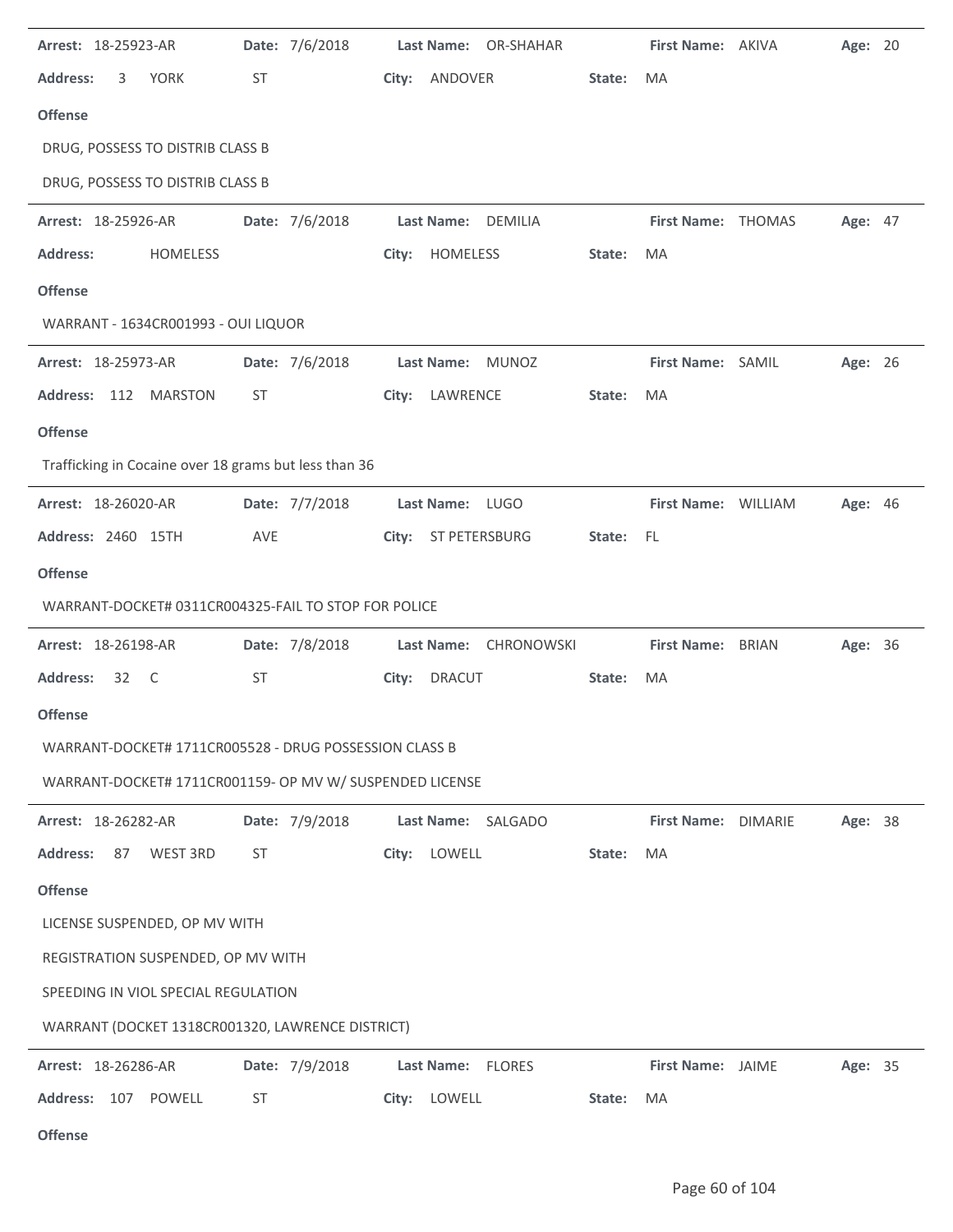| Arrest: 18-26314-AR                      | Date: 7/9/2018  | Last Name: VEGA         |        | First Name: ADORA    |           | Age: 19 |  |
|------------------------------------------|-----------------|-------------------------|--------|----------------------|-----------|---------|--|
| <b>Address:</b><br>81<br><b>JUDIQUE</b>  | <b>RD</b>       | TEWKSBURY<br>City:      | State: | MA                   |           |         |  |
| <b>Offense</b>                           |                 |                         |        |                      |           |         |  |
| <b>MARKED LANES VIOLATION</b>            |                 |                         |        |                      |           |         |  |
| NEGLIGENT OPERATION OF MOTOR VEHICLE     |                 |                         |        |                      |           |         |  |
| <b>OUI LIQUOR</b>                        |                 |                         |        |                      |           |         |  |
| Arrest: 18-26407-AR                      | Date: 7/10/2018 | Last Name:<br>FORREST   |        | First Name: WAYNE    |           | Age: 52 |  |
| <b>Address:</b><br>59<br>LOWELL          | <b>ST</b>       | WILMINGTON<br>City:     | State: | MA                   |           |         |  |
| <b>Offense</b>                           |                 |                         |        |                      |           |         |  |
| LICENSE SUSPENDED, OP MV WITH, SUBSQ.OFF |                 |                         |        |                      |           |         |  |
| SPEEDING IN VIOL SPECIAL REGULATION      |                 |                         |        |                      |           |         |  |
| Arrest: 18-26454-AR                      | Date: 7/10/2018 | Last Name: GERLACK      |        | <b>First Name:</b>   | KIMBERLEE | Age: 30 |  |
| Address: 193<br><b>BURNS HILL</b>        | <b>RD</b>       | <b>WILTON</b><br>City:  | State: | <b>NH</b>            |           |         |  |
| <b>Offense</b>                           |                 |                         |        |                      |           |         |  |
| DRUG, POSSESS CLASS A                    |                 |                         |        |                      |           |         |  |
| DRUG, POSSESS CLASS B                    |                 |                         |        |                      |           |         |  |
| DRUG, POSSESS CLASS C                    |                 |                         |        |                      |           |         |  |
| Arrest: 18-26564-AR                      | Date: 7/11/2018 | Last Name: DOMINGUEZ    |        | First Name: JENNIFER |           | Age: 25 |  |
| CAMDEN<br><b>Address:</b><br>75          | <b>ST</b>       | <b>METHUEN</b><br>City: | State: | MA                   |           |         |  |
| <b>Offense</b>                           |                 |                         |        |                      |           |         |  |
| ALCOHOL IN MV, POSSESS OPEN CONTAINER OF |                 |                         |        |                      |           |         |  |
| <b>OUI LIQUOR</b>                        |                 |                         |        |                      |           |         |  |
| NEGLIGENT OPERATION OF MOTOR VEHICLE     |                 |                         |        |                      |           |         |  |
| <b>MARKED LANES VIOLATION</b>            |                 |                         |        |                      |           |         |  |
| Arrest: 18-26567-A-AR                    | Date: 7/11/2018 | Last Name: FERREIRA     |        | First Name: JEFFREY  |           | Age: 33 |  |
| Address: 1243 SHAWSHEEN                  | ST              | City: TEWKSBURY         | State: | MA                   |           |         |  |
| <b>Offense</b>                           |                 |                         |        |                      |           |         |  |
| OUI LIQUOR, 2ND OFFENSE                  |                 |                         |        |                      |           |         |  |
| NEGLIGENT OPERATION OF MOTOR VEHICLE     |                 |                         |        |                      |           |         |  |
| ALCOHOL IN MV, POSSESS OPEN CONTAINER OF |                 |                         |        |                      |           |         |  |
|                                          |                 |                         |        |                      |           |         |  |

WARRANT - 1811CR003758 - A&B HFM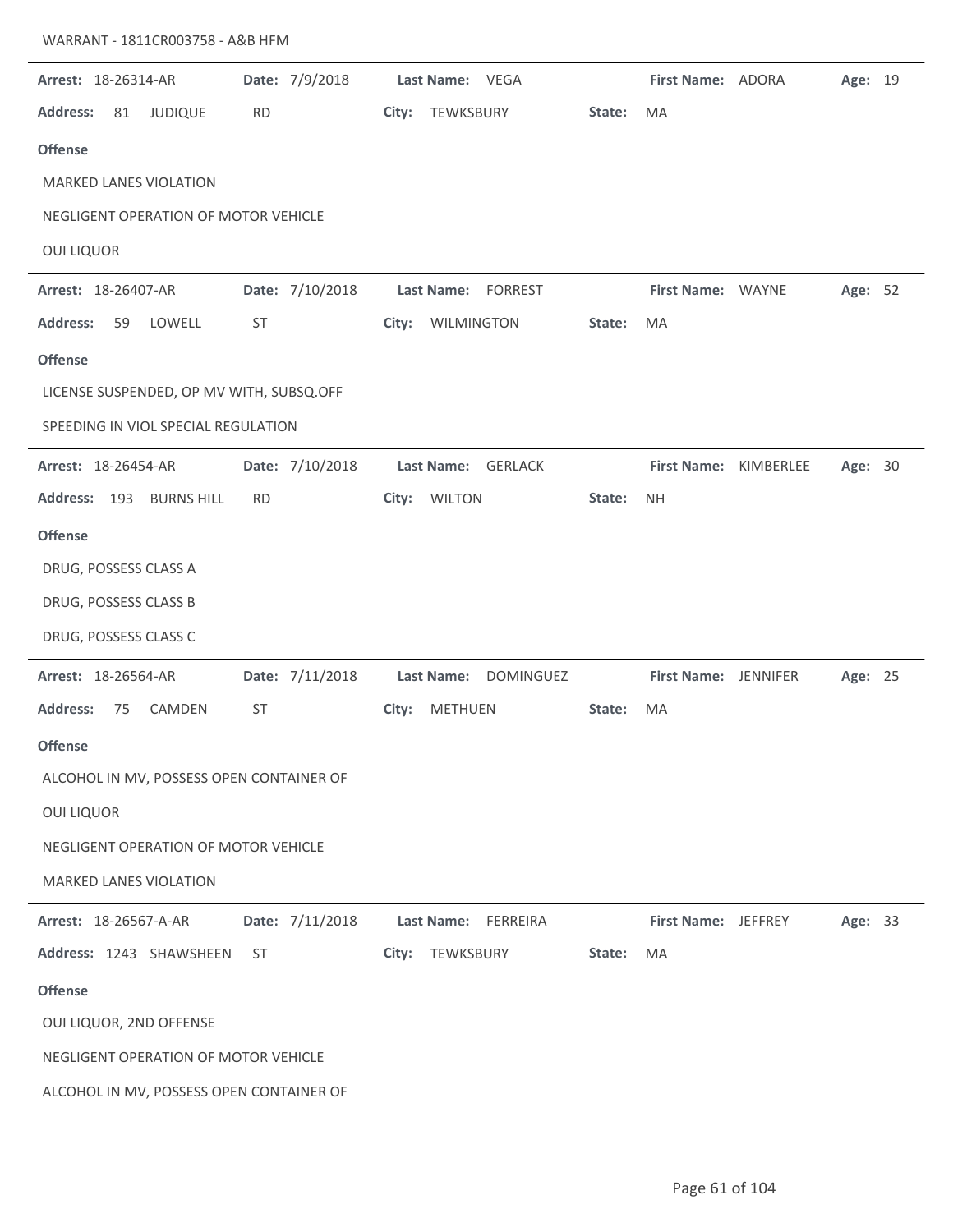| Arrest: 18-26572-AR                          |            | Date: 7/11/2018 | Last Name: LETTS    |        | First Name: KENNETH |                                 | Age: 29 |  |
|----------------------------------------------|------------|-----------------|---------------------|--------|---------------------|---------------------------------|---------|--|
| Address: 2499 MAIN                           | ST         |                 | City: TEWKSBURY     | State: | MA                  |                                 |         |  |
| <b>Offense</b>                               |            |                 |                     |        |                     |                                 |         |  |
| WARRANT#1811CR003805 265/13A A&B             |            |                 |                     |        |                     |                                 |         |  |
| DRUG, POSSESS CLASS A                        |            |                 |                     |        |                     |                                 |         |  |
| DRUG, POSSESS CLASS B                        |            |                 |                     |        |                     |                                 |         |  |
| Arrest: 18-26585-AR                          |            | Date: 7/11/2018 | Last Name: MARTEL   |        | First Name: DANIEL  |                                 | Age: 23 |  |
| 23 PRATT<br><b>Address:</b>                  | ST         |                 | City: TEWKSBURY     | State: | MA                  |                                 |         |  |
| <b>Offense</b>                               |            |                 |                     |        |                     |                                 |         |  |
| <b>LARCENY FROM BUILDING</b>                 |            |                 |                     |        |                     |                                 |         |  |
| <b>B&amp;E BUILDING NIGHTTIME FOR FELONY</b> |            |                 |                     |        |                     |                                 |         |  |
| Arrest: 18-26664-AR                          |            | Date: 7/12/2018 | Last Name: HENNIGAN |        | First Name: JOHN    |                                 | Age: 53 |  |
| <b>Address:</b><br><b>TILTON</b><br>30       | <b>CIR</b> |                 | City: TEWKSBURY     | State: | MA                  |                                 |         |  |
| <b>Offense</b>                               |            |                 |                     |        |                     |                                 |         |  |
| WARRANT - 1711CR006764 - OUI DRUGS           |            |                 |                     |        |                     |                                 |         |  |
| WARRANT - 1811CR003114 - OUI DRUGS 4TH OFF   |            |                 |                     |        |                     |                                 |         |  |
| Arrest: 18-26670-AR                          |            | Date: 7/12/2018 | Last Name: CARRIGG  |        |                     | First Name: CHRISTOPHER Age: 22 |         |  |
| Address: 574 CHANDLER                        | ST         |                 | City: TEWKSBURY     | State: | MA                  |                                 |         |  |
| <b>Offense</b>                               |            |                 |                     |        |                     |                                 |         |  |
| WARRANT - 1811CR003718 - A&B HFM             |            |                 |                     |        |                     |                                 |         |  |
| Arrest: 18-26695-AR                          |            | Date: 7/12/2018 |                     |        |                     |                                 |         |  |
|                                              |            |                 | Last Name: SALIH    |        | First Name: SALIH   |                                 | Age: 28 |  |
| <b>Address:</b><br>2<br>DANE                 | ST         |                 | City: LOWELL        | State: | MA                  |                                 |         |  |
| <b>Offense</b>                               |            |                 |                     |        |                     |                                 |         |  |
| A&B WITH DANGEROUS WEAPON TO WIT; CAR DOOR   |            |                 |                     |        |                     |                                 |         |  |
| A&B WITH DANGEROUS WEAPON; TO WIT KEYS       |            |                 |                     |        |                     |                                 |         |  |
| A&B                                          |            |                 |                     |        |                     |                                 |         |  |
| Arrest: 18-26917-AR                          |            | Date: 7/14/2018 | Last Name: ORIZAL   |        | First Name: FRANCIS |                                 | Age: 29 |  |
| Address: 199 HILDRETH                        | ST         |                 | City: LOWELL        | State: | MA                  |                                 |         |  |

DESTRUCTION OF PROPERTY -\$1200, MALICIOUS c266 §127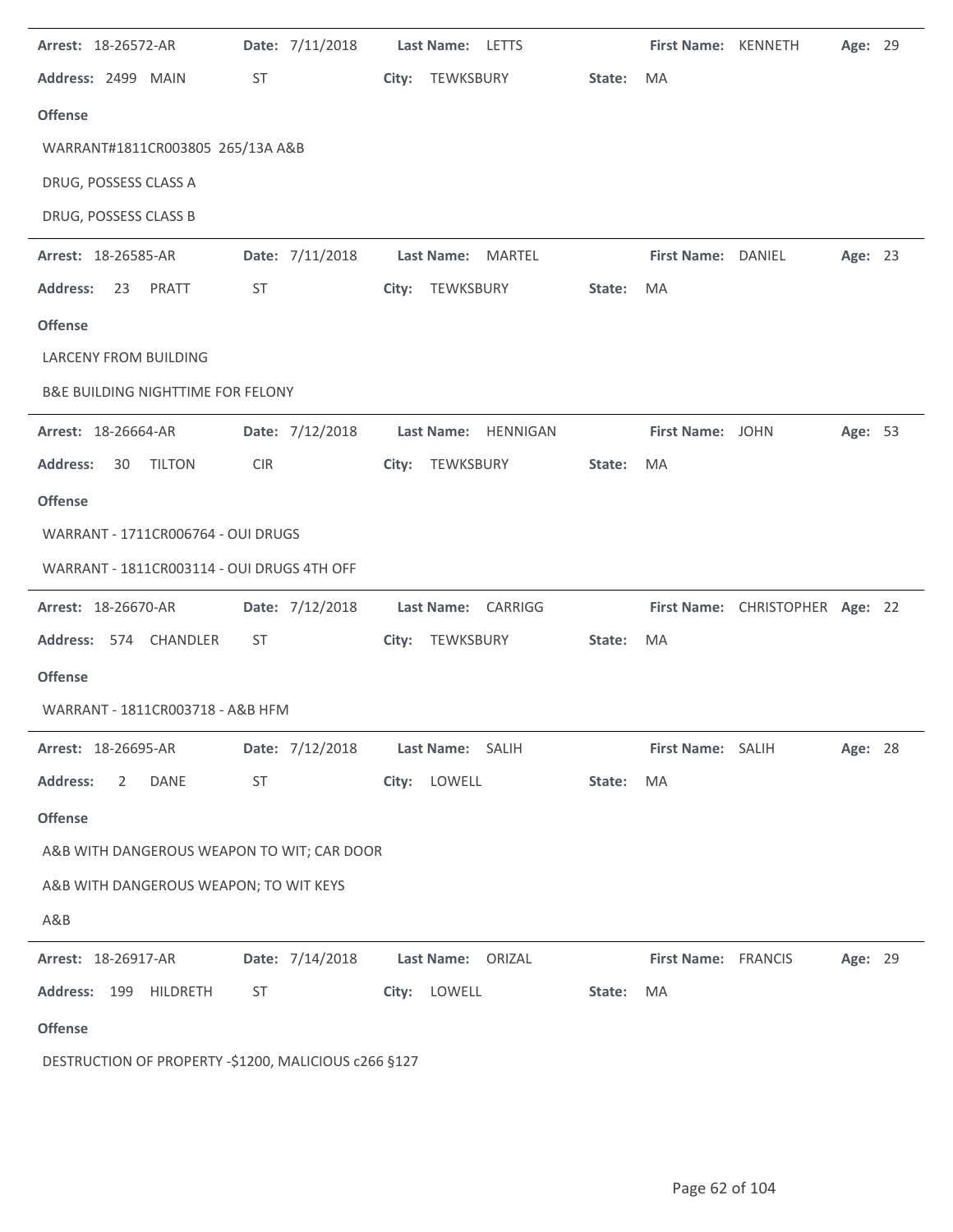| Arrest: 18-26970-A-AR                                      |           | Date: 7/14/2018 |       |                   | Last Name: MARTINEZ    |        | First Name: RICHARD | Age: 21 |  |
|------------------------------------------------------------|-----------|-----------------|-------|-------------------|------------------------|--------|---------------------|---------|--|
| Address: 314 WILDER                                        | ST        |                 |       | City: LOWELL      |                        | State: | MA                  |         |  |
| <b>Offense</b>                                             |           |                 |       |                   |                        |        |                     |         |  |
| 1847CR000532 RECEIVIND STOLEN -\$1200<br>WARRANT           |           |                 |       |                   |                        |        |                     |         |  |
| Arrest: 18-26970-AR                                        |           | Date: 7/14/2018 |       |                   | Last Name: KIMBALL     |        | First Name: SELENA  | Age: 21 |  |
| <b>METHUEN</b><br><b>Address:</b><br>90                    | ST        |                 |       | City: LOWELL      |                        | State: | MA                  |         |  |
| <b>Offense</b>                                             |           |                 |       |                   |                        |        |                     |         |  |
| WARRANT 1847CR000531 RECEIVING STOLEN PROPERTY \$1200      |           |                 |       |                   |                        |        |                     |         |  |
| Arrest: 18-27104-AR                                        |           | Date: 7/16/2018 |       |                   | Last Name: CICCARIELLO |        | First Name: MARC    | Age: 41 |  |
| Address: 191 BEECH                                         | ST        |                 |       | City: TEWKSBURY   |                        | State: | MA                  |         |  |
| <b>Offense</b>                                             |           |                 |       |                   |                        |        |                     |         |  |
| WARRANT                                                    |           |                 |       |                   |                        |        |                     |         |  |
| Arrest: 18-27237-AR                                        |           | Date: 7/16/2018 |       |                   | Last Name: BOLDUC      |        | First Name: TYLER   | Age: 25 |  |
| Address: 128<br><b>MAMMOTH</b>                             | <b>RD</b> |                 | City: | MANCHESTER        |                        | State: | <b>NH</b>           |         |  |
| <b>Offense</b>                                             |           |                 |       |                   |                        |        |                     |         |  |
| DRUG, POSSESS CLASS B                                      |           |                 |       |                   |                        |        |                     |         |  |
| Arrest: 18-27246-AR                                        |           | Date: 7/16/2018 |       | <b>Last Name:</b> | FOURNIER               |        | First Name: NICOLE  | Age: 42 |  |
| <b>Address:</b><br>GLENWOOD<br>93                          | ST        |                 |       | City: LYNN        |                        | State: | MA                  |         |  |
|                                                            |           |                 |       |                   |                        |        |                     |         |  |
| <b>Offense</b>                                             |           |                 |       |                   |                        |        |                     |         |  |
| WARRANT 1613CR003898 LICENSE SUSP                          |           |                 |       |                   |                        |        |                     |         |  |
| WARRANT 1613CR003160                                       |           |                 |       |                   |                        |        |                     |         |  |
| DRUG, POSSESS CLASS A, SUBSQ.OFF.                          |           |                 |       |                   |                        |        |                     |         |  |
| Arrest: 18-27246-A-AR                                      |           | Date: 7/17/2018 |       | Last Name:        | <b>FOURNIER</b>        |        | First Name: NICOLE  | Age: 42 |  |
| <b>Address:</b><br><b>GLENWOOD</b><br>93                   | ST        |                 | City: | <b>LYNN</b>       |                        | State: | MA                  |         |  |
| <b>Offense</b>                                             |           |                 |       |                   |                        |        |                     |         |  |
| DRUG, POSSESS CLASS A, SUBSQ.OFF.                          |           |                 |       |                   |                        |        |                     |         |  |
| Arrest: 18-27266-AR                                        |           | Date: 7/17/2018 |       |                   | Last Name: LANDRY      |        | First Name: SCOTT   | Age: 34 |  |
| <b>Address:</b><br>22<br>EASEMENT                          | <b>RD</b> |                 | City: | TEWKSBURY         |                        | State: | MA                  |         |  |
| <b>Offense</b>                                             |           |                 |       |                   |                        |        |                     |         |  |
| WARRANT-DOCKET#1653CR000678-CHILD ENDANGERMENT W/OUI       |           |                 |       |                   |                        |        |                     |         |  |
| WARRANT-DOCKET# 1636CR000380-RECKLESS ENDANGERMENTOF CHILD |           |                 |       |                   |                        |        |                     |         |  |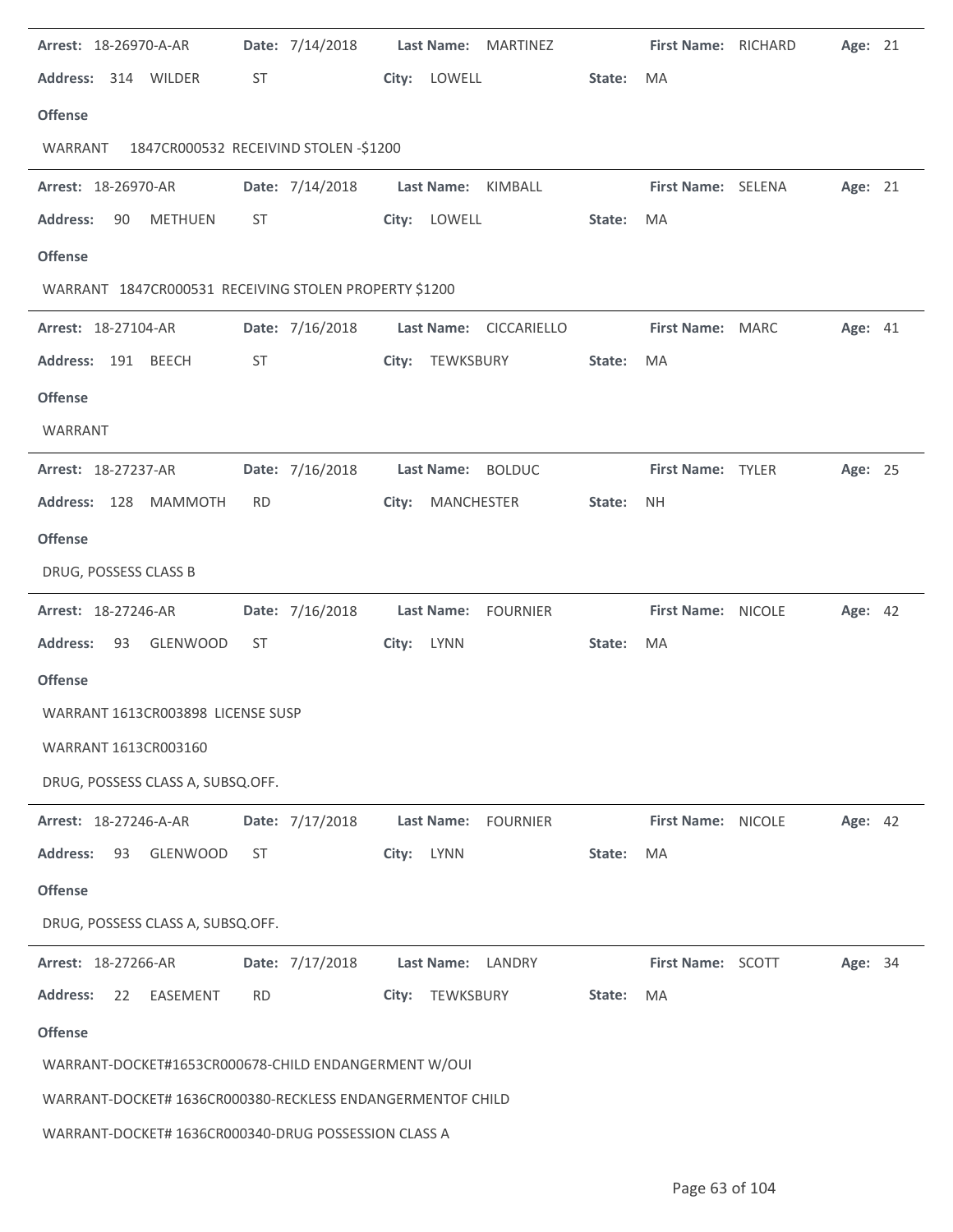| Arrest: 18-27422-AR                                  |           | Date: 7/18/2018 |       | <b>Last Name:</b> | SANCHES DE ALMEIDA    |        | First Name: FABIO         | Age: 25 |  |
|------------------------------------------------------|-----------|-----------------|-------|-------------------|-----------------------|--------|---------------------------|---------|--|
| <b>Address:</b><br><b>GILLEN</b><br>29               | AVE       |                 | City: |                   | NORTH PROVIDENCE      | State: | R <sub>l</sub>            |         |  |
| <b>Offense</b>                                       |           |                 |       |                   |                       |        |                           |         |  |
| LIGHTS VIOLATION, MV                                 |           |                 |       |                   |                       |        |                           |         |  |
| UNLICENSED OPERATION OF MV                           |           |                 |       |                   |                       |        |                           |         |  |
| Arrest: 18-27631-AR                                  |           | Date: 7/19/2018 |       |                   | Last Name: CANITEZ    |        | First Name: MELISSA       | Age: 23 |  |
| Address: 119 COUNTY                                  | <b>ST</b> |                 |       | City: ATTLEBORO   |                       | State: | MA                        |         |  |
| <b>Offense</b>                                       |           |                 |       |                   |                       |        |                           |         |  |
| DRUG, LARCENY OF; TO WIT LORAZEPAM                   |           |                 |       |                   |                       |        |                           |         |  |
| DRUG, POSSESS CLASS C                                |           |                 |       |                   |                       |        |                           |         |  |
| Arrest: 18-27675-AR                                  |           | Date: 7/19/2018 |       |                   | Last Name: BOYKINS    |        | First Name: KRYSTYANA     | Age: 18 |  |
| <b>Address:</b><br><b>FOURTH</b><br>72               | ST        |                 | City: | LOWELL            |                       | State: | MA                        |         |  |
| <b>Offense</b>                                       |           |                 |       |                   |                       |        |                           |         |  |
| SHOPLIFTING BY ASPORTATION                           |           |                 |       |                   |                       |        |                           |         |  |
| Arrest: 18-27706-AR                                  |           | Date: 7/19/2018 |       | <b>Last Name:</b> | <b>MEMMOLO</b>        |        | First Name: ANGELO        | Age: 49 |  |
| Address: 238 CATAMOUNT                               | <b>RD</b> |                 | City: | TEWKSBURY         |                       | State: | MA                        |         |  |
| <b>Offense</b>                                       |           |                 |       |                   |                       |        |                           |         |  |
| <b>RESIST ARREST</b>                                 |           |                 |       |                   |                       |        |                           |         |  |
| A&B ON POLICE OFFICER                                |           |                 |       |                   |                       |        |                           |         |  |
| Arrest: 18-27748-AR                                  |           | Date: 7/20/2018 |       |                   | Last Name: DECOLOGERO |        | First Name: PAUL          | Age: 41 |  |
| Address: 489 WASHINGTON ST                           |           |                 | City: | <b>WOBURN</b>     |                       | State: | MA                        |         |  |
| <b>Offense</b>                                       |           |                 |       |                   |                       |        |                           |         |  |
| WARRANT- DOCKET# 1736CR002757 -OP MV W/ SUSP LICENSE |           |                 |       |                   |                       |        |                           |         |  |
| Arrest: 18-27763-AR                                  |           | Date: 7/20/2018 |       |                   | Last Name: CAMERON    |        | First Name: JONATHAN      | Age: 26 |  |
| <b>Address:</b><br>56 PUPKIS                         | <b>RD</b> |                 |       | City: TEWKSBURY   |                       | State: | MA                        |         |  |
| <b>Offense</b>                                       |           |                 |       |                   |                       |        |                           |         |  |
| WARRANT 1811CR002489 (USE WITHOUT AUTHORITY)         |           |                 |       |                   |                       |        |                           |         |  |
| Arrest: 18-27905-AR                                  |           | Date: 7/21/2018 |       |                   | Last Name: TRAYNOR    |        | <b>First Name: LESLIE</b> | Age: 53 |  |
| Address: 188 LAKEVIEW                                | ST        |                 |       | City: N BILLERICA |                       | State: | MA                        |         |  |
| <b>Offense</b>                                       |           |                 |       |                   |                       |        |                           |         |  |
| WARRANT - 1811CR001006 - OP MV W/ SUSP REG           |           |                 |       |                   |                       |        |                           |         |  |

 $\ddot{\phantom{a}}$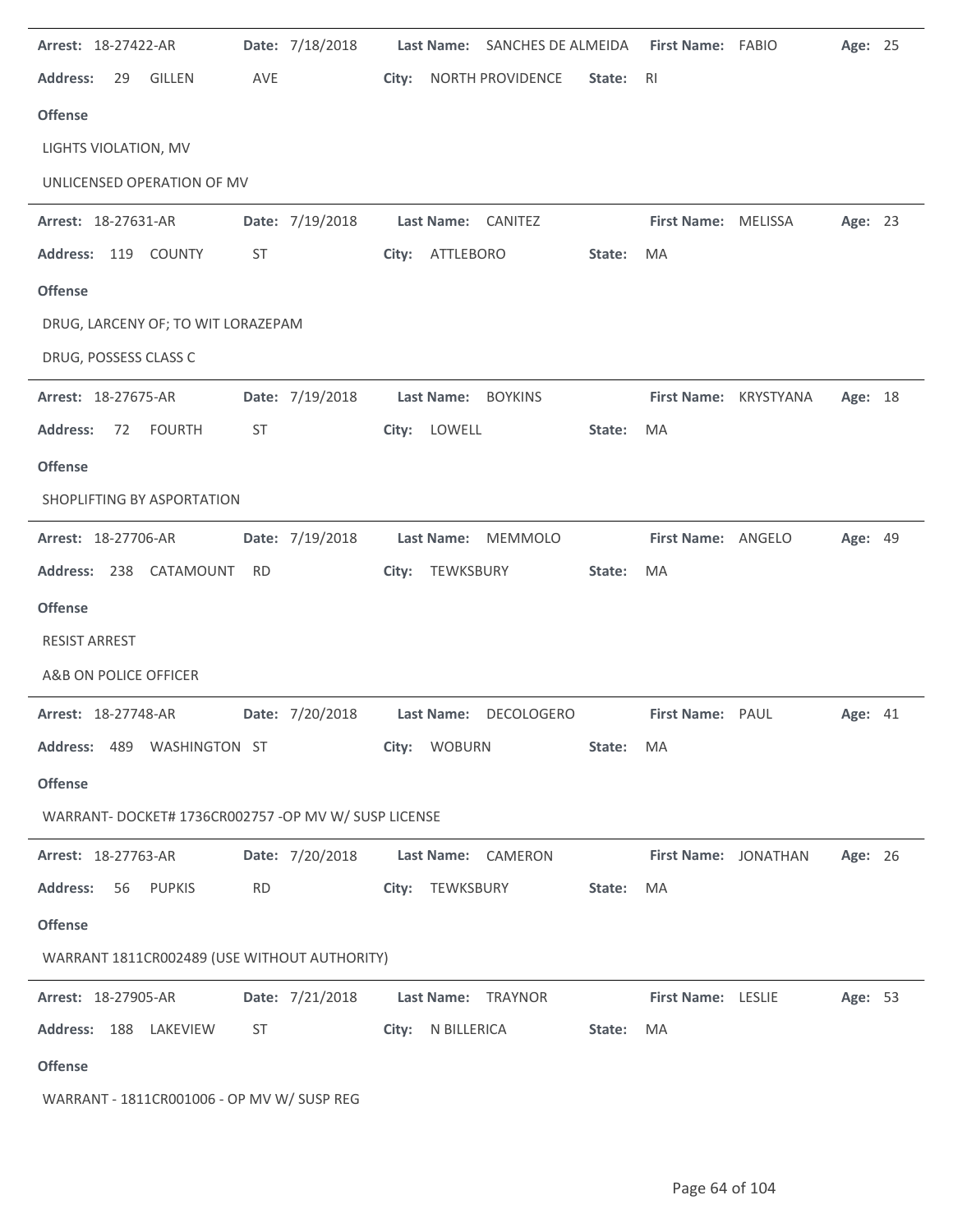| Arrest: 18-27919-AR                                |            | Date: 7/21/2018 |       | Last Name: BURL                     |        | First Name: KELLEY | Age: 28 |  |
|----------------------------------------------------|------------|-----------------|-------|-------------------------------------|--------|--------------------|---------|--|
| Address: 220 SALEM                                 | <b>RD</b>  |                 | City: | <b>BILLERICA</b>                    | State: | MA                 |         |  |
| <b>Offense</b>                                     |            |                 |       |                                     |        |                    |         |  |
| RMV DOCUMENT, FORGE/MISUSE                         |            |                 |       |                                     |        |                    |         |  |
| UNINSURED MOTOR VEHICLE                            |            |                 |       |                                     |        |                    |         |  |
| UNREGISTERED MOTOR VEHICLE                         |            |                 |       |                                     |        |                    |         |  |
| INSPECTION/STICKER, NO                             |            |                 |       |                                     |        |                    |         |  |
| SEAT BELT, FAIL WEAR                               |            |                 |       |                                     |        |                    |         |  |
| Arrest: 18-28428-AR                                |            | Date: 7/25/2018 |       | Last Name: SHAW                     |        | First Name: DUSTIN | Age: 27 |  |
| <b>Address:</b><br><b>CHEROKEE</b><br>1            | CT.        |                 | City: | LONDONDERRY                         | State: | <b>NH</b>          |         |  |
| <b>Offense</b>                                     |            |                 |       |                                     |        |                    |         |  |
| LIGHTS VIOLATION, MV                               |            |                 |       |                                     |        |                    |         |  |
| LICENSE SUSPENDED, OP MV WITH                      |            |                 |       |                                     |        |                    |         |  |
| Arrest: 18-28457-AR                                |            | Date: 7/25/2018 |       | Last Name: BORY                     |        | First Name: SEREY  | Age: 32 |  |
| Address: 1524 GORHAM                               | ST         |                 | City: | LOWELL                              | State: | MA                 |         |  |
| <b>Offense</b>                                     |            |                 |       |                                     |        |                    |         |  |
|                                                    |            |                 |       |                                     |        |                    |         |  |
| LICENSE SUSPENDED FOR OUI, OPER MV WITH            |            |                 |       |                                     |        |                    |         |  |
| <b>SPEEDING</b>                                    |            |                 |       |                                     |        |                    |         |  |
| Arrest: 18-28580-AR                                |            | Date: 7/26/2018 |       | Last Name: ZAREMBA                  |        | First Name: ROBERT | Age: 36 |  |
| <b>BOXWOOD</b><br><b>Address:</b><br>61            | <b>CIR</b> |                 | City: | <b>MILFORD</b>                      | State: | MA                 |         |  |
| <b>Offense</b>                                     |            |                 |       |                                     |        |                    |         |  |
| WARRANT-DOCKET# 1711CR001771- SHOPLIFTING          |            |                 |       |                                     |        |                    |         |  |
| Arrest: 18-28656-AR                                |            | Date: 7/26/2018 |       | Last Name: CULLINANE                |        | First Name: APRIL  | Age: 36 |  |
| <b>Address:</b><br>28<br>PONDOVER                  | <b>RD</b>  |                 | City: | BILLERICA                           | State: | MA                 |         |  |
| <b>Offense</b>                                     |            |                 |       |                                     |        |                    |         |  |
| WARRANT 1811CR001919 LICENSE SUSPENDED, OP MV WITH |            |                 |       |                                     |        |                    |         |  |
| Arrest: 18-28854-AR                                |            | Date: 7/28/2018 |       | <b>Last Name:</b><br><b>MATHENA</b> |        | First Name: DENNIS | Age: 24 |  |
| <b>Address:</b><br>33<br><b>CLARE</b>              | ST         |                 |       | City: LOWELL                        | State: | MA                 |         |  |
| <b>Offense</b>                                     |            |                 |       |                                     |        |                    |         |  |
| DEFAULT WARRANT #1711CR005294 - 90/10              |            |                 |       |                                     |        |                    |         |  |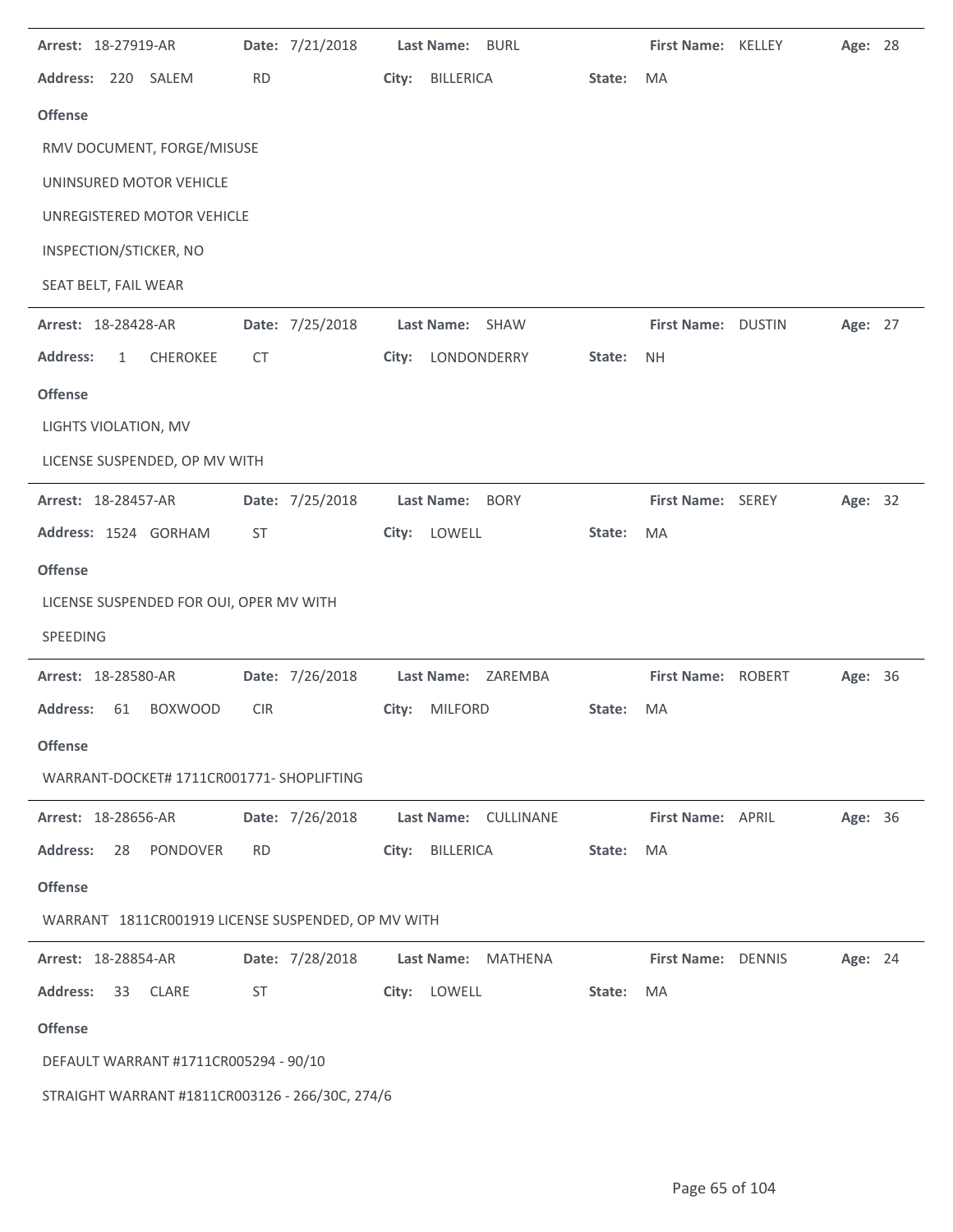| Arrest: 18-28922-AR                                |           | Date: 7/28/2018 |       | Last Name: HUARD                    |        | First Name: DEBRA    | Age: 50        |  |
|----------------------------------------------------|-----------|-----------------|-------|-------------------------------------|--------|----------------------|----------------|--|
| <b>Address:</b><br>63<br>LAKE                      | ST        |                 |       | City: TEWKSBURY                     | State: | MA                   |                |  |
| <b>Offense</b>                                     |           |                 |       |                                     |        |                      |                |  |
| STRANGULATION                                      |           |                 |       |                                     |        |                      |                |  |
| A&B                                                |           |                 |       |                                     |        |                      |                |  |
| A&B                                                |           |                 |       |                                     |        |                      |                |  |
| A&B WITH DANGEROUS WEAPON                          |           |                 |       |                                     |        |                      |                |  |
| Arrest: 18-29010-AR                                |           | Date: 7/29/2018 |       | Last Name: HAUGHT                   |        | First Name: KAREN    | Age: 48        |  |
| <b>GEORGE BROW ST</b><br><b>Address:</b><br>28     |           |                 | City: | BILLERICA                           | State: | MA                   |                |  |
| <b>Offense</b>                                     |           |                 |       |                                     |        |                      |                |  |
| DRUG, POSSESS CLASS A                              |           |                 |       |                                     |        |                      |                |  |
| DRUG, POSSESS CLASS B                              |           |                 |       |                                     |        |                      |                |  |
| LICENSE REVOKED, OP MV WITH                        |           |                 |       |                                     |        |                      |                |  |
| OUI-DRUGS c90 §24(1)(a)(1)                         |           |                 |       |                                     |        |                      |                |  |
| Arrest: 18-29013-A-AR                              |           | Date: 7/29/2018 |       | <b>Last Name:</b><br><b>NYLUND</b>  |        | First Name: PATRICIA | Age: 46        |  |
| <b>Address:</b><br>8<br>CRESENT                    | <b>ST</b> |                 |       | City: PEPPERELL                     | State: | MA                   |                |  |
| <b>Offense</b>                                     |           |                 |       |                                     |        |                      |                |  |
| SHOPLIFTING BY ASPORTATION                         |           |                 |       |                                     |        |                      |                |  |
| Arrest: 18-29013-AR                                |           | Date: 7/29/2018 |       | Last Name: WILES                    |        | First Name: CRYSTAL  | <b>Age: 33</b> |  |
| <b>Address:</b><br><b>MAIN</b><br>76               |           |                 |       | City: GARDNER                       | State: | MA                   |                |  |
| <b>Offense</b>                                     |           |                 |       |                                     |        |                      |                |  |
| SHOPLIFTING BY ASPORTATION                         |           |                 |       |                                     |        |                      |                |  |
| DRUG, POSSESS CLASS E                              |           |                 |       |                                     |        |                      |                |  |
| Arrest: 18-29116-AR                                |           | Date: 7/30/2018 |       | <b>Last Name:</b><br><b>GERVAIS</b> |        | First Name: EDWARD   | Age: 36        |  |
| <b>NESMITH</b><br><b>Address:</b><br>5             | ST        |                 | City: | LAWRENCE                            | State: | MA                   |                |  |
| <b>Offense</b>                                     |           |                 |       |                                     |        |                      |                |  |
|                                                    |           |                 |       |                                     |        |                      |                |  |
| WARRANT#1838CR001172 266/30/C LARCENY UNDER \$1200 |           |                 |       |                                     |        |                      |                |  |
| Arrest: 18-29136-AR                                |           | Date: 7/30/2018 |       | <b>Last Name:</b><br>MCMAHON-WOODS  |        | First Name: EILEEN   | Age: 50        |  |
| Address: 130 JOHN                                  | <b>ST</b> |                 |       | City: LOWELL                        | State: | MA                   |                |  |
| <b>Offense</b>                                     |           |                 |       |                                     |        |                      |                |  |
| LIGHTS VIOLATION, MV                               |           |                 |       |                                     |        |                      |                |  |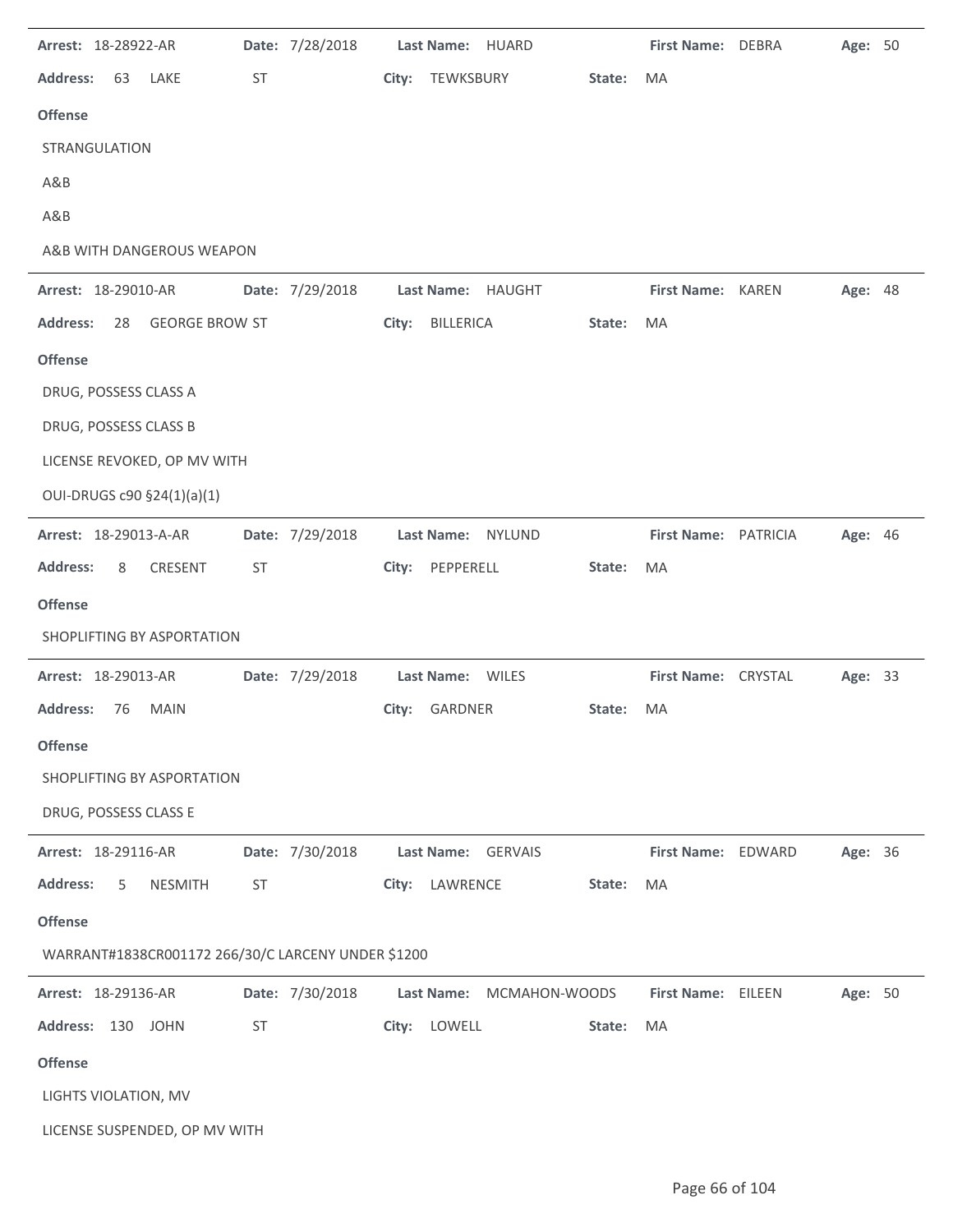| Arrest: 18-29224-A-AR                          | Date: 7/31/2018 | Last Name: GUERRERO                                                        |           | First Name: HECTOR        |                                 | Age: 30 |  |
|------------------------------------------------|-----------------|----------------------------------------------------------------------------|-----------|---------------------------|---------------------------------|---------|--|
| Address: 606 HAVERHILL                         | ST              | City: LAWRENCE                                                             | State:    | MA                        |                                 |         |  |
| <b>Offense</b>                                 |                 |                                                                            |           |                           |                                 |         |  |
|                                                |                 | CONSPIRACY TO VIOLATE DRUG LAW (TRAFFICKING CLASS A OVER 18G UNDER 36G)    |           |                           |                                 |         |  |
| UNLICENSED OPERATION OF MV                     |                 |                                                                            |           |                           |                                 |         |  |
| Arrest: 18-29224-AR                            |                 | Date: 7/31/2018    Last Name: SANCHEZ-GOMEZ                                |           | <b>First Name: RAUL</b>   |                                 | Age: 38 |  |
| Address: 31<br><b>FUKTON</b>                   | ST              | City: LAWRENCE                                                             | State: MA |                           |                                 |         |  |
| <b>Offense</b>                                 |                 |                                                                            |           |                           |                                 |         |  |
|                                                |                 | CONSPIRACY TO VIOLATE DRUG LAW (TRAFFICKING IN CLASS A OVER 18G UNDER 36G) |           |                           |                                 |         |  |
| WARRANT - 1618CR005615A - DISTRIBUTION CLASS A |                 |                                                                            |           |                           |                                 |         |  |
| WARRANT - 1718CR004673 - DISTRIBUTION CLASS B  |                 |                                                                            |           |                           |                                 |         |  |
| <b>Arrest: 18-29244-AR</b>                     |                 | Date: 7/31/2018    Last Name: SUBA                                         |           | First Name: ASHLEY        |                                 | Age: 34 |  |
| Address: 2906 POST OFFICE BC                   |                 | City: LOWELL                                                               | State:    | <b>MA</b>                 |                                 |         |  |
| <b>Offense</b>                                 |                 |                                                                            |           |                           |                                 |         |  |
| SHOPLIFTING BY ASPORTATION                     |                 |                                                                            |           |                           |                                 |         |  |
| <b>Arrest: 18-29246-AR</b>                     | Date: 7/31/2018 | Last Name: NESTOR                                                          |           | <b>First Name: TROY</b>   |                                 | Age: 35 |  |
| Address: 101 BALSAM                            | PL              | City: TEWKSBURY                                                            | State:    | MA                        |                                 |         |  |
| <b>Offense</b>                                 |                 |                                                                            |           |                           |                                 |         |  |
| FUGITIVE FROM JUSTICE ON COURT WARRANT         |                 |                                                                            |           |                           |                                 |         |  |
| Arrest: 18-29558-AR                            | Date: 8/3/2018  | Last Name: YOUNG                                                           |           |                           | First Name: SHANEKQUA           | Age: 26 |  |
| Address: 430 BROADWAY                          | ST              | City: LOWELL                                                               | State: MA |                           |                                 |         |  |
| <b>Offense</b>                                 |                 |                                                                            |           |                           |                                 |         |  |
| WARRANT - 1511CR006639 - A&B                   |                 |                                                                            |           |                           |                                 |         |  |
| Arrest: 18-29582-AR                            | Date: 8/3/2018  | Last Name: BUTLER                                                          |           |                           | First Name: CHRISTOPHER Age: 37 |         |  |
| Address: 294 HAVERHILL                         | ST              | City: N READING                                                            | State:    | MA                        |                                 |         |  |
| <b>Offense</b>                                 |                 |                                                                            |           |                           |                                 |         |  |
| DRUG, POSSESS CLASS C                          |                 |                                                                            |           |                           |                                 |         |  |
| UNLICENSED OPERATION OF MV                     |                 |                                                                            |           |                           |                                 |         |  |
| WARRANT-1853CR001060 - UNINSURED MV            |                 |                                                                            |           |                           |                                 |         |  |
| Arrest: 18-29647-AR                            | Date: 8/4/2018  | Last Name: ORTIZ                                                           |           | <b>First Name: ESTHER</b> |                                 | Age: 25 |  |
| <b>Address:</b><br><b>PO BOX 586</b>           |                 | <b>DRACUT</b><br>City:                                                     | State:    | MA                        |                                 |         |  |
|                                                |                 |                                                                            |           |                           |                                 |         |  |

**Offense**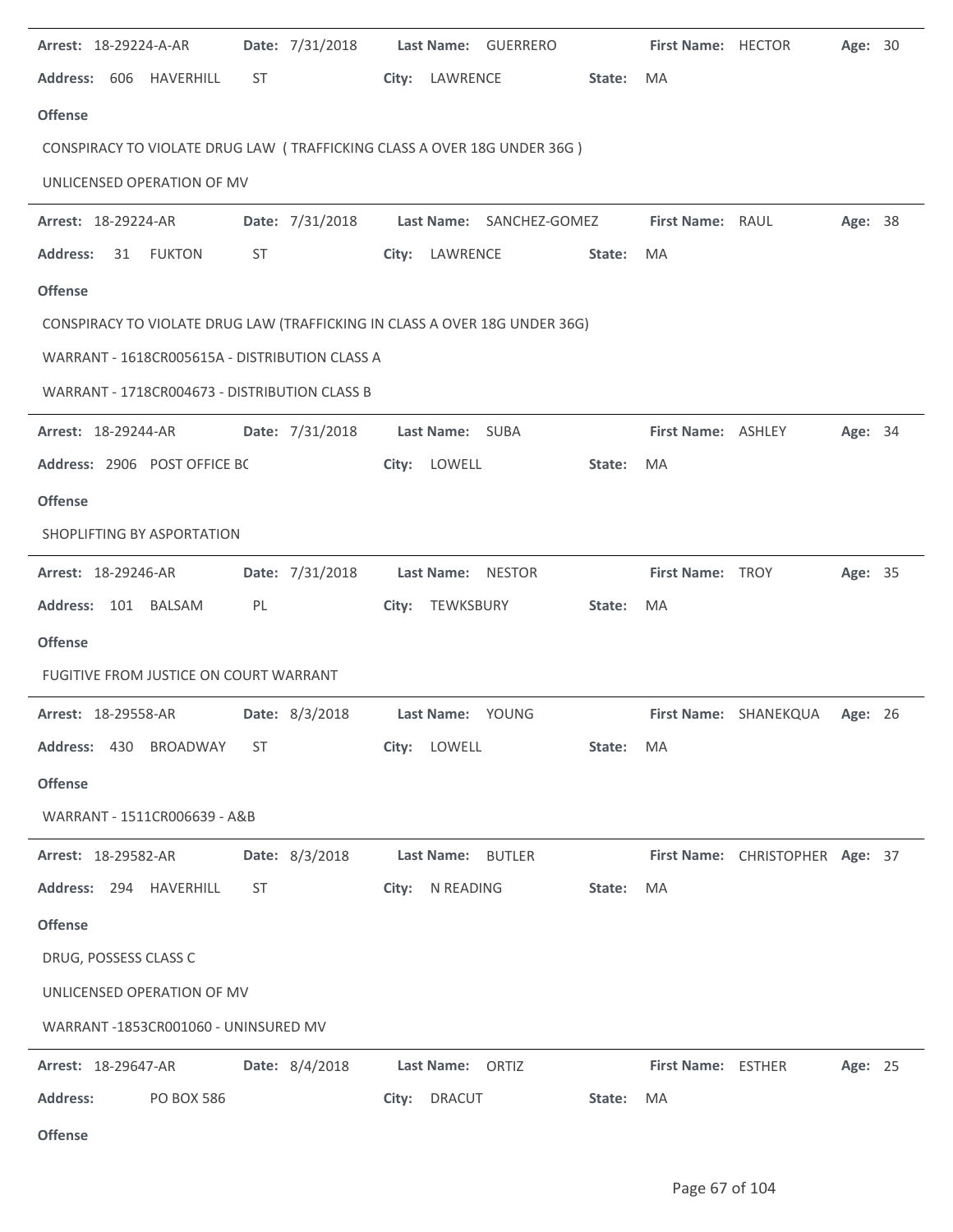| Arrest: 18-29733-AR                          | Date: 8/4/2018 | Last Name: ETSELL                 |        | First Name: JOHN    | <b>Age: 46</b> |  |
|----------------------------------------------|----------------|-----------------------------------|--------|---------------------|----------------|--|
| <b>Address:</b><br>3<br>EISENHOWER DR        |                | City:<br><b>BURLINGTON</b>        | State: | MA                  |                |  |
| <b>Offense</b>                               |                |                                   |        |                     |                |  |
| <b>MARKED LANES VIOLATION</b>                |                |                                   |        |                     |                |  |
| NEGLIGENT OPERATION OF MOTOR VEHICLE         |                |                                   |        |                     |                |  |
| ALCOHOL IN MV, POSSESS OPEN CONTAINER OF     |                |                                   |        |                     |                |  |
| LEAVE SCENE OF PROPERTY DAMAGE               |                |                                   |        |                     |                |  |
| OUI LIQUOR, 2ND OFFENSE                      |                |                                   |        |                     |                |  |
| Arrest: 18-29748-AR                          | Date: 8/5/2018 | Last Name:<br>RAVAGNI             |        | First Name: JARED   | Age: 26        |  |
| <b>Address:</b><br>SUMMER<br>$\mathbf{1}$    | ST             | WILMINGTON<br>City:               | State: | MA                  |                |  |
| <b>Offense</b>                               |                |                                   |        |                     |                |  |
| OUI-DRUGS, 2ND OFFENSE c90 §24(1)(a)(1)      |                |                                   |        |                     |                |  |
| NEGLIGENT OPERATION OF MOTOR VEHICLE         |                |                                   |        |                     |                |  |
| <b>MARKED LANES VIOLATION</b>                |                |                                   |        |                     |                |  |
| Arrest: 18-29790-AR                          | Date: 8/5/2018 | Last Name: BELL                   |        | First Name: RON     | Age: 18        |  |
| REVERE<br><b>Address:</b><br>22              | <b>RD</b>      | TEWKSBURY<br>City:                | State: | MA                  |                |  |
| <b>Offense</b>                               |                |                                   |        |                     |                |  |
| WARRANT - PROBATION VIOLATION -17DL0881BOA-D |                |                                   |        |                     |                |  |
| Arrest: 18-29791-AR                          | Date: 8/5/2018 | Last Name:<br><b>GALLINARO</b>    |        | First Name: JOHN    | Age: 27        |  |
| <b>Address:</b><br>5<br>LOWELL               | <b>ST</b>      | City:<br>N BILLERICA              | State: | MA                  |                |  |
| <b>Offense</b>                               |                |                                   |        |                     |                |  |
| DRUG, POSSESS CLASS B, SUBSQ.OFF. (SUBOXONE) |                |                                   |        |                     |                |  |
| DRUG, POSSESS CLASS A, SUBSQ.OFF. (HEROIN)   |                |                                   |        |                     |                |  |
| Arrest: 18-29831-AR                          | Date: 8/6/2018 | <b>BURKE</b><br><b>Last Name:</b> |        | First Name: STEVEN  | Age: 21        |  |
| Address: 115 SALEM                           | <b>RD</b>      | TEWKSBURY<br>City:                | State: | MA                  |                |  |
| <b>Offense</b>                               |                |                                   |        |                     |                |  |
| A&B                                          |                |                                   |        |                     |                |  |
| Arrest: 18-29926-AR                          | Date: 8/6/2018 | Last Name: SILVA-FLORES           |        | First Name: GREYCHA | Age: 24        |  |
| <b>Address:</b><br>AVENUE<br>39              | C              | LOWELL<br>City:                   | State: | MA                  |                |  |
| <b>Offense</b>                               |                |                                   |        |                     |                |  |
| LARCENY UNDER \$1200                         |                |                                   |        |                     |                |  |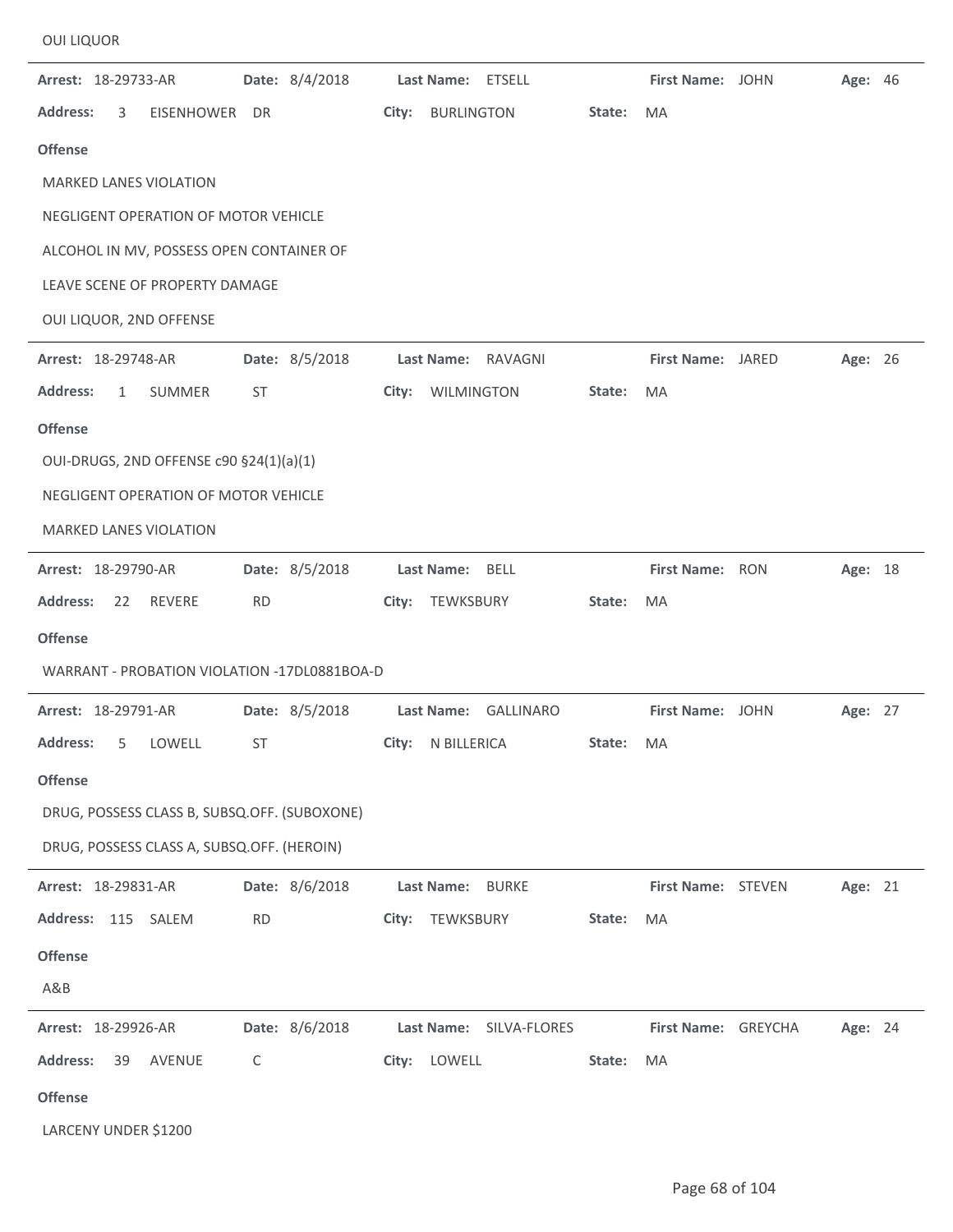| Arrest: 18-29941-AR<br>Date: 8/7/2018               | Last Name: ARIAS SANTANA      | First Name: RICHARD<br>Age: 47 |
|-----------------------------------------------------|-------------------------------|--------------------------------|
| <b>Address:</b><br><b>MONMOUTH</b><br>9<br>ST       | City: LAWRENCE<br>State:      | <b>MA</b>                      |
| <b>Offense</b>                                      |                               |                                |
| DRUG, POSSESS CLASS E                               |                               |                                |
| DRUG, POSSESS CLASS E                               |                               |                                |
| DRUG, POSSESS CLASS E                               |                               |                                |
| DRUG, POSSESS CLASS E                               |                               |                                |
| RMV DOCUMENT, POSSESS/USE FALSE/STOLEN              |                               |                                |
| WARRANT                                             |                               |                                |
| Date: 8/7/2018<br><b>Arrest: 18-29952-AR</b>        | Last Name: WOODWORTH          | First Name: DAVID<br>Age: 22   |
| Address: 1076 CHANDLER<br><b>ST</b>                 | City:<br>TEWKSBURY<br>State:  | MA                             |
| <b>Offense</b>                                      |                               |                                |
| WARRANT-DOCKET# 1811CR002884-A&B C265 S13A          |                               |                                |
| Date: 8/8/2018<br>Arrest: 18-30041-AR               | Last Name: STANICHUK          | First Name: JASON<br>Age: 43   |
| <b>Address:</b><br>$\overline{2}$<br>WOODLAND<br>DR | City:<br>TEWKSBURY<br>State:  | MA                             |
| <b>Offense</b>                                      |                               |                                |
| OUI LIQUOR, 2ND OFFENSE                             |                               |                                |
| LICENSE SUSPENDED, OP MV WITH                       |                               |                                |
| NEGLIGENT OPERATION OF MOTOR VEHICLE                |                               |                                |
| <b>MARKED LANES VIOLATION</b>                       |                               |                                |
| Date: 8/9/2018<br>Arrest: 18-30213-AR               | Last Name: VAUGHAN            | First Name: MATTHEW<br>Age: 34 |
| <b>Address:</b><br>80 EDGELAWN                      | City: NORTH ANDOVER<br>State: | MA                             |
| <b>Offense</b>                                      |                               |                                |
| WARRANT 1753CR001308 OUI DRUGS                      |                               |                                |
| WARRANT 1854CR000376 UNINSURED M/V                  |                               |                                |
| Date: 8/9/2018<br>Arrest: 18-30273-A-AR             | Last Name: BROADNAX           | Age: 59<br>First Name: MICHAEL |
| Address: 3829 MEADOW CREE DR                        | City: PEACHTREE COR<br>State: | GA                             |
| <b>Offense</b>                                      |                               |                                |
| UTTER FALSE CHECK                                   |                               |                                |
| <b>FORGERY OF CHECK</b>                             |                               |                                |
| UNLICENSED OPERATION OF MV                          |                               |                                |
| ATTEMPT TO COMMIT CRIME TO WIT LARCENY OVER \$1200  |                               |                                |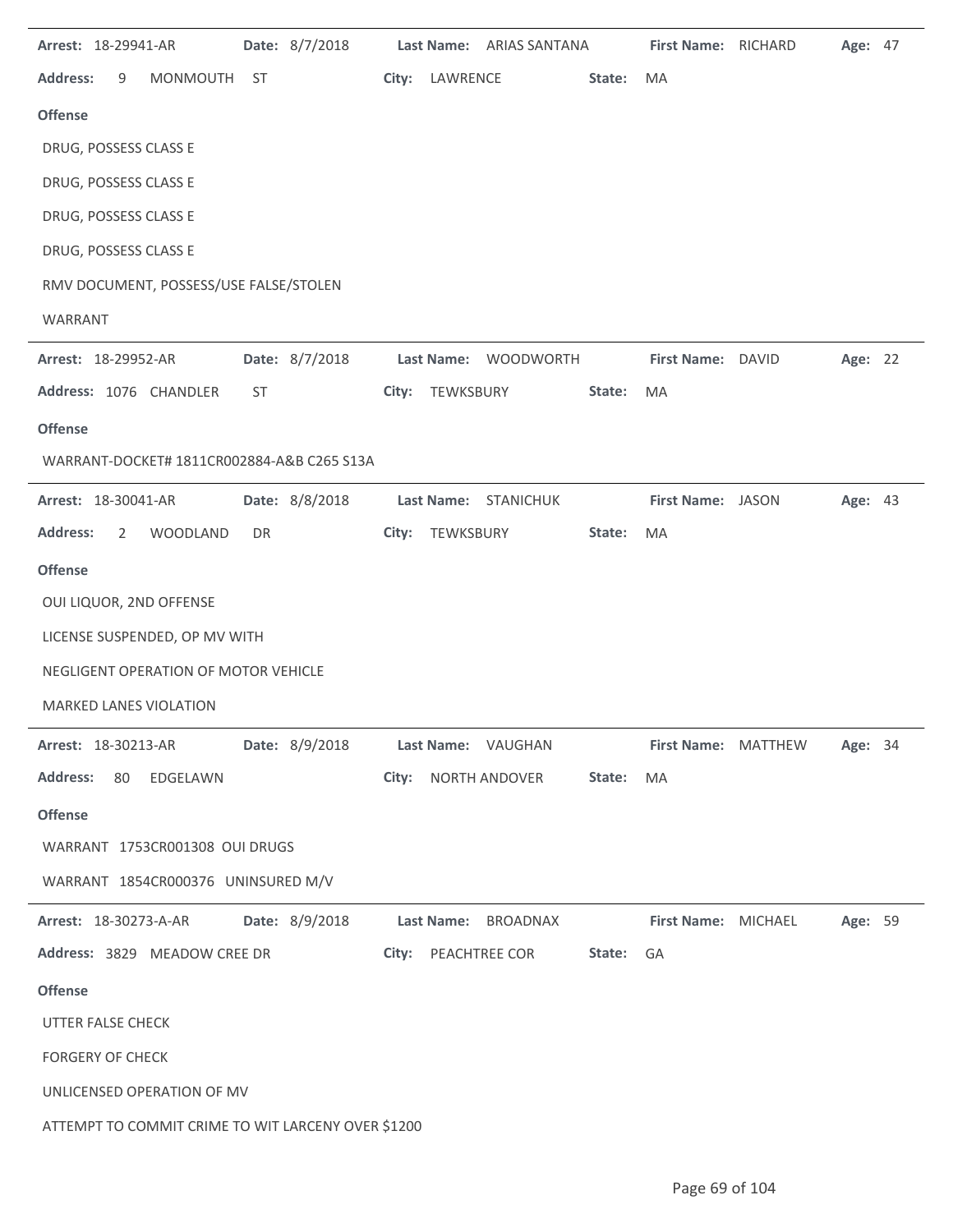| Arrest: 18-30273-AR                                       |            | Date: 8/9/2018  |       |               | Last Name: MOORE   |        | First Name: ANTHONY  | Age: 52 |  |
|-----------------------------------------------------------|------------|-----------------|-------|---------------|--------------------|--------|----------------------|---------|--|
| Address:<br>444 HARISON                                   | AVE        |                 | City: | <b>BOSTON</b> |                    | State: | MA                   |         |  |
| <b>Offense</b>                                            |            |                 |       |               |                    |        |                      |         |  |
| ATTEMPT TO COMMIT CRIME TO WIT LARCENY OVER \$1200        |            |                 |       |               |                    |        |                      |         |  |
| <b>FORGERY OF CHECK</b>                                   |            |                 |       |               |                    |        |                      |         |  |
| UTTER FALSE CHECK                                         |            |                 |       |               |                    |        |                      |         |  |
| WITNESS/JUROR/POLICE/COURT OFFICIAL, INTIMIDATE c268 §13B |            |                 |       |               |                    |        |                      |         |  |
| Arrest: 18-30280-A-AR                                     |            | Date: 8/9/2018  |       | Last Name:    | TRASK              |        | First Name: JEREMY   | Age: 44 |  |
| <b>Address:</b><br>92<br><b>FORREST</b>                   | <b>RD</b>  |                 | City: | WESTFORD      |                    | State: | MA                   |         |  |
| <b>Offense</b>                                            |            |                 |       |               |                    |        |                      |         |  |
| DRUG, POSSESS CLASS B                                     |            |                 |       |               |                    |        |                      |         |  |
| Arrest: 18-30280-AR                                       |            | Date: 8/9/2018  |       | Last Name:    | <b>RADFORD</b>     |        | First Name: ROBERT   | Age: 51 |  |
| <b>Address:</b><br>SAPLING<br>7                           | CIR        |                 | City: | NASHUA        |                    | State: | <b>NH</b>            |         |  |
| <b>Offense</b>                                            |            |                 |       |               |                    |        |                      |         |  |
| DRUG, DISTRIBUTE CLASS B                                  |            |                 |       |               |                    |        |                      |         |  |
| DRUG, POSSESS CLASS B                                     |            |                 |       |               |                    |        |                      |         |  |
| Arrest: 18-30288-AR                                       |            | Date: 8/9/2018  |       | Last Name:    | <b>KEMPER</b>      |        | First Name: JONATHAN | Age: 33 |  |
| CHARLES<br><b>Address:</b><br>42                          | <b>CIR</b> |                 | City: | STOUGHTON     |                    | State: | MA                   |         |  |
| <b>Offense</b>                                            |            |                 |       |               |                    |        |                      |         |  |
| WARRANT                                                   |            |                 |       |               |                    |        |                      |         |  |
| Arrest: 18-30323-AR                                       |            | Date: 8/10/2018 |       |               | Last Name: CHOATE  |        | First Name: KENNETH  | Age: 32 |  |
| <b>Address:</b><br>11 LYONS                               | <b>ST</b>  |                 |       | City: LOWELL  |                    | State: | MA                   |         |  |
| <b>Offense</b>                                            |            |                 |       |               |                    |        |                      |         |  |
| WARRANT-DOCKET# 1711CR001572-SHOPLIFTING                  |            |                 |       |               |                    |        |                      |         |  |
| Arrest: 18-30380-AR                                       |            | Date: 8/10/2018 |       |               | Last Name: JACKSON |        | First Name: JOHN     | Age: 57 |  |
| <b>Address:</b><br>53<br>SHAWSHEEN                        | AVE        |                 | City: | WILMINGTON    |                    | State: | MA                   |         |  |
| <b>Offense</b>                                            |            |                 |       |               |                    |        |                      |         |  |
| FALSE NAME TO A POLICE OFFICER, MV OPERATOR               |            |                 |       |               |                    |        |                      |         |  |
| STOP/YIELD, FAIL TO                                       |            |                 |       |               |                    |        |                      |         |  |
| ALCOHOL IN MV, POSSESS OPEN CONTAINER OF                  |            |                 |       |               |                    |        |                      |         |  |
| LICENSE SUSPENDED, OP MV WITH, SUBSQ.OFF                  |            |                 |       |               |                    |        |                      |         |  |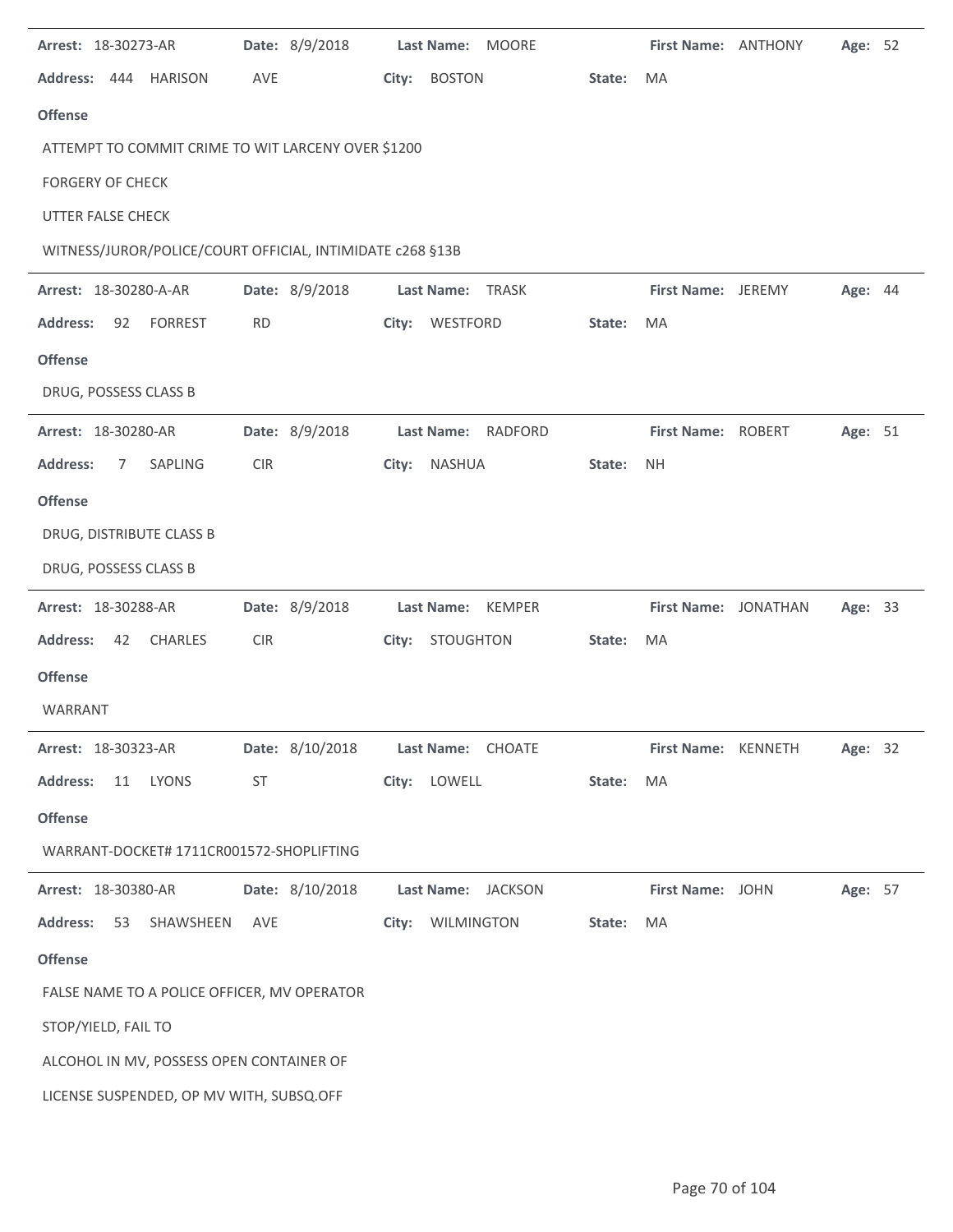| Arrest: 18-30395-A-AR                      | Date: 8/10/2018 | Last Name: FRENEL                                                          |        |                       | First Name: JEANROBERT     | Age: 27 |  |
|--------------------------------------------|-----------------|----------------------------------------------------------------------------|--------|-----------------------|----------------------------|---------|--|
| <b>Address:</b><br><b>EMSLEY</b><br>2      | <b>TER</b>      | City:<br><b>METHUEN</b>                                                    | State: | <b>MA</b>             |                            |         |  |
| <b>Offense</b>                             |                 |                                                                            |        |                       |                            |         |  |
|                                            |                 | HEROIN/MORPHINE/OPIUM, TRAFFICKING IN 18 GRAMS OR MORE, LESS THAN 36 GRAMS |        |                       |                            |         |  |
| CONSPIRACY TO VIOLATE DRUG LAW             |                 |                                                                            |        |                       |                            |         |  |
| Arrest: 18-30395-AR                        | Date: 8/10/2018 | Last Name: VENTURA                                                         |        | First Name: RUBEN     |                            | Age: 23 |  |
| Address: 915 ESSEX                         | ST              | City: LAWRENCE                                                             | State: | MA                    |                            |         |  |
| <b>Offense</b>                             |                 |                                                                            |        |                       |                            |         |  |
|                                            |                 | HEROIN/MORPHINE/OPIUM, TRAFFICKING IN 18 GRAMS OR MORE, LESS THAN 36 GRAMS |        |                       |                            |         |  |
|                                            |                 | CONSPIRACY TO VIOLATE DRUG LAW (TRAFFICKING OVER 18 G UNDER 36 G HEROIN)   |        |                       |                            |         |  |
| Arrest: 18-30467-AR                        | Date: 8/11/2018 | Last Name: FELIX-LUIS                                                      |        | First Name: MIGUEL    |                            | Age: 23 |  |
| <b>Address:</b><br><b>APPLETON</b><br>90   | <b>ST</b>       | LOWELL<br>City:                                                            | State: | MA                    |                            |         |  |
| <b>Offense</b>                             |                 |                                                                            |        |                       |                            |         |  |
| <b>OUI LIQUOR</b>                          |                 |                                                                            |        |                       |                            |         |  |
| NEGLIGENT OPERATION OF MOTOR VEHICLE       |                 |                                                                            |        |                       |                            |         |  |
| MARKED LANES VIOLATION                     |                 |                                                                            |        |                       |                            |         |  |
| Arrest: 18-30519-AR                        | Date: 8/11/2018 | Last Name: DINIZ                                                           |        | First Name: CLAIRETTE |                            | Age: 42 |  |
| <b>Address:</b><br>14<br>WATSON            | <b>ST</b>       | City: LOWELL                                                               | State: | MA                    |                            |         |  |
| <b>Offense</b>                             |                 |                                                                            |        |                       |                            |         |  |
| WARRANT - 1811CR002033 - OP MV W/ SUSP REG |                 |                                                                            |        |                       |                            |         |  |
| <b>Arrest: 18-30553-AR</b>                 |                 | Date: 8/11/2018    Last Name: FRASER                                       |        |                       | <b>First Name: MATTHEW</b> | Age: 34 |  |
| Address: 27 MAIN                           | ST              | City: RAYMOND                                                              | State: | <b>NH</b>             |                            |         |  |
| <b>Offense</b>                             |                 |                                                                            |        |                       |                            |         |  |
| WARRANT - 1053CR000501 - OP MV UNLICENSED  |                 |                                                                            |        |                       |                            |         |  |
| <b>Arrest: 18-30598-AR</b>                 |                 | Date: 8/11/2018 Last Name: WARD                                            |        | First Name: TYLER     |                            | Age: 19 |  |
| <b>Address:</b><br>8<br>RUSSELL            | ST              | City: TEWKSBURY                                                            | State: | <b>MA</b>             |                            |         |  |
| <b>Offense</b>                             |                 |                                                                            |        |                       |                            |         |  |
| A&B ON POLICE OFFICER                      |                 |                                                                            |        |                       |                            |         |  |
| <b>RESIST ARREST</b>                       |                 |                                                                            |        |                       |                            |         |  |
| A&B ON POLICE OFFICER                      |                 |                                                                            |        |                       |                            |         |  |
| A&B ON POLICE OFFICER                      |                 |                                                                            |        |                       |                            |         |  |
|                                            |                 |                                                                            |        |                       |                            |         |  |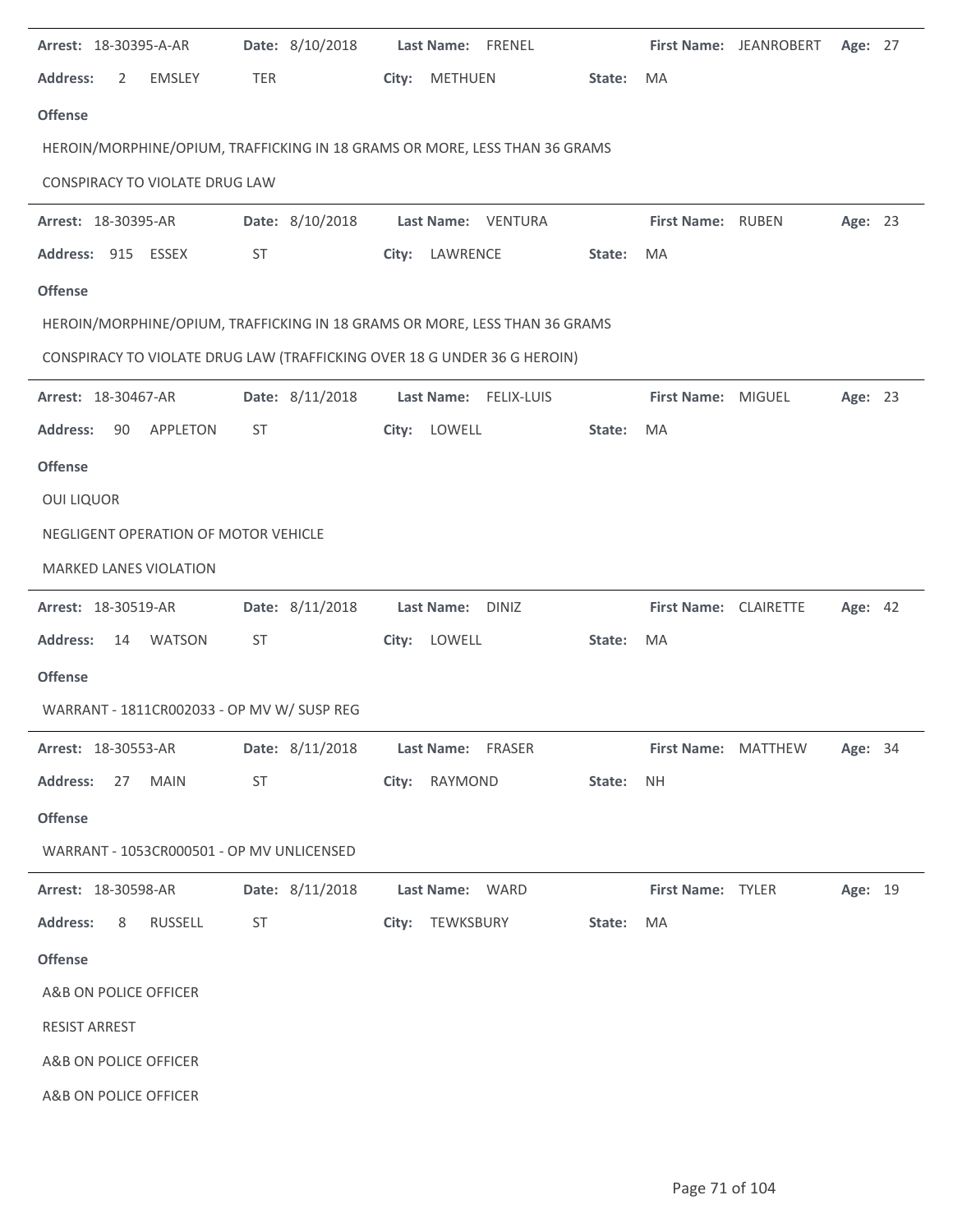| Arrest: 18-30826-AR                                 | Date: 8/14/2018 | Last Name: COLCORD    |        | First Name: LAURI   | Age: 46 |  |
|-----------------------------------------------------|-----------------|-----------------------|--------|---------------------|---------|--|
| Address: 130 CONCORD                                | ST              | City: LOWELL          | State: | MA                  |         |  |
| <b>Offense</b>                                      |                 |                       |        |                     |         |  |
| WARRANT                                             |                 |                       |        |                     |         |  |
| Arrest: 18-30837-AR                                 | Date: 8/14/2018 | Last Name: REYES      |        | First Name: MELISSA | Age: 31 |  |
| Address: 1360 MAIN                                  | ST              | City: TEWKSBURY       | State: | MA                  |         |  |
| <b>Offense</b>                                      |                 |                       |        |                     |         |  |
| A&B WITH DANGEROUS WEAPON - TO WIT: AEROSOL CAN     |                 |                       |        |                     |         |  |
| A&B WITH DANGEROUS WEAPON - TO WIT: TUB OF HAIR GEL |                 |                       |        |                     |         |  |
| Arrest: 18-30902-AR                                 | Date: 8/14/2018 | Last Name: FREDRIKSEN |        | First Name: ALEX    | Age: 29 |  |
| Address: 453 MAIN                                   | <b>ST</b>       | City: TEWKSBURY       | State: | MA                  |         |  |
| <b>Offense</b>                                      |                 |                       |        |                     |         |  |
| <b>OUI LIQUOR</b>                                   |                 |                       |        |                     |         |  |
| NEGLIGENT OPERATION OF MOTOR VEHICLE                |                 |                       |        |                     |         |  |
| <b>MARKED LANES VIOLATION</b>                       |                 |                       |        |                     |         |  |
| Arrest: 18-30909-AR                                 | Date: 8/15/2018 | Last Name: KIVLEHAN   |        | First Name: JOSHUA  | Age: 24 |  |
| Address: 29A KING                                   | <b>ST</b>       | City: WILMINGTON      | State: | MA                  |         |  |
| <b>Offense</b>                                      |                 |                       |        |                     |         |  |
| WARRANT-DOCKET# 1853CR001806 - B&E                  |                 |                       |        |                     |         |  |
| Arrest: 18-31015-AR                                 | Date: 8/15/2018 | Last Name: SCHUURMAN  |        | First Name: VINCENT | Age: 26 |  |
| Address: 2201 POULIOT                               | PL              | City: WILMINGTON      | State: | MA                  |         |  |
| <b>Offense</b>                                      |                 |                       |        |                     |         |  |
| DRUG, POSSESS CLASS B                               |                 |                       |        |                     |         |  |
| Arrest: 18-31083-AR                                 | Date: 8/16/2018 | Last Name: HENNESSY   |        | First Name: ROBERT  | Age: 34 |  |
| <b>Address:</b><br>43<br><b>CALVIN</b>              | <b>RD</b>       | City: QUINCY          | State: | MA                  |         |  |
| <b>Offense</b>                                      |                 |                       |        |                     |         |  |
| WARRANT-DOCKET# 1881PT00149-UNARMED ROBBERY         |                 |                       |        |                     |         |  |
| Arrest: 18-31108-AR                                 | Date: 8/16/2018 | Last Name: LETTS      |        | First Name: KENNETH | Age: 29 |  |
| <b>Address:</b><br><b>TOWER</b><br>37               | ST              | City: METHUEN         | State: | MA                  |         |  |
| <b>Offense</b>                                      |                 |                       |        |                     |         |  |
| OUI-DRUGS c90 §24(1)(a)(1)                          |                 |                       |        |                     |         |  |
| NEGLIGENT OPERATION OF MOTOR VEHICLE                |                 |                       |        |                     |         |  |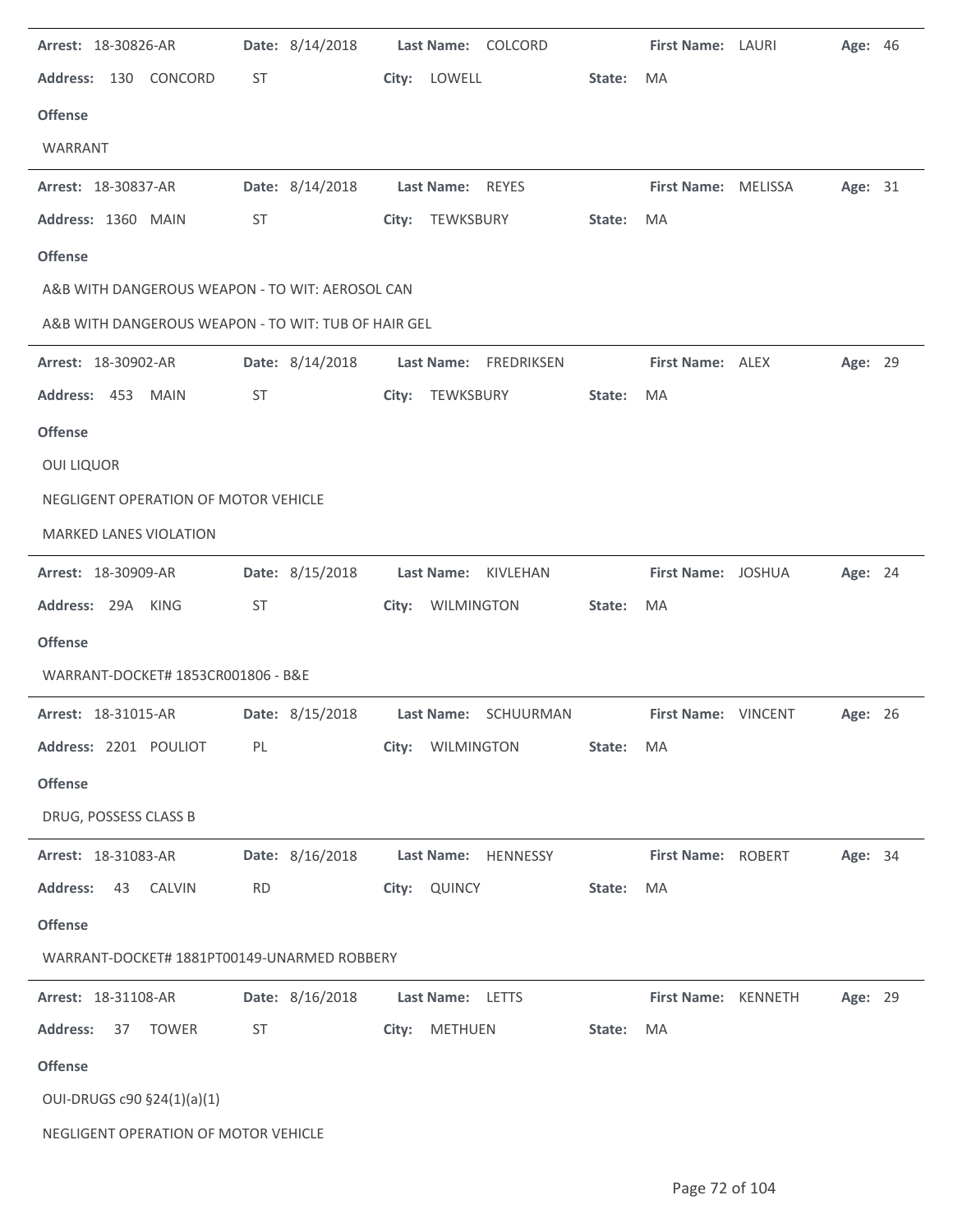| Arrest: 18-31114-AR                              | Date: 8/16/2018 | Last Name: RABBITT         |        | First Name: SARAH  | Age: 35 |  |
|--------------------------------------------------|-----------------|----------------------------|--------|--------------------|---------|--|
| <b>Address:</b><br>FLORADALE<br>20               |                 | City:<br><b>WILMINGTON</b> | State: | MA                 |         |  |
| <b>Offense</b>                                   |                 |                            |        |                    |         |  |
| SHOPLIFTING BY ASPORTATION, 3RD OFF.             |                 |                            |        |                    |         |  |
| Arrest: 18-31228-AR                              | Date: 8/17/2018 | Last Name: PEREZ-VEGA      |        | First Name: MARIO  | Age: 28 |  |
| <b>Address:</b><br>51<br>LANE                    | ST              | City: LOWELL               | State: | MA                 |         |  |
| <b>Offense</b>                                   |                 |                            |        |                    |         |  |
| WARRANT (LDC 1811CR002731 90/23 SUSP LIC)        |                 |                            |        |                    |         |  |
| A&B                                              |                 |                            |        |                    |         |  |
| Arrest: 18-31296-AR                              | Date: 8/17/2018 | Last Name: FLORES          |        | First Name: JOSE   | Age: 33 |  |
| Address: 106 SCHOOL                              | <b>ST</b>       | City: MANCHESTER           | State: | <b>NH</b>          |         |  |
| <b>Offense</b>                                   |                 |                            |        |                    |         |  |
| A&B WITH DANGEROUS WEAPON; TO WIT STICK          |                 |                            |        |                    |         |  |
| Arrest: 18-31457-AR                              | Date: 8/19/2018 | Last Name: DONAHUE         |        | First Name: THOMAS | Age: 35 |  |
| Address: 1229 LAWRENCE                           | ST              | City: LOWELL               | State: | MA                 |         |  |
| <b>Offense</b>                                   |                 |                            |        |                    |         |  |
| WARRANT-DOCKET# 1711CR003175 - LARCENY OVER 1200 |                 |                            |        |                    |         |  |
| Arrest: 18-31491-AR                              | Date: 8/19/2018 | Last Name: FARRELL         |        | First Name: JAMES  | Age: 35 |  |
| <b>Address:</b><br>SPAULDING<br>7                | ST              | City: NASHUA               | State: | <b>NH</b>          |         |  |
| <b>Offense</b>                                   |                 |                            |        |                    |         |  |
| WARRANT 1710CR000062 UNLICENSED OP MV            |                 |                            |        |                    |         |  |
| WARRANT 1603CR001061 LICENSE SUSPENDED OP/MV     |                 |                            |        |                    |         |  |
| WARRANT 1618CR005038 POSS CLASS A                |                 |                            |        |                    |         |  |
| LICENSE SUSPENDED, OP MV WITH                    |                 |                            |        |                    |         |  |
| LEAVE SCENE OF PROPERTY DAMAGE                   |                 |                            |        |                    |         |  |
| NEGLIGENT OPERATION OF MOTOR VEHICLE             |                 |                            |        |                    |         |  |
| Arrest: 18-31650-AR                              | Date: 8/21/2018 | Last Name: BEAZ            |        | First Name: JOEL   | Age: 36 |  |
| <b>Address:</b><br>32<br>E MAIN                  | ST              | City: WEBSTER              | State: | MA                 |         |  |
| <b>Offense</b>                                   |                 |                            |        |                    |         |  |

WARRANT 1864CR000673 LICENSE SUSPENDED OP/MV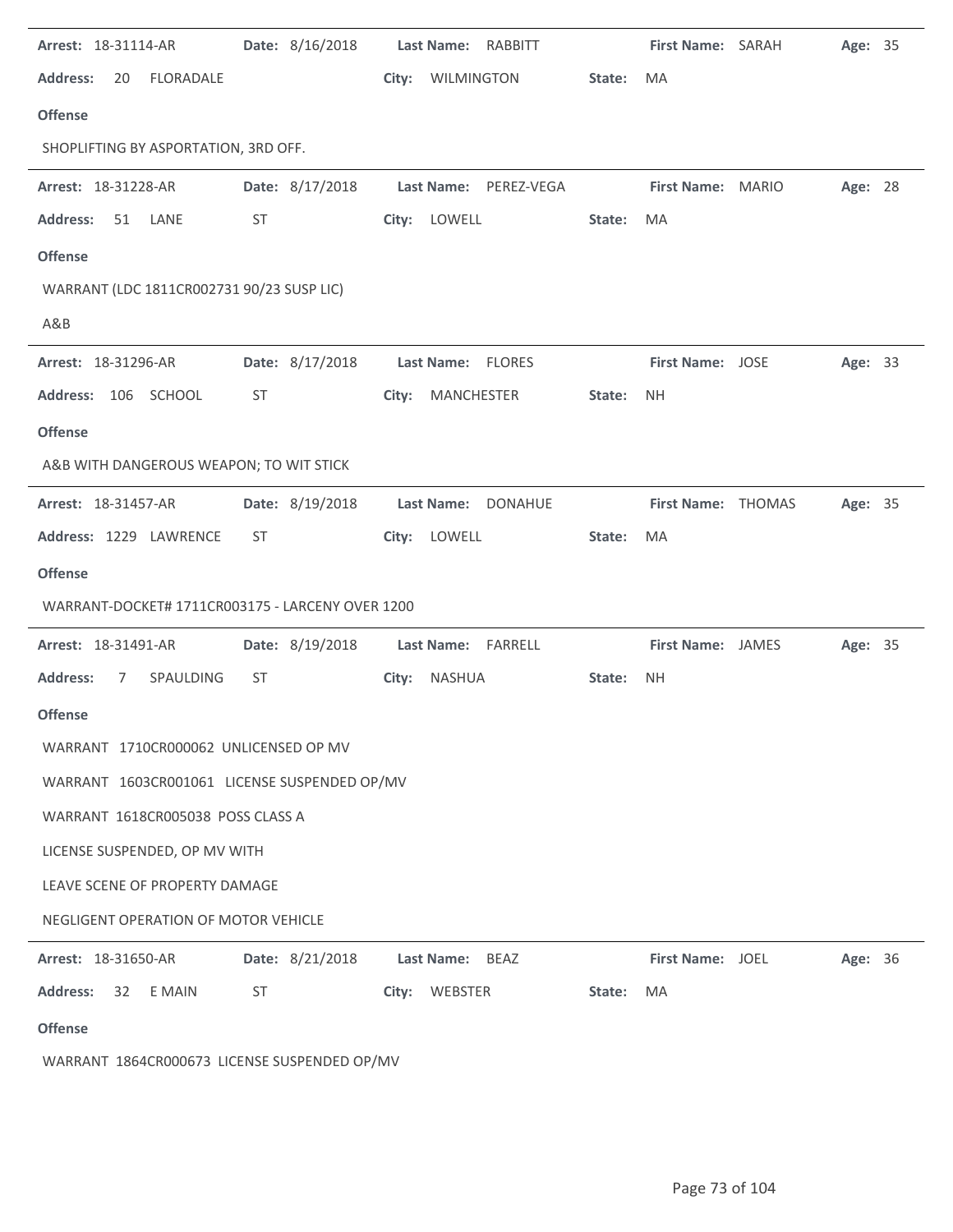| Arrest: 18-31911-A-AR                              | Date: 8/22/2018 | Last Name: TORRES                   |        | First Name: GERARDO  | Age: 44 |  |
|----------------------------------------------------|-----------------|-------------------------------------|--------|----------------------|---------|--|
| <b>Address:</b><br>60<br>4TH                       | AVE             | City:<br>LOWELL                     | State: | MA                   |         |  |
| <b>Offense</b>                                     |                 |                                     |        |                      |         |  |
| DRUG, DISTRIBUTE CLASS E                           |                 |                                     |        |                      |         |  |
| CONSPIRACY TO VIOLATE DRUG LAW                     |                 |                                     |        |                      |         |  |
| Arrest: 18-31911-AR                                | Date: 8/22/2018 | Last Name:<br>RODRIGUEZ             |        | First Name: MARYLYNN | Age: 43 |  |
| <b>Address:</b><br><b>FOURTH AVE 1S</b><br>60      |                 | LOWELL<br>City:                     | State: | MA                   |         |  |
| <b>Offense</b>                                     |                 |                                     |        |                      |         |  |
| DRUG, DISTRIBUTE CLASS E                           |                 |                                     |        |                      |         |  |
| CONSPIRACY TO VIOLATE DRUG LAW                     |                 |                                     |        |                      |         |  |
| Arrest: 18-32043-AR                                | Date: 8/23/2018 | Last Name: ACHILLA                  |        | First Name: SHANE    | Age: 36 |  |
| <b>Address:</b><br><b>ELMWOOD</b><br>3             | AVE             | LEOMINSTER<br>City:                 | State: | MA                   |         |  |
| <b>Offense</b>                                     |                 |                                     |        |                      |         |  |
| LARCENY UNDER \$1200                               |                 |                                     |        |                      |         |  |
| Arrest: 18-32070-AR                                | Date: 8/23/2018 | Last Name: GUZMAN                   |        | First Name: LANCE    | Age: 27 |  |
| Address: 2303 ARCHSTONE                            | AVE             | City:<br>TEWKSBURY                  | State: | MA                   |         |  |
| <b>Offense</b>                                     |                 |                                     |        |                      |         |  |
| NAME/ADDRESS CHANGE, FL NOTIFY RMV OF              |                 |                                     |        |                      |         |  |
| REGISTRATION NOT IN POSSESSION                     |                 |                                     |        |                      |         |  |
| MOBILE PHONE, OPERATOR USE IMPROPERLY              |                 |                                     |        |                      |         |  |
| NUMBER PLATE VIOLATION                             |                 |                                     |        |                      |         |  |
| IDENTIFY SELF, MV OPERATOR REFUSE                  |                 |                                     |        |                      |         |  |
| EQUIPMENT VIOLATION, MISCELLANEOUS MV              |                 |                                     |        |                      |         |  |
| Arrest: 18-32651-AR                                | Date: 8/27/2018 | <b>Last Name:</b><br><b>BARRETT</b> |        | First Name: SCOTT    | Age: 37 |  |
| Address: 256 STEVENS                               | ST              | LOWELL<br>City:                     | State: | MA                   |         |  |
| <b>Offense</b>                                     |                 |                                     |        |                      |         |  |
| SHOPLIFTING BY ASPORTATION                         |                 |                                     |        |                      |         |  |
| Arrest: 18-32652-AR                                | Date: 8/27/2018 | Last Name: SHAW                     |        | First Name: DUSTIN   | Age: 27 |  |
| <b>Address:</b><br><b>CHEROKEE</b><br>$\mathbf{1}$ | CT              | City: LONDONDERRY                   | State: | <b>NH</b>            |         |  |
| <b>Offense</b>                                     |                 |                                     |        |                      |         |  |
| WARRANT LDC 1811CR004027 90/23 OP MV W SUSP LIC    |                 |                                     |        |                      |         |  |
| WARRANT LDC 1811CR004197 266/16A B&E NIGHTTIME     |                 |                                     |        |                      |         |  |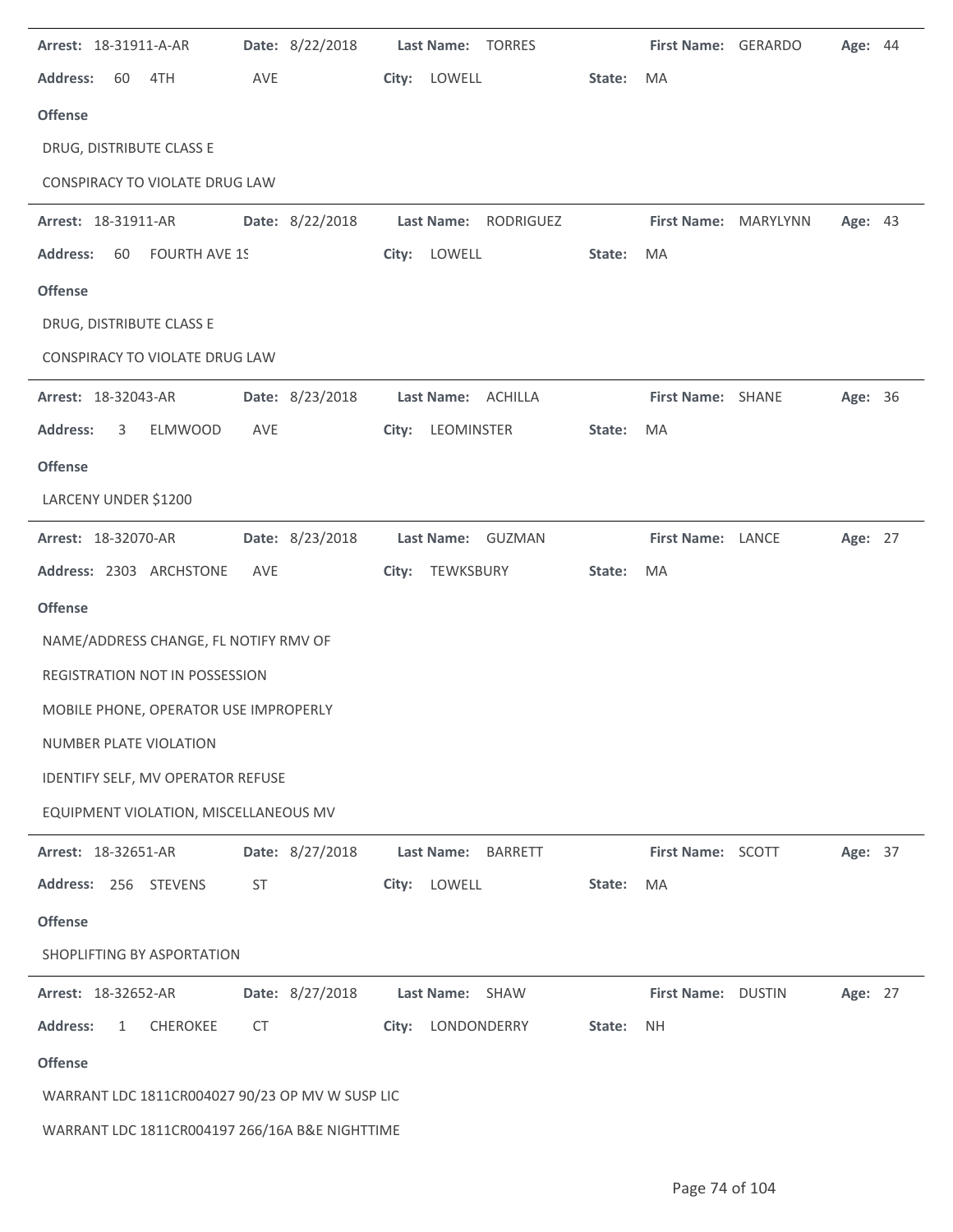| Arrest: 18-32677-AR                                                     |           | Date: 8/27/2018 |       |                   | Last Name: LUDWIG          |        | First Name: KENNETH   | Age: 31 |  |
|-------------------------------------------------------------------------|-----------|-----------------|-------|-------------------|----------------------------|--------|-----------------------|---------|--|
| <b>Address:</b><br><b>HILLSIDE</b><br>14                                | DR        |                 | City: | E DENNIS          |                            | State: | <b>MA</b>             |         |  |
| <b>Offense</b>                                                          |           |                 |       |                   |                            |        |                       |         |  |
| SHOPLIFTING                                                             |           |                 |       |                   |                            |        |                       |         |  |
| Arrest: 18-32839-AR                                                     |           | Date: 8/28/2018 |       | Last Name: RAMOS  |                            |        | First Name: EDGARDO   | Age: 35 |  |
| <b>PINEWOOD</b><br><b>Address:</b><br>15                                | <b>RD</b> |                 |       | City: TEWKSBURY   |                            | State: | MA                    |         |  |
| <b>Offense</b>                                                          |           |                 |       |                   |                            |        |                       |         |  |
| WITNESS/JUROR/POLICE/COURT OFFICIAL, INTIMIDATE c268 §13B               |           |                 |       |                   |                            |        |                       |         |  |
| Arrest: 18-32875-AR                                                     |           | Date: 8/28/2018 |       | Last Name: SIMARD |                            |        | First Name: DAVID     | Age: 30 |  |
| Address: 199 CRAWFORD                                                   | ST        |                 |       | City: LOWELL      |                            | State: | MA                    |         |  |
| <b>Offense</b>                                                          |           |                 |       |                   |                            |        |                       |         |  |
| LICENSE SUSPENDED, OP MV WITH, SUBSQ.OFF                                |           |                 |       |                   |                            |        |                       |         |  |
| Composing, sending or reading of electronic messages while operating MV |           |                 |       |                   |                            |        |                       |         |  |
| Arrest: 18-32901-AR                                                     |           | Date: 8/28/2018 |       | <b>Last Name:</b> | DUMBUYA                    |        | First Name: ALIEU     | Age: 29 |  |
| MASSMILL<br>Address: 100                                                | DR        |                 |       | City: LOWELL      |                            | State: | MA                    |         |  |
| <b>Offense</b>                                                          |           |                 |       |                   |                            |        |                       |         |  |
| WARRANT 266/34/B LARCENY UNDER 1200.00 BY FALSE PRETENSE                |           |                 |       |                   |                            |        |                       |         |  |
| Arrest: 18-33000-AR                                                     |           | Date: 8/29/2018 |       | Last Name:        | <b>BOYLE</b>               |        | First Name: KALEY     | Age: 29 |  |
| Address: 115 WORCESTER                                                  |           |                 |       | City: HOLLIS      |                            | State: | <b>NH</b>             |         |  |
| <b>Offense</b>                                                          |           |                 |       |                   |                            |        |                       |         |  |
| DRUG, POSSESS CLASS B                                                   |           |                 |       |                   |                            |        |                       |         |  |
| DRUG, POSSESS CLASS A                                                   |           |                 |       |                   |                            |        |                       |         |  |
| Arrest: 18-33240-AR                                                     |           | Date: 8/31/2018 |       | Last Name: FITCH  |                            |        | First Name: JASON     | Age: 33 |  |
| <b>Address:</b><br>63<br>LAKE VIEW                                      | AVE       |                 |       | City: LOWELL      |                            | State: | MA                    |         |  |
| <b>Offense</b>                                                          |           |                 |       |                   |                            |        |                       |         |  |
| WARRANT-DOCKET# 1857CR001226 - LARCENY OVER 1200                        |           |                 |       |                   |                            |        |                       |         |  |
| <b>Arrest: 18-33241-AR</b>                                              |           | Date: 8/31/2018 |       |                   | Last Name: FREITAS-TEMPONI |        | First Name: RONDINELE | Age: 37 |  |
| Address: 120 WYLLIS                                                     | AVE       |                 |       | City: EVERETT     |                            | State: | MA                    |         |  |
|                                                                         |           |                 |       |                   |                            |        |                       |         |  |
| <b>Offense</b>                                                          |           |                 |       |                   |                            |        |                       |         |  |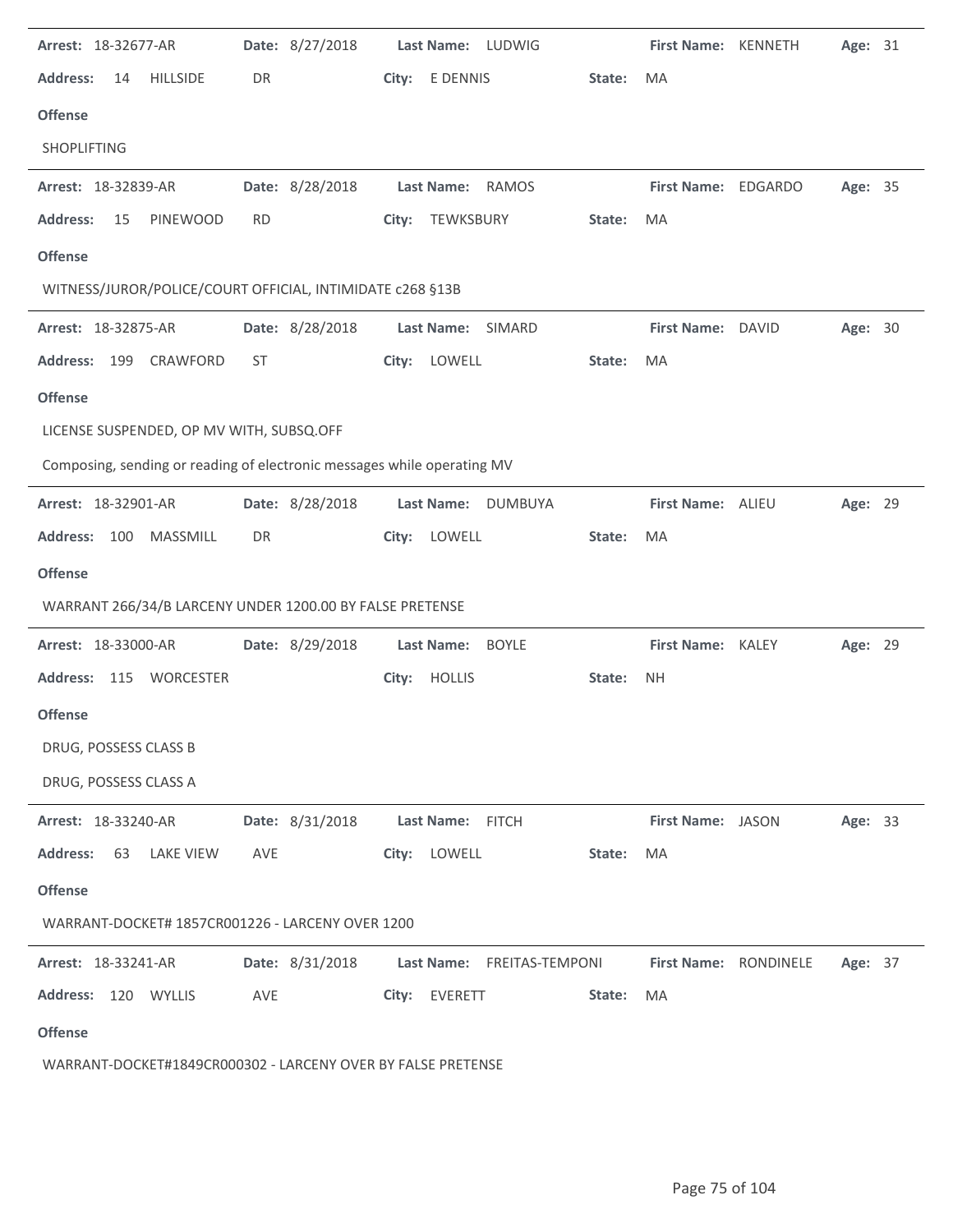| Arrest: 18-33381-AR |                                          | Date: 9/1/2018                                       |       | Last Name: CHRISTMAN          |        | First Name: WILLIAM | Age: 62 |  |
|---------------------|------------------------------------------|------------------------------------------------------|-------|-------------------------------|--------|---------------------|---------|--|
| <b>Address:</b>     | <b>DALTON</b><br>2                       | ST                                                   |       | City: LOWELL                  | State: | MA                  |         |  |
| <b>Offense</b>      |                                          |                                                      |       |                               |        |                     |         |  |
|                     | WARRANT 1511CR005527 LICENSE NOT IN POSS |                                                      |       |                               |        |                     |         |  |
|                     | WARRANT 1511CR00527 LICENSE SUSPENDED    |                                                      |       |                               |        |                     |         |  |
|                     | WARRANT 1511CR005527 FAIL TO STOP/YIELD  |                                                      |       |                               |        |                     |         |  |
| Arrest: 18-33427-AR |                                          | Date: 9/1/2018                                       |       | Last Name: BOULEY             |        | First Name: TIMOTHY | Age: 43 |  |
| <b>Address:</b>     | MONADNOCK AVE<br>37                      |                                                      |       | City: DRACUT                  | State: | MA                  |         |  |
| <b>Offense</b>      |                                          |                                                      |       |                               |        |                     |         |  |
|                     |                                          | WARRANT - 1311CR007908 - DESTRUCTION OF PROP +\$1200 |       |                               |        |                     |         |  |
|                     | WARRANT - 1511CR002297 - A&B HFM         |                                                      |       |                               |        |                     |         |  |
| Arrest: 18-33428-AR |                                          | Date: 9/1/2018                                       |       | Last Name: CARBONNEAU         |        | First Name: SUZANNE | Age: 56 |  |
| <b>Address:</b>     | RUMFORD<br>84                            | ST                                                   |       | City: LOWELL                  | State: | MA                  |         |  |
| <b>Offense</b>      |                                          |                                                      |       |                               |        |                     |         |  |
|                     | WARRANT - 1311CR001522 - POSSESS CLASS E |                                                      |       |                               |        |                     |         |  |
|                     | LEAVE SCENE OF PROPERTY DAMAGE           |                                                      |       |                               |        |                     |         |  |
|                     | LICENSE REVOKED, OP MV WITH              |                                                      |       |                               |        |                     |         |  |
|                     | SAFETY STANDARDS, MV NOT MEETING RMV     |                                                      |       |                               |        |                     |         |  |
| Arrest: 18-33596-AR |                                          | Date: 9/2/2018                                       |       | Last Name: ROUSSEAU           |        | First Name: JASON   | Age: 42 |  |
| <b>Address:</b>     | 112 HIGH                                 | ST                                                   | City: | BILLERICA                     | State: | MA                  |         |  |
| <b>Offense</b>      |                                          |                                                      |       |                               |        |                     |         |  |
|                     | LICENSE SUSPENDED, OP MV WITH            |                                                      |       |                               |        |                     |         |  |
|                     | NUMBER PLATE VIOLATION                   |                                                      |       |                               |        |                     |         |  |
| Arrest: 18-33599-AR |                                          | Date: 9/2/2018                                       |       | <b>Last Name:</b><br>REGNETTA |        | First Name: ADRIANO | Age: 22 |  |
| <b>Address:</b>     | 17<br>PINE PLAIN                         | <b>RD</b>                                            | City: | <b>BOXFORD</b>                | State: | MA                  |         |  |
| <b>Offense</b>      |                                          |                                                      |       |                               |        |                     |         |  |
|                     | OUI-DRUGS c90 §24(1)(a)(1)               |                                                      |       |                               |        |                     |         |  |
|                     | <b>MARKED LANES VIOLATION</b>            |                                                      |       |                               |        |                     |         |  |
|                     | DRUG, POSSESS CLASS A                    |                                                      |       |                               |        |                     |         |  |
|                     | NEGLIGENT OPERATION OF MOTOR VEHICLE     |                                                      |       |                               |        |                     |         |  |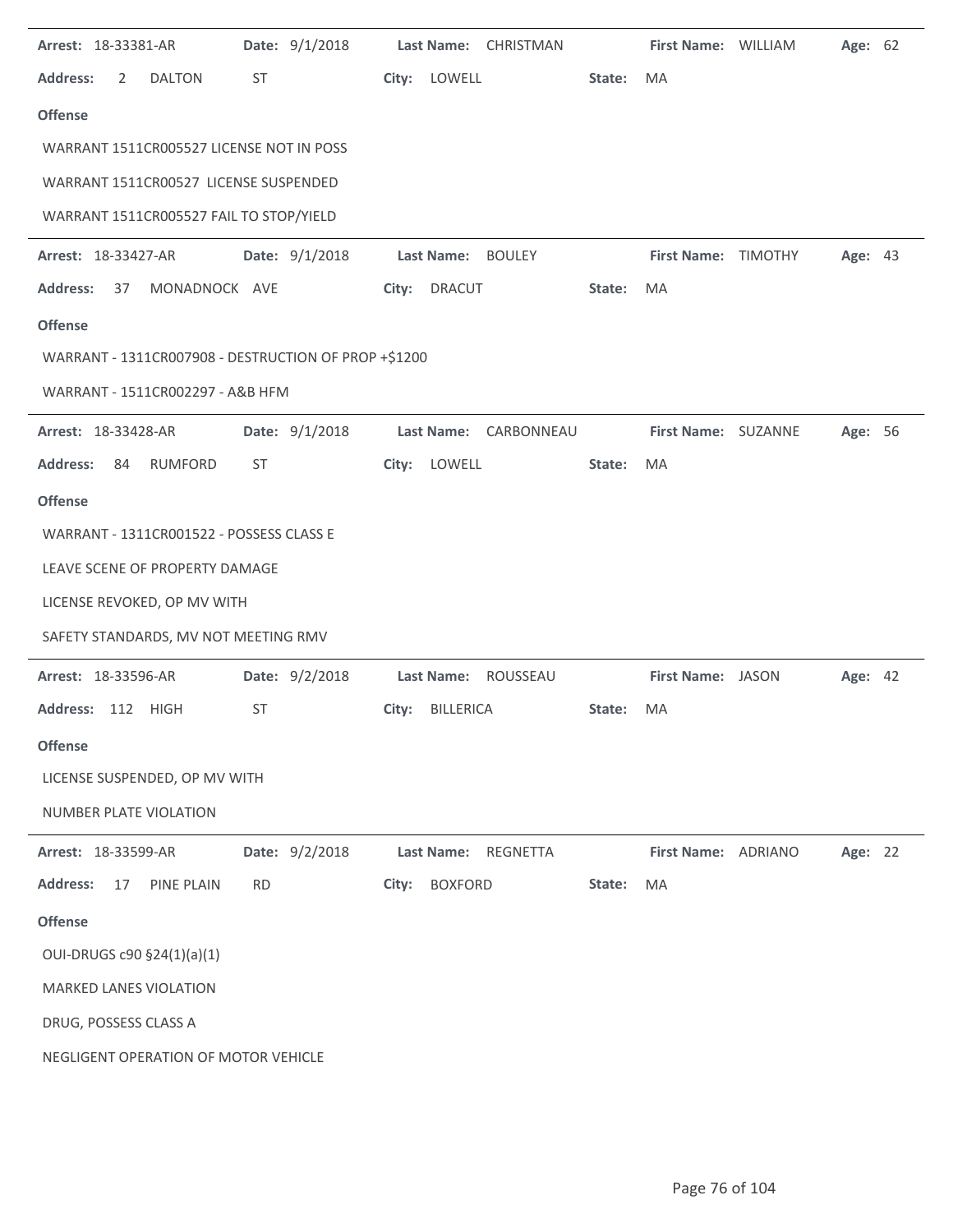| Arrest: 18-33682-AR                                   |           | Date: 9/3/2018 |       | Last Name: LANDRY   |                            |        | First Name: MAURA  | Age: 22 |  |
|-------------------------------------------------------|-----------|----------------|-------|---------------------|----------------------------|--------|--------------------|---------|--|
| <b>Address:</b><br>EASEMENT<br>22                     | <b>RD</b> |                | City: | TEWKSBURY           |                            | State: | MA                 |         |  |
| <b>Offense</b>                                        |           |                |       |                     |                            |        |                    |         |  |
| UNLICENSED OPERATION OF MV                            |           |                |       |                     |                            |        |                    |         |  |
| IDENTIFY SELF, MV OPERATOR REFUSE                     |           |                |       |                     |                            |        |                    |         |  |
| FIREWORKS, POSSESS UNLAWFUL                           |           |                |       |                     |                            |        |                    |         |  |
| LICENSE NOT IN POSSESSION                             |           |                |       |                     |                            |        |                    |         |  |
| REGISTRATION NOT IN POSSESSION                        |           |                |       |                     |                            |        |                    |         |  |
| FAIL TO PLACE APPROPRIATE DECAL ON REGISTRAITON PLATE |           |                |       |                     |                            |        |                    |         |  |
| Arrest: 18-33739-AR                                   |           | Date: 9/3/2018 |       | Last Name: ROBINSON |                            |        | First Name: OMARI  | Age: 21 |  |
| <b>Address:</b><br>106 CONCORD                        | ST        |                | City: | LOWELL              |                            | State: | MA                 |         |  |
| <b>Offense</b>                                        |           |                |       |                     |                            |        |                    |         |  |
| DRUG, DISTRIBUTE CLASS B                              |           |                |       |                     |                            |        |                    |         |  |
| DRUG, DISTRIBUTE CLASS B                              |           |                |       |                     |                            |        |                    |         |  |
| Arrest: 18-33959-AR                                   |           | Date: 9/5/2018 |       |                     | Last Name: ODONNELL-VARNEY |        | First Name: JACOB  | Age: 19 |  |
| <b>Address:</b><br>SACHEM<br>8                        | ST        |                | City: |                     |                            | State: | MA                 |         |  |
|                                                       |           |                |       | <b>BILLERICA</b>    |                            |        |                    |         |  |
| <b>Offense</b>                                        |           |                |       |                     |                            |        |                    |         |  |
| WARRANT-DOCKET# 1811CR004008 - A&B W/DANGEROUS WEAPON |           |                |       |                     |                            |        |                    |         |  |
| Arrest: 18-34334-AR                                   |           | Date: 9/7/2018 |       | Last Name: SILVA    |                            |        | First Name: F      | Age: 38 |  |
| PLYMOUTH<br><b>Address:</b><br>680                    | ST        |                | City: | <b>HOLBROOK</b>     |                            | State: | MA                 |         |  |
| <b>Offense</b>                                        |           |                |       |                     |                            |        |                    |         |  |
| WARRANT 1311CR000343 OUI LIQUOR 2ND OFFENSE           |           |                |       |                     |                            |        |                    |         |  |
| Arrest: 18-34380-A-AR                                 |           | Date: 9/8/2018 |       | Last Name: GIROUARD |                            |        | First Name: ARMAND | Age: 46 |  |
| <b>Address:</b><br>$\overline{2}$<br>EDGEBASTPN       | ST        |                | City: | BILLERICA           |                            | State: | MA                 |         |  |
| <b>Offense</b>                                        |           |                |       |                     |                            |        |                    |         |  |
| LARCENY UNDER \$1200                                  |           |                |       |                     |                            |        |                    |         |  |
| DRUG, POSSESS CLASS B                                 |           |                |       |                     |                            |        |                    |         |  |
| Arrest: 18-34380-AR                                   |           | Date: 9/8/2018 |       | Last Name: SCHREIB  |                            |        | First Name: DAVID  | Age: 56 |  |
| <b>Address:</b><br>HOMELESS                           |           |                | City: | HOMELESS            |                            | State: | MA                 |         |  |
| <b>Offense</b>                                        |           |                |       |                     |                            |        |                    |         |  |
| UNINSURED MOTOR VEHICLE                               |           |                |       |                     |                            |        |                    |         |  |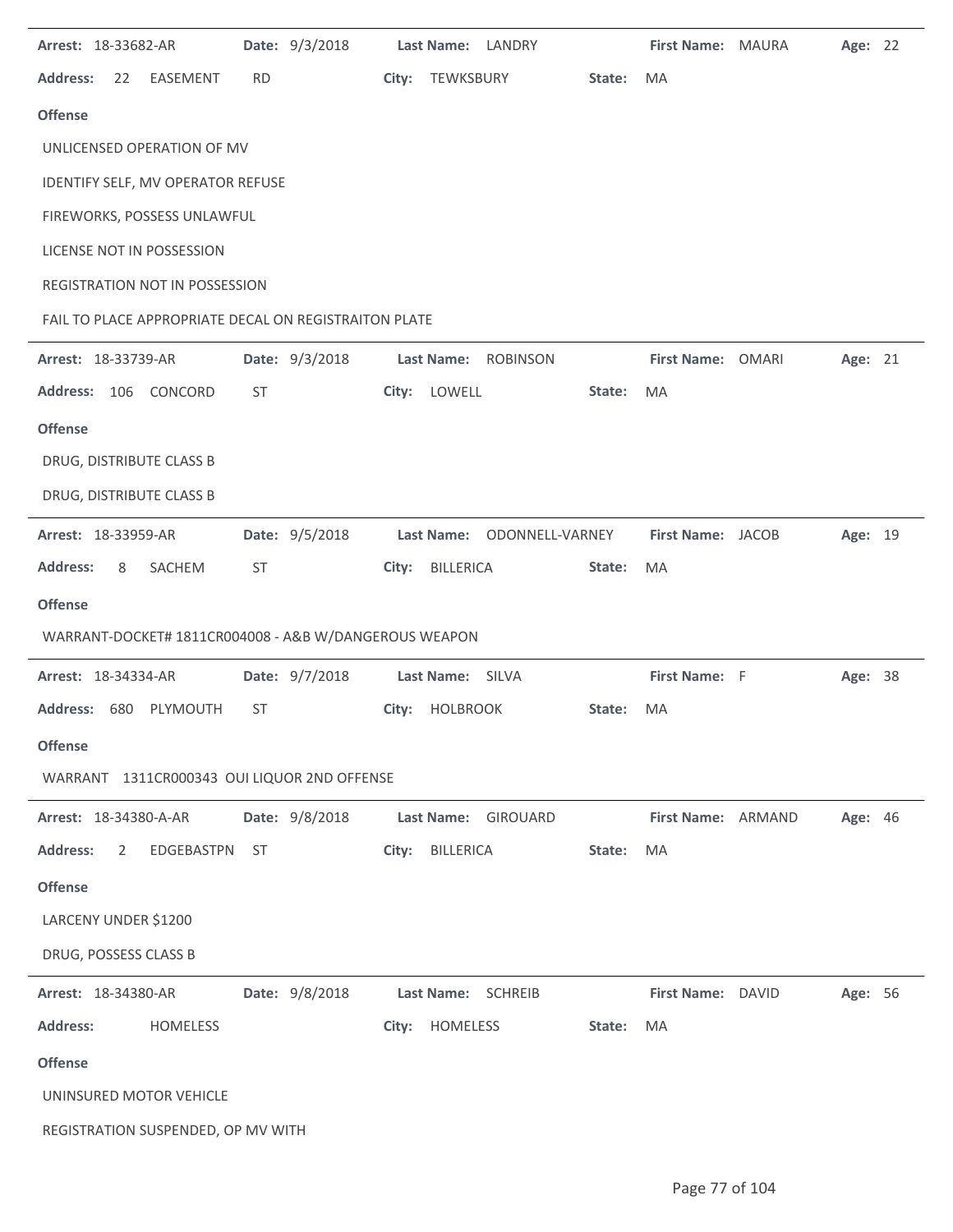| Arrest: 18-34387-AR                                  |           | Date: 9/8/2018  |       | Last Name: CHESLEY |        | <b>First Name: KATHERINE</b> | Age: 34 |  |
|------------------------------------------------------|-----------|-----------------|-------|--------------------|--------|------------------------------|---------|--|
| Address: 1251 SHAWSHEEN                              | ST.       |                 |       | City: TEWKSBURY    | State: | MA                           |         |  |
| <b>Offense</b>                                       |           |                 |       |                    |        |                              |         |  |
| DRUG, POSSESS CLASS E                                |           |                 |       |                    |        |                              |         |  |
| DRUG, POSSESS CLASS E                                |           |                 |       |                    |        |                              |         |  |
| DRUG, POSSESS CLASS E                                |           |                 |       |                    |        |                              |         |  |
| DRUG, POSSESS CLASS E                                |           |                 |       |                    |        |                              |         |  |
| DRUG, POSSESS CLASS E                                |           |                 |       |                    |        |                              |         |  |
| DRUG, POSSESS CLASS E                                |           |                 |       |                    |        |                              |         |  |
| DESTRUCTION OF PROPERTY +\$1200, MALICIOUS c266 §127 |           |                 |       |                    |        |                              |         |  |
| DRUG, POSSESS CLASS E                                |           |                 |       |                    |        |                              |         |  |
| DRUG, POSSESS CLASS E                                |           |                 |       |                    |        |                              |         |  |
| <b>OUI LIQUOR</b>                                    |           |                 |       |                    |        |                              |         |  |
| LICENSE SUSPENDED, OP MV WITH                        |           |                 |       |                    |        |                              |         |  |
| Arrest: 18-34405-A-AR                                |           | Date: 9/9/2018  |       | Last Name: LIBARES |        | First Name: NAOMI            | Age: 21 |  |
| Address: 1689 MAIN                                   | ST        |                 |       | City: TEWKSBURY    | State: | MA                           |         |  |
|                                                      |           |                 |       |                    |        |                              |         |  |
| <b>Offense</b>                                       |           |                 |       |                    |        |                              |         |  |
| ASSAULT W/DANGEROUS WEAPON: TO WIT/ MOTOR VEHICLE    |           |                 |       |                    |        |                              |         |  |
| Arrest: 18-34405-AR                                  |           | Date: 9/9/2018  |       | Last Name: LOPEZ   |        | First Name: BOBBIE           | Age: 24 |  |
| Address: 1689 MAIN                                   | ST        |                 | City: | TEWKSBURY          | State: | MA                           |         |  |
| <b>Offense</b>                                       |           |                 |       |                    |        |                              |         |  |
| WARRANT - 1818CR003618 - LARCENY UNDER \$1200        |           |                 |       |                    |        |                              |         |  |
| Arrest: 18-34601-AR                                  |           | Date: 9/10/2018 |       | Last Name: SARGENT |        | First Name: CHARLES          | Age: 57 |  |
| Address: 146 HODGDON                                 | <b>RD</b> |                 | City: | NORTHFIELD         | State: | <b>NH</b>                    |         |  |
| <b>Offense</b>                                       |           |                 |       |                    |        |                              |         |  |
| WARRANT - 0218CR008511 - OP MV W/ SUSP LIC SUBSQ     |           |                 |       |                    |        |                              |         |  |
| Arrest: 18-34730-AR                                  |           | Date: 9/11/2018 |       | Last Name: PEGUERO |        | First Name: LORENZO          | Age: 20 |  |
| <b>Address:</b><br>14<br><b>ALBION</b>               | ST        |                 |       | City: LOWELL       | State: | MA                           |         |  |
| <b>Offense</b>                                       |           |                 |       |                    |        |                              |         |  |
| LARCENY OVER \$1200                                  |           |                 |       |                    |        |                              |         |  |
| LARCENY OVER \$1200                                  |           |                 |       |                    |        |                              |         |  |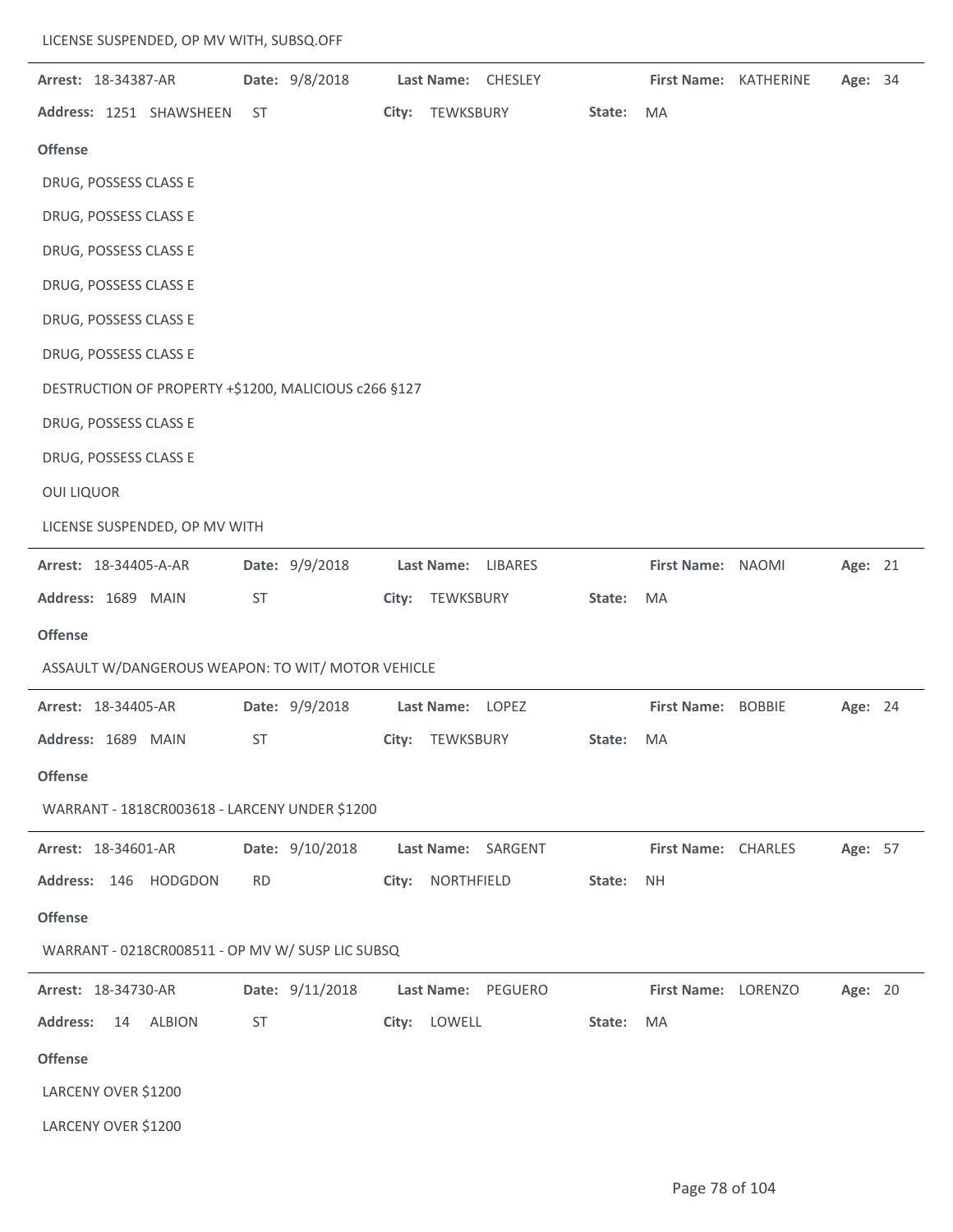| Arrest: 18-34796-AR                        | Date: 9/11/2018 | Last Name: DOWNING   |        | First Name: JEFFREY | Age: 49 |  |
|--------------------------------------------|-----------------|----------------------|--------|---------------------|---------|--|
| <b>Address:</b><br>MAGNA VISTA CIR<br>11   |                 | City: TEWKSBURY      | State: | MA                  |         |  |
| <b>Offense</b>                             |                 |                      |        |                     |         |  |
| <b>OUI LIQUOR</b>                          |                 |                      |        |                     |         |  |
| NEGLIGENT OPERATION OF MOTOR VEHICLE       |                 |                      |        |                     |         |  |
| Arrest: 18-35069-AR                        | Date: 9/13/2018 | Last Name: DEMILIA   |        | First Name: THOMAS  | Age: 48 |  |
| Address: 317 BOSTON                        | <b>RD</b>       | City: BILLERICA      | State: | MA                  |         |  |
| <b>Offense</b>                             |                 |                      |        |                     |         |  |
| A&B                                        |                 |                      |        |                     |         |  |
| SHOPLIFTING BY ASPORTATION                 |                 |                      |        |                     |         |  |
| WARRANT 1643CR001993 OUI LIQUOR            |                 |                      |        |                     |         |  |
| Arrest: 18-35089-AR                        | Date: 9/13/2018 | Last Name: BIBEAU    |        | First Name: GARY    | Age: 57 |  |
| <b>Address:</b><br>10<br>SOUTH             | <b>ST</b>       | City: WILMINGTON     | State: | MA                  |         |  |
| <b>Offense</b>                             |                 |                      |        |                     |         |  |
| DISORDERLY CONDUCT c272 §53                |                 |                      |        |                     |         |  |
| <b>ASSAULT</b>                             |                 |                      |        |                     |         |  |
| <b>RESIST ARREST</b>                       |                 |                      |        |                     |         |  |
| Arrest: 18-35190-AR                        | Date: 9/14/2018 | Last Name: RODRIGUEZ |        | First Name: JOSE    | Age: 29 |  |
| <b>MCGURCK</b><br><b>Address:</b><br>37    | ST              | City: NEW BEDFORD    | State: | MA                  |         |  |
| <b>Offense</b>                             |                 |                      |        |                     |         |  |
| LICENSE SUSPENDED, OP MV WITH              |                 |                      |        |                     |         |  |
| Arrest: 18-35207-AR                        | Date: 9/14/2018 | Last Name: DORAZIO   |        | First Name: TIMOTHY | Age: 33 |  |
| Address: 133 MERRIMACK                     | <b>ST</b>       | City: LOWELL         | State: | MA                  |         |  |
| <b>Offense</b>                             |                 |                      |        |                     |         |  |
| SHOPLIFTING BY ASPORTATION                 |                 |                      |        |                     |         |  |
| WARRANT - 1422CR001543 - OP MV W/ SUSP LIC |                 |                      |        |                     |         |  |
| Arrest: 18-35212-AR                        | Date: 9/14/2018 | Last Name: BELL      |        | First Name: BONNIE  | Age: 39 |  |
| Address: 379 HILDRETH                      | ST              | City: LOWELL         | State: | MA                  |         |  |
| <b>Offense</b>                             |                 |                      |        |                     |         |  |
| SHOPLIFTING BY ASPORTATION                 |                 |                      |        |                     |         |  |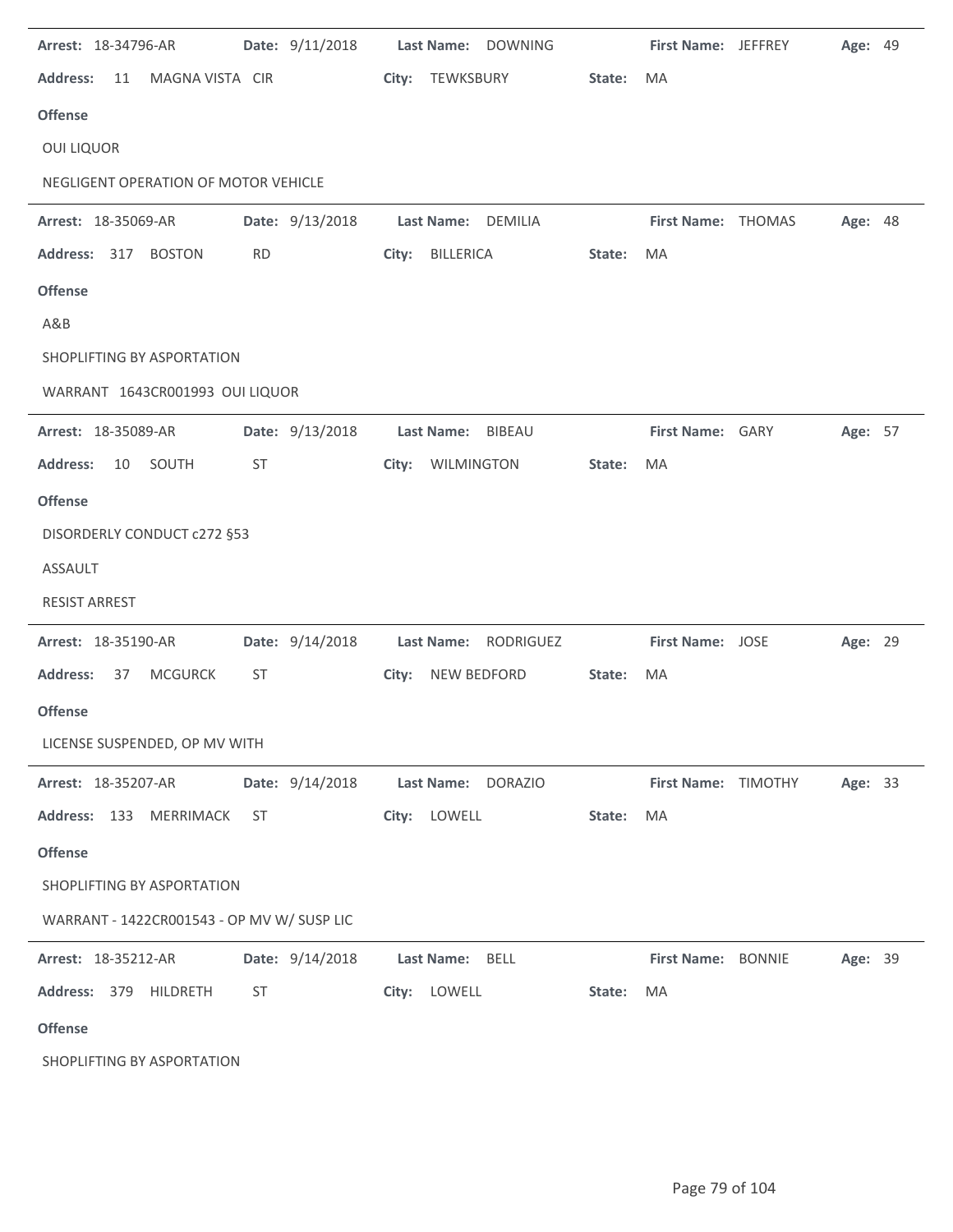| Arrest: 18-35283-AR                                         | Date: 9/15/2018 | Last Name: PELOSI          |        | First Name: RICHARD | Age: 24 |  |
|-------------------------------------------------------------|-----------------|----------------------------|--------|---------------------|---------|--|
| <b>Address:</b><br>LONG POND<br>67                          | <b>RD</b>       | City:<br>TYNGSBOROUGH      | State: | MA                  |         |  |
| <b>Offense</b>                                              |                 |                            |        |                     |         |  |
| ROBBERY, UNARMED                                            |                 |                            |        |                     |         |  |
| ROBBERY, UNARMED                                            |                 |                            |        |                     |         |  |
| Arrest: 18-35387-AR                                         | Date: 9/15/2018 | Last Name: HALLAHAN        |        | First Name: JOHN    | Age: 22 |  |
| <b>Address:</b><br>53<br>OLD ANDOVER RD                     |                 | City:<br>N READING         | State: | MA                  |         |  |
| <b>Offense</b>                                              |                 |                            |        |                     |         |  |
| DEFACING OR DAMAGING PROPERTY                               |                 |                            |        |                     |         |  |
| DRUG, POSSESS CLASS A                                       |                 |                            |        |                     |         |  |
| <b>RESIST ARREST</b>                                        |                 |                            |        |                     |         |  |
| Arrest: 18-35526-AR                                         | Date: 9/16/2018 | Last Name: CATES           |        | First Name: CASSIE  | Age: 36 |  |
| <b>Address:</b><br>36<br>GARDEN                             | <b>ST</b>       | <b>TOPSFIELD</b><br>City:  | State: | MA                  |         |  |
| <b>Offense</b>                                              |                 |                            |        |                     |         |  |
| DISORDERLY CONDUCT c272 §53                                 |                 |                            |        |                     |         |  |
| <b>RESIST ARREST</b>                                        |                 |                            |        |                     |         |  |
| A&B ON POLICE OFFICER                                       |                 |                            |        |                     |         |  |
| POLICE OFFICIAL, INTIMIDATE c268 §13B                       |                 |                            |        |                     |         |  |
| A&B ON POLICE OFFICER                                       |                 |                            |        |                     |         |  |
| Arrest: 18-35674-AR                                         | Date: 9/17/2018 | <b>Last Name:</b><br>PERRY |        | First Name: JOHN    | Age: 52 |  |
| <b>Address:</b><br><b>HILLSIDE</b><br>3                     | <b>RD</b>       | TEWKSBURY<br>City:         | State: | MA                  |         |  |
| <b>Offense</b>                                              |                 |                            |        |                     |         |  |
| OUI LIQUOR, 2ND OFFENSE                                     |                 |                            |        |                     |         |  |
| SPEEDING IN VIOL SPECIAL REGULATION                         |                 |                            |        |                     |         |  |
| Arrest: 18-36060-AR                                         | Date: 9/20/2018 | Last Name: YEO             |        | First Name: MELISSA | Age: 30 |  |
| <b>Address:</b><br>8<br><b>GLADE</b>                        | ST              | City: BILLERICA            | State: | MA                  |         |  |
| <b>Offense</b>                                              |                 |                            |        |                     |         |  |
| DEFAULT WARRANT #1811CR001512 - 90/24, 90/23, 94C/34, 89/4A |                 |                            |        |                     |         |  |
| DRUG, POSSESS CLASS B                                       |                 |                            |        |                     |         |  |
| Arrest: 18-36098-AR                                         | Date: 9/20/2018 | Last Name: WALKER          |        | First Name: KELLY   | Age: 38 |  |
| <b>Address:</b><br>PHELPS<br>79                             | <b>RD</b>       | FRAMINGHAM<br>City:        | State: | MA                  |         |  |
| <b>Offense</b>                                              |                 |                            |        |                     |         |  |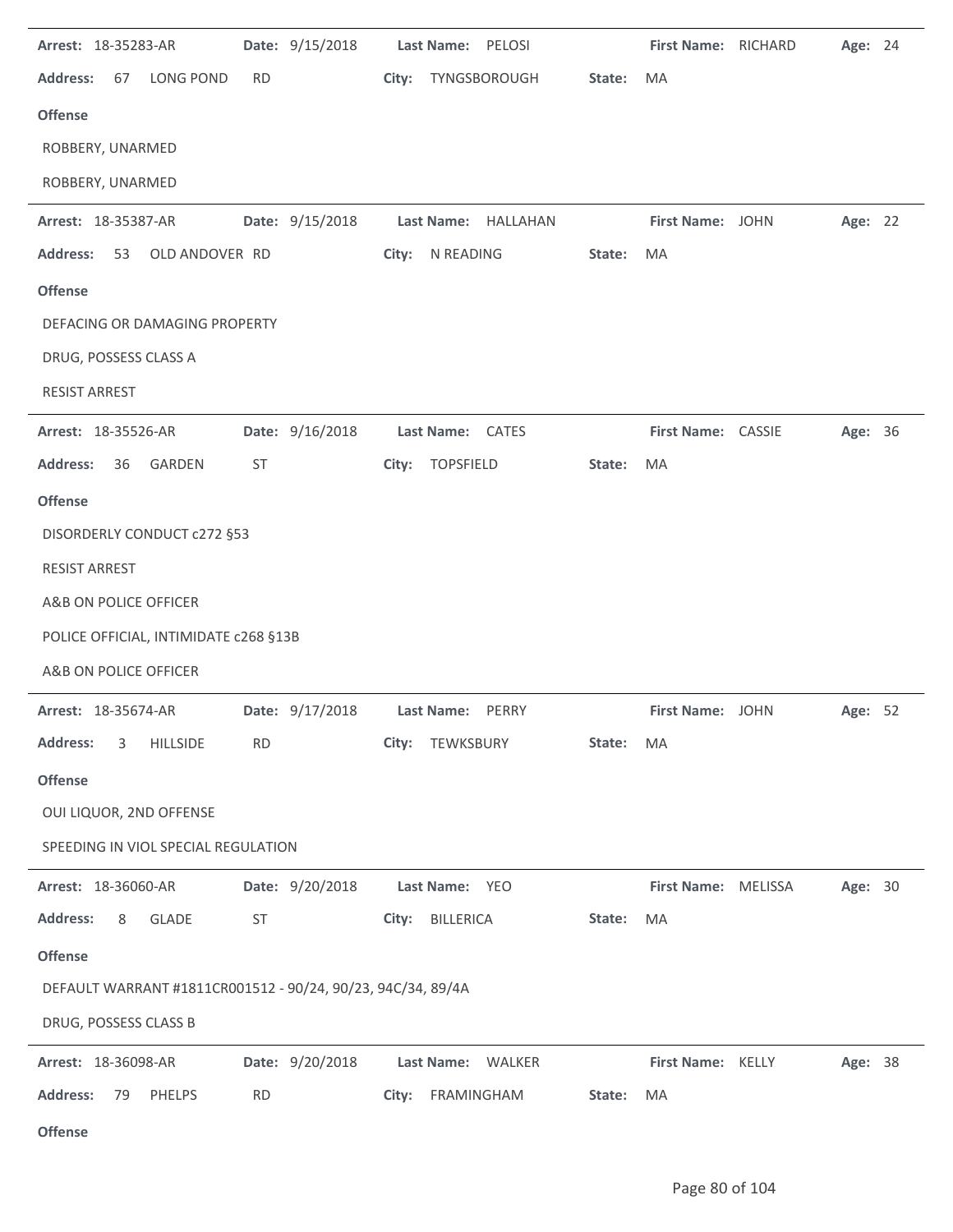| FALSE CREATION OR USE OF SALES RECEIPT                        |                 |                           |        |                      |         |  |
|---------------------------------------------------------------|-----------------|---------------------------|--------|----------------------|---------|--|
| LARCENY UNDER \$1200 BY SINGLE SCHEME                         |                 |                           |        |                      |         |  |
| LARCENY UNDER \$1200                                          |                 |                           |        |                      |         |  |
| FALSE CREATION OR USE OF SALES RECEIPT                        |                 |                           |        |                      |         |  |
| Arrest: 18-36106-AR                                           | Date: 9/20/2018 | Last Name: ELWELL         |        | First Name: BRITTNEY | Age: 22 |  |
| <b>Address:</b><br>20<br>SARATOGA                             | <b>ST</b>       | City: LOWELL              | State: | MA                   |         |  |
| <b>Offense</b>                                                |                 |                           |        |                      |         |  |
| SHOPLIFTING BY PRICE TAG TAMPERING                            |                 |                           |        |                      |         |  |
| Arrest: 18-36140-A-AR                                         | Date: 9/20/2018 | Last Name: PEREZ          |        | First Name: MARTHA   | Age: 34 |  |
| Address: 809 ESSEX                                            | <b>ST</b>       | LAWRENCE<br>City:         | State: | MA                   |         |  |
| <b>Offense</b>                                                |                 |                           |        |                      |         |  |
| CONSPIRACY TO VIOLATE DRUG LAW                                |                 |                           |        |                      |         |  |
| FENTANYL, TRAFFICKING IN MORE THAN 10 GRAMS c.94C, §32E(c1/2) |                 |                           |        |                      |         |  |
| DRUG, DISTRIBUTE CLASS A                                      |                 |                           |        |                      |         |  |
| DRUG, POSSESS TO DISTRIB CLASS A                              |                 |                           |        |                      |         |  |
| DRUG, POSSESS TO DISTRIB CLASS B                              |                 |                           |        |                      |         |  |
| Arrest: 18-36140-AR                                           | Date: 9/20/2018 | Last Name: DEJESUS        |        | First Name: FREDDY   | Age: 35 |  |
| Address: 809 ESSEX                                            | <b>ST</b>       | City:<br>LAWRENCE         | State: | MA                   |         |  |
| <b>Offense</b>                                                |                 |                           |        |                      |         |  |
| DRUG, DISTRIBUTE CLASS A HEROIN                               |                 |                           |        |                      |         |  |
| DRUG, POSSESS TO DISTRIB CLASS A HEROIN                       |                 |                           |        |                      |         |  |
| DRUG, POSSESS TO DISTRIB CLASS B COCAINE                      |                 |                           |        |                      |         |  |
| CONSPIRACY TO VIOLATE DRUG LAW                                |                 |                           |        |                      |         |  |
| FENTANYL, TRAFFICKING IN MORE THAN 10 GRAMS c.94C, §32E(c1/2) |                 |                           |        |                      |         |  |
| Arrest: 18-36217-AR                                           | Date: 9/21/2018 | Last Name: LITALIEN       |        | First Name: ERIC     | Age: 23 |  |
| <b>Address:</b><br>17<br>PASHO                                | <b>RD</b>       | <b>BILLERICA</b><br>City: | State: | MA                   |         |  |
| <b>Offense</b>                                                |                 |                           |        |                      |         |  |
| WARRANT (1853CR002017 266/126A VANDALIZE PROPERTY)            |                 |                           |        |                      |         |  |
| Arrest: 18-36261-AR                                           | Date: 9/21/2018 | Last Name: ANGELLI        |        | First Name: KRISTI   | Age: 38 |  |
| <b>Address:</b><br>WHITTIER<br>27                             | ST              | City: EVERETT             | State: | MA                   |         |  |
| <b>Offense</b>                                                |                 |                           |        |                      |         |  |
|                                                               |                 |                           |        |                      |         |  |

WARRANT (1801CR003083 266/30A SHOPLIFTING)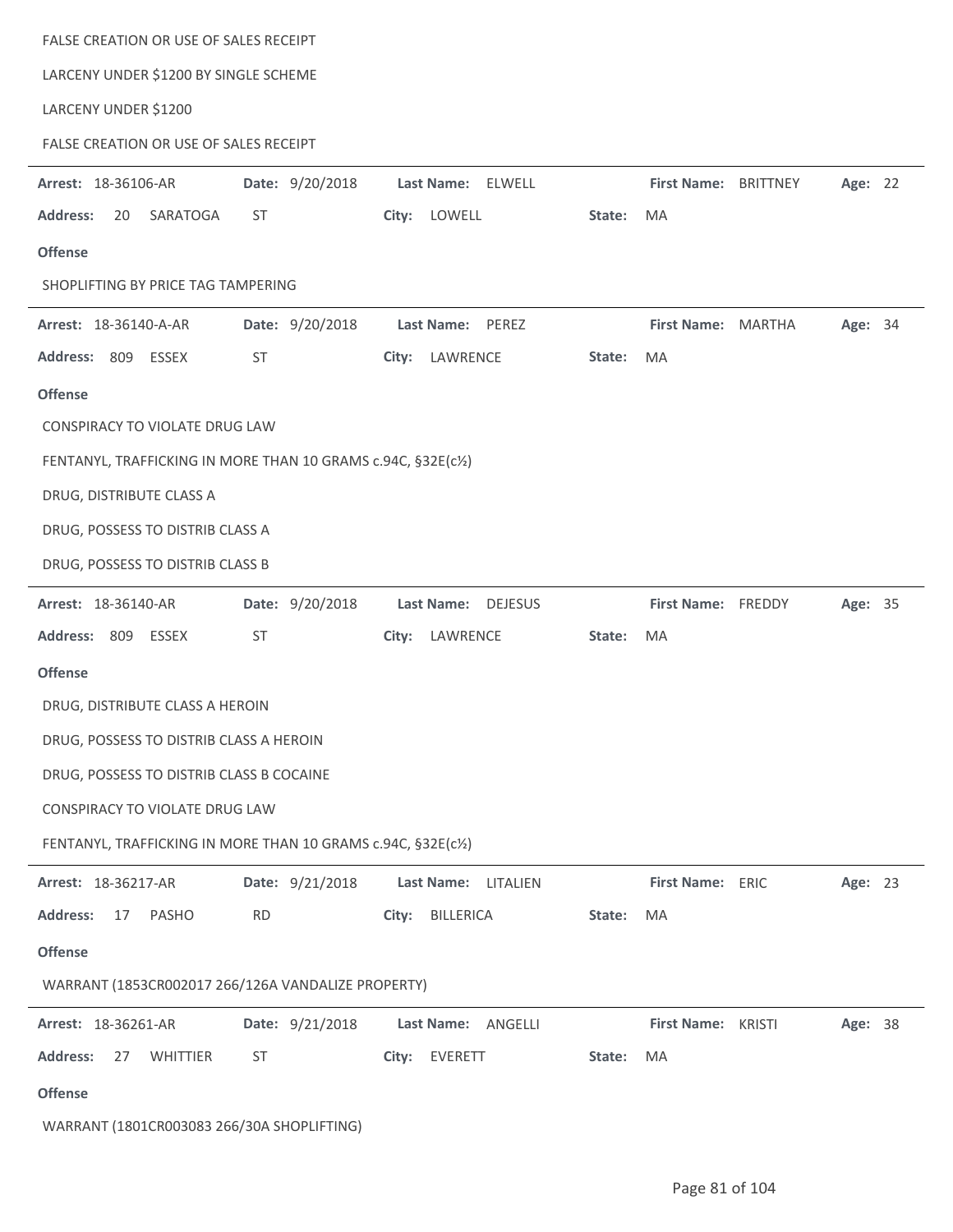| WARRANT (1801CR003082 265/20 ASSAULT TO ROB)                |                              |                                    |        |                           |         |  |
|-------------------------------------------------------------|------------------------------|------------------------------------|--------|---------------------------|---------|--|
| Arrest: 18-36278-AR<br>Address: 477 MOODY<br><b>Offense</b> | Date: 9/21/2018<br><b>ST</b> | Last Name: HAWKINS<br>City: LOWELL | State: | First Name: MALCOLM<br>MA | Age: 28 |  |
| ASSAULT W/DANGEROUS WEAPON: TO WIT/ MOTOR VEHICLE           |                              |                                    |        |                           |         |  |
| NEGLIGENT OPERATION OF MOTOR VEHICLE                        |                              |                                    |        |                           |         |  |
| UNLICENSED OPERATION OF MV                                  |                              |                                    |        |                           |         |  |
| <b>Arrest: 18-36464-AR</b>                                  | Date: 9/22/2018              | Last Name: HEGARTY                 |        | First Name: STEPHEN       | Age: 33 |  |
| <b>Address:</b><br>9<br><b>WILLIAMS</b>                     | <b>CT</b>                    | City: WOBURN                       | State: | MA                        |         |  |
| <b>Offense</b>                                              |                              |                                    |        |                           |         |  |
| <b>LARCENY FROM PERSON</b>                                  |                              |                                    |        |                           |         |  |
| Arrest: 18-36500-AR                                         | Date: 9/22/2018              | Last Name: ROSE                    |        | First Name: ROBIN         | Age: 54 |  |
| <b>Address:</b><br>66<br><b>WYMAN</b>                       | <b>RD</b>                    | <b>BILLERICA</b><br>City:          | State: | MA                        |         |  |
| <b>Offense</b>                                              |                              |                                    |        |                           |         |  |
| DESTRUCTION OF PROPERTY -\$1200, WANTON c266 §127           |                              |                                    |        |                           |         |  |
| LEWDNESS, OPEN AND GROSS                                    |                              |                                    |        |                           |         |  |
| Arrest: 18-36598-AR                                         | Date: 9/23/2018              | Last Name: OLOUGHLIN               |        | First Name: DESMOND       | Age: 52 |  |
| Address: 721 SHAWSHEEN                                      | ST                           | TEWKSBURY<br>City:                 | State: | MA                        |         |  |
| <b>Offense</b>                                              |                              |                                    |        |                           |         |  |
| WARRANT 94C/34/C DRUG, POSSESION CLASS B                    |                              |                                    |        |                           |         |  |
| WARRANT 94C/34/A DRUG, POSSESS CLASS A                      |                              |                                    |        |                           |         |  |
| Arrest: 18-37219-AR                                         | Date: 9/27/2018              | Last Name: TORRES                  |        | First Name: JOHNNY        | Age: 29 |  |
| Address: 257 STACKPOLE                                      |                              | City: LOWELL                       | State: | MA                        |         |  |
| <b>Offense</b>                                              |                              |                                    |        |                           |         |  |
| RMV DOCUMENT, FORGE/MISUSE                                  |                              |                                    |        |                           |         |  |
| Arrest: 18-37411-AR                                         | Date: 9/28/2018              | Last Name: TENE                    |        | First Name: JUAN          | Age: 32 |  |
| <b>Address:</b><br>65<br><b>FOREST</b>                      | ST                           | City: LOWELL                       | State: | MA                        |         |  |
| <b>Offense</b>                                              |                              |                                    |        |                           |         |  |
| UNLICENSED OPERATION OF MV                                  |                              |                                    |        |                           |         |  |
| Arrest: 18-37465-AR                                         | Date: 9/28/2018              | Last Name: CORREIA                 |        | First Name: ALBERT        | Age: 46 |  |
|                                                             |                              |                                    |        |                           |         |  |
| <b>Address:</b><br>20<br>CARDIGAN                           | <b>RD</b>                    | City: TEWKSBURY                    | State: | MA                        |         |  |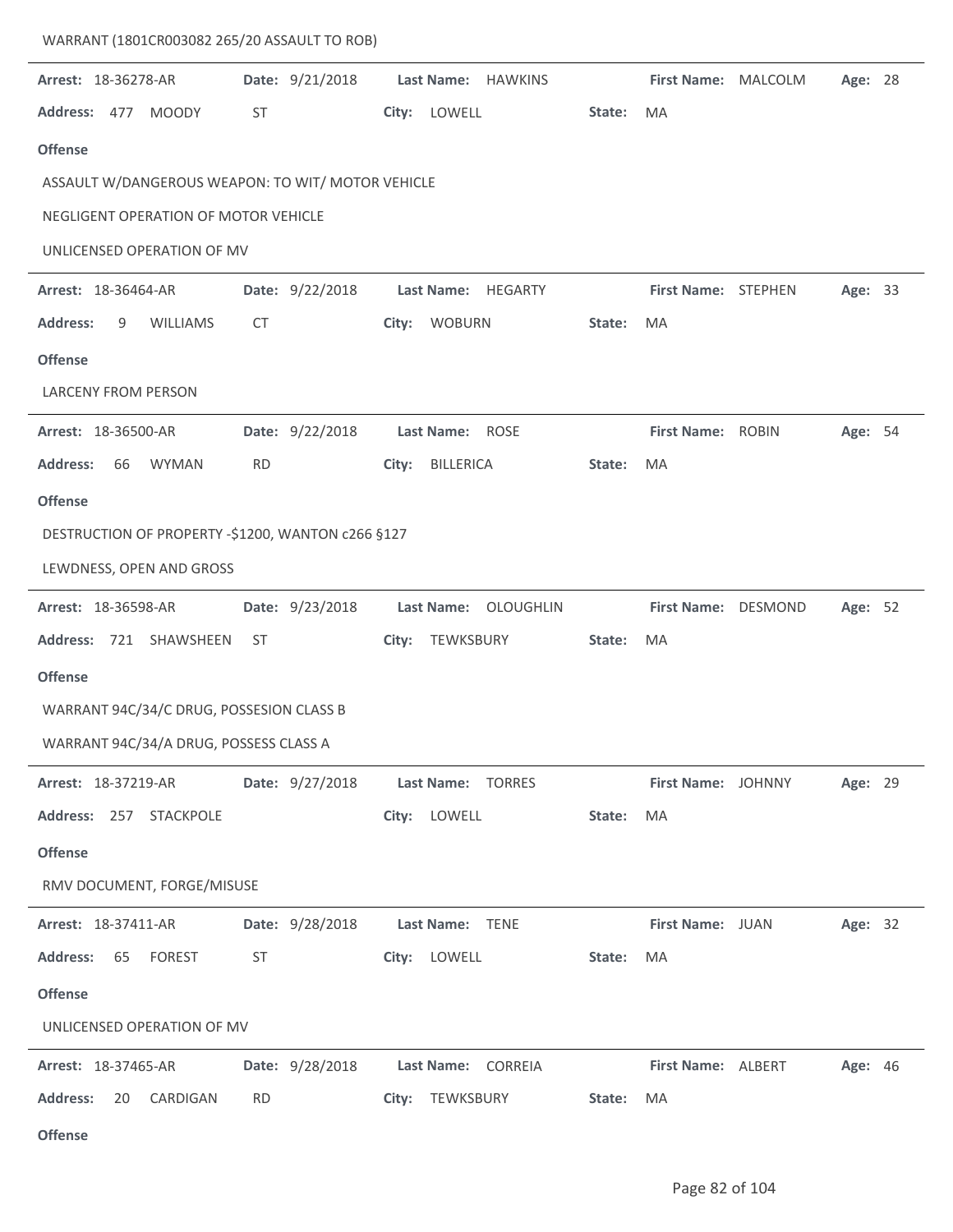| LICENSE SUSPENDED, OP MV WITH                          |                                                    |                                |
|--------------------------------------------------------|----------------------------------------------------|--------------------------------|
| LIGHTS VIOLATION, MV                                   |                                                    |                                |
| Arrest: 18-37607-AR<br>Date: 9/29/2018                 | Last Name: REDDY                                   | First Name: KARYN<br>Age: 53   |
| <b>Address:</b><br>84<br><b>ST</b><br>SALEM            | City: WOBURN<br>State:                             | <b>MA</b>                      |
| <b>Offense</b>                                         |                                                    |                                |
| <b>MARKED LANES VIOLATION</b>                          |                                                    |                                |
| NEGLIGENT OPERATION OF MOTOR VEHICLE                   |                                                    |                                |
| OUI LIQUOR, 2ND OFFENSE                                |                                                    |                                |
| Arrest: 18-37716-AR<br>Date: 9/30/2018                 | Last Name: CANDELARIA ALVARADO First Name: KAISHLA | Age: 24                        |
| Address: 1902 LIGHTHOUSE<br>WAY                        | KISSIMMEE<br>City:<br>State: FL                    |                                |
| <b>Offense</b>                                         |                                                    |                                |
| <b>MARKED LANES VIOLATION</b>                          |                                                    |                                |
| UNLICENSED OPERATION OF MV                             |                                                    |                                |
| Arrest: 18-38025-AR<br>Date: 10/2/2018                 | Last Name: MUIRURI                                 | First Name: KEVIN<br>Age: 28   |
| <b>Address:</b><br><b>BODWELL</b><br>18<br>AVE         | City: LOWELL<br>State:                             | MA                             |
| <b>Offense</b>                                         |                                                    |                                |
|                                                        |                                                    |                                |
| DEFAULT WARRANT 1811CR003878 - BYLAW VIOLATION         |                                                    |                                |
| DEFAULT WARRANT 1811CR004466 - 272/53 DISTURBING PEACE |                                                    |                                |
| Date: 10/2/2018<br>Arrest: 18-38147-AR                 | Last Name: MERRICK                                 | First Name: MATTHEW<br>Age: 19 |
| Address: 242 FOSTER<br><b>RD</b>                       | TEWKSBURY<br>City:<br>State:                       | MA                             |
| <b>Offense</b>                                         |                                                    |                                |
| RMV DOCUMENT, FORGE/MISUSE                             |                                                    |                                |
| DRUG, POSSESS CLASS E                                  |                                                    |                                |
| LIQUOR ID CARD/LICENSE, FALSE/MISUSE                   |                                                    |                                |
| Date: 10/3/2018<br>Arrest: 18-38309-AR                 | Last Name: VIGEANT                                 | Age: 43<br>First Name: LENEE   |
| Address: 383<br>ST<br>HAVERHILL                        | LAWRENCE<br>City:<br>State:                        | MA                             |
| <b>Offense</b>                                         |                                                    |                                |
| DISORDERLY CONDUCT c272 §53                            |                                                    |                                |
| <b>RESIST ARREST</b>                                   |                                                    |                                |
| SHOPLIFTING BY ASPORTATION, 3RD OFF.                   |                                                    |                                |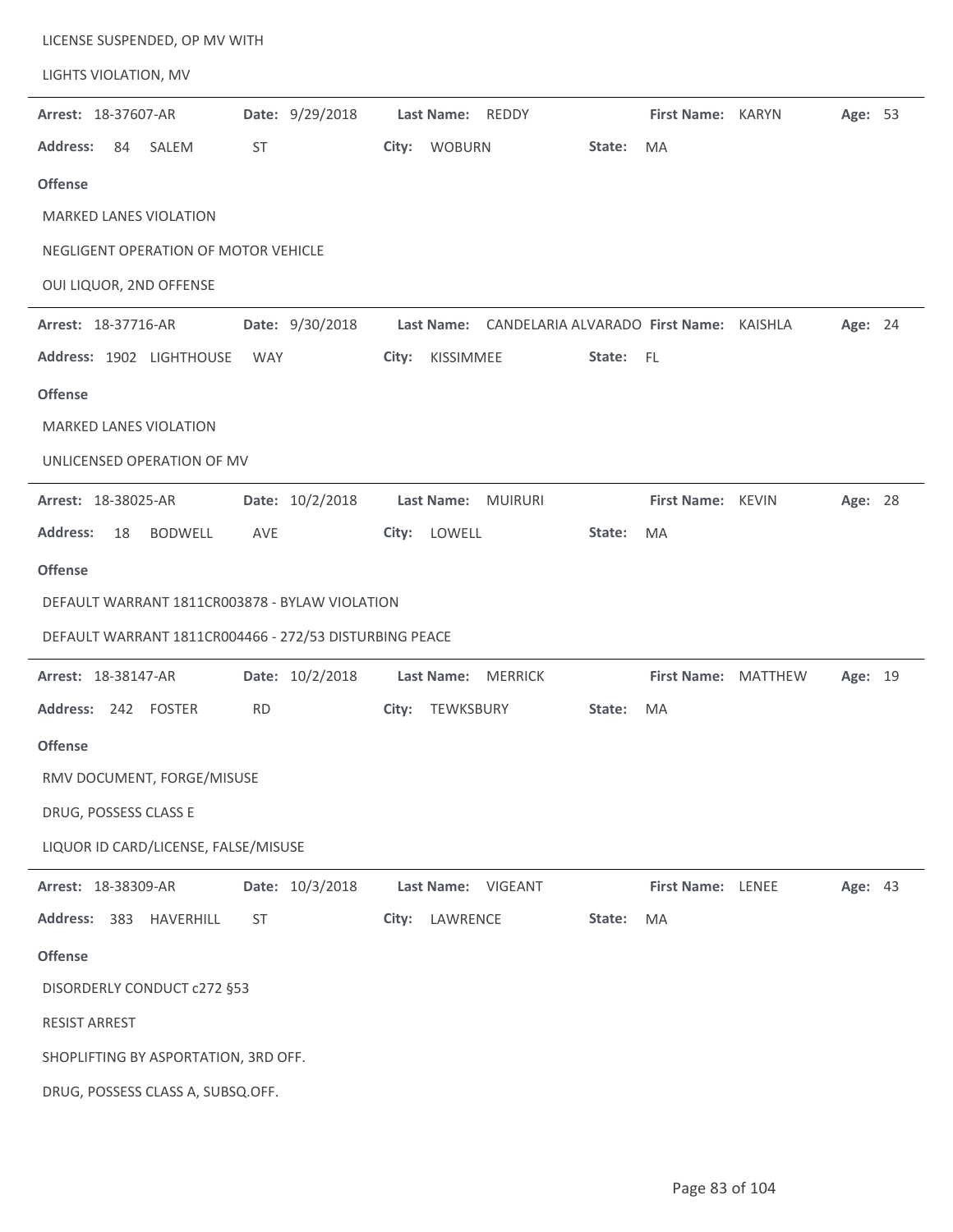| Arrest: 18-38316-AR                                    | Date: 10/3/2018 | Last Name: CUCCINELLO                | First Name: CHRISTINE<br>Age: 39       |
|--------------------------------------------------------|-----------------|--------------------------------------|----------------------------------------|
| <b>Address:</b><br>85<br><b>BEDFORD</b>                | ST              | <b>BURLINGTON</b><br>City:<br>State: | MA                                     |
| <b>Offense</b>                                         |                 |                                      |                                        |
| SHOPLIFTING BY CONCEALING MDSE                         |                 |                                      |                                        |
| Arrest: 18-38638-AR                                    | Date: 10/6/2018 | Last Name: WALLACE                   | First Name: ANDREA<br>Age: 34          |
| <b>Address:</b><br>72<br><b>WICHWOOD</b>               | <b>HTS</b>      | City: LITTLETON<br>State:            | MA                                     |
| <b>Offense</b>                                         |                 |                                      |                                        |
| OUI LIQUOR, 2ND OFFENSE                                |                 |                                      |                                        |
| NEGLIGENT OPERATION OF MOTOR VEHICLE                   |                 |                                      |                                        |
| STOP/YIELD, FAIL TO                                    |                 |                                      |                                        |
| Arrest: 18-38651-AR                                    | Date: 10/6/2018 | Last Name: KHAKEO                    | First Name: VYRASACK<br><b>Age: 40</b> |
| <b>Address:</b><br>95<br><b>ENDICOTT</b>               | ST              | City: LOWELL<br>State:               | MA                                     |
| <b>Offense</b>                                         |                 |                                      |                                        |
| OUI LIQUOR, 2ND OFFENSE                                |                 |                                      |                                        |
| NEGLIGENT OPERATION OF MOTOR VEHICLE                   |                 |                                      |                                        |
| Arrest: 18-38724-AR                                    | Date: 10/6/2018 | Last Name: JEANTY                    | First Name: LOUDNEY<br>Age: 25         |
| Address: 973 BROADWAY                                  |                 | City: EVERETT<br>State:              | MA                                     |
| <b>Offense</b>                                         |                 |                                      |                                        |
| LICENSE SUSPENDED, OP MV WITH                          |                 |                                      |                                        |
| Arrest: 18-38794-AR                                    | Date: 10/7/2018 | Last Name: LARA                      | First Name: JOSE<br>Age: 21            |
| <b>Address:</b><br>3<br><b>DAVIS</b>                   | TER             | City:<br>LOWELL<br>State:            | MA                                     |
| <b>Offense</b>                                         |                 |                                      |                                        |
| FALSE NAME OR SSN FOLLOWING ARREST                     |                 |                                      |                                        |
| FALSE NAME TO A POLICE OFFICER, MV OPERATOR            |                 |                                      |                                        |
| LICENSE REVOKED AS HTO, OPERATE MV WITH                |                 |                                      |                                        |
| NUMBER PLATE VIOLATION TO CONCEAL ID                   |                 |                                      |                                        |
| LIGHTS VIOLATION, MV                                   |                 |                                      |                                        |
| Arrest: 18-38861-AR                                    | Date: 10/7/2018 | Last Name: STROW                     | First Name: JACOB<br>Age: 21           |
| <b>Address:</b><br>9<br><b>ALLSTON</b>                 | AVE             | WILMINGTON<br>State:<br>City:        | MA                                     |
| <b>Offense</b>                                         |                 |                                      |                                        |
| ATTEMPT TO COMMIT CRIME, TO WIT: ROBBERY, ARMED&MASKED |                 |                                      |                                        |
| A&B ON +60                                             |                 |                                      |                                        |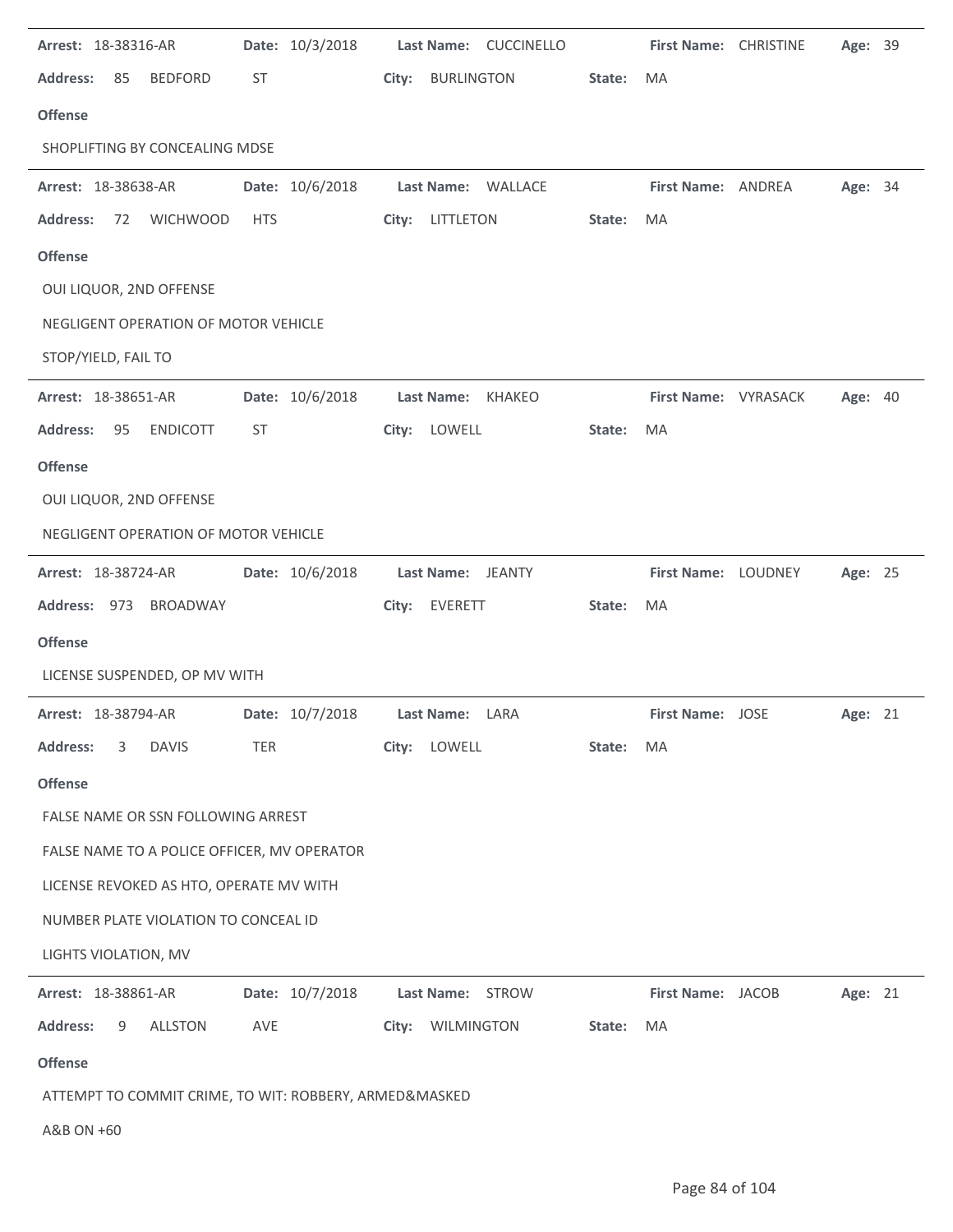| CARJACKING, ARMED                                         |                  |                     |                               |
|-----------------------------------------------------------|------------------|---------------------|-------------------------------|
| ASSAULT TO ROB +60, ARMED                                 |                  |                     |                               |
| Arrest: 18-38937-AR                                       | Date: 10/8/2018  | Last Name: VASQUEZ  | First Name: VICTOR<br>Age: 23 |
| <b>Address:</b><br>20<br><b>AUBURN</b>                    |                  | City:<br>LOWELL     | State:<br>MA                  |
| <b>Offense</b>                                            |                  |                     |                               |
| <b>NUMBER PLATE VIOLATION</b>                             |                  |                     |                               |
| LICENSE SUSPENDED, OP MV WITH                             |                  |                     |                               |
| WARRANT (A&B)                                             |                  |                     |                               |
| Arrest: 18-39065-AR                                       | Date: 10/9/2018  | Last Name: GREENHOW | First Name: AMBER<br>Age: 37  |
| Address:<br>93<br>CHANDLER                                | ST               | City: TEWKSBURY     | MA<br>State:                  |
| <b>Offense</b>                                            |                  |                     |                               |
| OUI-DRUGS c90 §24(1)(a)(1)                                |                  |                     |                               |
| Arrest: 18-39277-AR                                       | Date: 10/10/2018 | Last Name: JORDAN   | First Name: KARLY<br>Age: 19  |
| <b>Address:</b><br>99<br><b>MYSTIC</b>                    | AVE              | TEWKSBURY<br>City:  | State:<br>MA                  |
| <b>Offense</b>                                            |                  |                     |                               |
| WARRANT DOCKET 1818CR001856 94C/32J DRUG VIOL SCHOOL ZONE |                  |                     |                               |
|                                                           |                  |                     |                               |
| Arrest: 18-39325-AR                                       | Date: 10/10/2018 | Last Name: KROL     | Age: 20<br>First Name: JASON  |
| <b>Address:</b><br>AMES HILL<br>$\mathbf{1}$              | DR               | TEWKSBURY<br>City:  | MA<br>State:                  |
| <b>Offense</b>                                            |                  |                     |                               |
| WARRANT#1811CR003906 90/23 LICENSE SUSP.                  |                  |                     |                               |
| Arrest: 18-39448-AR                                       | Date: 10/11/2018 | Last Name: WHITNEY  | First Name: ROBERT<br>Age: 45 |
| <b>Address:</b><br>82 QUAIL                               | <b>RUN</b>       | City: TEWKSBURY     | State:<br>MA                  |
| <b>Offense</b>                                            |                  |                     |                               |
| LICENSE SUSPENDED, OP MV WITH                             |                  |                     |                               |
| Arrest: 18-39718-AR                                       | Date: 10/13/2018 | Last Name: SULLIVAN | First Name: ASHLEY<br>Age: 26 |
| <b>Address:</b><br>RAILROAD<br>96                         | ST               | METHUEN<br>City:    | MA<br>State:                  |
| <b>Offense</b>                                            |                  |                     |                               |
| <b>OUI LIQUOR</b>                                         |                  |                     |                               |
| NEGLIGENT OPERATION OF MOTOR VEHICLE                      |                  |                     |                               |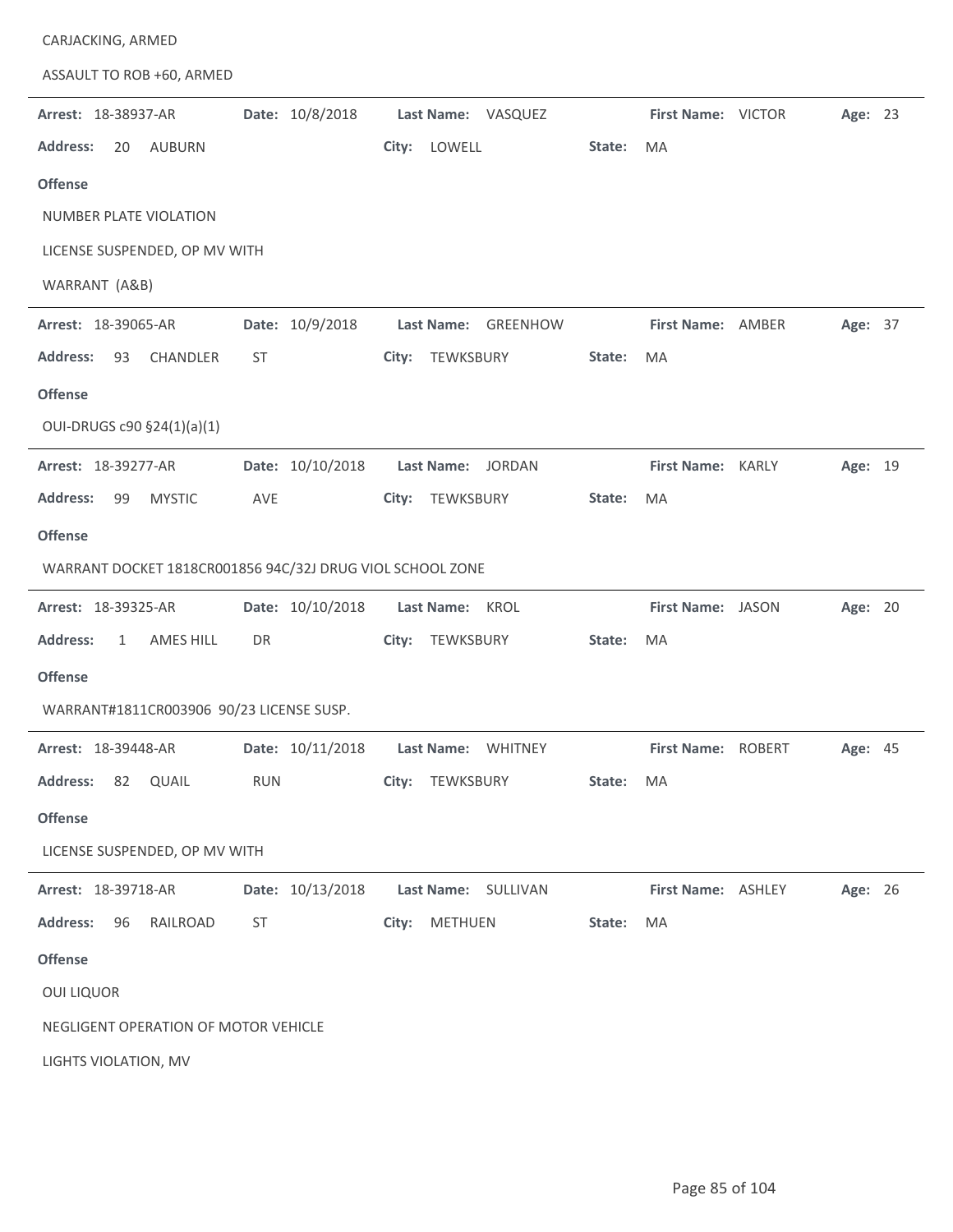| Arrest: 18-39864-AR<br><b>Address:</b><br><b>BEERS</b><br>34<br><b>Offense</b><br>WARRANT | ST        | Date: 10/14/2018 | City: | <b>NEW HAVEN</b> | Last Name: SANIPAS  | State: | First Name: LISA<br>CT   | Age: 39 |  |
|-------------------------------------------------------------------------------------------|-----------|------------------|-------|------------------|---------------------|--------|--------------------------|---------|--|
| Arrest: 18-40343-AR<br>Address: 365 EAST                                                  | <b>ST</b> | Date: 10/17/2018 |       | City: TEWKSBURY  | Last Name: MOORE    | State: | First Name: SANDRA<br>MA | Age: 58 |  |
| <b>Offense</b>                                                                            |           |                  |       |                  |                     |        |                          |         |  |
| SHOPLIFTING BY CONCEALING MDSE                                                            |           |                  |       |                  |                     |        |                          |         |  |
| Arrest: 18-40665-AR                                                                       |           | Date: 10/19/2018 |       |                  | Last Name: TRAVERS  |        | First Name: TIMOTHY      | Age: 52 |  |
| <b>Address:</b><br>53<br>SIDNEY                                                           | <b>ST</b> |                  |       | City: LOWELL     |                     | State: | MA                       |         |  |
| <b>Offense</b>                                                                            |           |                  |       |                  |                     |        |                          |         |  |
| WARRANT DOCKET 1811CR003519 268/13B WITNESS INTIMIDATION                                  |           |                  |       |                  |                     |        |                          |         |  |
| Arrest: 18-40673-AR                                                                       |           | Date: 10/19/2018 |       | Last Name: LETTS |                     |        | First Name: KENNETH      | Age: 29 |  |
| Address: 2499 MAIN                                                                        | ST        |                  |       | City: TEWKSBURY  |                     | State: | MA                       |         |  |
| <b>Offense</b>                                                                            |           |                  |       |                  |                     |        |                          |         |  |
| LICENSE SUSPENDED, OP MV WITH                                                             |           |                  |       |                  |                     |        |                          |         |  |
| MARKED LANES VIOLATION                                                                    |           |                  |       |                  |                     |        |                          |         |  |
| Arrest: 18-40792-AR                                                                       |           | Date: 10/20/2018 |       |                  | Last Name: KILLION  |        | First Name: PAUL         | Age: 23 |  |
| <b>Address:</b><br>50<br><b>NICHOLS</b>                                                   | <b>ST</b> |                  |       | City: TEWKSBURY  |                     | State: | MA                       |         |  |
| <b>Offense</b>                                                                            |           |                  |       |                  |                     |        |                          |         |  |
| MARKED LANES VIOLATION                                                                    |           |                  |       |                  |                     |        |                          |         |  |
| STOP/YIELD, FAIL TO                                                                       |           |                  |       |                  |                     |        |                          |         |  |
| <b>OUI LIQUOR</b>                                                                         |           |                  |       |                  |                     |        |                          |         |  |
| NEGLIGENT OPERATION OF MOTOR VEHICLE                                                      |           |                  |       |                  |                     |        |                          |         |  |
| Arrest: 18-41208-AR                                                                       |           | Date: 10/23/2018 |       | Last Name: PIPER |                     |        | First Name: BASIL        | Age: 37 |  |
| Address: 102 CROSBY                                                                       | ST        |                  |       | City: LOWELL     |                     | State: | MA                       |         |  |
| <b>Offense</b>                                                                            |           |                  |       |                  |                     |        |                          |         |  |
| WARRANT- DOCKET#1818CR002454 - OP MV W/ REVOKED LICENSE                                   |           |                  |       |                  |                     |        |                          |         |  |
| Arrest: 18-41234-A-AR                                                                     |           | Date: 10/23/2018 |       |                  | Last Name: CALDERON |        | First Name: ADALBERTO    | Age: 25 |  |
| <b>Address:</b><br><b>INMAN</b><br>2                                                      | ST        |                  |       | City: LAWRENCE   |                     | State: | MA                       |         |  |
| <b>Offense</b>                                                                            |           |                  |       |                  |                     |        |                          |         |  |
|                                                                                           |           |                  |       |                  |                     |        |                          |         |  |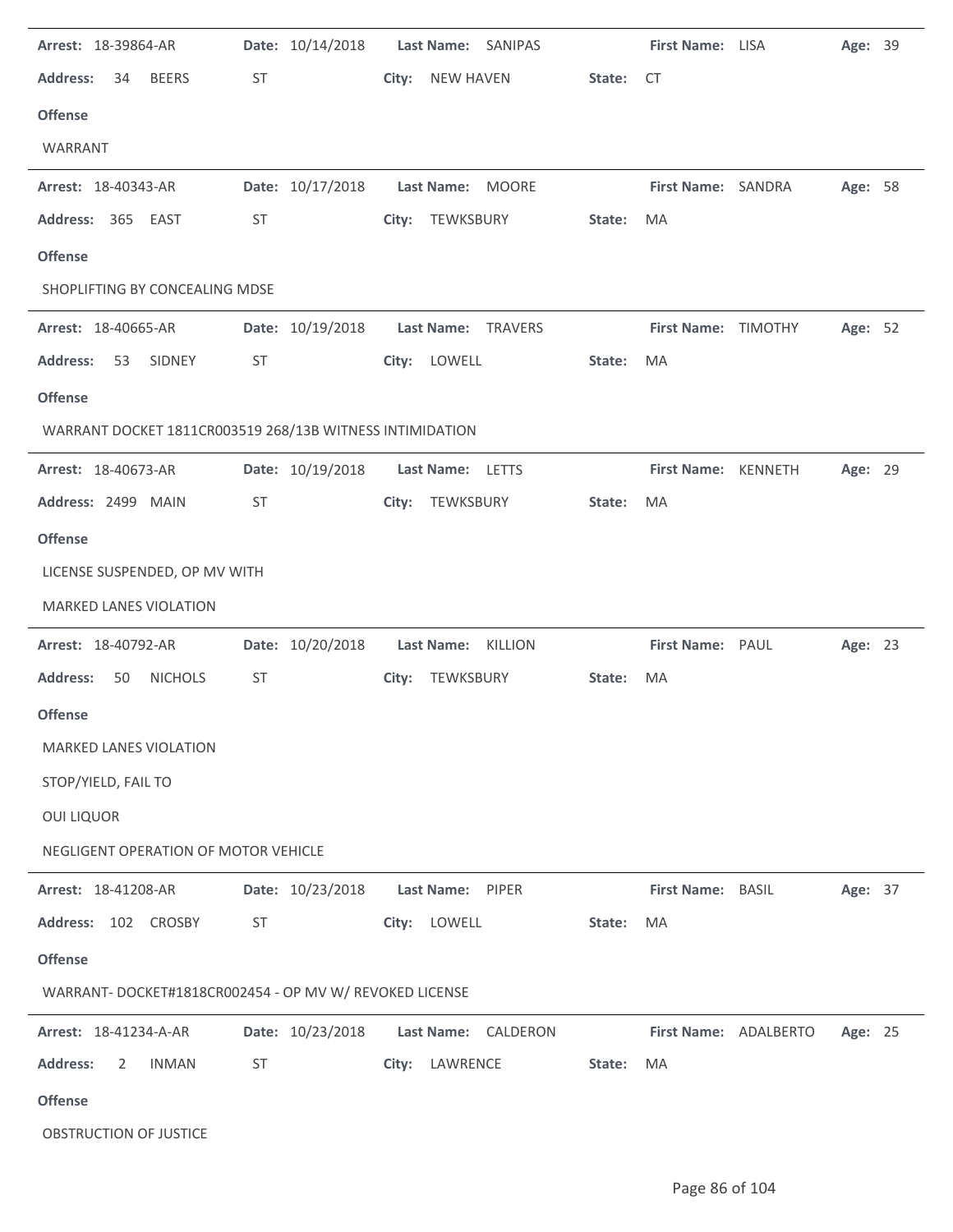| CONSPIRACY TO VIOLATE DRUG LAW: DISTRIBUTE CLASS A; DIAMOND REDDING |           |                  |       |                |                       |        |                       |         |  |
|---------------------------------------------------------------------|-----------|------------------|-------|----------------|-----------------------|--------|-----------------------|---------|--|
| Arrest: 18-41234-AR                                                 |           | Date: 10/23/2018 |       |                | Last Name: REDDING    |        | First Name: DIAMOND   | Age: 19 |  |
| <b>Address:</b><br>81<br>LOWELL                                     | <b>ST</b> |                  |       | City: LOWELL   |                       | State: | MA                    |         |  |
| <b>Offense</b>                                                      |           |                  |       |                |                       |        |                       |         |  |
| CONSPIRACY TO VIOLATE DRUG LAW: POSS CLASS A; ADALBERTO CALDERON    |           |                  |       |                |                       |        |                       |         |  |
| Arrest: 18-41325-AR                                                 |           | Date: 10/24/2018 |       |                | Last Name: REYES-LUNA |        | First Name: JESUS     | Age: 37 |  |
| <b>Address:</b><br>36<br><b>FREEMONT</b>                            | <b>ST</b> |                  | City: | LOWELL         |                       | State: | MA                    |         |  |
| <b>Offense</b>                                                      |           |                  |       |                |                       |        |                       |         |  |
| WARRANT-DOCKET# 1811CR004405 - ASSAULT W/ DANGEROUS WEAPON          |           |                  |       |                |                       |        |                       |         |  |
| Arrest: 18-41438-A-AR                                               |           | Date: 10/24/2018 |       |                | Last Name: ALMONTE    |        | First Name: SUJEIRI   | Age: 19 |  |
| <b>Address:</b><br>80<br><b>MELVIN</b>                              | ST        |                  | City: | LAWRENCE       |                       | State: | <b>MA</b>             |         |  |
| <b>Offense</b>                                                      |           |                  |       |                |                       |        |                       |         |  |
| SHOPLIFTING BY ASPORTATION                                          |           |                  |       |                |                       |        |                       |         |  |
| Arrest: 18-41438-AR                                                 |           | Date: 10/24/2018 |       |                | Last Name: GERONIMO   |        | First Name: GISELLE   | Age: 20 |  |
| <b>FRANKLIN</b><br><b>Address:</b><br>61                            | <b>ST</b> |                  |       | City: LAWRENCE |                       | State: | MA                    |         |  |
| <b>Offense</b>                                                      |           |                  |       |                |                       |        |                       |         |  |
| SHOPLIFTING BY ASPORTATION                                          |           |                  |       |                |                       |        |                       |         |  |
| Arrest: 18-41563-AR                                                 |           | Date: 10/25/2018 |       |                | Last Name: CERULLO    |        | First Name: MARK      | Age: 42 |  |
| Address: 166 LOWE                                                   | <b>ST</b> |                  | City: | TEWKSBURY      |                       | State: | MA                    |         |  |
| <b>Offense</b>                                                      |           |                  |       |                |                       |        |                       |         |  |
| REGISTRATION REVOKED, OP MV WITH                                    |           |                  |       |                |                       |        |                       |         |  |
| UNINSURED MOTOR VEHICLE                                             |           |                  |       |                |                       |        |                       |         |  |
| INSPECTION/STICKER, NO                                              |           |                  |       |                |                       |        |                       |         |  |
| LICENSE SUSPENDED, OP MV WITH                                       |           |                  |       |                |                       |        |                       |         |  |
| Arrest: 18-41609-AR                                                 |           | Date: 10/25/2018 |       | Last Name:     | <b>TOMLINSON</b>      |        | First Name: JENISTEEN | Age: 24 |  |
| <b>Address:</b><br>2<br><b>HANCOCK</b>                              | <b>ST</b> |                  | City: | <b>BOSTON</b>  |                       | State: | MA                    |         |  |
| <b>Offense</b>                                                      |           |                  |       |                |                       |        |                       |         |  |
| DISORDERLY CONDUCT c272 §53                                         |           |                  |       |                |                       |        |                       |         |  |
| <b>ASSAULT</b>                                                      |           |                  |       |                |                       |        |                       |         |  |

RESIST ARREST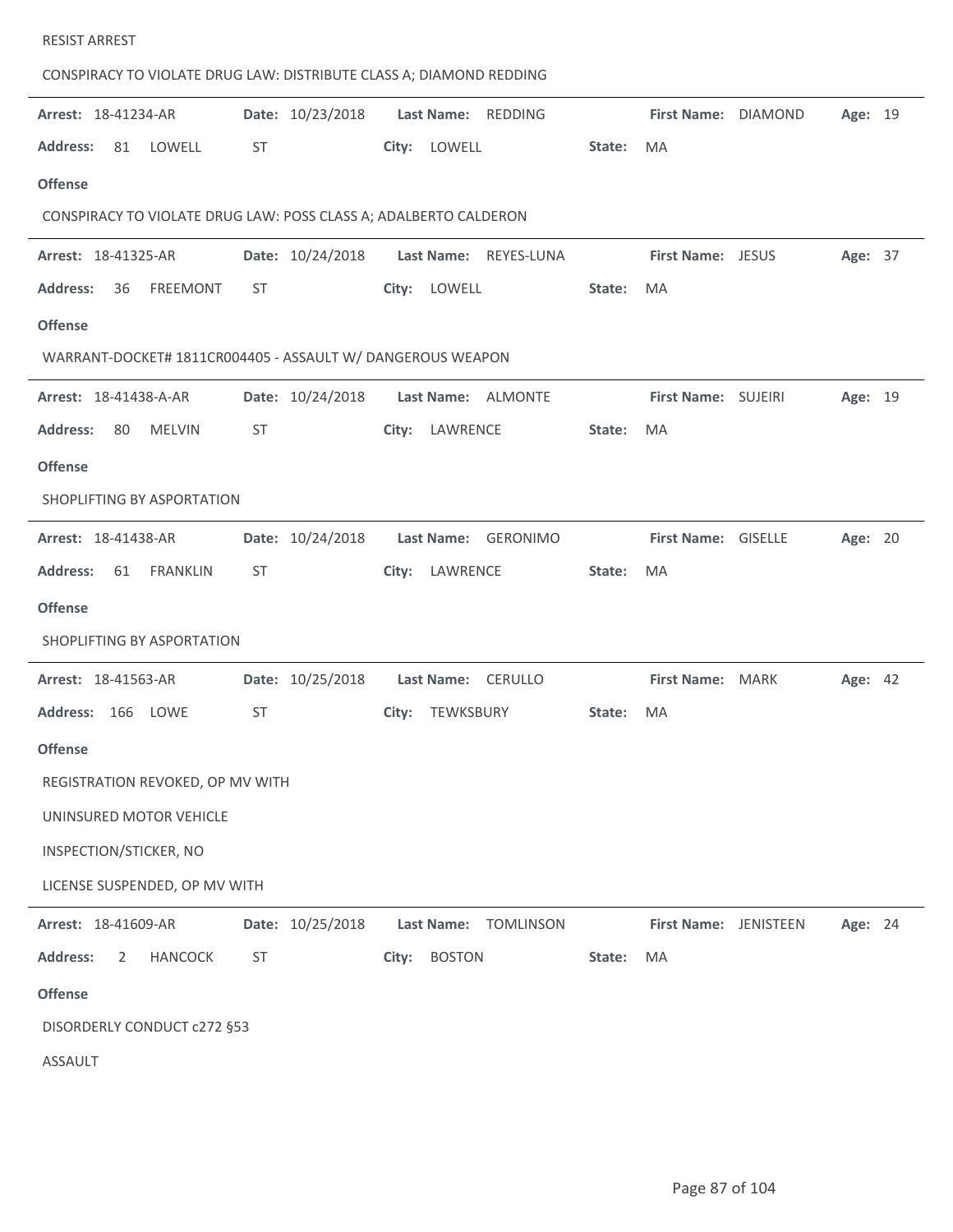| Arrest: 18-41701-AR                                  |             | Date: 10/26/2018 | Last Name: ROSS             |        | First Name: RACHAEL  | Age: 33 |  |
|------------------------------------------------------|-------------|------------------|-----------------------------|--------|----------------------|---------|--|
| Address: 1100 SKYLINE                                | DR          |                  | City: DRACUT                | State: | MA                   |         |  |
| <b>Offense</b>                                       |             |                  |                             |        |                      |         |  |
| WARRANT - 1850CR000483 - A&B DW                      |             |                  |                             |        |                      |         |  |
| Arrest: 18-41731-AR                                  |             | Date: 10/26/2018 | <b>Last Name:</b><br>BRIERE |        | First Name: MELISSA  | Age: 36 |  |
| <b>Address:</b><br><b>BEAUDRY</b><br>23              | ST          |                  | City: LOWELL                | State: | MA                   |         |  |
| <b>Offense</b>                                       |             |                  |                             |        |                      |         |  |
| SHOPLIFTING BY CONCEALING MDSE                       |             |                  |                             |        |                      |         |  |
| Arrest: 18-41744-AR                                  |             | Date: 10/26/2018 | Last Name: DOYLE            |        | First Name: PATRICIA | Age: 34 |  |
| Address: 286 CONCORD                                 | ST.         |                  | City: MANCHESTER            | State: | <b>NH</b>            |         |  |
| <b>Offense</b>                                       |             |                  |                             |        |                      |         |  |
| SHOPLIFTING BY ASPORTATION                           |             |                  |                             |        |                      |         |  |
| Arrest: 18-41751-A-AR                                |             | Date: 10/26/2018 | Last Name: BUTLER           |        | First Name: SEAMUS   | Age: 27 |  |
| Address: 18A NEWTON                                  | AVE         |                  | City: TEWKSBURY             | State: | MA                   |         |  |
| <b>Offense</b>                                       |             |                  |                             |        |                      |         |  |
| WARRANT 1711CR004707 A&B POLICE OFFICER              |             |                  |                             |        |                      |         |  |
| Arrest: 18-41751-AR                                  |             | Date: 10/26/2018 | Last Name:<br>NIGHTINGALE   |        | First Name: PETER    | Age: 26 |  |
| <b>Address:</b><br>6<br>LEMAY                        | <b>RD</b>   |                  | City: SALEM                 | State: | <b>NH</b>            |         |  |
| <b>Offense</b>                                       |             |                  |                             |        |                      |         |  |
| WARRANT 1718CR005867 POSS CLASS B                    |             |                  |                             |        |                      |         |  |
| Arrest: 18-41771-AR                                  |             | Date: 10/27/2018 | Last Name: BYRD             |        | First Name: RANDY    | Age: 55 |  |
| <b>Address:</b><br>55<br>WINDSOR                     | <b>BLVD</b> |                  | City: LONDONDERRY           | State: | NH                   |         |  |
| <b>Offense</b>                                       |             |                  |                             |        |                      |         |  |
| WARRANT (SUSPENDED LICENSE) 1818CR002205             |             |                  |                             |        |                      |         |  |
| Arrest: 18-41889-AR                                  |             | Date: 10/27/2018 | Last Name: DYER             |        | First Name: REANNA   | Age: 20 |  |
| <b>Address:</b><br>13<br><b>JOHNSTON</b>             | ST          |                  | City: WOBURN                | State: | MA                   |         |  |
| <b>Offense</b>                                       |             |                  |                             |        |                      |         |  |
| WARRANT DOCKET #1853CR002068 266/30A SHOPLIFTING     |             |                  |                             |        |                      |         |  |
| WARRANT DOCKET #1748CR001086 94C/34/C POSESS CLASS B |             |                  |                             |        |                      |         |  |
| Arrest: 18-41928-AR                                  |             | Date: 10/27/2018 | Last Name: CORREIA          |        | First Name: ALBERT   | Age: 46 |  |
| <b>Address:</b><br>20<br>CARDIGAN                    | <b>RD</b>   |                  | City: TEWKSBURY             | State: | MA                   |         |  |
|                                                      |             |                  |                             |        |                      |         |  |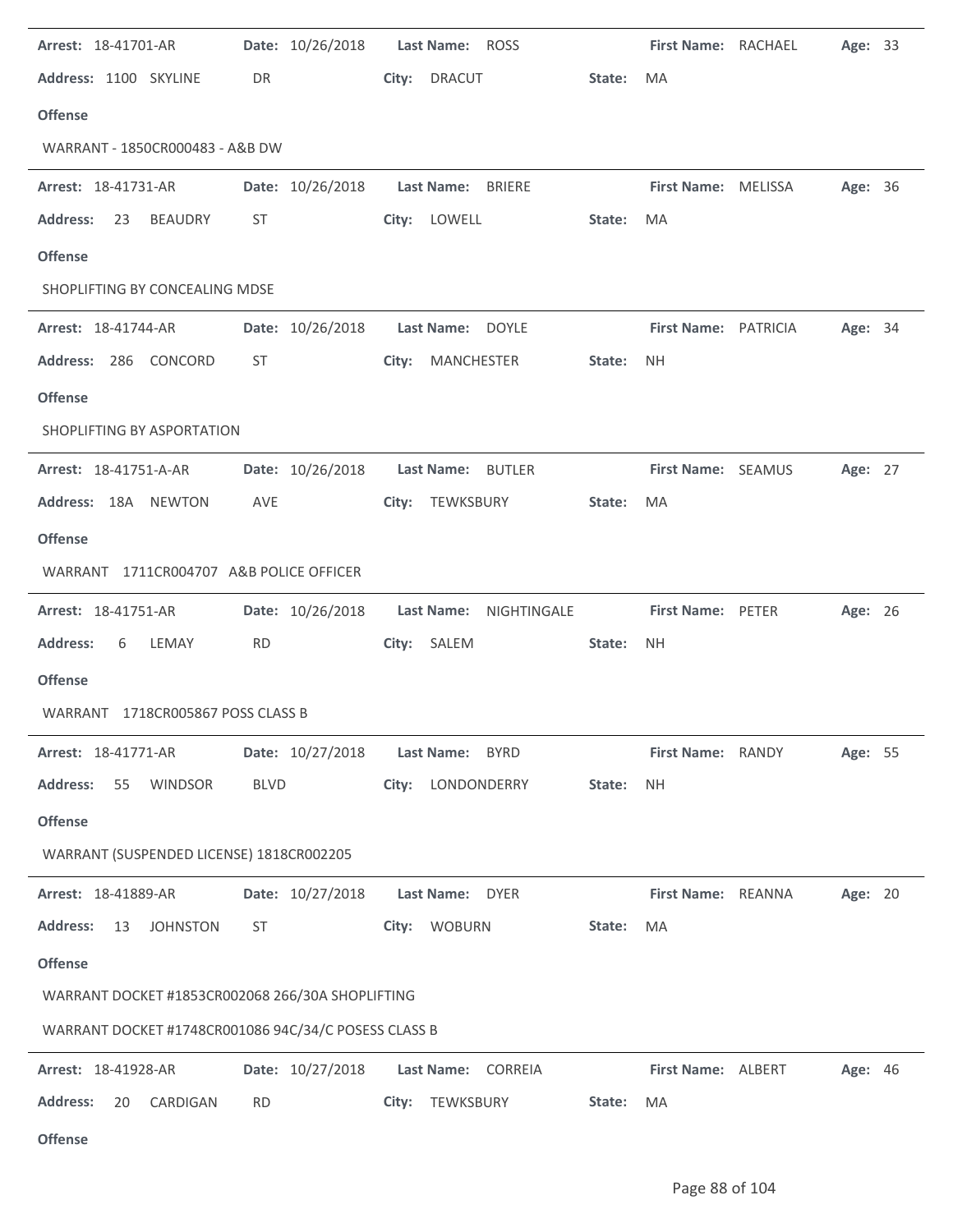|                            | LICENSE REVOKED AS HTO, OPERATE MV WITH                               |           |                  |       |                    |          |        |                           |         |  |
|----------------------------|-----------------------------------------------------------------------|-----------|------------------|-------|--------------------|----------|--------|---------------------------|---------|--|
|                            | <b>MARKED LANES VIOLATION</b>                                         |           |                  |       |                    |          |        |                           |         |  |
|                            | SPEEDING RATE OF SPEED GREATER THAN WAS REASONABLE AND PROPER C90 §17 |           |                  |       |                    |          |        |                           |         |  |
| Arrest: 18-42059-AR        |                                                                       |           | Date: 10/28/2018 |       | Last Name: VIGEANT |          |        | <b>First Name: LENEE</b>  | Age: 43 |  |
| Address: 177 SALEM         |                                                                       | <b>RD</b> |                  |       | City: TEWKSBURY    |          | State: | MA                        |         |  |
| <b>Offense</b>             |                                                                       |           |                  |       |                    |          |        |                           |         |  |
|                            | WARRANT DOCKET #1811CR003823 90/23 OP MV W SUSP LIC                   |           |                  |       |                    |          |        |                           |         |  |
|                            | WARRANT DOCKET #1811CR001951 266/30A SHOPLIFTING                      |           |                  |       |                    |          |        |                           |         |  |
|                            | WARRANT DOCKET #1811CR005399 94C/34 POSS CLASS A SUBSEQ               |           |                  |       |                    |          |        |                           |         |  |
| Arrest: 18-42069-AR        |                                                                       |           | Date: 10/28/2018 |       | Last Name: HAWKES  |          |        | First Name: DONNA         | Age: 61 |  |
|                            | Address: 153 IPSWICH                                                  | ST        |                  | City: | N BILLERICA        |          | State: | MA                        |         |  |
| <b>Offense</b>             |                                                                       |           |                  |       |                    |          |        |                           |         |  |
| <b>RESIST ARREST</b>       |                                                                       |           |                  |       |                    |          |        |                           |         |  |
|                            | ASSAULT W/DANGEROUS WEAPON TO WIT BOTTLE (RUBBING ALCOHOL)            |           |                  |       |                    |          |        |                           |         |  |
| Arrest: 18-42145-AR        |                                                                       |           | Date: 10/29/2018 |       | Last Name: MIELE   |          |        | First Name: LAUREN        | Age: 35 |  |
| <b>Address:</b>            | AMOS<br>1                                                             | ST        |                  |       | City: TEWKSBURY    |          | State: | MA                        |         |  |
| <b>Offense</b>             |                                                                       |           |                  |       |                    |          |        |                           |         |  |
|                            | WARRANT-DOCKET#20131189002-4 - PROBATION VIOLATION                    |           |                  |       |                    |          |        |                           |         |  |
| Arrest: 18-42218-AR        |                                                                       |           | Date: 10/29/2018 |       | Last Name: HAWKES  |          |        | First Name: DONNA         | Age: 61 |  |
|                            | Address: 153 IPSWICH                                                  | <b>ST</b> |                  | City: | N BILLERICA        |          | State: | MA                        |         |  |
| <b>Offense</b>             |                                                                       |           |                  |       |                    |          |        |                           |         |  |
|                            | WARRANT - 265/15B/A A&B WITH DANGEROUS WEAPON                         |           |                  |       |                    |          |        |                           |         |  |
| Arrest: 18-42226-AR        |                                                                       |           | Date: 10/29/2018 |       | Last Name:         | TILLSON  |        | First Name: LOGAN         | Age: 23 |  |
| <b>Address:</b>            | 79<br><b>BEACH</b>                                                    | <b>RD</b> |                  | City: | SALISBURY          |          | State: | MA                        |         |  |
| <b>Offense</b>             |                                                                       |           |                  |       |                    |          |        |                           |         |  |
|                            | SHOPLIFTING BY ASPORTATION                                            |           |                  |       |                    |          |        |                           |         |  |
| <b>Arrest: 18-42340-AR</b> |                                                                       |           | Date: 10/30/2018 |       | Last Name:         | BELANGER |        | <b>First Name: ROBERT</b> | Age: 67 |  |
| <b>Address:</b>            | PO BOX 32                                                             |           |                  |       | City: GRAFTON      |          | State: | NΗ                        |         |  |
| <b>Offense</b>             |                                                                       |           |                  |       |                    |          |        |                           |         |  |
|                            | LICENSE SUSPENDED, OP MV WITH                                         |           |                  |       |                    |          |        |                           |         |  |
|                            | NUMBER PLATE VIOLATION                                                |           |                  |       |                    |          |        |                           |         |  |
|                            | NEGLIGENT OPERATION OF MOTOR VEHICLE                                  |           |                  |       |                    |          |        |                           |         |  |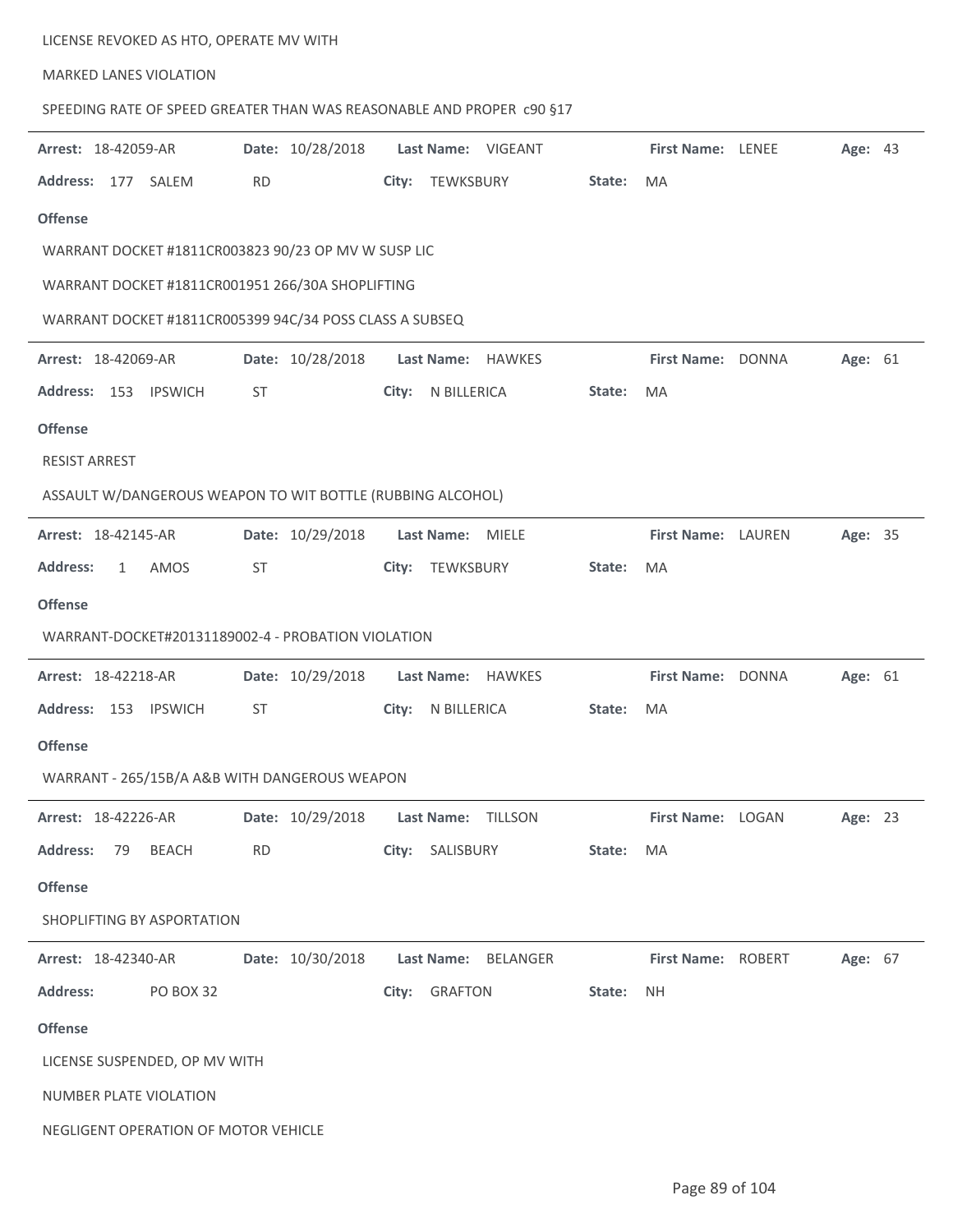| Arrest: 18-42803-AR                                                     | Date: 11/2/2018 | Last Name:<br><b>BERNARD</b>                                               |        | First Name: IAN     | Age: 21 |  |
|-------------------------------------------------------------------------|-----------------|----------------------------------------------------------------------------|--------|---------------------|---------|--|
| <b>Address:</b><br><b>ROCK</b><br>71                                    | <b>RD</b>       | N ANDOVER<br>City:                                                         | State: | MA                  |         |  |
| <b>Offense</b>                                                          |                 |                                                                            |        |                     |         |  |
| WARRANT#1811CR001172 90/23 SUSP.LICENSE                                 |                 |                                                                            |        |                     |         |  |
| Arrest: 18-42806-AR                                                     | Date: 11/2/2018 | Last Name:<br>HOLLINGER                                                    |        | First Name: ANDREW  | Age: 39 |  |
| <b>Address:</b><br><b>EUDORA</b><br>71                                  | ST              | City:<br>HAVERHILL                                                         | State: | MA                  |         |  |
| <b>Offense</b>                                                          |                 |                                                                            |        |                     |         |  |
| DRUG, POSSESS CLASS B (SUBOXONE)                                        |                 |                                                                            |        |                     |         |  |
| WARRANT #1518CR002163 90/34J UNINSURED MV                               |                 |                                                                            |        |                     |         |  |
| WARRANT #1618CR004008 90/23 SUS LICENSE                                 |                 |                                                                            |        |                     |         |  |
| WARRANT#1718CR002492 90/23 LICENSE SUS                                  |                 |                                                                            |        |                     |         |  |
| WARRANT#1622CR000926 90/23 SUSP. LICENSE                                |                 |                                                                            |        |                     |         |  |
| LICENSE SUSPENDED, OP MV WITH                                           |                 |                                                                            |        |                     |         |  |
| UNINSURED MOTOR VEHICLE                                                 |                 |                                                                            |        |                     |         |  |
| Arrest: 18-42819-AR                                                     | Date: 11/2/2018 | Last Name:<br>HERNANDEZ                                                    |        | First Name: STUARD  | Age: 21 |  |
| Address: 624 HOWARD                                                     | <b>ST</b>       | LAWRENCE<br>City:                                                          | State: | MA                  |         |  |
| <b>Offense</b>                                                          |                 |                                                                            |        |                     |         |  |
| VANDALIZE PROPERTY c266 §126A                                           |                 |                                                                            |        |                     |         |  |
|                                                                         |                 | HEROIN/MORPHINE/OPIUM, TRAFFICKING IN 18 GRAMS OR MORE, LESS THAN 36 GRAMS |        |                     |         |  |
| Arrest: 18-42841-AR                                                     | Date: 11/2/2018 | Last Name:<br><b>DELGRECO</b>                                              |        | First Name: MICHAEL | Age: 40 |  |
| <b>Address:</b><br>36<br>MONT BATTEN RD                                 |                 | City:<br>BILLERICA                                                         | State: | MA                  |         |  |
| <b>Offense</b>                                                          |                 |                                                                            |        |                     |         |  |
| LICENSE SUSPENDED, OP MV WITH                                           |                 |                                                                            |        |                     |         |  |
| Arrest: 18-42914-AR                                                     | Date: 11/3/2018 | Last Name: STOTIK                                                          |        | First Name: JASON   | Age: 36 |  |
| Address: 491 DUTTON                                                     | <b>ST</b>       | LOWELL<br>City:                                                            | State: | MA                  |         |  |
| <b>Offense</b>                                                          |                 |                                                                            |        |                     |         |  |
| VANDALIZE PROPERTY c266 §126A                                           |                 |                                                                            |        |                     |         |  |
| VANDALIZE PROPERTY c266 §126A                                           |                 |                                                                            |        |                     |         |  |
| ATTEMPT TO COMMIT CRIME, TO WIT: B&E Daytime for Felony, Person in Fear |                 |                                                                            |        |                     |         |  |
| VANDALIZE PROPERTY c266 §126A                                           |                 |                                                                            |        |                     |         |  |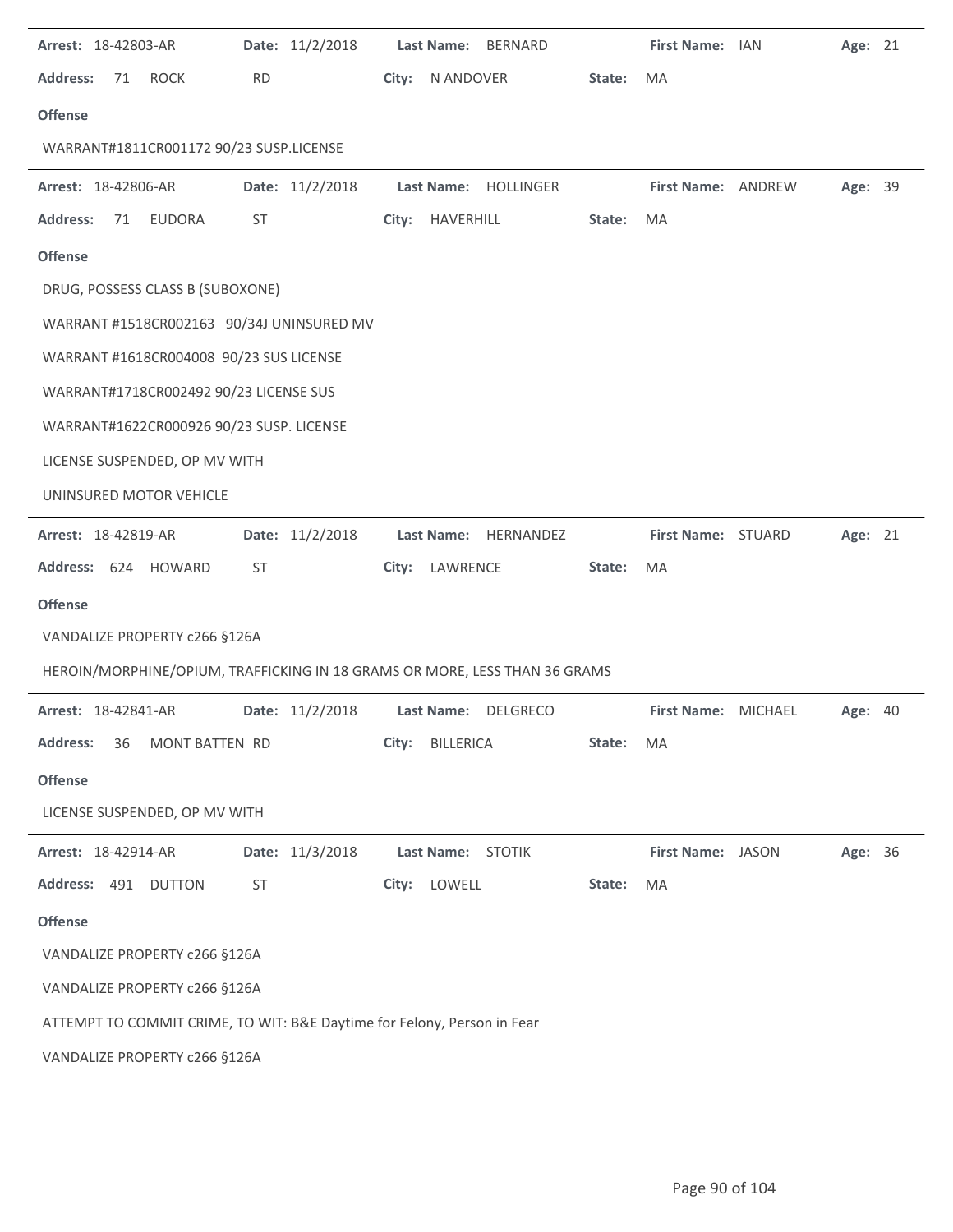| Arrest: 18-42938-AR                                 | Date: 11/3/2018 | Last Name:<br>MAXHAM         |        | First Name: MELANIE | Age: 42 |  |
|-----------------------------------------------------|-----------------|------------------------------|--------|---------------------|---------|--|
| <b>Address:</b><br>39<br>PLYMOUTH                   | ST              | City:<br>LOWELL              | State: | MA.                 |         |  |
| <b>Offense</b>                                      |                 |                              |        |                     |         |  |
| OUI LIQUOR, 2ND OFFENSE                             |                 |                              |        |                     |         |  |
| ALCOHOL IN MV, POSSESS OPEN CONTAINER OF            |                 |                              |        |                     |         |  |
| Arrest: 18-42981-AR                                 | Date: 11/4/2018 | Last Name:<br><b>MERRICK</b> |        | First Name: MATTHEW | Age: 19 |  |
| Address: 242 FOSTER                                 | <b>RD</b>       | City:<br>TEWKSBURY           | State: | MA                  |         |  |
| <b>Offense</b>                                      |                 |                              |        |                     |         |  |
| VANDALIZE PROPERTY c266 §126A                       |                 |                              |        |                     |         |  |
| LIQUOR, PERSON UNDER 21 POSSESS                     |                 |                              |        |                     |         |  |
| VANDALIZE PROPERTY c266 §126A                       |                 |                              |        |                     |         |  |
| Arrest: 18-43028-AR                                 | Date: 11/4/2018 | Last Name: DALY              |        | First Name: SCOTT   | Age: 48 |  |
| Address: 193<br>MIDDLESEX                           | <b>ST</b>       | City:<br>LOWELL              | State: | MA                  |         |  |
| <b>Offense</b>                                      |                 |                              |        |                     |         |  |
| WARRANT-DOCKET# 1418CR003695 - OUI-LIQUOR           |                 |                              |        |                     |         |  |
| Arrest: 18-43029-AR                                 | Date: 11/4/2018 | Last Name: SHLIMON           |        | First Name: CHARLES | Age: 46 |  |
| SPRING<br><b>Address:</b><br>62                     | <b>RD</b>       | City:<br><b>DRACUT</b>       | State: | MA                  |         |  |
| <b>Offense</b>                                      |                 |                              |        |                     |         |  |
| WARRANT-DOCKET# 1811CR002216 - A&B +60 DISABLED     |                 |                              |        |                     |         |  |
| Arrest: 18-43063-AR                                 | Date: 11/4/2018 | Last Name: BELL              |        | First Name: SHANE   | Age: 44 |  |
| <b>Address:</b><br>WINDWARD<br>25                   | <b>RD</b>       | LOWELL<br>City:              | State: | MA                  |         |  |
| <b>Offense</b>                                      |                 |                              |        |                     |         |  |
| LARCENY OVER \$1200 BY SINGLE SCHEME                |                 |                              |        |                     |         |  |
| Arrest: 18-43090-A-AR                               | Date: 11/4/2018 | Last Name: LAMBERT           |        | First Name: JILLIAN | Age: 38 |  |
| <b>Address:</b><br>304 OLD MAIN                     | <b>ST</b>       | TEWKSBURY<br>City:           | State: | MA                  |         |  |
| <b>Offense</b>                                      |                 |                              |        |                     |         |  |
| WARRANT#1711CR005716 94C/34 DRUG, POSSESS CLASS B   |                 |                              |        |                     |         |  |
| WARRANT#1711CR002584 90/12 UNLICENSED OP MV, PERMIT |                 |                              |        |                     |         |  |
| Arrest: 18-43114-AR                                 | Date: 11/5/2018 | Last Name:<br><b>RIDDLE</b>  |        | First Name: AMANDA  | Age: 40 |  |
| <b>Address:</b><br><b>ANTHONY</b><br>8              | <b>RD</b>       | TEWKSBURY<br>City:           | State: | MA                  |         |  |
| <b>Offense</b>                                      |                 |                              |        |                     |         |  |
| PAROLE WARRANT #68T96353                            |                 |                              |        |                     |         |  |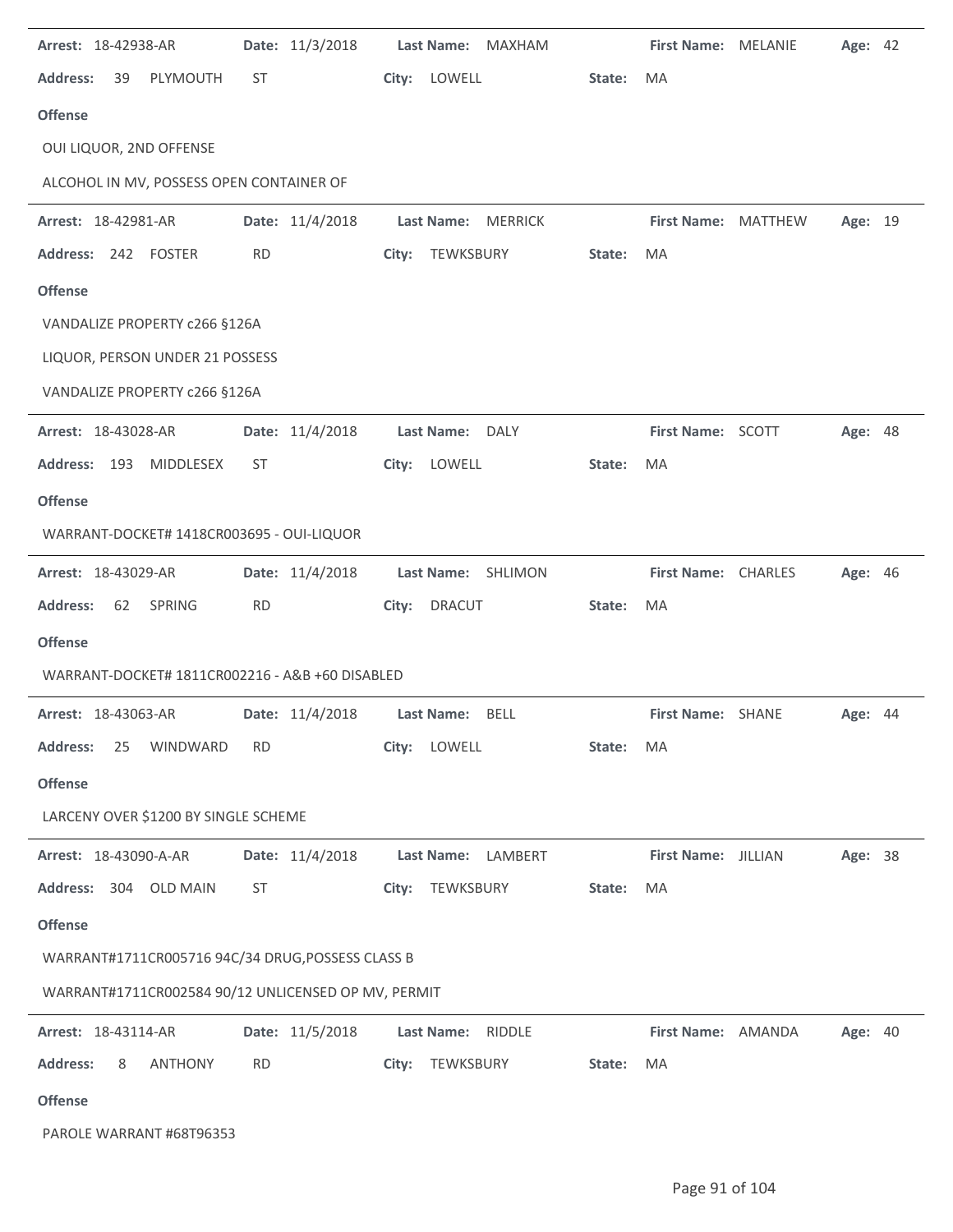| Arrest: 18-43231-AR                               | Date: 11/5/2018 |  |                 | Last Name: AYLWARD   |        | First Name: BRIAN   | Age: 54 |  |
|---------------------------------------------------|-----------------|--|-----------------|----------------------|--------|---------------------|---------|--|
| <b>Address:</b><br>15<br>12TH                     | ST              |  | City: LOWELL    |                      | State: | MA                  |         |  |
| <b>Offense</b>                                    |                 |  |                 |                      |        |                     |         |  |
| 1811CR000090 UNREGISTERED/UNINSURED MV<br>WARRANT |                 |  |                 |                      |        |                     |         |  |
| Arrest: 18-43268-AR                               | Date: 11/6/2018 |  |                 | Last Name: SAMOORIAN |        | First Name: MICHAEL | Age: 47 |  |
| <b>Address:</b><br>PRATT<br>14                    | ST              |  | City: BILLERICA |                      | State: | MA                  |         |  |
| <b>Offense</b>                                    |                 |  |                 |                      |        |                     |         |  |
| STRAIGHT WARRANT #1851CR001392, 90/10             |                 |  |                 |                      |        |                     |         |  |
| Arrest: 18-43316-AR                               | Date: 11/6/2018 |  |                 | Last Name: CHISHOLM  |        | First Name: JOSHUA  | Age: 29 |  |
| Address: 221 PAWTUCKET                            | <b>BLVD</b>     |  | City: LOWELL    |                      | State: | MA                  |         |  |
| <b>Offense</b>                                    |                 |  |                 |                      |        |                     |         |  |
| VANDALIZE PROPERTY c266 §126A                     |                 |  |                 |                      |        |                     |         |  |
| VANDALIZE PROPERTY c266 §126A                     |                 |  |                 |                      |        |                     |         |  |
| VANDALIZE PROPERTY c266 §126A                     |                 |  |                 |                      |        |                     |         |  |
| VANDALIZE PROPERTY c266 §126A                     |                 |  |                 |                      |        |                     |         |  |
| VANDALIZE PROPERTY c266 §126A                     |                 |  |                 |                      |        |                     |         |  |
| VANDALIZE PROPERTY c266 §126A                     |                 |  |                 |                      |        |                     |         |  |
| VANDALIZE PROPERTY c266 §126A                     |                 |  |                 |                      |        |                     |         |  |
| VANDALIZE PROPERTY c266 §126A                     |                 |  |                 |                      |        |                     |         |  |
| GRAVESTONE, VANDALIZE                             |                 |  |                 |                      |        |                     |         |  |
| VANDALIZE PROPERTY c266 §126A                     |                 |  |                 |                      |        |                     |         |  |
| VANDALIZE PROPERTY c266 §126A                     |                 |  |                 |                      |        |                     |         |  |
| VANDALIZE PROPERTY c266 §126A                     |                 |  |                 |                      |        |                     |         |  |
| VANDALIZE PROPERTY c266 §126A                     |                 |  |                 |                      |        |                     |         |  |
| VANDALIZE PROPERTY c266 §126A                     |                 |  |                 |                      |        |                     |         |  |
| VANDALIZE PROPERTY c266 §126A                     |                 |  |                 |                      |        |                     |         |  |
| VANDALIZE PROPERTY c266 §126A                     |                 |  |                 |                      |        |                     |         |  |
| VANDALIZE PROPERTY c266 §126A                     |                 |  |                 |                      |        |                     |         |  |
| VANDALIZE PROPERTY c266 §126A                     |                 |  |                 |                      |        |                     |         |  |
| VANDALIZE PROPERTY c266 §126A                     |                 |  |                 |                      |        |                     |         |  |
| GRAVESTONE, VANDALIZE                             |                 |  |                 |                      |        |                     |         |  |
| VANDALIZE PROPERTY c266 §126A                     |                 |  |                 |                      |        |                     |         |  |
| VANDALIZE PROPERTY c266 §126A                     |                 |  |                 |                      |        |                     |         |  |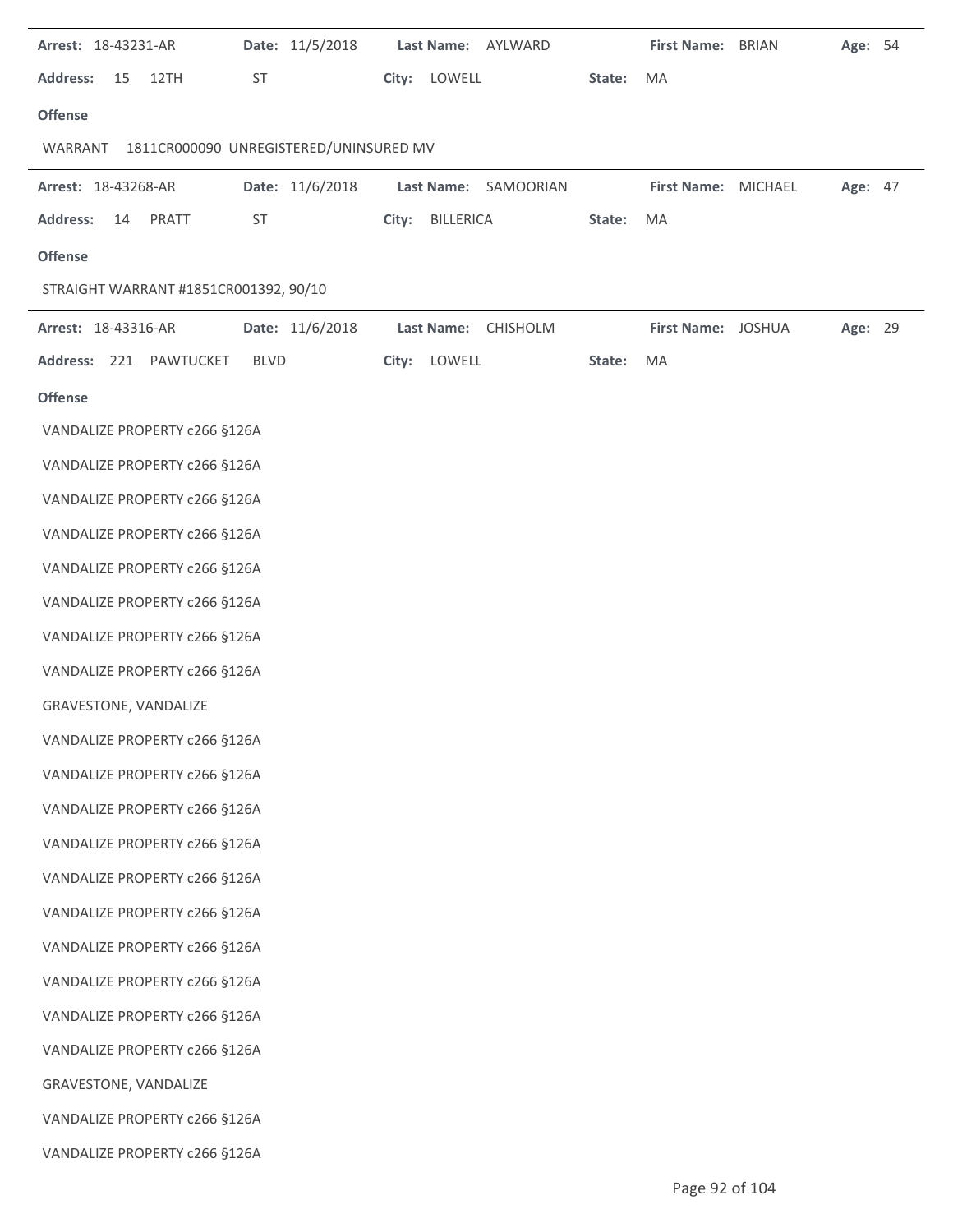| Arrest: 18-43325-AR                                 |            | Date: 11/6/2018  |       | Last Name: JOHNSON   |        | First Name: SARAH   | Age: 35 |  |
|-----------------------------------------------------|------------|------------------|-------|----------------------|--------|---------------------|---------|--|
| <b>Address:</b><br>43<br><b>HILL</b>                | ST         |                  | City: | <b>NASHUA</b>        | State: | <b>NH</b>           |         |  |
| <b>Offense</b>                                      |            |                  |       |                      |        |                     |         |  |
| DRUG, POSSESS CLASS E                               |            |                  |       |                      |        |                     |         |  |
| Arrest: 18-43623-AR                                 |            | Date: 11/8/2018  |       | Last Name: RIVERA    |        | First Name: RAFAEL  | Age: 36 |  |
| ENNELL<br><b>Address:</b><br>22                     | ST         |                  |       | City: LOWELL         | State: | MA                  |         |  |
| <b>Offense</b>                                      |            |                  |       |                      |        |                     |         |  |
| LICENSE SUSPENDED, OP MV WITH                       |            |                  |       |                      |        |                     |         |  |
| NUMBER PLATE VIOLATION                              |            |                  |       |                      |        |                     |         |  |
| Arrest: 18-43749-AR                                 |            | Date: 11/8/2018  |       | Last Name: FRIEDLAND |        | First Name: MATTHEW | Age: 28 |  |
| <b>Address:</b><br>17<br><b>FLORENCE</b>            | AVE        |                  |       | City: TEWKSBURY      | State: | MA                  |         |  |
| <b>Offense</b>                                      |            |                  |       |                      |        |                     |         |  |
| DRUG, POSSESS CLASS A                               |            |                  |       |                      |        |                     |         |  |
| Arrest: 18-43859-AR                                 |            | Date: 11/9/2018  |       | Last Name: SALGADO   |        | First Name: DIMARIE | Age: 38 |  |
| <b>Address:</b><br>87<br>WEST 3RD                   | ST         |                  |       | City: LOWELL         | State: | <b>MA</b>           |         |  |
| <b>Offense</b>                                      |            |                  |       |                      |        |                     |         |  |
| WARRANT-DOCKET#1811CR003764 - OP MV W/ SUSP LICENSE |            |                  |       |                      |        |                     |         |  |
| Arrest: 18-43920-AR                                 |            | Date: 11/9/2018  |       | Last Name: CARMAN    |        | First Name: RUSSELL | Age: 30 |  |
|                                                     |            |                  |       |                      |        |                     |         |  |
| <b>Address:</b><br>63<br>SECOR                      | <b>WAY</b> |                  |       | City: N TEWKSBURY    | State: | MA                  |         |  |
| <b>Offense</b>                                      |            |                  |       |                      |        |                     |         |  |
| <b>OUI LIQUOR</b>                                   |            |                  |       |                      |        |                     |         |  |
| Arrest: 18-44166-AR                                 |            | Date: 11/11/2018 |       | Last Name: ANGLES    |        | First Name: JOHN    | Age: 27 |  |
| Address: 561 MASSACHUSET AVE                        |            |                  | City: | NORTH ANDOVER        | State: | MA                  |         |  |
| <b>Offense</b>                                      |            |                  |       |                      |        |                     |         |  |
| OUI LIQUOR, 2ND OFFENSE                             |            |                  |       |                      |        |                     |         |  |
| <b>MARKED LANES VIOLATION</b>                       |            |                  |       |                      |        |                     |         |  |
| INSPECTION/STICKER, NO                              |            |                  |       |                      |        |                     |         |  |
| LIGHTS VIOLATION, MV                                |            |                  |       |                      |        |                     |         |  |
| Arrest: 18-44446-AR                                 |            | Date: 11/13/2018 |       | Last Name: WILLETTE  |        | First Name: JUSTIN  | Age: 31 |  |
| CHESTNUT<br><b>Address:</b><br>69                   | <b>ST</b>  |                  |       | City: LOWELL         | State: | MA                  |         |  |
| <b>Offense</b>                                      |            |                  |       |                      |        |                     |         |  |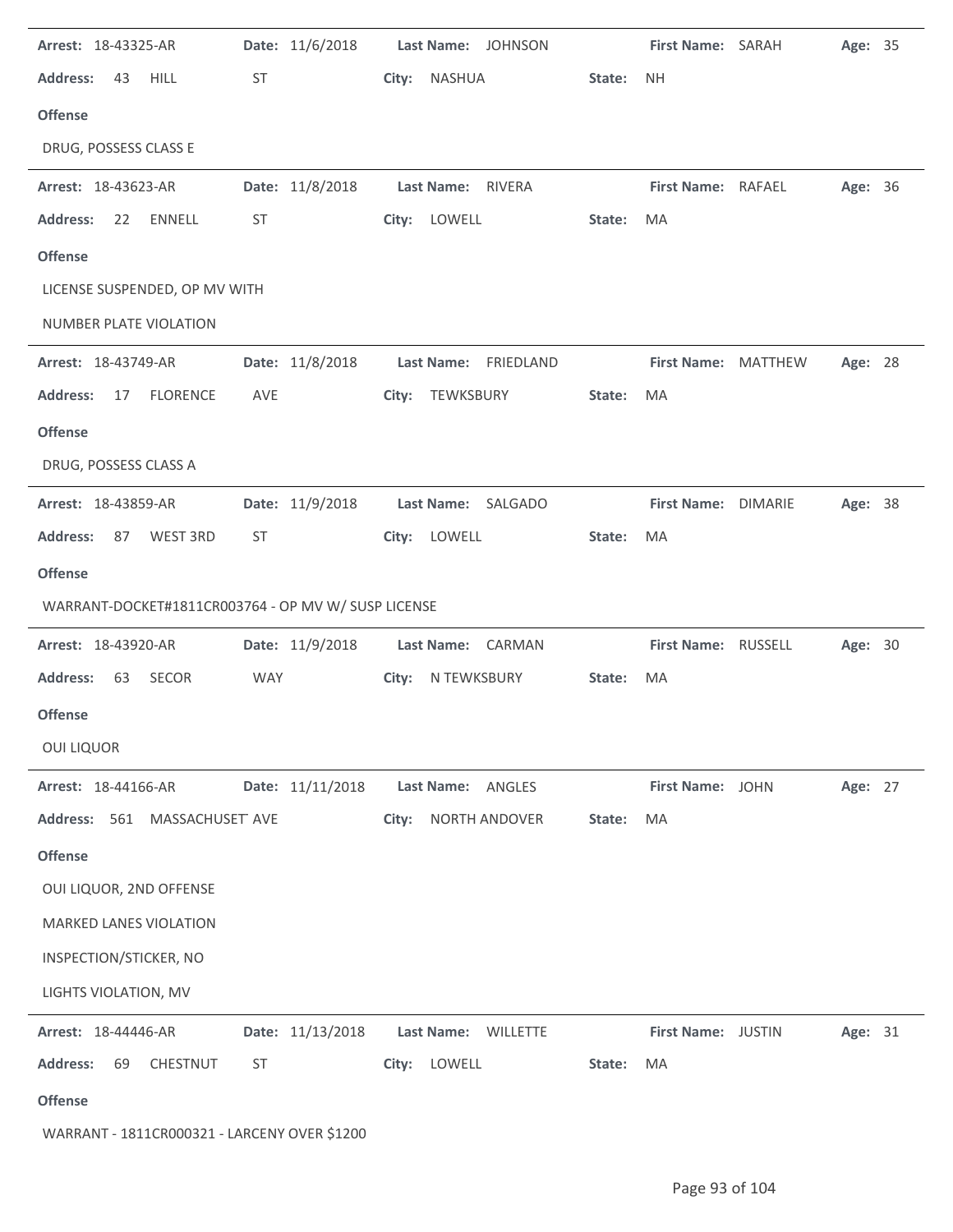| Arrest: 18-44521-AR        |                      |                                                          |           | Date: 11/13/2018 |                   | Last Name: PEDROZA   |        | First Name: MICHAEL | Age: 35 |  |
|----------------------------|----------------------|----------------------------------------------------------|-----------|------------------|-------------------|----------------------|--------|---------------------|---------|--|
| <b>Address:</b>            | 79                   | SPRINGFIELD                                              | <b>ST</b> |                  | City: LAWRENCE    |                      | State: | <b>MA</b>           |         |  |
| <b>Offense</b>             |                      |                                                          |           |                  |                   |                      |        |                     |         |  |
|                            |                      | WARRANT 1522CR001510 LICENSE SUSPENDED                   |           |                  |                   |                      |        |                     |         |  |
|                            |                      | WARRANT 1518CR005226 LICENSE SUSPENDED                   |           |                  |                   |                      |        |                     |         |  |
|                            |                      | WARRANT 1718CR000310 LICENSE SUSPENDED                   |           |                  |                   |                      |        |                     |         |  |
| <b>Arrest: 18-44658-AR</b> |                      |                                                          |           | Date: 11/14/2018 |                   | Last Name: HENDERSON |        | First Name: SHADAE  | Age: 25 |  |
|                            |                      | Address: 272 FITCH HILL                                  | <b>RD</b> |                  | City: UNCASVILLE  |                      | State: | CT                  |         |  |
| <b>Offense</b>             |                      |                                                          |           |                  |                   |                      |        |                     |         |  |
|                            |                      | DRUG, POSSESS CLASS B                                    |           |                  |                   |                      |        |                     |         |  |
|                            |                      | LICENSE SUSPENDED, OP MV WITH                            |           |                  |                   |                      |        |                     |         |  |
|                            |                      | DRUG, POSSESS CLASS E                                    |           |                  |                   |                      |        |                     |         |  |
|                            | LIGHTS VIOLATION, MV |                                                          |           |                  |                   |                      |        |                     |         |  |
| Arrest: 18-44716-AR        |                      |                                                          |           | Date: 11/15/2018 | <b>Last Name:</b> | ROBINSON             |        | First Name: KISHAUN | Age: 27 |  |
| <b>Address:</b>            | 18                   | ASH                                                      | ST        |                  | City: LOWELL      |                      | State: | MA                  |         |  |
| <b>Offense</b>             |                      |                                                          |           |                  |                   |                      |        |                     |         |  |
| WARRANT                    |                      |                                                          |           |                  |                   |                      |        |                     |         |  |
|                            |                      | UNREGISTERED MOTOR VEHICLE                               |           |                  |                   |                      |        |                     |         |  |
| Arrest: 18-44759-AR        |                      |                                                          |           | Date: 11/15/2018 |                   | Last Name: CANADA    |        | First Name: KEVIN   | Age: 36 |  |
|                            |                      | Address: 89 FOREST PARK RD                               |           |                  | City: WOBURN      |                      | State: | MA.                 |         |  |
| <b>Offense</b>             |                      |                                                          |           |                  |                   |                      |        |                     |         |  |
|                            |                      | SPEEDING IN VIOL SPECIAL REGULATION                      |           |                  |                   |                      |        |                     |         |  |
|                            |                      | LICENSE SUSPENDED, OP MV WITH                            |           |                  |                   |                      |        |                     |         |  |
|                            |                      | STRAIGHT WARRANT #1853CR002356; 265/15A, 272/53, 266/127 |           |                  |                   |                      |        |                     |         |  |
| Arrest: 18-44960-AR        |                      |                                                          |           | Date: 11/16/2018 | <b>Last Name:</b> | <b>DIDOMENICO</b>    |        | First Name: LAUREN  | Age: 32 |  |
|                            |                      | Address: 1470 WHIPPLE                                    | <b>RD</b> |                  | City: TEWKSBURY   |                      | State: | MA                  |         |  |
| <b>Offense</b>             |                      |                                                          |           |                  |                   |                      |        |                     |         |  |
|                            |                      | WARRANT#1853CR001390 90/23 LICENSE SUSP.                 |           |                  |                   |                      |        |                     |         |  |
|                            |                      | LICENSE SUSPENDED, OP MV WITH                            |           |                  |                   |                      |        |                     |         |  |
|                            |                      | LOAD UNSECURED/UNCOVERED - SNOW                          |           |                  |                   |                      |        |                     |         |  |

WARRANT - 1611CR006848 - LARCENY OVER \$1200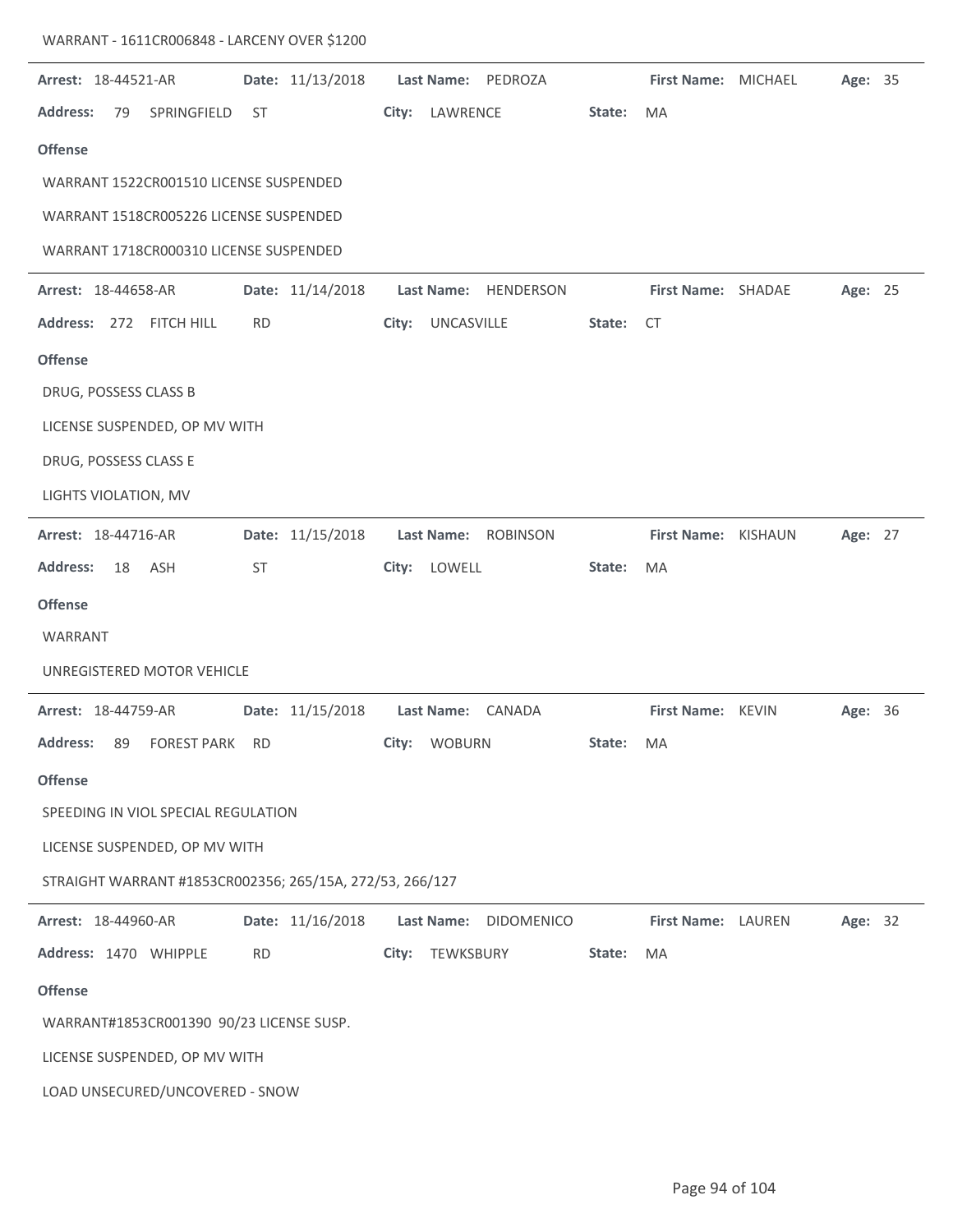| Arrest: 18-44996-AR                                        |           | Date: 11/16/2018 | <b>Last Name:</b><br>RAXTER |        | First Name: KRISTA  | Age: 32 |  |
|------------------------------------------------------------|-----------|------------------|-----------------------------|--------|---------------------|---------|--|
| <b>Address:</b><br>60<br>SESAME                            | ST        |                  | City: TEWKSBURY             | State: | MA                  |         |  |
| <b>Offense</b>                                             |           |                  |                             |        |                     |         |  |
| SHOPLIFTING BY ASPORTATION                                 |           |                  |                             |        |                     |         |  |
| Arrest: 18-45024-AR                                        |           | Date: 11/16/2018 | Last Name: COUGHLIN         |        | First Name: MICHAEL | Age: 31 |  |
| <b>Address:</b><br><b>ANTHONY</b><br>8                     | <b>RD</b> | City:            | TEWKSBURY                   | State: | MA                  |         |  |
| <b>Offense</b>                                             |           |                  |                             |        |                     |         |  |
| RECEIVE STOLEN PROPERTY -\$1200, SUBSQ. OFF c266 §60       |           |                  |                             |        |                     |         |  |
| Arrest: 18-45105-AR                                        |           | Date: 11/17/2018 | Last Name: KEOUGH           |        | First Name: JUSTIN  | Age: 19 |  |
| <b>Address:</b><br>CARROLL<br>25                           | <b>RD</b> |                  | City: TEWKSBURY             | State: | MA                  |         |  |
| <b>Offense</b>                                             |           |                  |                             |        |                     |         |  |
| <b>OUI LIQUOR</b>                                          |           |                  |                             |        |                     |         |  |
| NEGLIGENT OPERATION OF MOTOR VEHICLE                       |           |                  |                             |        |                     |         |  |
| <b>MARKED LANES VIOLATION</b>                              |           |                  |                             |        |                     |         |  |
| Arrest: 18-45268-AR                                        |           | Date: 11/18/2018 | Last Name: DAVIDIAN         |        | First Name: WILLIAM | Age: 26 |  |
| <b>Address:</b><br>25<br><b>TEMPLE</b>                     | ST        | City:            | TEWKSBURY                   | State: | MA                  |         |  |
| <b>Offense</b>                                             |           |                  |                             |        |                     |         |  |
| <b>OUI LIQUOR</b>                                          |           |                  |                             |        |                     |         |  |
|                                                            |           |                  |                             |        |                     |         |  |
| Arrest: 18-45618-AR                                        |           | Date: 11/20/2018 | Last Name: COUGHLIN         |        | First Name: MICHAEL | Age: 31 |  |
| <b>Address:</b><br><b>ANTHONY</b><br>8                     | <b>RD</b> |                  | City: TEWKSBURY             | State: | MA                  |         |  |
| <b>Offense</b>                                             |           |                  |                             |        |                     |         |  |
| DRUG, POSSESS TO DISTRIB CLASS B                           |           |                  |                             |        |                     |         |  |
| <b>TRESPASS</b>                                            |           |                  |                             |        |                     |         |  |
| <b>TRESPASS</b>                                            |           |                  |                             |        |                     |         |  |
| WARRANT - 1811CR006174 - RECEIVING STOLEN PROPERTY -\$1200 |           |                  |                             |        |                     |         |  |
| Arrest: 18-45720-AR                                        |           | Date: 11/21/2018 | Last Name:<br>HAGEN         |        | First Name: DYLAN   | Age: 21 |  |
| <b>Address:</b><br>73<br><b>COBURN</b>                     |           | City:            | CONCORD                     | State: | MA                  |         |  |
| <b>Offense</b>                                             |           |                  |                             |        |                     |         |  |
| LICENSE REVOKED, OP MV WITH                                |           |                  |                             |        |                     |         |  |
| NUMBER PLATE VIOLATION                                     |           |                  |                             |        |                     |         |  |

 $\ddot{\phantom{a}}$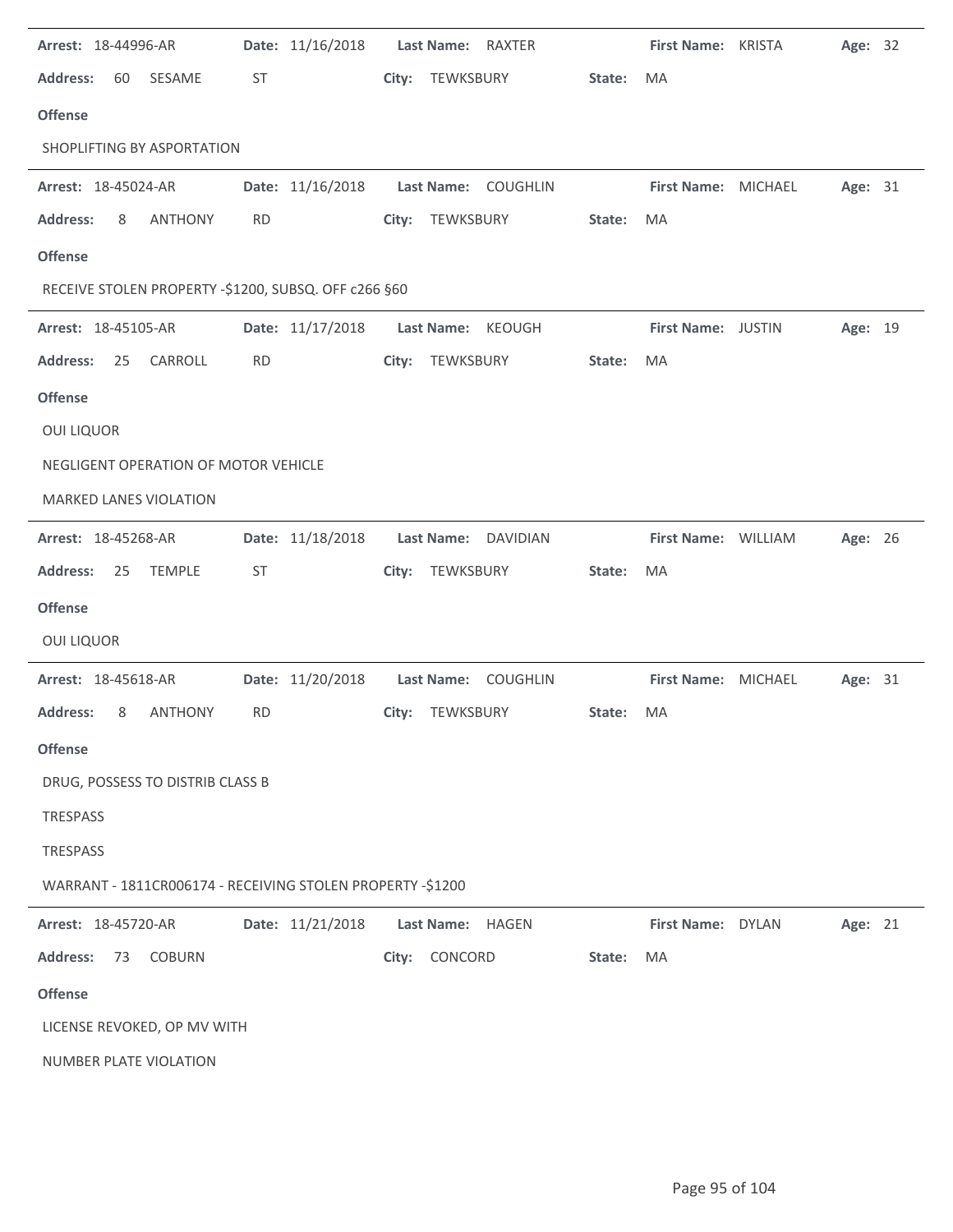| Arrest: 18-45874-AR                      |           | Date: 11/22/2018 | Last Name: PETROS                    |        | First Name: DAVID   | Age: 61        |  |
|------------------------------------------|-----------|------------------|--------------------------------------|--------|---------------------|----------------|--|
| <b>Address:</b><br>209<br>MIDDLESEX      | ST        |                  | City:<br>LOWELL                      | State: | MA                  |                |  |
| <b>Offense</b>                           |           |                  |                                      |        |                     |                |  |
| STRAIGHT WARRANT #1862CR007109 - 265/15A |           |                  |                                      |        |                     |                |  |
| Arrest: 18-46011-AR                      |           | Date: 11/23/2018 | Last Name: JOYAL                     |        | First Name: RACHEL  | Age: 23        |  |
| Address: 302 OLD MAIN                    | <b>ST</b> |                  | City: TEWKSBURY                      | State: | MA                  |                |  |
| <b>Offense</b>                           |           |                  |                                      |        |                     |                |  |
| <b>OUI LIQUOR</b>                        |           |                  |                                      |        |                     |                |  |
| NEGLIGENT OPERATION OF MOTOR VEHICLE     |           |                  |                                      |        |                     |                |  |
| Arrest: 18-46175-AR                      |           | Date: 11/24/2018 | Last Name: HAGMAN                    |        | First Name: LOUISE  | Age: 70        |  |
| <b>Address:</b><br><b>TOWANDA</b><br>11  | <b>RD</b> |                  | TEWKSBURY<br>City:                   | State: | MA                  |                |  |
| <b>Offense</b>                           |           |                  |                                      |        |                     |                |  |
| NEGLIGENT OPERATION OF MOTOR VEHICLE     |           |                  |                                      |        |                     |                |  |
| <b>OUI LIQUOR</b>                        |           |                  |                                      |        |                     |                |  |
| Arrest: 18-46439-AR                      |           | Date: 11/25/2018 | <b>Last Name:</b><br>GARRETT         |        | First Name: MARILYN | Age: 42        |  |
| Address: 467 PLEASANT                    | ST        |                  | City:<br>MELROSE                     | State: | MA                  |                |  |
| <b>Offense</b>                           |           |                  |                                      |        |                     |                |  |
| <b>OUI LIQUOR</b>                        |           |                  |                                      |        |                     |                |  |
| MARKED LANES VIOLATION                   |           |                  |                                      |        |                     |                |  |
| NEGLIGENT OPERATION OF MOTOR VEHICLE     |           |                  |                                      |        |                     |                |  |
| Arrest: 18-46611-A-AR                    |           |                  | Date: 11/26/2018    Last Name: JONES |        | First Name: OMAIRA  | <b>Age: 48</b> |  |
| Address: 84 WALKER                       | ST        |                  | City: LOWELL                         | State: | MA                  |                |  |
| <b>Offense</b>                           |           |                  |                                      |        |                     |                |  |
| SHOPLIFTING BY CONCEALING MDSE           |           |                  |                                      |        |                     |                |  |
|                                          |           |                  |                                      |        |                     |                |  |
| <b>Arrest: 18-46611-AR</b>               |           |                  | Date: 11/26/2018    Last Name: MARTE |        | First Name: ERICA   | Age: 32        |  |
| Address: 84 WALKER                       | ST        |                  | City: LOWELL                         | State: | MA                  |                |  |
| <b>Offense</b>                           |           |                  |                                      |        |                     |                |  |
| SHOPLIFTING BY CONCEALING MDSE           |           |                  |                                      |        |                     |                |  |
| Arrest: 18-46653-AR                      |           |                  | Date: 11/27/2018    Last Name: GODDU |        | First Name: JASON   | Age: 36        |  |
| <b>Address:</b><br>20 KENDELL            | LN        |                  | City: SALISBURY                      | State: | MA                  |                |  |
| <b>Offense</b>                           |           |                  |                                      |        |                     |                |  |

l.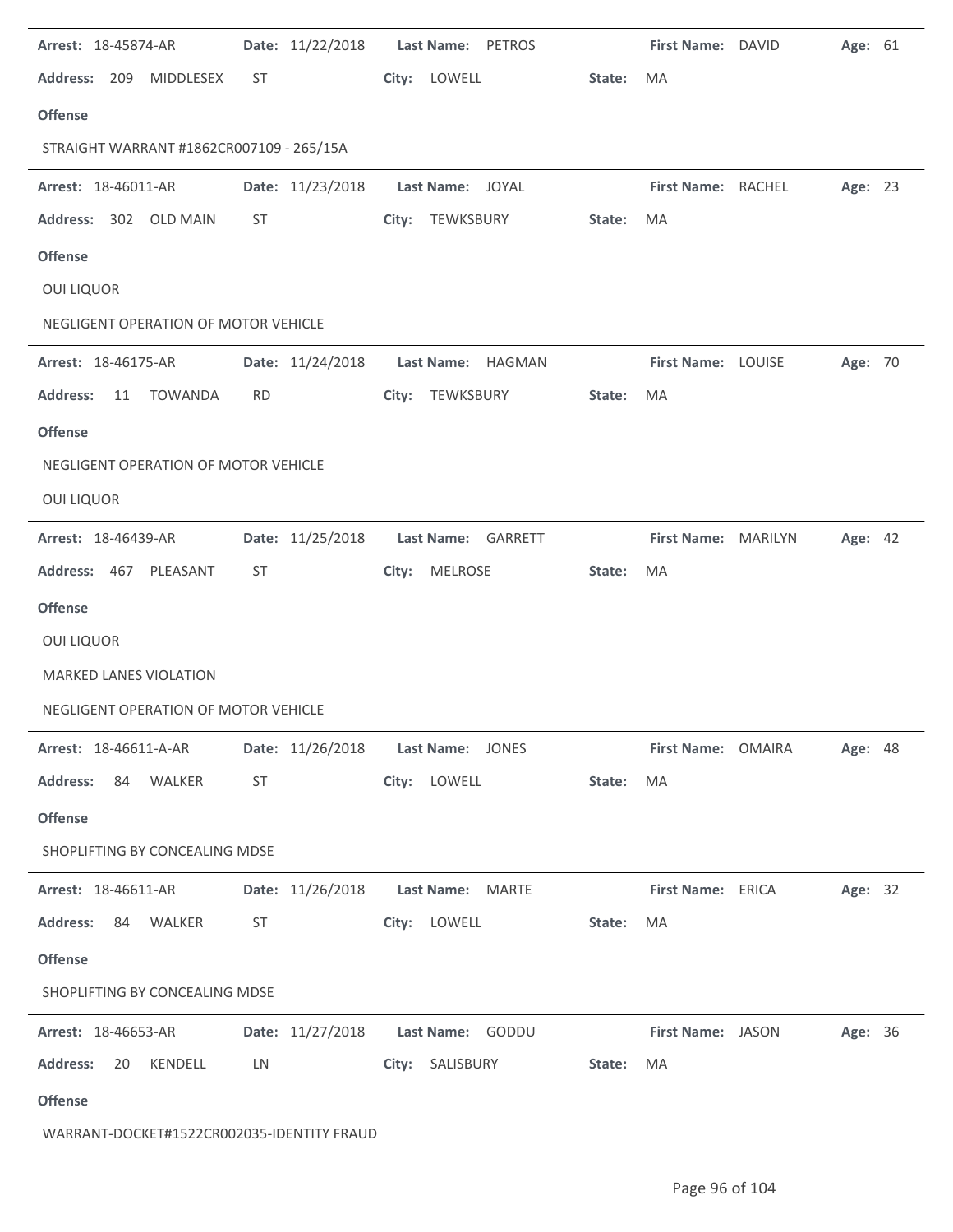| Arrest: 18-46815-AR                                       | Date: 11/27/2018 | Last Name: PULIAFICO         | First Name: ANTHONY<br>Age: 54          |
|-----------------------------------------------------------|------------------|------------------------------|-----------------------------------------|
| Address: 202 AMES HILL                                    | DR               | TEWKSBURY<br>State:<br>City: | MA                                      |
| <b>Offense</b>                                            |                  |                              |                                         |
| A&B WITH DANGEROUS WEAPON; TO WIT KNIFE                   |                  |                              |                                         |
| ANIMAL, CRUELTY TO                                        |                  |                              |                                         |
| Arrest: 18-47150-AR                                       | Date: 11/29/2018 | Last Name: BUCKLEY-MURPHY    | Age: 69<br>First Name: MAUREEN          |
| Address: 128 LEICESTER                                    | ST               | City: TEWKSBURY<br>State:    | MA                                      |
| <b>Offense</b>                                            |                  |                              |                                         |
| WITNESS/JUROR/POLICE/COURT OFFICIAL, INTIMIDATE c268 §13B |                  |                              |                                         |
| Arrest: 18-47267-AR                                       | Date: 11/30/2018 | Last Name: LYMAN             | First Name: STEPHANIE<br><b>Age: 46</b> |
| Address: 258 APACHE                                       | <b>WAY</b>       | TEWKSBURY<br>State:<br>City: | MA                                      |
| <b>Offense</b>                                            |                  |                              |                                         |
| DRUG, POSSESS TO DISTRIB CLASS E                          |                  |                              |                                         |
| A&B ON AMBULANCE PERSONNEL                                |                  |                              |                                         |
| FIREFIGHTER, INTERFERE WITH                               |                  |                              |                                         |
| A&B ON POLICE OFFICER                                     |                  |                              |                                         |
| Arrest: 18-47594-AR                                       | Date: 12/2/2018  | Last Name: ZAREMBA           | First Name: ROBERT<br>Age: 36           |
| Address: 721 SHAWSHEEN                                    | ST               | City:<br>TEWKSBURY<br>State: | MA                                      |
| <b>Offense</b>                                            |                  |                              |                                         |
| WARRANT ( POSS CLASS B - 1818CR001410)                    |                  |                              |                                         |
| WARRANT (SHOPLIFTING-1711CR001771)                        |                  |                              |                                         |
| <b>Arrest: 18-47652-AR</b>                                | Date: 12/2/2018  | Last Name: MELO              | First Name: MATHEUS<br>Age: 28          |
| Address: 117 SUFFOLK                                      | AVE              | City: PAWTUCKET<br>State:    | R <sub>l</sub>                          |
| <b>Offense</b>                                            |                  |                              |                                         |
| WARRANT DCT1831CR002357 LICENSE SUSPENDED                 |                  |                              |                                         |
| <b>Arrest: 18-47672-AR</b>                                | Date: 12/2/2018  | Last Name: ZAREMBA           | First Name: ASHLEY<br>Age: 34           |
| Address: 721 SHAWSHEEN                                    | ST               | City: TEWKSBURY<br>State:    | MA                                      |
| <b>Offense</b>                                            |                  |                              |                                         |
| WARRANT DOCKET #1818CR001409 94C/34 POSS CLASS B          |                  |                              |                                         |
| <b>Arrest: 18-47673-AR</b>                                | Date: 12/2/2018  | Last Name: MAHONEY           | First Name: CYNTHIA<br><b>Age: 47</b>   |
| <b>Address:</b><br>13<br>LOWELL                           | <b>ST</b>        | City: N BILLERICA<br>State:  | MA                                      |
| <b>Offense</b>                                            |                  |                              |                                         |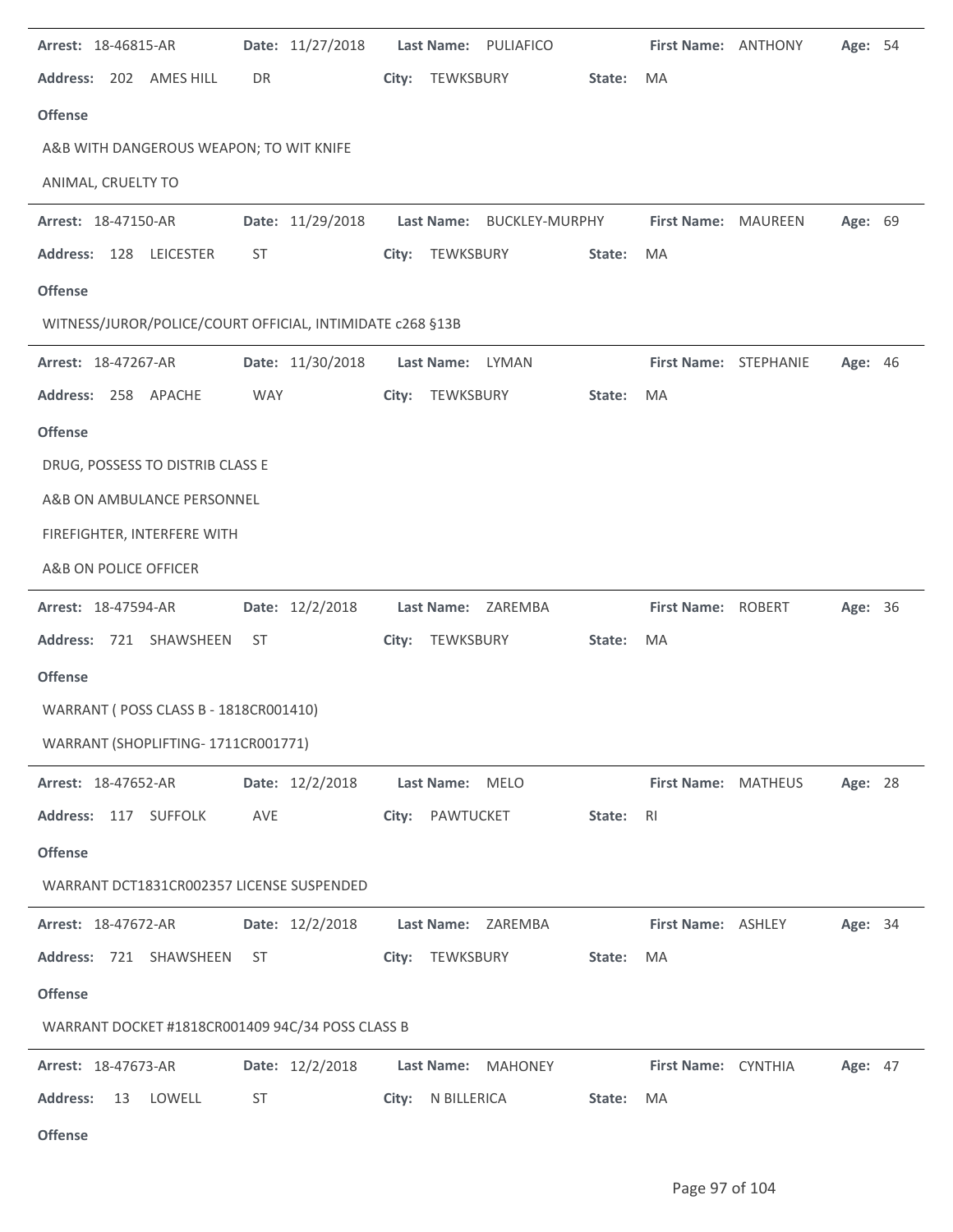| <b>B&amp;E BUILDING NIGHTTIME FOR FELONY</b> |                 |                              |        |                       |         |  |
|----------------------------------------------|-----------------|------------------------------|--------|-----------------------|---------|--|
| <b>LARCENY FROM BUILDING</b>                 |                 |                              |        |                       |         |  |
| VANDALIZE PROPERTY c266 §126A                |                 |                              |        |                       |         |  |
| VANDALIZE PROPERTY c266 §126A                |                 |                              |        |                       |         |  |
| VANDALIZE PROPERTY c266 §126A                |                 |                              |        |                       |         |  |
| VANDALIZE PROPERTY c266 §126A                |                 |                              |        |                       |         |  |
| Arrest: 18-47707-AR                          | Date: 12/2/2018 | Last Name: STAMOUR           |        | First Name: STEPHANIE | Age: 41 |  |
| Address: 322 HARRISON                        | ST              | City:<br><b>FALL RIVER</b>   | State: | MA                    |         |  |
| <b>Offense</b>                               |                 |                              |        |                       |         |  |
| SHOPLIFTING BY ASPORTATION, 3RD OFF.         |                 |                              |        |                       |         |  |
| Arrest: 18-47734-AR                          | Date: 12/3/2018 | Last Name: FRASCA            |        | First Name: EDWARD    | Age: 32 |  |
| <b>Address:</b><br>19<br>PHILLIP             | AVE             | City:<br><b>BURLINGTON</b>   | State: | MA                    |         |  |
| <b>Offense</b>                               |                 |                              |        |                       |         |  |
| MOTOR VEH, RECEIVE STOLEN                    |                 |                              |        |                       |         |  |
| Arrest: 18-47902-AR                          | Date: 12/3/2018 | Last Name: NAPOLITANO        |        | First Name: MICHELLE  | Age: 33 |  |
| <b>Address:</b><br>45<br>ANDOVER             | <b>RD</b>       | BILLERICA<br>City:           | State: | MA                    |         |  |
| <b>Offense</b>                               |                 |                              |        |                       |         |  |
| SHOPLIFTING BY CONCEALING MDSE               |                 |                              |        |                       |         |  |
| Arrest: 18-48102-AR                          | Date: 12/4/2018 | Last Name:<br>EVERETT        |        | First Name: DAMEN     | Age: 46 |  |
| Address: 199 HILDRETH                        | ST              | LOWELL<br>City:              | State: | MA                    |         |  |
| <b>Offense</b>                               |                 |                              |        |                       |         |  |
| LICENSE SUSPENDED, OP MV WITH                |                 |                              |        |                       |         |  |
| SPEEDING IN VIOL SPECIAL REGULATION          |                 |                              |        |                       |         |  |
| Arrest: 18-48180-AR                          | Date: 12/5/2018 | Last Name:<br>HOGAN          |        | First Name: MICHAEL   | Age: 44 |  |
| Address: 240 ALBANY                          | <b>ST</b>       | CAMBRIDGE<br>City:           | State: | MA                    |         |  |
| <b>Offense</b>                               |                 |                              |        |                       |         |  |
| LICENSE SUSPENDED, OP MV WITH, SUBSQ.OFF     |                 |                              |        |                       |         |  |
| NUMBER PLATE VIOLATION TO CONCEAL ID         |                 |                              |        |                       |         |  |
| UNREGISTERED MOTOR VEHICLE                   |                 |                              |        |                       |         |  |
| Arrest: 18-48494-AR                          | Date: 12/6/2018 | Last Name:<br><b>MERCADO</b> |        | First Name: JUAN      | Age: 27 |  |
| Address: 177<br>MERRIMACK                    | ST              | City: LOWELL                 | State: | MA                    |         |  |
| <b>Offense</b>                               |                 |                              |        |                       |         |  |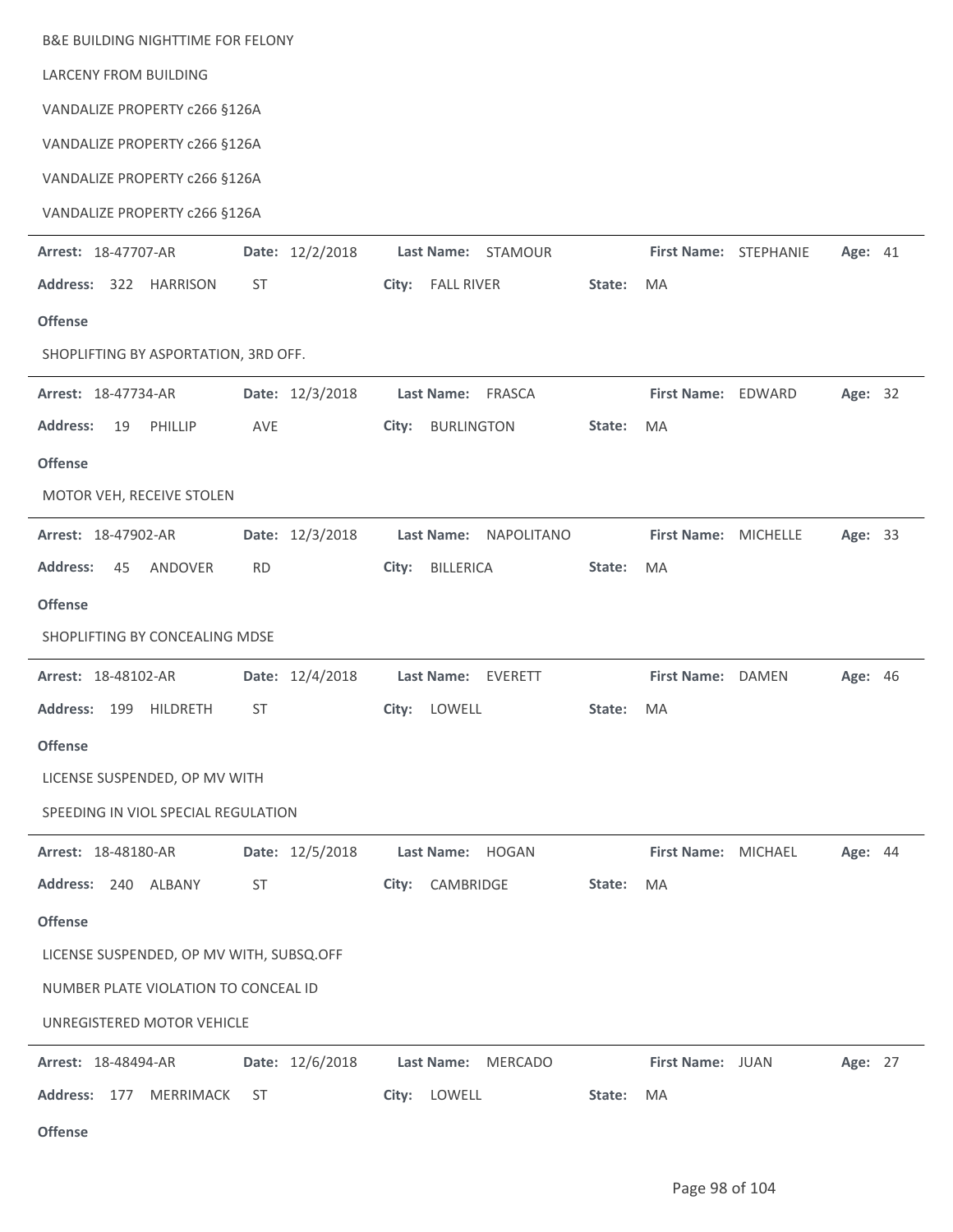| LARCENY UNDER \$1200                    |                  |                                    |        |                     |              |         |  |
|-----------------------------------------|------------------|------------------------------------|--------|---------------------|--------------|---------|--|
| Arrest: 18-49642-AR                     | Date: 12/11/2018 | Last Name: PANETTA                 |        | First Name: CHERYL  |              | Age: 50 |  |
| <b>Address:</b><br><b>MICHAEL</b><br>11 | <b>RD</b>        | City:<br>N BILLERICA               | State: | <b>MA</b>           |              |         |  |
| <b>Offense</b>                          |                  |                                    |        |                     |              |         |  |
| SHOPLIFTING BY ASPORTATION              |                  |                                    |        |                     |              |         |  |
| Arrest: 18-50041-AR                     | Date: 12/13/2018 | <b>Last Name:</b><br>BURLAMACHI    |        | <b>First Name:</b>  | <b>DAVID</b> | Age: 55 |  |
| REVERE<br><b>Address:</b><br>14         | <b>RD</b>        | TEWKSBURY<br>City:                 | State: | MA                  |              |         |  |
| <b>Offense</b>                          |                  |                                    |        |                     |              |         |  |
| NEGLIGENT OPERATION OF MOTOR VEHICLE    |                  |                                    |        |                     |              |         |  |
| OUI LIQUOR, 3RD OFFENSE                 |                  |                                    |        |                     |              |         |  |
| Arrest: 18-50466-AR                     | Date: 12/15/2018 | <b>GRIGAS</b><br><b>Last Name:</b> |        | First Name: JAMES   |              | Age: 40 |  |
| <b>Address:</b><br>170<br><b>WINN</b>   | <b>ST</b>        | <b>BURLINGTON</b><br>City:         | State: | <b>MA</b>           |              |         |  |
| <b>Offense</b>                          |                  |                                    |        |                     |              |         |  |
| <b>MARKED LANES VIOLATION</b>           |                  |                                    |        |                     |              |         |  |
| LICENSE SUSPENDED FOR OUI, OUI WHILE    |                  |                                    |        |                     |              |         |  |
| NEGLIGENT OPERATION OF MOTOR VEHICLE    |                  |                                    |        |                     |              |         |  |
| OUI-DRUGS, 3RD OFFENSE c90 §24(1)(a)(1) |                  |                                    |        |                     |              |         |  |
| Arrest: 18-50557-AR                     | Date: 12/16/2018 | <b>Last Name:</b><br><b>REYES</b>  |        | First Name: JOSE    |              | Age: 29 |  |
| <b>Address:</b><br><b>AIKEN</b><br>75   | AVE              | LOWELL<br>City:                    | State: | MA                  |              |         |  |
| <b>Offense</b>                          |                  |                                    |        |                     |              |         |  |
| COURTESY BOOKING FOR LOWELL PD          |                  |                                    |        |                     |              |         |  |
| Arrest: 18-50600-AR                     | Date: 12/16/2018 | Last Name: SULLIVAN                |        | First Name: ROBERT  |              | Age: 26 |  |
| <b>Address:</b><br>58 ARNOLD            | AVE              | City: LOWELL                       | State: | MA                  |              |         |  |
| <b>Offense</b>                          |                  |                                    |        |                     |              |         |  |
| VANDALIZE PROPERTY c266 §126A           |                  |                                    |        |                     |              |         |  |
| Arrest: 18-50608-AR                     | Date: 12/16/2018 | Last Name: DAVIS                   |        | First Name: MARQUIS |              | Age: 25 |  |
| Address: 115 ALABAMA                    | ST               | City:<br>MATTAPAN                  | State: | MA                  |              |         |  |
| <b>Offense</b>                          |                  |                                    |        |                     |              |         |  |
| LARCENY FROM BUILDING                   |                  |                                    |        |                     |              |         |  |
| SHOPLIFTING BY ASPORTATION              |                  |                                    |        |                     |              |         |  |
|                                         |                  |                                    |        |                     |              |         |  |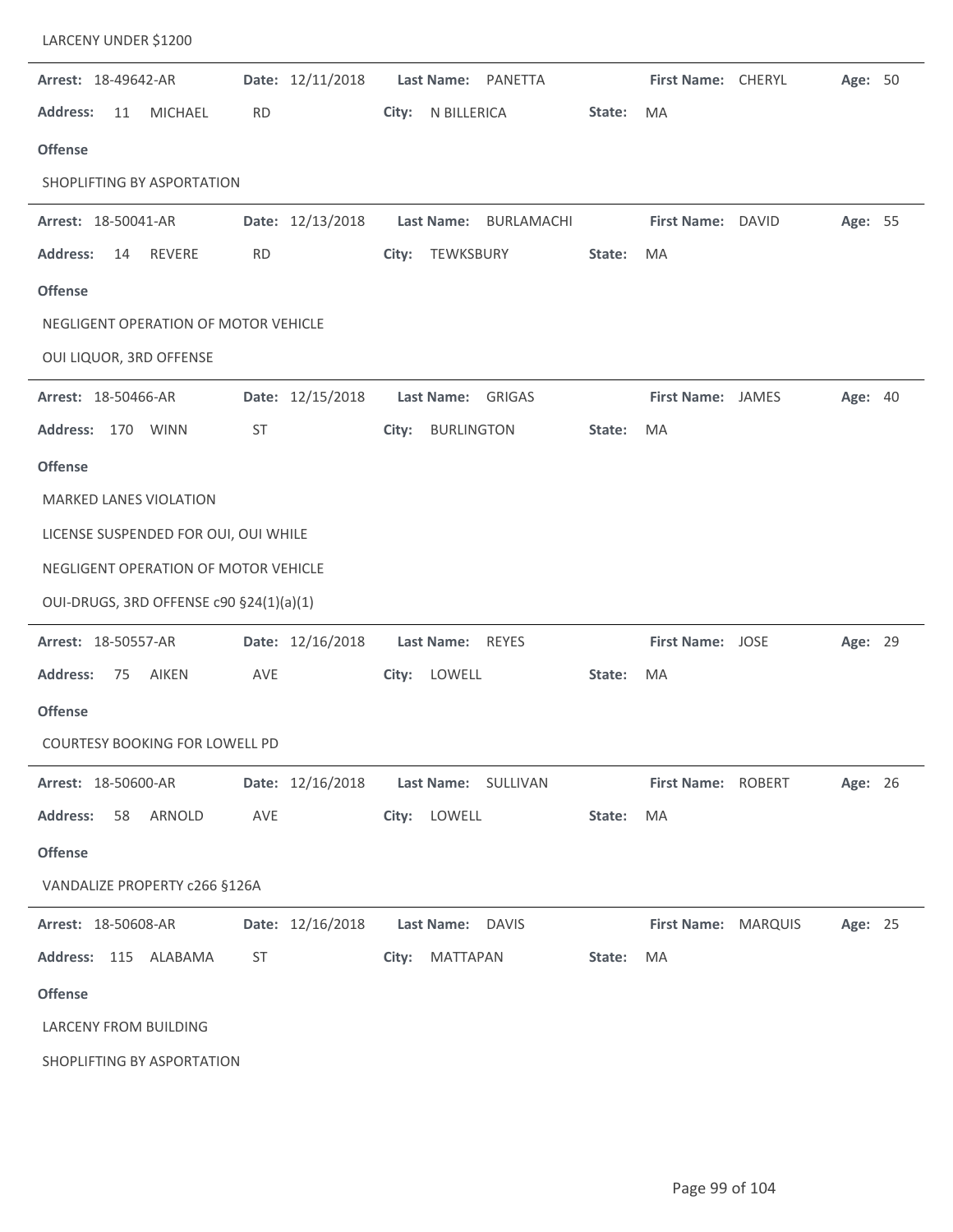| Arrest: 18-50819-AR                                       |                 | Date: 12/17/2018 |       | Last Name: FRECHETTE   |        | First Name: DIANE     |              | Age: 53 |  |
|-----------------------------------------------------------|-----------------|------------------|-------|------------------------|--------|-----------------------|--------------|---------|--|
| <b>Address:</b><br>53                                     | MONADNOCK AVE   |                  | City: | <b>DRACUT</b>          | State: | <b>MA</b>             |              |         |  |
| <b>Offense</b>                                            |                 |                  |       |                        |        |                       |              |         |  |
| WARRANT TRESPASS 1811CR005985                             |                 |                  |       |                        |        |                       |              |         |  |
| Arrest: 18-50829-A-AR                                     |                 | Date: 12/17/2018 |       | Last Name: MACKENZIE   |        | First Name: JOANNE    |              | Age: 43 |  |
| <b>Address:</b><br>95<br><b>MAIN</b>                      | ST              |                  |       | City: TEWKSBURY        | State: | MA                    |              |         |  |
| <b>Offense</b>                                            |                 |                  |       |                        |        |                       |              |         |  |
| DRUG, POSSESS CLASS A                                     |                 |                  |       |                        |        |                       |              |         |  |
| WARRANT 1766CR001431 ASSAULT W/DANGEROUS WEAPON           |                 |                  |       |                        |        |                       |              |         |  |
| WARRANT 1711CR004286 LICENSE SUSPENDED                    |                 |                  |       |                        |        |                       |              |         |  |
| Arrest: 18-50829-AR                                       |                 | Date: 12/17/2018 |       | Last Name: SETTLES     |        | First Name: DIQUANE   |              | Age: 23 |  |
| <b>Address:</b><br><b>LORING</b><br>67                    | <b>ST</b>       |                  |       | City: LOWELL           | State: | MA                    |              |         |  |
| <b>Offense</b>                                            |                 |                  |       |                        |        |                       |              |         |  |
| DRUG, DISTRIBUTE CLASS B                                  |                 |                  |       |                        |        |                       |              |         |  |
| Arrest: 18-50829-B-AR                                     |                 | Date: 12/17/2018 |       | Last Name: PIETRANTONI |        | First Name: LAURAJEAN |              | Age: 43 |  |
|                                                           |                 |                  |       |                        |        |                       |              |         |  |
| <b>Address:</b>                                           | ***UNKNOWN'     |                  | City: | HOMELESS               | State: | MA                    |              |         |  |
| <b>Offense</b>                                            |                 |                  |       |                        |        |                       |              |         |  |
| DRUG, POSSESS CLASS B                                     |                 |                  |       |                        |        |                       |              |         |  |
| Arrest: 18-51037-AR                                       |                 | Date: 12/19/2018 |       | Last Name: RIVERA      |        | First Name: RAFAEL    |              | Age: 36 |  |
| Address: 124 CABOT                                        | ST              |                  |       | City: LOWELL           | State: | <b>MA</b>             |              |         |  |
| <b>Offense</b>                                            |                 |                  |       |                        |        |                       |              |         |  |
| WITNESS/JUROR/POLICE/COURT OFFICIAL, INTIMIDATE c268 §13B |                 |                  |       |                        |        |                       |              |         |  |
| <b>RESIST ARREST</b>                                      |                 |                  |       |                        |        |                       |              |         |  |
| SEAT BELT, FAIL WEAR                                      |                 |                  |       |                        |        |                       |              |         |  |
| DEFAULT WARRANT #1811CR006027, 90/23, 90/6                |                 |                  |       |                        |        |                       |              |         |  |
| Arrest: 18-51540-AR                                       |                 | Date: 12/21/2018 |       | Last Name: WHITTLE     |        | <b>First Name:</b>    | <b>BRIAN</b> | Age: 39 |  |
| <b>Address:</b><br>9                                      | POND VIEW<br>LN |                  | City: | TEWKSBURY              | State: | MA                    |              |         |  |
| <b>Offense</b>                                            |                 |                  |       |                        |        |                       |              |         |  |
| WARRANT - 1711CR002050 - LARCENY FROM PERSON              |                 |                  |       |                        |        |                       |              |         |  |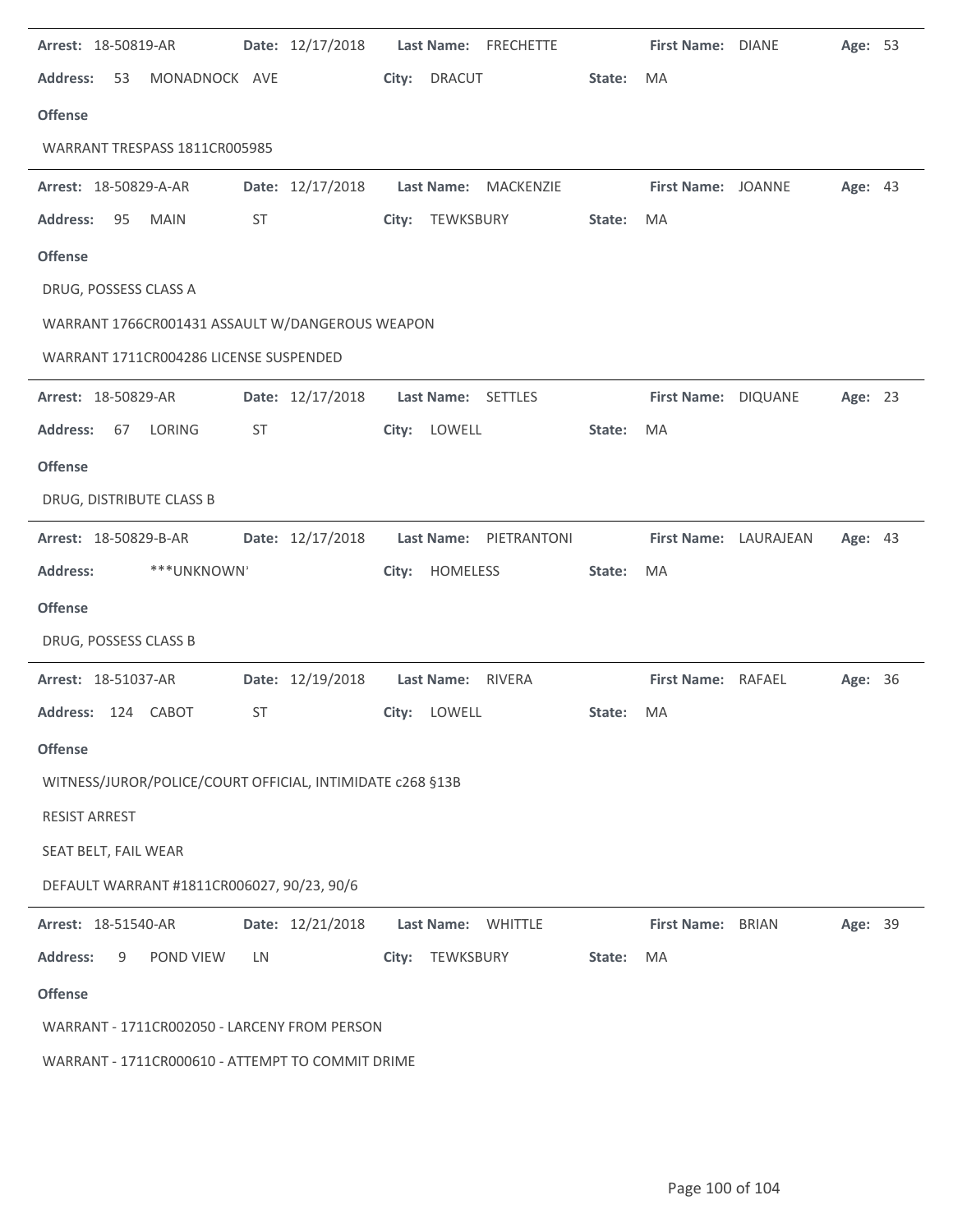|                   | Arrest: 18-51561-AR                                                     |            | Date: 12/21/2018 |       |                   | Last Name: GARDNER   |        | First Name: MICHAEL      |                       | Age: 64 |  |
|-------------------|-------------------------------------------------------------------------|------------|------------------|-------|-------------------|----------------------|--------|--------------------------|-----------------------|---------|--|
|                   | Address: 926 FOX HOLLOW                                                 | <b>WAY</b> |                  | City: | MANCHESTER        |                      | State: | <b>NH</b>                |                       |         |  |
| <b>Offense</b>    |                                                                         |            |                  |       |                   |                      |        |                          |                       |         |  |
|                   | SHOPLIFTING BY ASPORTATION                                              |            |                  |       |                   |                      |        |                          |                       |         |  |
|                   | Arrest: 18-51579-AR                                                     |            | Date: 12/21/2018 |       | <b>Last Name:</b> | THWIN                |        | First Name: AYE          |                       | Age: 29 |  |
|                   | Address: 1628 TAYLOR                                                    | AVE        |                  | City: | <b>UTICA</b>      |                      | State: | <b>NY</b>                |                       |         |  |
| <b>Offense</b>    |                                                                         |            |                  |       |                   |                      |        |                          |                       |         |  |
|                   | WARRANT-OUI LIQUOR, NEGLIGENT OPER, SUSPENDED LICENSE                   |            |                  |       |                   |                      |        |                          |                       |         |  |
|                   | Arrest: 18-51792-AR                                                     |            | Date: 12/23/2018 |       |                   | Last Name: CAVANAUGH |        | First Name: ALEC         |                       | Age: 22 |  |
|                   | Address: 5062 CAMBRIDGE                                                 | DR         |                  | City: | <b>MIMS</b>       |                      | State: | FL                       |                       |         |  |
| <b>Offense</b>    |                                                                         |            |                  |       |                   |                      |        |                          |                       |         |  |
|                   | ALCOHOL IN MV, POSSESS OPEN CONTAINER OF                                |            |                  |       |                   |                      |        |                          |                       |         |  |
|                   | STOP/YIELD, FAIL TO                                                     |            |                  |       |                   |                      |        |                          |                       |         |  |
| <b>OUI LIQUOR</b> |                                                                         |            |                  |       |                   |                      |        |                          |                       |         |  |
|                   | NEGLIGENT OPERATION OF MOTOR VEHICLE                                    |            |                  |       |                   |                      |        |                          |                       |         |  |
|                   | <b>MARKED LANES VIOLATION</b>                                           |            |                  |       |                   |                      |        |                          |                       |         |  |
|                   |                                                                         |            |                  |       |                   |                      |        |                          |                       |         |  |
|                   | Arrest: 18-51941-AR                                                     |            | Date: 12/24/2018 |       | Last Name:        | KINSELLA             |        | <b>First Name: JAMES</b> |                       | Age: 24 |  |
| <b>Address:</b>   | 28<br>ANDOVER                                                           | <b>RD</b>  |                  | City: | <b>BILLERICA</b>  |                      | State: | MA                       |                       |         |  |
| <b>Offense</b>    |                                                                         |            |                  |       |                   |                      |        |                          |                       |         |  |
|                   | Composing, sending or reading of electronic messages while operating MV |            |                  |       |                   |                      |        |                          |                       |         |  |
|                   | DRUG, POSSESS CLASS E                                                   |            |                  |       |                   |                      |        |                          |                       |         |  |
|                   | DRUG, POSSESS CLASS E                                                   |            |                  |       |                   |                      |        |                          |                       |         |  |
|                   | LICENSE SUSPENDED, OP MV WITH                                           |            |                  |       |                   |                      |        |                          |                       |         |  |
|                   | NUMBER PLATE VIOLATION TO CONCEAL ID                                    |            |                  |       |                   |                      |        |                          |                       |         |  |
|                   | SHOPLIFTING BY ASPORTATION                                              |            |                  |       |                   |                      |        |                          |                       |         |  |
|                   | <b>MARKED LANES VIOLATION</b>                                           |            |                  |       |                   |                      |        |                          |                       |         |  |
|                   | FOLLOWING TOO CLOSELY                                                   |            |                  |       |                   |                      |        |                          |                       |         |  |
|                   | Arrest: 18-52028-AR                                                     |            | Date: 12/25/2018 |       |                   | Last Name: HOLGUIN   |        |                          | First Name: ALEXANDER | Age: 35 |  |
| <b>Address:</b>   | GREEN<br>10                                                             | ST         |                  | City: | N READING         |                      | State: | MA                       |                       |         |  |
| <b>Offense</b>    |                                                                         |            |                  |       |                   |                      |        |                          |                       |         |  |
|                   | STRAIGHT WARRANT #1853CR001494 - 90/34J, 90/20                          |            |                  |       |                   |                      |        |                          |                       |         |  |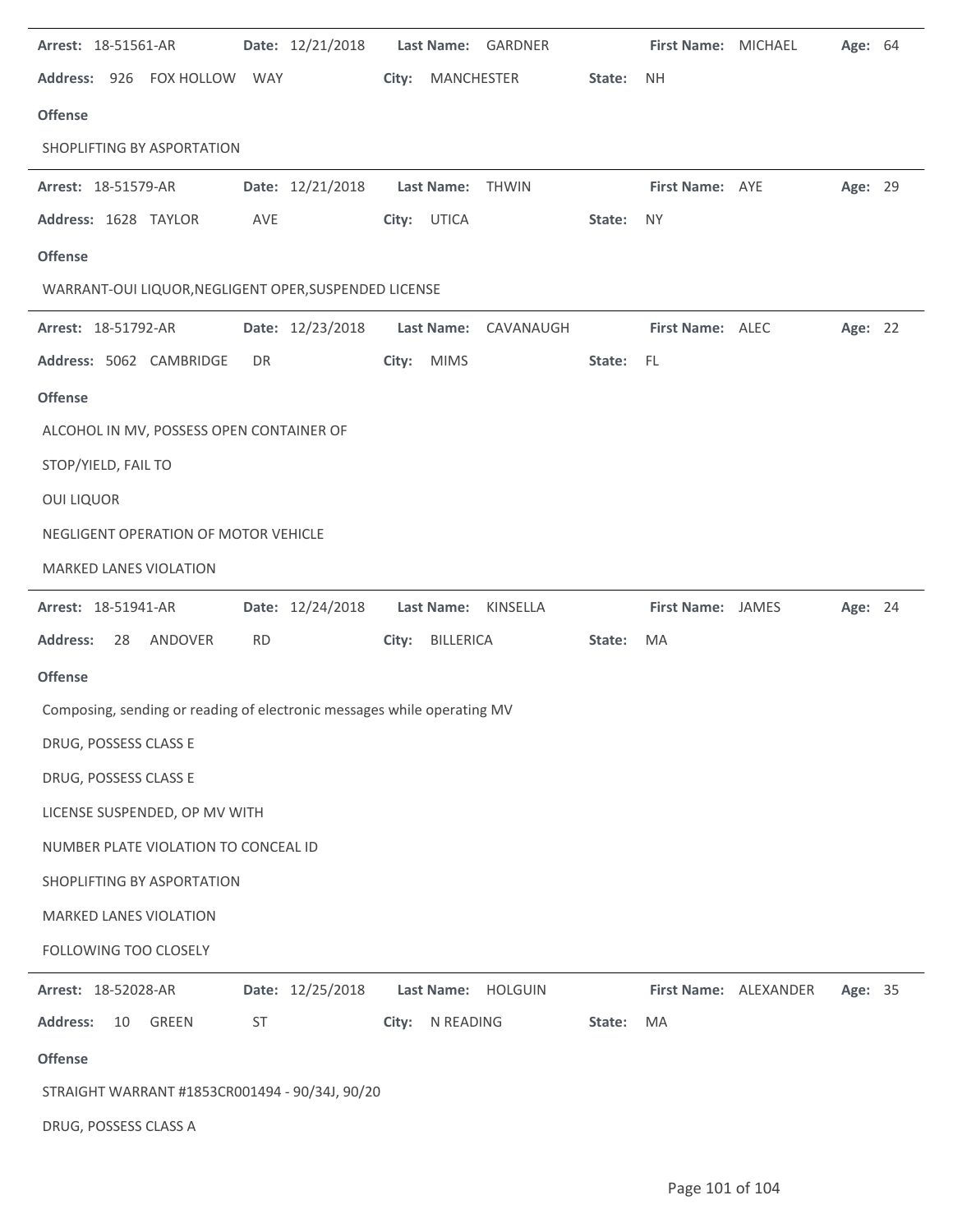| Arrest: 18-52068-AR                             |                  | Date: 12/25/2018    Last Name: COTREAU  |        | First Name: JOSEPH      | Age: 39        |  |
|-------------------------------------------------|------------------|-----------------------------------------|--------|-------------------------|----------------|--|
| <b>Address:</b><br>11<br><b>KEVIN</b>           | ST               | City: TEWKSBURY                         | State: | MA                      |                |  |
| <b>Offense</b>                                  |                  |                                         |        |                         |                |  |
| DRUG, POSSESS CLASS E                           |                  |                                         |        |                         |                |  |
| Arrest: 18-52173-AR                             | Date: 12/26/2018 | Last Name: ABREU                        |        | First Name: DOMENIC     | Age: 38        |  |
| <b>Address:</b><br>62<br>HIGH                   | ST               | City: NEWBURYPORT                       | State: | MA                      |                |  |
| <b>Offense</b>                                  |                  |                                         |        |                         |                |  |
| WARRANT PROBATION WARRANT 2011922002-4          |                  |                                         |        |                         |                |  |
| <b>Arrest: 18-52250-AR</b>                      |                  | Date: 12/26/2018    Last Name: SCHEWD   |        | First Name: ASHLYN      | Age: 21        |  |
| <b>Address:</b><br>MEETINGHOUS RD<br>29         |                  | City: MERRIMACK                         | State: | <b>NH</b>               |                |  |
| <b>Offense</b>                                  |                  |                                         |        |                         |                |  |
| WARRANT-CONSPIRACY TO VIOLATE DRUG LAW C94C S40 |                  |                                         |        |                         |                |  |
| Arrest: 18-52417-AR                             |                  | Date: 12/27/2018    Last Name: CALLANAN |        | First Name: MICHAEL     | <b>Age: 42</b> |  |
| <b>Address:</b><br>PARKWOOD<br>40               | DR               | City: PEPPERELL                         | State: | MA                      |                |  |
| <b>Offense</b>                                  |                  |                                         |        |                         |                |  |
| TRESPASS                                        |                  |                                         |        |                         |                |  |
| <b>RESIST ARREST</b>                            |                  |                                         |        |                         |                |  |
| THREAT TO COMMIT CRIME - TO WIT MURDER          |                  |                                         |        |                         |                |  |
| Arrest: 18-52418-AR                             |                  | Date: 12/27/2018    Last Name: SULLIVAN |        | First Name: JOHN        | Age: 31        |  |
| <b>Address:</b><br>22 RUSKIN                    | <b>RD</b>        | City: TEWKSBURY                         | State: | MA                      |                |  |
| <b>Offense</b>                                  |                  |                                         |        |                         |                |  |
| WARRANT - 1818CR00032 - POSSESS CLASS B         |                  |                                         |        |                         |                |  |
| Arrest: 18-52456-A-AR                           | Date: 12/27/2018 | Last Name: WELCH                        |        | First Name: CHRISTINE   | <b>Age: 46</b> |  |
| Address: 650 ROBBINS                            | AVE              | City: DRACUT                            | State: | MA                      |                |  |
| <b>Offense</b>                                  |                  |                                         |        |                         |                |  |
| SHOPLIFTING BY CONCEALING MDSE                  |                  |                                         |        |                         |                |  |
| <b>Arrest: 18-52456-AR</b>                      | Date: 12/27/2018 | Last Name: BONILLA                      |        | <b>First Name: JOSE</b> | Age: 39        |  |
| <b>Address:</b><br><b>HAZEL SGUARE</b><br>6     |                  | City: LOWELL                            | State: | MA                      |                |  |
| <b>Offense</b>                                  |                  |                                         |        |                         |                |  |
| SHOPLIFTING BY CONCEALING MDSE                  |                  |                                         |        |                         |                |  |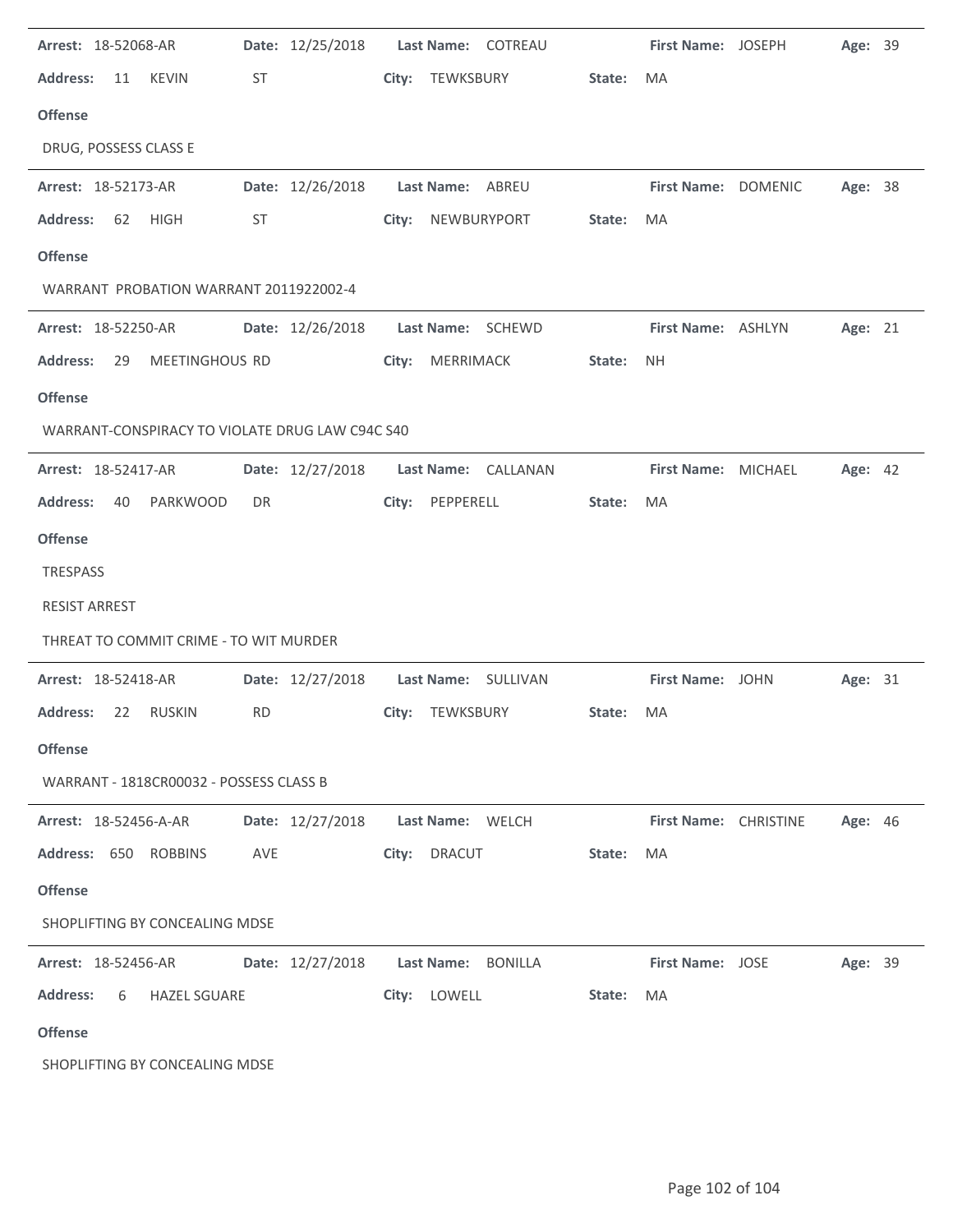| Arrest: 18-52575-AR                                   |                  | Date: 12/28/2018    Last Name: SMITH    |        | First Name: GARY     | Age: 55 |  |
|-------------------------------------------------------|------------------|-----------------------------------------|--------|----------------------|---------|--|
| Address: 103 NORWAY                                   | ST               | City:<br><b>BOSTON</b>                  | State: | MA                   |         |  |
| <b>Offense</b>                                        |                  |                                         |        |                      |         |  |
| WARRANT- DOCKET# 1859CR000285 - OP MV W/ SUSP LICENSE |                  |                                         |        |                      |         |  |
| Arrest: 18-52666-AR                                   | Date: 12/28/2018 | Last Name: GRAMMER                      |        | First Name: DANIEL   | Age: 35 |  |
| <b>Address:</b><br>16<br>STRAWBERRY H RD              |                  | City: ACTON                             | State: | MA                   |         |  |
| <b>Offense</b>                                        |                  |                                         |        |                      |         |  |
| DRUG, POSSESS CLASS B                                 |                  |                                         |        |                      |         |  |
| SHOPLIFTING BY ASPORTATION                            |                  |                                         |        |                      |         |  |
| Arrest: 18-52854-AR                                   | Date: 12/29/2018 | Last Name: PRIL                         |        | First Name: VANNEN   | Age: 24 |  |
| <b>Address:</b><br>57 LINCOLN                         | ST               | City: LOWELL                            | State: | MA                   |         |  |
| <b>Offense</b>                                        |                  |                                         |        |                      |         |  |
| WARRANT (UNLICENSED OPERATION)                        |                  |                                         |        |                      |         |  |
| Arrest: 18-52870-AR                                   |                  | Date: 12/29/2018    Last Name: CASTILLO |        | First Name: ISAIS    | Age: 23 |  |
| Address: 157 ARNETT                                   | <b>BLVD</b>      | ROCHESTER<br>City:                      | State: | <b>NY</b>            |         |  |
| <b>Offense</b>                                        |                  |                                         |        |                      |         |  |
| LICENSE SUSPENDED, OP MV WITH, SUBSQ.OFF              |                  |                                         |        |                      |         |  |
| FALSE NAME TO A POLICE OFFICER, MV OPERATOR           |                  |                                         |        |                      |         |  |
| <b>WARRANT LICENSE SUSPENDED</b>                      |                  |                                         |        |                      |         |  |
| WARRANT LICENSE SUSPENDED - IDENDIFY REFUSE           |                  |                                         |        |                      |         |  |
| <b>WARRANT LICENSE SUSPENDED</b>                      |                  |                                         |        |                      |         |  |
| SPEEDING IN VIOL SPECIAL REGULATION                   |                  |                                         |        |                      |         |  |
| Arrest: 18-52872-AR                                   | Date: 12/29/2018 | Last Name: FRANKEL                      |        | First Name: NICHOLAS | Age: 26 |  |
| <b>Address:</b><br>58<br><b>WILMOT</b>                | <b>ST</b>        | City: WATERTOWN                         | State: | MA                   |         |  |
| <b>Offense</b>                                        |                  |                                         |        |                      |         |  |
| DRUG, POSSESS TO DISTRIB CLASS B                      |                  |                                         |        |                      |         |  |
| <b>MARKED LANES VIOLATION</b>                         |                  |                                         |        |                      |         |  |
| <b>RESIST ARREST</b>                                  |                  |                                         |        |                      |         |  |
| DISORDERLY CONDUCT c272 §53                           |                  |                                         |        |                      |         |  |
| A&B ON POLICE OFFICER                                 |                  |                                         |        |                      |         |  |
| A&B ON POLICE OFFICER                                 |                  |                                         |        |                      |         |  |
| A&B ON POLICE OFFICER                                 |                  |                                         |        |                      |         |  |